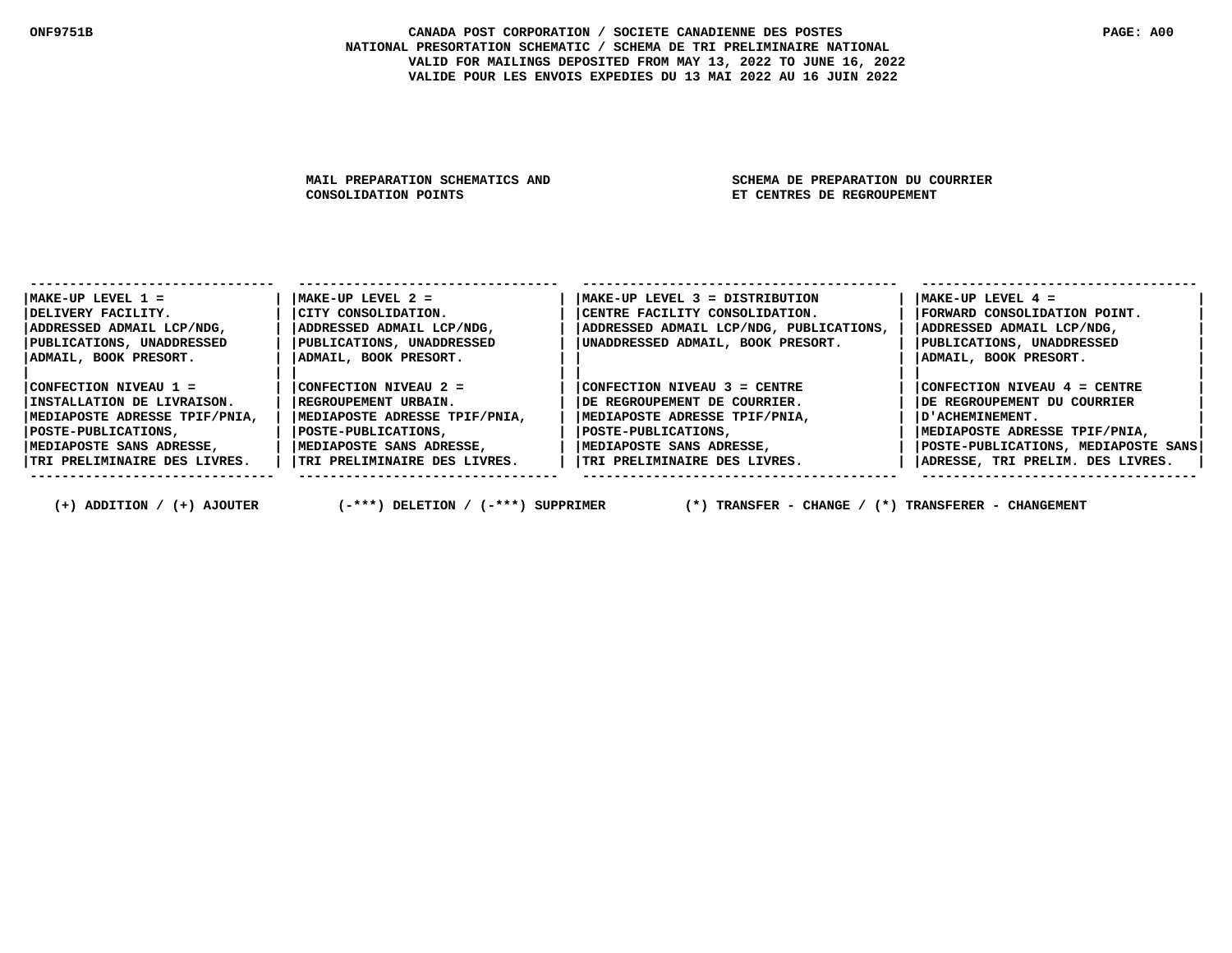| ONF9751B<br>CANADA POST CORPORATION / SOCIETE CANADIENNE DES POSTES<br>NATIONAL PRESORTATION SCHEMATIC / SCHEMA DE TRI PRELIMINAIRE NATIONAL<br>VALID FOR MAILINGS DEPOSITED FROM MAY 13, 2022 TO JUNE 16, 2022<br>VALIDE POUR LES ENVOIS EXPEDIES DU 13 MAI 2022 AU 16 JUIN 2022<br>---- -------------------------------- |                                                                          |                                                        | PAGE: A01                                               |                                    |
|----------------------------------------------------------------------------------------------------------------------------------------------------------------------------------------------------------------------------------------------------------------------------------------------------------------------------|--------------------------------------------------------------------------|--------------------------------------------------------|---------------------------------------------------------|------------------------------------|
|                                                                                                                                                                                                                                                                                                                            | FSA   MAKE-UP LEVEL 1                                                    | MAKE-UP LEVEL 2                                        | MAKE-UP LEVEL 3                                         | MAKE-UP LEVEL 4                    |
|                                                                                                                                                                                                                                                                                                                            | RTA   CONFECTION NIVEAU 1                                                | CONFECTION NIVEAU 2                                    | CONFECTION NIVEAU 3                                     | CONFECTION NIVEAU 4                |
|                                                                                                                                                                                                                                                                                                                            |                                                                          | NEWFOUNDLAND AND LABRADOR -NL- TERRE-NEUVE-ET-LABRADOR |                                                         |                                    |
| A1B                                                                                                                                                                                                                                                                                                                        | A1A-\ A1B 3T0 ST. JOHN'S NL STN MAIN                                     |                                                        | - AOA 9Z0<br>ST. JOHN'S NL DCF                          | $- A0Z 9Z0$<br>STEPHENVILLE NL FWD |
| A1C                                                                                                                                                                                                                                                                                                                        |                                                                          |                                                        |                                                         |                                    |
| A1E<br>A1G                                                                                                                                                                                                                                                                                                                 |                                                                          |                                                        |                                                         |                                    |
| A1H                                                                                                                                                                                                                                                                                                                        |                                                                          |                                                        |                                                         |                                    |
| $A1N-$                                                                                                                                                                                                                                                                                                                     |                                                                          |                                                        |                                                         |                                    |
| A1K                                                                                                                                                                                                                                                                                                                        | A1K 1A0 TORBAY NL STN MAIN                                               |                                                        |                                                         |                                    |
| A1L                                                                                                                                                                                                                                                                                                                        | A1L 1A0 PARADISE NL STN MAIN                                             |                                                        |                                                         |                                    |
| <b>A1M</b>                                                                                                                                                                                                                                                                                                                 | A1M 1A0 PORTUGAL COVE-ST PHILIPS NL STN MAIN                             |                                                        |                                                         |                                    |
| A1S                                                                                                                                                                                                                                                                                                                        | A1S 1A0 GOULDS NL STN MAIN                                               |                                                        |                                                         |                                    |
| A1W                                                                                                                                                                                                                                                                                                                        | A1W 1A0 MANUELS NL STN MAIN                                              |                                                        |                                                         |                                    |
| A1X                                                                                                                                                                                                                                                                                                                        | A1X 1A0 FOXTRAP NL STN MAIN                                              |                                                        |                                                         |                                    |
| A1Y                                                                                                                                                                                                                                                                                                                        | <b>A1Y 1A0 CARBONEAR NL STN MAIN</b>                                     |                                                        |                                                         |                                    |
| $A0A-\lambda$                                                                                                                                                                                                                                                                                                              |                                                                          |                                                        |                                                         |                                    |
|                                                                                                                                                                                                                                                                                                                            | A5A A5A 1A0 CLARENVILLE NL LCD MAIN                                      |                                                        | $ A0E$ 920                                              |                                    |
|                                                                                                                                                                                                                                                                                                                            |                                                                          |                                                        | CLARENVILLE NL DCF                                      |                                    |
| $AOC - \setminus$                                                                                                                                                                                                                                                                                                          |                                                                          |                                                        |                                                         |                                    |
|                                                                                                                                                                                                                                                                                                                            | A1V A1V 1KO GANDER NL LCD MAIN                                           |                                                        | $-$ AOG 9Z0<br>GANDER NL DCF                            |                                    |
|                                                                                                                                                                                                                                                                                                                            |                                                                          |                                                        |                                                         |                                    |
| $A2B-$ /                                                                                                                                                                                                                                                                                                                   | A2A-\ A2A 1C0 GRAND FALLS-WINDSOR NL LCD MAIN                            |                                                        | - AOH 9Z0<br>GRAND FALLS NL DCF                         |                                    |
| $AOH-$                                                                                                                                                                                                                                                                                                                     |                                                                          |                                                        |                                                         |                                    |
|                                                                                                                                                                                                                                                                                                                            | $(+)$ ADDITION / $(+)$ AJOUTER<br>$(-***)$ DELETION / $(-***)$ SUPPRIMER |                                                        | $(*)$ TRANSFER - CHANGE / $(*)$ TRANSFERER - CHANGEMENT |                                    |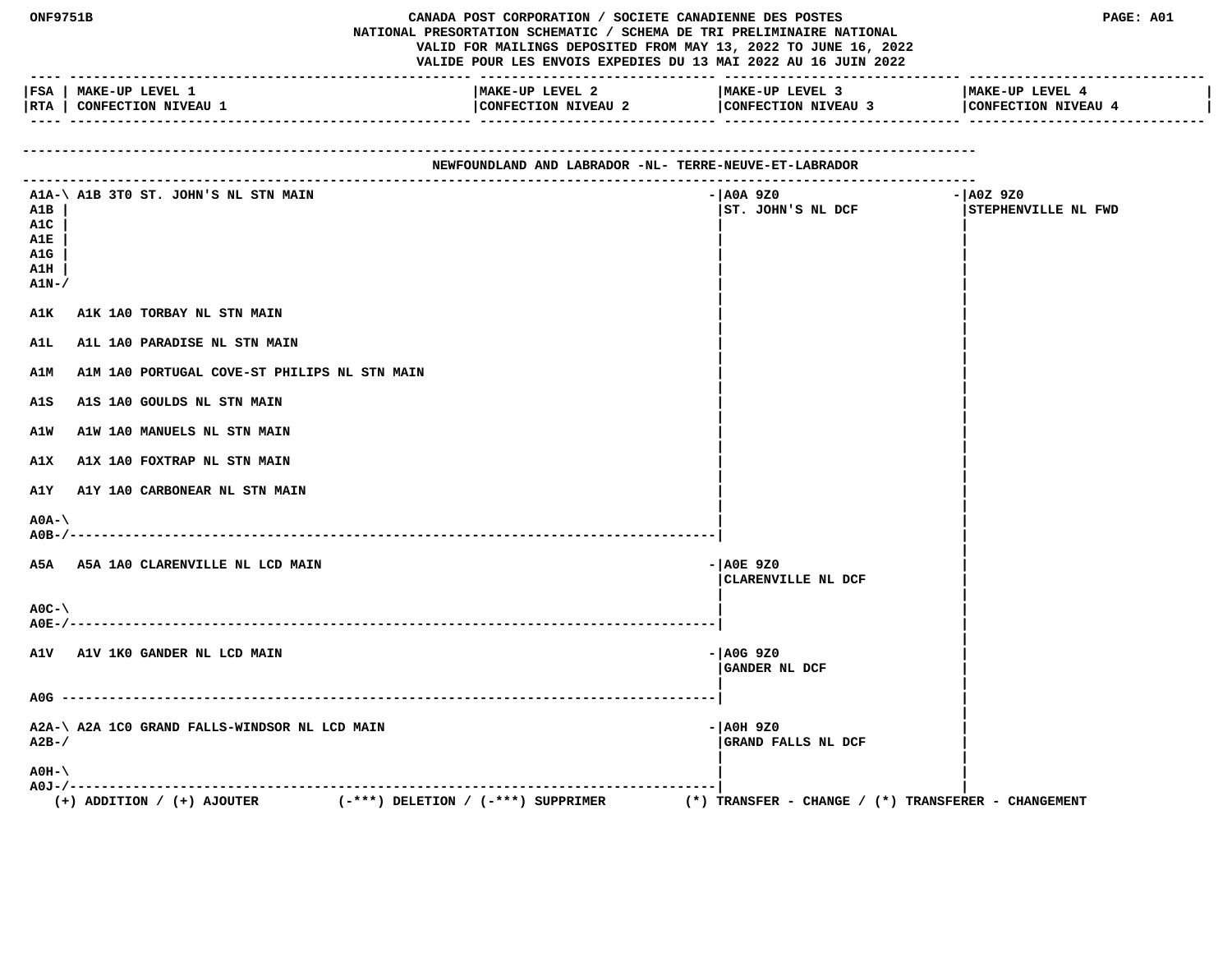| CANADA POST CORPORATION / SOCIETE CANADIENNE DES POSTES<br><b>ONF9751B</b><br>NATIONAL PRESORTATION SCHEMATIC / SCHEMA DE TRI PRELIMINAIRE NATIONAL<br>VALID FOR MAILINGS DEPOSITED FROM MAY 13, 2022 TO JUNE 16, 2022<br>VALIDE POUR LES ENVOIS EXPEDIES DU 13 MAI 2022 AU 16 JUIN 2022 |                                                    |                                        | PAGE: A02                                           |                                              |
|------------------------------------------------------------------------------------------------------------------------------------------------------------------------------------------------------------------------------------------------------------------------------------------|----------------------------------------------------|----------------------------------------|-----------------------------------------------------|----------------------------------------------|
|                                                                                                                                                                                                                                                                                          | FSA   MAKE-UP LEVEL 1<br>RTA   CONFECTION NIVEAU 1 | MAKE-UP LEVEL 2<br>CONFECTION NIVEAU 2 | MAKE-UP LEVEL 3<br>CONFECTION NIVEAU 3              | MAKE-UP LEVEL 4<br>CONFECTION NIVEAU 4       |
|                                                                                                                                                                                                                                                                                          | A8A A8A 2E0 DEER LAKE NL STN MAIN                  |                                        | - AOK 9Z0<br>DEER LAKE NL DCF                       | A0Z 9Z0 CONT'D./SUITE<br>STEPHENVILLE NL FWD |
|                                                                                                                                                                                                                                                                                          |                                                    |                                        |                                                     |                                              |
| A2H                                                                                                                                                                                                                                                                                      | A2H 1B0 CORNER BROOK NL LCD MAIN                   |                                        | - AOL 9Z0<br>CORNER BROOK NL DCF                    |                                              |
| AOL.                                                                                                                                                                                                                                                                                     |                                                    |                                        |                                                     |                                              |
| A0M                                                                                                                                                                                                                                                                                      |                                                    |                                        | PORT-AUX-BASQUES NL DCF                             |                                              |
| A2N                                                                                                                                                                                                                                                                                      | A2N 1E0 STEPHENVILLE NL LCD MAIN                   |                                        | - AON 9Z0<br>STEPHENVILLE NL DCF                    |                                              |
| $A0N-\lambda$                                                                                                                                                                                                                                                                            |                                                    |                                        | --                                                  |                                              |
| $ADP$ ----                                                                                                                                                                                                                                                                               |                                                    |                                        | H. VAL-GOOSE BAY NL DCF                             | - HOA 9Z0<br>MONTREAL #1 QC FWD              |
| A2V                                                                                                                                                                                                                                                                                      | A2V 1L0 LABRADOR CITY NL LCD MAIN                  |                                        | $ H0A$ 9Z0<br>MONTREAL QC                           |                                              |
| A0R.                                                                                                                                                                                                                                                                                     |                                                    |                                        | $- -$                                               |                                              |
|                                                                                                                                                                                                                                                                                          |                                                    | NOVA SCOTIA -NS- NOUVELLE-ECOSSE       |                                                     |                                              |
|                                                                                                                                                                                                                                                                                          | B1A B1A 4X0 GLACE BAY NS LCD MAIN                  |                                        | $-$ BOC 9Z0<br><b>SYDNEY NS DCF</b>                 | $-$ BOJ 9Z0<br><b>HALIFAX NS FWD</b>         |
| B1B                                                                                                                                                                                                                                                                                      | B1B 1A0 PORT MORIEN NS STN MAIN                    |                                        |                                                     |                                              |
| B1C                                                                                                                                                                                                                                                                                      | B1C 1A0 LOUISBOURG NS STN MAIN                     |                                        |                                                     |                                              |
| B1E                                                                                                                                                                                                                                                                                      | B1E 1A0 RESERVE MINES NS STN MAIN                  |                                        |                                                     |                                              |
| B1G                                                                                                                                                                                                                                                                                      | B1G 1A0 DOMINION NS STN MAIN                       |                                        |                                                     |                                              |
| B1H                                                                                                                                                                                                                                                                                      | B1H 1YO NEW WATERFORD NS LCD MAIN                  |                                        |                                                     |                                              |
|                                                                                                                                                                                                                                                                                          | $(+)$ ADDITION / $(+)$ AJOUTER                     | $(-***)$ DELETION / $(-***)$ SUPPRIMER | (*) TRANSFER - CHANGE / (*) TRANSFERER - CHANGEMENT |                                              |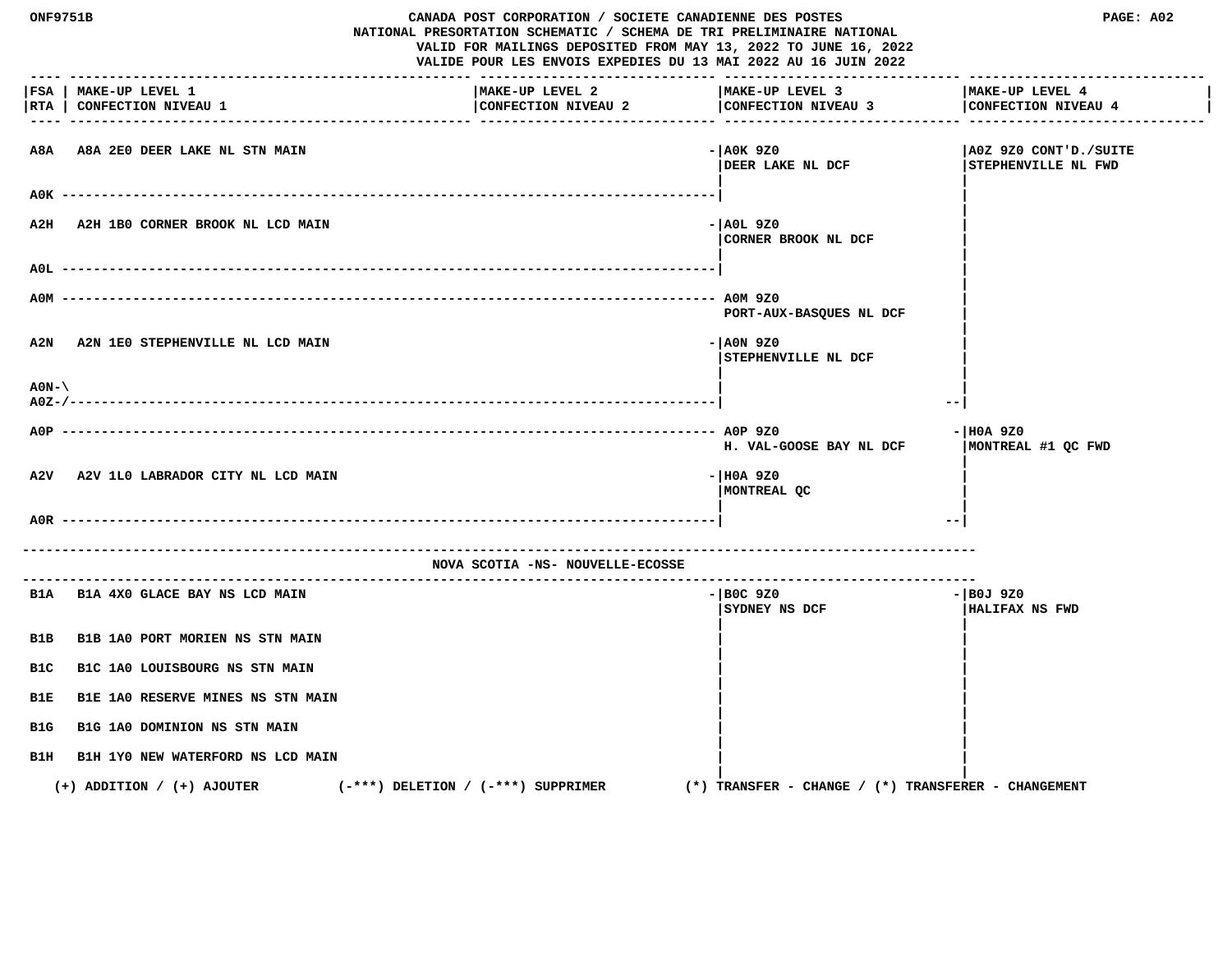#### **ONF9751B CANADA POST CORPORATION / SOCIETE CANADIENNE DES POSTES PAGE: A03 NATIONAL PRESORTATION SCHEMATIC / SCHEMA DE TRI PRELIMINAIRE NATIONAL VALID FOR MAILINGS DEPOSITED FROM MAY 13, 2022 TO JUNE 16, 2022 VALIDE POUR LES ENVOIS EXPEDIES DU 13 MAI 2022 AU 16 JUIN 2022**

 **---- --------------------------------------------------- ------------------------------ ------------------------------ ------------------------------ |FSA | MAKE-UP LEVEL 1 |MAKE-UP LEVEL 2 |MAKE-UP LEVEL 3 |MAKE-UP LEVEL 4 | |RTA | CONFECTION NIVEAU 1 |CONFECTION NIVEAU 2 |CONFECTION NIVEAU 3 |CONFECTION NIVEAU 4 | ---- --------------------------------------------------- ------------------------------ ------------------------------ ------------------------------ B1J-\ B1J 1A0 SYDNEY AREA NS STN J |B0C 9Z0 CONT'D./SUITE |B0J 9Z0 CONT'D./SUITE B2E-/ |SYDNEY NS DCF |HALIFAX NS FWD | | B1K-\ B1K 1A0 SYDNEY AREA NS STN K | | B2J-/ | | | | B1L-\ B1P 5Z0 SYDNEY NS STN MAIN | | B1M | | | B1N | | | B1P | | | B1R | | | B1S-/**  $\blacksquare$  **| | B1T B1T 1A0 CHRISTMAS ISLAND NS STN MAIN | | B1W B1W 1A0 ESKASONI NS STN MAIN | | | | B1X-\ B1Y 1A0 SYDNEY AREA NS STN Y | | B1Y-/**  $\qquad \qquad$  |  **| | B1V-\ B2A 2W0 NORTH SYDNEY NS LCD MAIN | | B2A-/ | | | | B2C B2C 1A0 IONA NS STN MAIN | | | | B0C -----------------------------------------------------------------------------------| | | B9A B9A 1A0 PORT HAWKESBURY NS STN MAIN -|B0E 9Z0 | |PORT HAWKESBURY NS DCF | | | B0E -----------------------------------------------------------------------------------| | | B2G B2G 2B0 ANTIGONISH NS LCD MAIN -|B0H 9Z0 | |ANTIGONISH NS DCF | | | B0H -----------------------------------------------------------------------------------| | | B2R B2R 1A0 WAVERLEY NS STN MAIN -|B0J 9Z0 | |HALIFAX NS DCF | | | B2S B2S 1A0 LANTZ NS STN MAIN | | | | B2T B2T 1A0 ENFIELD NS STN MAIN | | | | B3E B3E 1A0 PORTERS LAKE NS STN MAIN | | (+) ADDITION / (+) AJOUTER (-\*\*\*) DELETION / (-\*\*\*) SUPPRIMER (\*) TRANSFER - CHANGE / (\*) TRANSFERER - CHANGEMENT**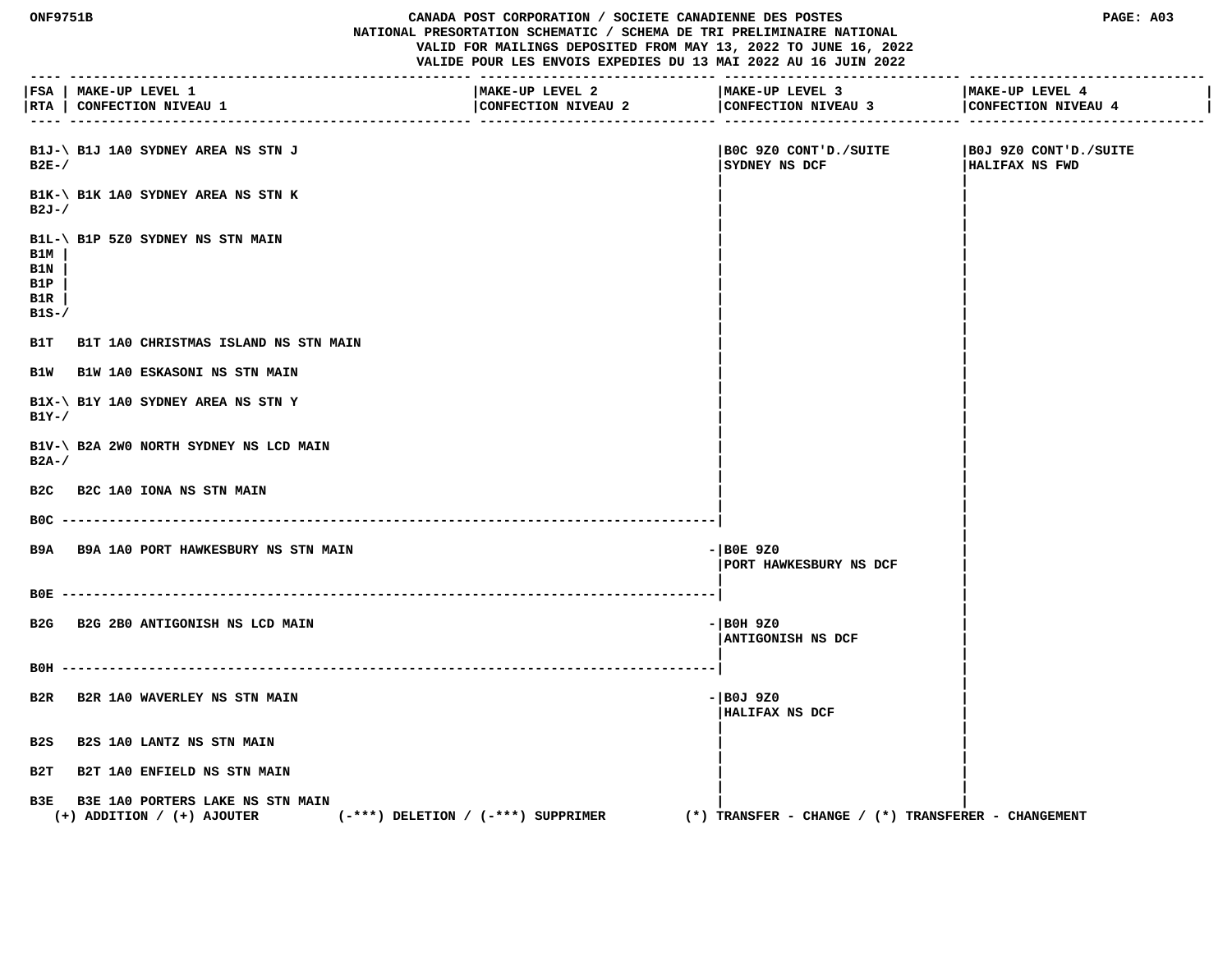| ONF9751B        |                                               |                                        | CANADA POST CORPORATION / SOCIETE CANADIENNE DES POSTES<br>NATIONAL PRESORTATION SCHEMATIC / SCHEMA DE TRI PRELIMINAIRE NATIONAL<br>VALID FOR MAILINGS DEPOSITED FROM MAY 13, 2022 TO JUNE 16, 2022<br>VALIDE POUR LES ENVOIS EXPEDIES DU 13 MAI 2022 AU 16 JUIN 2022 |                                                 |
|-----------------|-----------------------------------------------|----------------------------------------|-----------------------------------------------------------------------------------------------------------------------------------------------------------------------------------------------------------------------------------------------------------------------|-------------------------------------------------|
| FSA  <br>RTA    | MAKE-UP LEVEL 1<br><b>CONFECTION NIVEAU 1</b> | MAKE-UP LEVEL 2<br>CONFECTION NIVEAU 2 | MAKE-UP LEVEL 3<br>CONFECTION NIVEAU 3                                                                                                                                                                                                                                | MAKE-UP LEVEL 4<br>CONFECTION NIVEAU 4          |
| взт             | B3T 2Z0 LAKESIDE NS LCD MAIN                  |                                        | BOJ 9Z0 CONT'D./SUITE <br>HALIFAX NS DCF                                                                                                                                                                                                                              | SUITE   BOJ 9Z0 CONT'D./SUITE<br>HALIFAX NS FWD |
| B3Z             | <b>B3Z 1A0 TANTALLON NS STN MAIN</b>          |                                        |                                                                                                                                                                                                                                                                       |                                                 |
| $B0J-\lambda$   |                                               |                                        |                                                                                                                                                                                                                                                                       |                                                 |
|                 | B2H B2H 3P0 NEW GLASGOW NS LCD MAIN           |                                        | - BOK 9Z0<br>NEW GLASGOW NS DCF                                                                                                                                                                                                                                       |                                                 |
|                 |                                               |                                        |                                                                                                                                                                                                                                                                       |                                                 |
|                 | B4H B4H 1X0 AMHERST NS LCD MAIN               |                                        | $-$ BOL 9Z0<br>AMHERST NS DCF                                                                                                                                                                                                                                         |                                                 |
|                 |                                               |                                        |                                                                                                                                                                                                                                                                       |                                                 |
| $B6L-$          | B2N-\ B2N 6P0 TRURO NS STN MAIN               |                                        | $-$ BOM 9Z0<br>TRURO NS DCF                                                                                                                                                                                                                                           |                                                 |
|                 |                                               |                                        |                                                                                                                                                                                                                                                                       |                                                 |
| B4N             | B4N 1KO KENTVILLE NS LCD MAIN                 |                                        | $ \overline{)$ BOP 9Z0<br><b>KENTVILLE NS DCF</b>                                                                                                                                                                                                                     |                                                 |
| B4P             | <b>B4P 1A0 WOLFVILLE NS STN MAIN</b>          |                                        |                                                                                                                                                                                                                                                                       |                                                 |
| B4R             | B4R 1A0 COLDBROOK NS STN MAIN                 |                                        |                                                                                                                                                                                                                                                                       |                                                 |
| B0P.            |                                               |                                        |                                                                                                                                                                                                                                                                       |                                                 |
|                 | B4V B4V 1B0 BRIDGEWATER NS LCD MAIN           |                                        | $-$ BOR 9Z0<br><b>BRIDGEWATER NS DCF</b>                                                                                                                                                                                                                              |                                                 |
|                 |                                               |                                        |                                                                                                                                                                                                                                                                       |                                                 |
|                 |                                               |                                        | <b>MIDDLETON NS DCF</b>                                                                                                                                                                                                                                               |                                                 |
|                 |                                               |                                        | B0T 9Z0<br>LIVERPOOL NS DCF                                                                                                                                                                                                                                           |                                                 |
| $B0V - - - - -$ |                                               |                                        | -- BOV 9Z0<br>DIGBY NS DCF                                                                                                                                                                                                                                            |                                                 |
|                 | $(+)$ ADDITION / $(+)$ AJOUTER                | $(-***)$ DELETION / $(-***)$ SUPPRIMER | $(*)$ TRANSFER - CHANGE / $(*)$ TRANSFERER - CHANGEMENT                                                                                                                                                                                                               |                                                 |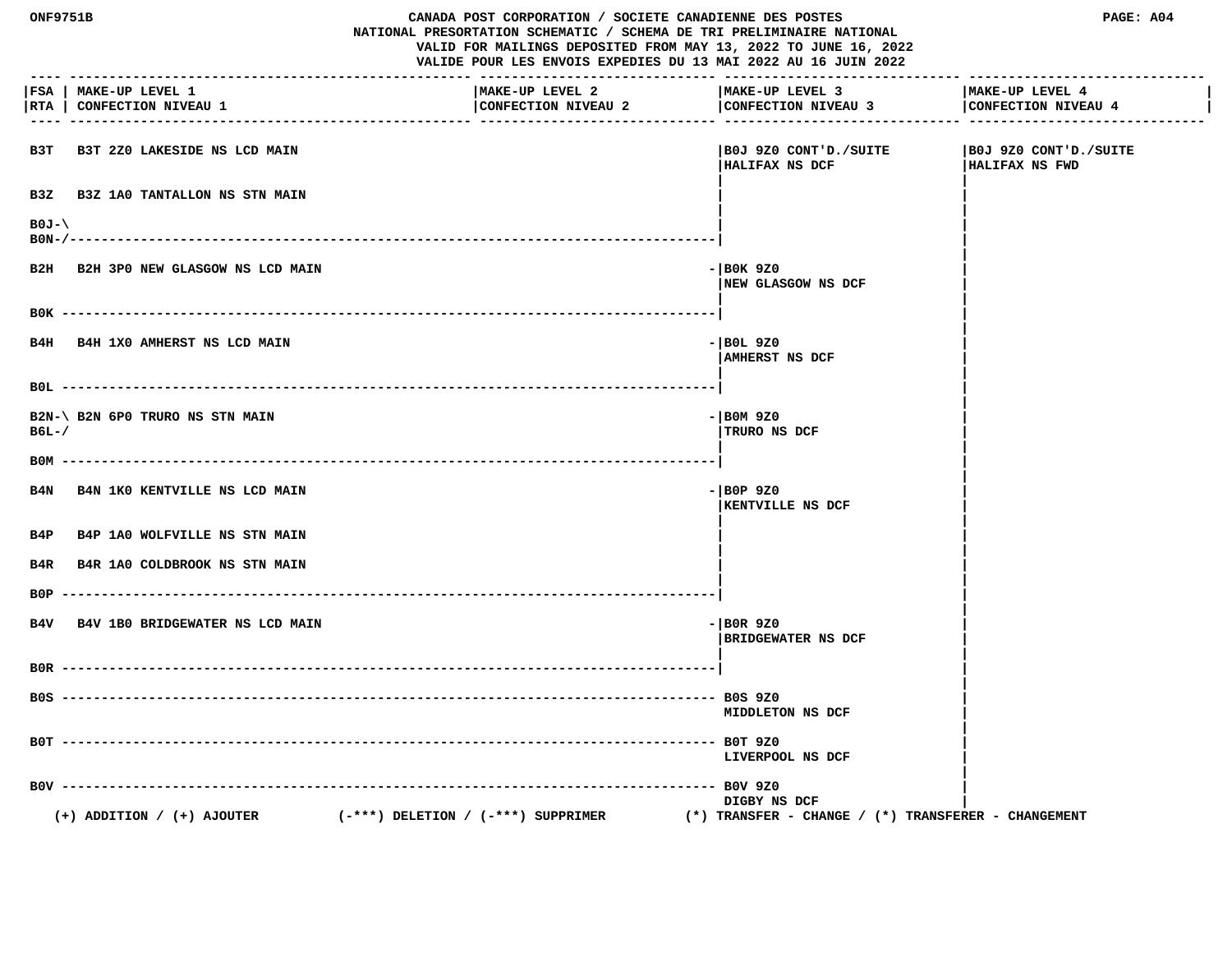| ONF9751B<br>CANADA POST CORPORATION / SOCIETE CANADIENNE DES POSTES<br>NATIONAL PRESORTATION SCHEMATIC / SCHEMA DE TRI PRELIMINAIRE NATIONAL<br>VALID FOR MAILINGS DEPOSITED FROM MAY 13, 2022 TO JUNE 16, 2022<br>VALIDE POUR LES ENVOIS EXPEDIES DU 13 MAI 2022 AU 16 JUIN 2022 |                                                                          |                                                 | PAGE: A05                                           |                                                         |
|-----------------------------------------------------------------------------------------------------------------------------------------------------------------------------------------------------------------------------------------------------------------------------------|--------------------------------------------------------------------------|-------------------------------------------------|-----------------------------------------------------|---------------------------------------------------------|
| RTA                                                                                                                                                                                                                                                                               | FSA   MAKE-UP LEVEL 1<br><b>CONFECTION NIVEAU 1</b>                      | MAKE-UP LEVEL 2<br>CONFECTION NIVEAU 2          | MAKE-UP LEVEL 3<br>CONFECTION NIVEAU 3              | MAKE-UP LEVEL 4<br>CONFECTION NIVEAU 4<br>-- ---------- |
|                                                                                                                                                                                                                                                                                   | B5A B5A 1T0 YARMOUTH NS LCD MAIN                                         |                                                 | $-$ BOW 9Z0<br><b>IYARMOUTH NS DCF</b>              | B0J 9Z0 CONT'D./SUITE<br>HALIFAX NS FWD                 |
|                                                                                                                                                                                                                                                                                   |                                                                          |                                                 |                                                     |                                                         |
| B2W<br>B2X<br>$B2Z-$                                                                                                                                                                                                                                                              | B2V-\ B2W 3E0 DARTMOUTH NS LCD EAST                                      | $-$ B3B 1R0<br>DARTMOUTH NS                     |                                                     |                                                         |
| B3A<br>B3B<br>$B3G-$ /                                                                                                                                                                                                                                                            | B2Y-\ B2Y 1G0 DARTMOUTH NS LCD MAIN                                      |                                                 |                                                     |                                                         |
| $B4B-$ /                                                                                                                                                                                                                                                                          | B4A-\ B4A 1B0 DARTMOUTH NS STN BEDFORD                                   |                                                 |                                                     |                                                         |
| B4E<br>$B4G-$ /                                                                                                                                                                                                                                                                   | B4C-\ B4C 2S0 DARTMOUTH NS LCD LOWER SACKVILLE                           |                                                 |                                                     |                                                         |
| B3N<br>B3P<br>B3R<br>B3S<br>$B3V - /$                                                                                                                                                                                                                                             | B3M-\ B3K 1V0 HALIFAX NS LCD 1                                           | $ B3K$ 1TO<br><b>HALIFAX NS</b>                 |                                                     |                                                         |
| B3J<br>B3K<br>$B3L-$                                                                                                                                                                                                                                                              | B3H-\ B3K 1WO HALIFAX NS LCD 2                                           | $ -$                                            |                                                     |                                                         |
|                                                                                                                                                                                                                                                                                   |                                                                          | PRINCE EDWARD ISLAND -PE- ILE-DU-PRINCE-EDOUARD |                                                     |                                                         |
| C1B<br>C1C<br>$CLE-$                                                                                                                                                                                                                                                              | C1A-\ C1A 4A0 CHARLOTTETOWN PE STN MAIN                                  |                                                 | - COA 9Z0<br>CHARLOTTETOWN PE DCF                   | $ COA$ 9Z0<br>CHARLOTTETOWN PE FWD                      |
| $COA -$                                                                                                                                                                                                                                                                           | $(-***)$ DELETION / $(-***)$ SUPPRIMER<br>$(+)$ ADDITION / $(+)$ AJOUTER |                                                 | (*) TRANSFER - CHANGE / (*) TRANSFERER - CHANGEMENT |                                                         |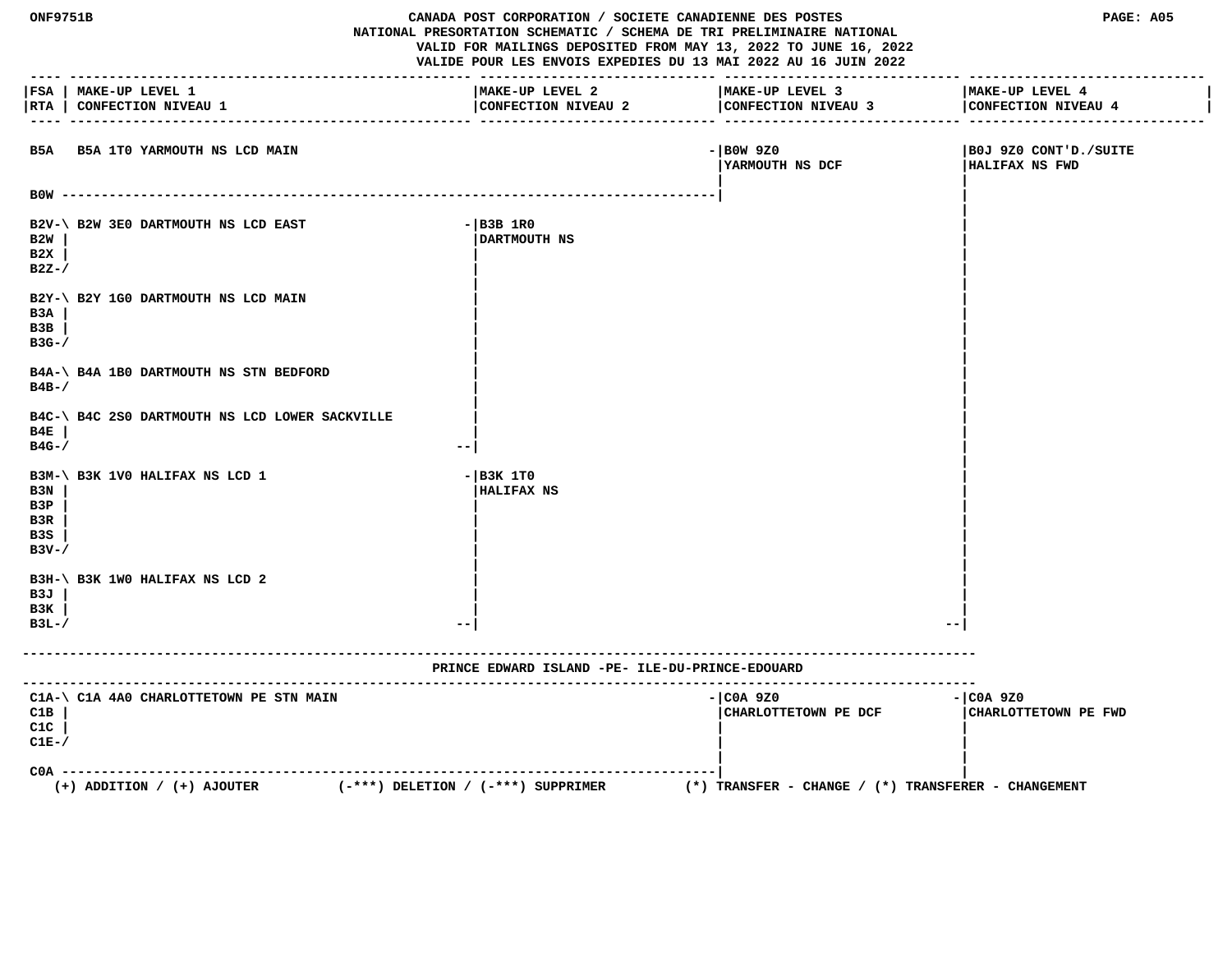| ONF9751B    |                                                                              | CANADA POST CORPORATION / SOCIETE CANADIENNE DES POSTES<br>NATIONAL PRESORTATION SCHEMATIC / SCHEMA DE TRI PRELIMINAIRE NATIONAL<br>VALID FOR MAILINGS DEPOSITED FROM MAY 13, 2022 TO JUNE 16, 2022<br>VALIDE POUR LES ENVOIS EXPEDIES DU 13 MAI 2022 AU 16 JUIN 2022 | PAGE: A06                                                                      |                                               |
|-------------|------------------------------------------------------------------------------|-----------------------------------------------------------------------------------------------------------------------------------------------------------------------------------------------------------------------------------------------------------------------|--------------------------------------------------------------------------------|-----------------------------------------------|
| $- - - - -$ | FSA   MAKE-UP LEVEL 1<br> RTA   CONFECTION NIVEAU 1                          | MAKE-UP LEVEL 2                                                                                                                                                                                                                                                       | MAKE-UP LEVEL 3<br>CONFECTION NIVEAU 2 CONFECTION NIVEAU 3 CONFECTION NIVEAU 4 | MAKE-UP LEVEL 4                               |
| C1N         | C1N 3K0 SUMMERSIDE PE LCD MAIN                                               |                                                                                                                                                                                                                                                                       | $-$ COB 9Z0<br>SUMMERSIDE PE DCF                                               | COA 9Z0 CONT'D./SUITE<br>CHARLOTTETOWN PE FWD |
|             |                                                                              |                                                                                                                                                                                                                                                                       |                                                                                | $- -$                                         |
|             |                                                                              | NEW BRUNSWICK -NB- NOUVEAU-BRUNSWICK                                                                                                                                                                                                                                  |                                                                                |                                               |
| $E3Z-$      | E3Y-\ E3Z 1A0 GRAND FALLS/GRAND-SAULT NB<br>GRAND FALLS-GRAND-SAULT STN MAIN |                                                                                                                                                                                                                                                                       | - E0A 9Z0<br>MONCTON NB DCF                                                    | $-$ EOA 9Z0<br>MONCTON NB FWD                 |
| E4H         | E4H 1A0 MONCTON AREA NB STN H                                                |                                                                                                                                                                                                                                                                       |                                                                                |                                               |
| E4J         | E4J 3E0 SALISBURY NB STN MAIN                                                |                                                                                                                                                                                                                                                                       |                                                                                |                                               |
| E4K         | E4K 1A0 MONCTON AREA NB STN K                                                |                                                                                                                                                                                                                                                                       |                                                                                |                                               |
| E4L         | E4L 1A0 SACKVILLE NB STN MAIN                                                |                                                                                                                                                                                                                                                                       |                                                                                |                                               |
| E4M         | E4M 1A0 MONCTON AREA NB STN M                                                |                                                                                                                                                                                                                                                                       |                                                                                |                                               |
| E4N         | E4N 1A0 MONCTON AREA NB STN N                                                |                                                                                                                                                                                                                                                                       |                                                                                |                                               |
| E4P         | E4P 1A0 MONCTON AREA NB STN P                                                |                                                                                                                                                                                                                                                                       |                                                                                |                                               |
| E4R         | E4R 1A0 MONCTON AREA NB STN R                                                |                                                                                                                                                                                                                                                                       |                                                                                |                                               |
| E4S         | E4S 1A0 MONCTON AREA NB STN S                                                |                                                                                                                                                                                                                                                                       |                                                                                |                                               |
| E4T         | E4T 1A0 MONCTON AREA NB STN T                                                |                                                                                                                                                                                                                                                                       |                                                                                |                                               |
| E4V         | E4V 1A0 MONCTON AREA NB STN V                                                |                                                                                                                                                                                                                                                                       |                                                                                |                                               |
| E4W         | E4W 1A0 MONCTON AREA NB STN W                                                |                                                                                                                                                                                                                                                                       |                                                                                |                                               |
| E4X         | E4X 1A0 MONCTON AREA NB STN X                                                |                                                                                                                                                                                                                                                                       |                                                                                |                                               |
| E4Y         | E4Y 2T0 ROGERSVILLE NB STN MAIN                                              |                                                                                                                                                                                                                                                                       |                                                                                |                                               |
| E4Z         | E4Z 1A0 MONCTON AREA NB STN Z                                                |                                                                                                                                                                                                                                                                       |                                                                                |                                               |
| E8C         | E8C 1A0 DALHOUSIE NB STN MAIN                                                |                                                                                                                                                                                                                                                                       |                                                                                |                                               |
|             | $(+)$ ADDITION / $(+)$ AJOUTER                                               | $(-***)$ DELETION / $(-***)$ SUPPRIMER                                                                                                                                                                                                                                | $(*)$ TRANSFER - CHANGE / $(*)$ TRANSFERER - CHANGEMENT                        |                                               |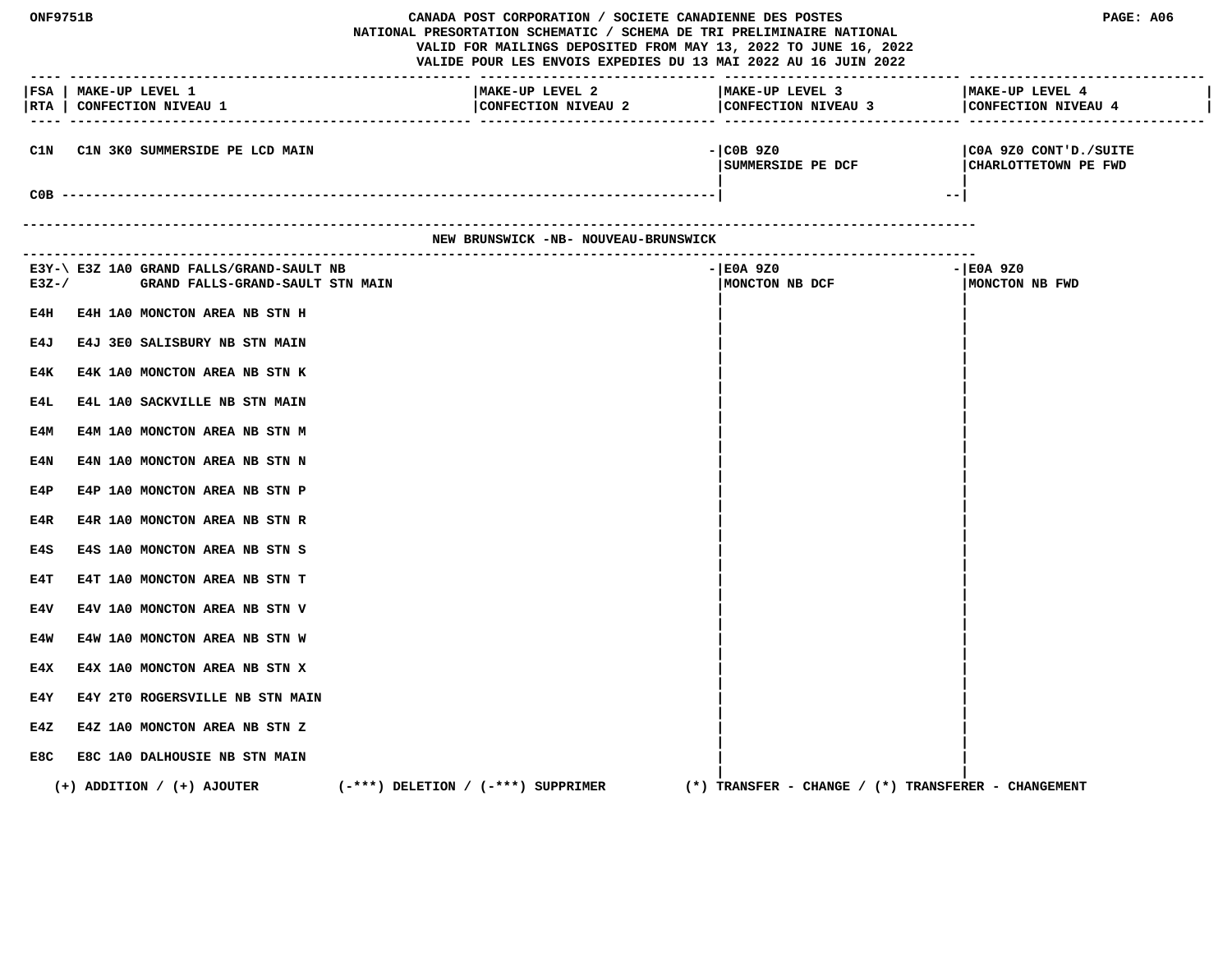| <b>ONF9751B</b>           |                                                                                                                                                                                   | CANADA POST CORPORATION / SOCIETE CANADIENNE DES POSTES<br>NATIONAL PRESORTATION SCHEMATIC / SCHEMA DE TRI PRELIMINAIRE NATIONAL<br>VALID FOR MAILINGS DEPOSITED FROM MAY 13, 2022 TO JUNE 16, 2022<br>VALIDE POUR LES ENVOIS EXPEDIES DU 13 MAI 2022 AU 16 JUIN 2022 |                                                     | PAGE: A07                               |
|---------------------------|-----------------------------------------------------------------------------------------------------------------------------------------------------------------------------------|-----------------------------------------------------------------------------------------------------------------------------------------------------------------------------------------------------------------------------------------------------------------------|-----------------------------------------------------|-----------------------------------------|
|                           | FSA   MAKE-UP LEVEL 1<br>RTA   CONFECTION NIVEAU 1                                                                                                                                | MAKE-UP LEVEL 2<br>CONFECTION NIVEAU 2                                                                                                                                                                                                                                | MAKE-UP LEVEL 3<br>CONFECTION NIVEAU 3              | MAKE-UP LEVEL 4<br>CONFECTION NIVEAU 4  |
| $E0A - -$                 |                                                                                                                                                                                   |                                                                                                                                                                                                                                                                       | -- MONCTON NB DCF                                   | E0A 9Z0 CONT'D./SUITE<br>MONCTON NB FWD |
| E1W                       | E1W 1A0 CARAQUET NB STN MAIN                                                                                                                                                      |                                                                                                                                                                                                                                                                       | $-$ EOB 9Z0<br><b>BATHURST NB DCF</b>               |                                         |
| E2A                       | E2A 1PO BATHURST NB LCD MAIN                                                                                                                                                      |                                                                                                                                                                                                                                                                       |                                                     |                                         |
| E8E                       | E8E 1A0 BATHURST AREA NB STN E                                                                                                                                                    |                                                                                                                                                                                                                                                                       |                                                     |                                         |
| E8G                       | E8G 1A0 BATHURST AREA NB STN G                                                                                                                                                    |                                                                                                                                                                                                                                                                       |                                                     |                                         |
| E8J                       | E8J 1A0 BATHURST AREA NB STN J                                                                                                                                                    |                                                                                                                                                                                                                                                                       |                                                     |                                         |
| E8K                       | E8K 1A0 BATHURST AREA NB STN K                                                                                                                                                    |                                                                                                                                                                                                                                                                       |                                                     |                                         |
| E8L                       | E8L 1A0 ALLARDVILLE NB STN MAIN                                                                                                                                                   |                                                                                                                                                                                                                                                                       |                                                     |                                         |
| E8M                       | E8M 2L0 SAINT-ISIDORE NB STN MAIN                                                                                                                                                 |                                                                                                                                                                                                                                                                       |                                                     |                                         |
| E8N                       | E8N 1A0 BATHURST AREA NB STN N                                                                                                                                                    |                                                                                                                                                                                                                                                                       |                                                     |                                         |
| E8P                       | E8P 1A0 BATHURST AREA NB STN P                                                                                                                                                    |                                                                                                                                                                                                                                                                       |                                                     |                                         |
| E8R                       | E8R 2B0 PAQUETVILLE NB STN BUREAU-CHEF                                                                                                                                            |                                                                                                                                                                                                                                                                       |                                                     |                                         |
| E8S                       | E8S 1A0 BATHURST AREA NB STN S                                                                                                                                                    |                                                                                                                                                                                                                                                                       |                                                     |                                         |
| E8T                       | E8T 1A0 BATHURST AREA NB STN T                                                                                                                                                    |                                                                                                                                                                                                                                                                       |                                                     |                                         |
| E0B                       |                                                                                                                                                                                   |                                                                                                                                                                                                                                                                       |                                                     |                                         |
| $E1V-$                    | E1N-\ E1V 1Y0 MIRAMICHI NB LCD MAIN                                                                                                                                               |                                                                                                                                                                                                                                                                       | $-$ E0C 9Z0<br>MIRAMICHI NB DCF                     |                                         |
| E1X.                      | <b>E1X 1A0 TRACADIE-SHEILA NB STN MAIN</b>                                                                                                                                        |                                                                                                                                                                                                                                                                       |                                                     |                                         |
| E9A<br>E9B<br>E9C<br>E9E. | <b>E9A 1A0 MIRAMICHI AREA NB STN A</b><br>E9B 1A0 MIRAMICHI AREA NB STN B<br>E9C 1A0 MIRAMICHI AREA NB STN C<br>E9E 1A0 MIRAMICHI AREA NB STN E<br>$(+)$ ADDITION / $(+)$ AJOUTER | $ E9E$ $0A0$<br>MIRAMICHI AREA NB<br>$(-***)$ DELETION / $(-***)$ SUPPRIMER                                                                                                                                                                                           | (*) TRANSFER - CHANGE / (*) TRANSFERER - CHANGEMENT |                                         |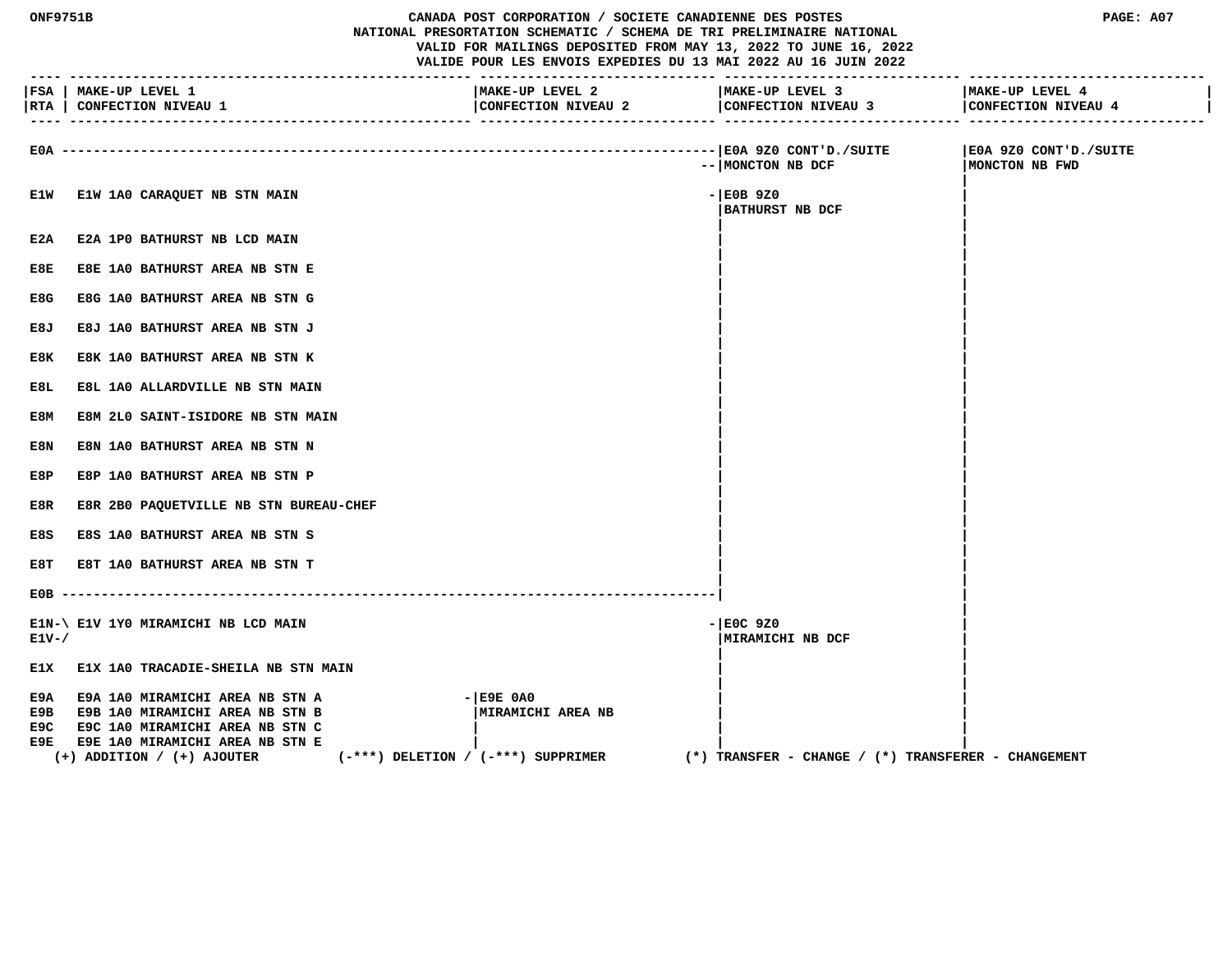| <b>ONF9751B</b>                                                                                                                                                                                                                                                                                                                                                                                                                   | CANADA POST CORPORATION / SOCIETE CANADIENNE DES POSTES<br>NATIONAL PRESORTATION SCHEMATIC / SCHEMA DE TRI PRELIMINAIRE NATIONAL<br>VALID FOR MAILINGS DEPOSITED FROM MAY 13, 2022 TO JUNE 16, 2022<br>VALIDE POUR LES ENVOIS EXPEDIES DU 13 MAI 2022 AU 16 JUIN 2022 |                                                     | PAGE: A08                               |
|-----------------------------------------------------------------------------------------------------------------------------------------------------------------------------------------------------------------------------------------------------------------------------------------------------------------------------------------------------------------------------------------------------------------------------------|-----------------------------------------------------------------------------------------------------------------------------------------------------------------------------------------------------------------------------------------------------------------------|-----------------------------------------------------|-----------------------------------------|
| FSA   MAKE-UP LEVEL 1<br><b>CONFECTION NIVEAU 1</b><br> RTA                                                                                                                                                                                                                                                                                                                                                                       | MAKE-UP LEVEL 2                                                                                                                                                                                                                                                       | MAKE-UP LEVEL 3                                     | MAKE-UP LEVEL 4                         |
| E9H E9H 1A0 MIRAMICHI AREA NB STN H<br>E0C -                                                                                                                                                                                                                                                                                                                                                                                      | E9G E9G 1A0 MIRAMICHI AREA NB STN G (E9E 0A0 CONT'D./SUITE<br>--   MIRAMICHI AREA NB                                                                                                                                                                                  | SUITE 320 CONT'D./SUITE<br>MIRAMICHI NB DCF         | E0A 9Z0 CONT'D./SUITE<br>MONCTON NB FWD |
| <b>E4A 1CO CHIPMAN NB STN MAIN</b><br>E4A                                                                                                                                                                                                                                                                                                                                                                                         |                                                                                                                                                                                                                                                                       | $-$ EOE 9Z0<br>SUSSEX NB DCF                        |                                         |
| <b>E4B 1A0 SUSSEX AREA NB STN B</b><br>E4B<br>E4C E4C 1A0 SUSSEX AREA NB STN C                                                                                                                                                                                                                                                                                                                                                    | $ E4B$ 0A0<br>-- SUSSEX AREA NB                                                                                                                                                                                                                                       |                                                     |                                         |
| E4E-\ E4E 1B0 SUSSEX NB STN MAIN<br>$E4G - /$                                                                                                                                                                                                                                                                                                                                                                                     |                                                                                                                                                                                                                                                                       |                                                     |                                         |
| E0E.                                                                                                                                                                                                                                                                                                                                                                                                                              |                                                                                                                                                                                                                                                                       |                                                     |                                         |
| E2V 1S0 OROMOCTO NB STN MAIN<br>E2V                                                                                                                                                                                                                                                                                                                                                                                               |                                                                                                                                                                                                                                                                       | - E0G 9Z0<br>SAINT JOHN NB DCF                      |                                         |
| E3L 1G0 ST STEPHEN NB LCD MAIN<br>E3L                                                                                                                                                                                                                                                                                                                                                                                             |                                                                                                                                                                                                                                                                       |                                                     |                                         |
| E5A<br>E5A 2L0 MOORES MILLS NB STN MAIN                                                                                                                                                                                                                                                                                                                                                                                           |                                                                                                                                                                                                                                                                       |                                                     |                                         |
| E5B 2X0 ST ANDREWS NB STN MAIN<br>E5B                                                                                                                                                                                                                                                                                                                                                                                             |                                                                                                                                                                                                                                                                       |                                                     |                                         |
| E5C 1A0 SAINT JOHN AREA NB STN C<br>E5C<br>E5E 1A0 SAINT JOHN AREA NB STN E<br>E5E<br>E5G 1A0 SAINT JOHN AREA NB STN G<br>E5G<br>E5H 1A0 SAINT JOHN AREA NB STN H<br>E5H<br>E5J 1A0 SAINT JOHN AREA NB STN J<br>E5J<br>E5K 1A0 SAINT JOHN AREA NB STN K<br>E5K<br>E5L 1A0 SAINT JOHN AREA NB STN L<br>E5L<br>E5M 1A0 SAINT JOHN AREA NB STN M<br>E5M<br>E5P 1A0 SAINT JOHN AREA NB STN P<br>E5P<br>$(+)$ ADDITION / $(+)$ AJOUTER | $ E5H$ $0A0$<br><b>SAINT JOHN AREA NB</b><br>$(-***)$ DELETION / $(-***)$ SUPPRIMER                                                                                                                                                                                   | (*) TRANSFER - CHANGE / (*) TRANSFERER - CHANGEMENT |                                         |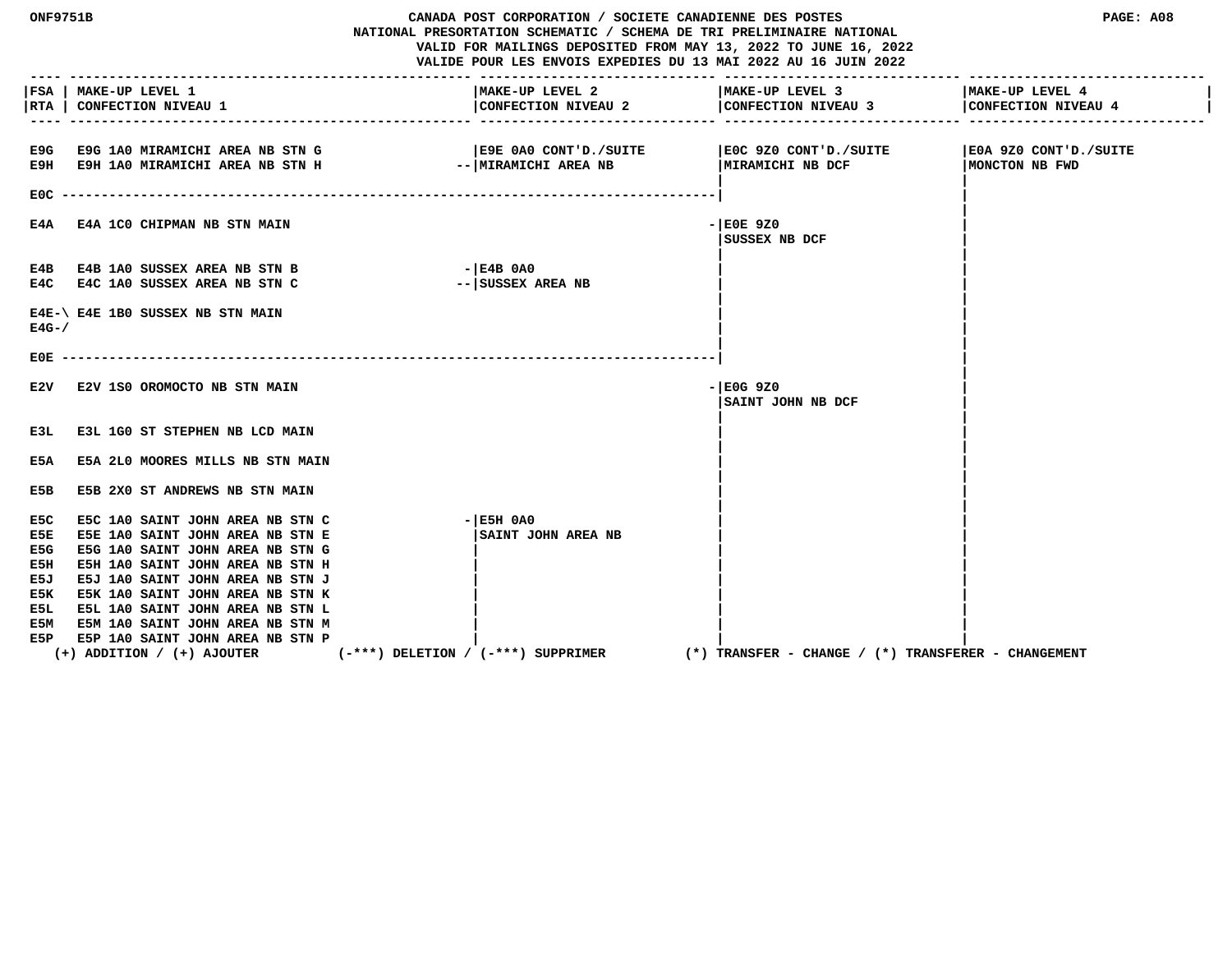| <b>ONF9751B</b>                    |                                                                                                                                                                                       | CANADA POST CORPORATION / SOCIETE CANADIENNE DES POSTES<br>NATIONAL PRESORTATION SCHEMATIC / SCHEMA DE TRI PRELIMINAIRE NATIONAL<br>VALID FOR MAILINGS DEPOSITED FROM MAY 13, 2022 TO JUNE 16, 2022<br>VALIDE POUR LES ENVOIS EXPEDIES DU 13 MAI 2022 AU 16 JUIN 2022 |                                                         | PAGE: A09                               |
|------------------------------------|---------------------------------------------------------------------------------------------------------------------------------------------------------------------------------------|-----------------------------------------------------------------------------------------------------------------------------------------------------------------------------------------------------------------------------------------------------------------------|---------------------------------------------------------|-----------------------------------------|
| <b>RTA</b>                         | FSA   MAKE-UP LEVEL 1<br><b>CONFECTION NIVEAU 1</b>                                                                                                                                   | MAKE-UP LEVEL 2<br>CONFECTION NIVEAU 2                                                                                                                                                                                                                                | MAKE-UP LEVEL 3<br>CONFECTION NIVEAU 3                  | MAKE-UP LEVEL 4<br>CONFECTION NIVEAU 4  |
| E5T<br>E5V                         | E5T 1A0 SAINT JOHN AREA NB STN T<br>E5V 1A0 SAINT JOHN AREA NB STN V                                                                                                                  | E5H 0A0 CONT'D./SUITE<br>-- SAINT JOHN AREA NB                                                                                                                                                                                                                        | E0G 9Z0 CONT'D./SUITE<br>SAINT JOHN NB DCF              | E0A 9Z0 CONT'D./SUITE<br>MONCTON NB FWD |
| E5N                                | E5N 1Z0 HAMPTON NB STN MAIN                                                                                                                                                           |                                                                                                                                                                                                                                                                       |                                                         |                                         |
| E5R                                | <b>E5R 2Z0 ST MARTINS NB STN MAIN</b>                                                                                                                                                 |                                                                                                                                                                                                                                                                       |                                                         |                                         |
| E0G.                               |                                                                                                                                                                                       | ---------------------------                                                                                                                                                                                                                                           |                                                         |                                         |
| E3B<br>E3C<br>E3E<br>E3G<br>$EGC-$ | E3A-\ E3B 2L0 FREDERICTON NB STN LCD 1                                                                                                                                                |                                                                                                                                                                                                                                                                       | - E0H 9Z0<br>FREDERICTON NB DCF                         |                                         |
| ЕбА                                | E6A 1A0 BOIESTOWN NB STN MAIN                                                                                                                                                         |                                                                                                                                                                                                                                                                       |                                                         |                                         |
| E6B                                | E6B 1TO STANLEY NB STN MAIN                                                                                                                                                           |                                                                                                                                                                                                                                                                       |                                                         |                                         |
| ЕбЕ<br>E6G<br>Е6Н.<br>Е6К<br>E6L   | E6E 1A0 FREDERICTON AREA NB STN E<br>E6G 1A0 FREDERICTON AREA NB STN G<br>E6H 1A0 FREDERICTON AREA NB STN H<br>E6K 1A0 FREDERICTON AREA NB STN K<br>E6L 1A0 FREDERICTON AREA NB STN L | $ E6C$ $0A0$<br>FREDERICTON AREA NB                                                                                                                                                                                                                                   |                                                         |                                         |
| E6J                                | E6J 1K0 MCADAM NB STN MAIN                                                                                                                                                            |                                                                                                                                                                                                                                                                       |                                                         |                                         |
| EOH                                |                                                                                                                                                                                       |                                                                                                                                                                                                                                                                       |                                                         |                                         |
| $E7N-$                             | E7M-\ E7M 1A0 STJ EXT NB WOODSTOCK LCD MAIN                                                                                                                                           |                                                                                                                                                                                                                                                                       | - E0J 9Z0<br>STJ EXT-WOODSTOCK NB DCF                   |                                         |
|                                    | E7G E7G 1A0<br>STJ EXT-WOODSTOCK AREA NB WOODSTOCK AREA STN G<br>E7H E7H 1A0<br>STJ EXT-WOODSTOCK AREA NB WOODSTOCK AREA STN H                                                        | $ E7N$ 0A0<br><b>STJ EXT-WOODSTOCK AREA NB</b>                                                                                                                                                                                                                        |                                                         |                                         |
|                                    | E7J E7J 1A0<br>STJ EXT-WOODSTOCK AREA NB WOODSTOCK AREA STN J<br>$(+)$ ADDITION / $(+)$ AJOUTER                                                                                       | $(-***)$ DELETION / $(-***)$ SUPPRIMER                                                                                                                                                                                                                                | $(*)$ TRANSFER - CHANGE / $(*)$ TRANSFERER - CHANGEMENT |                                         |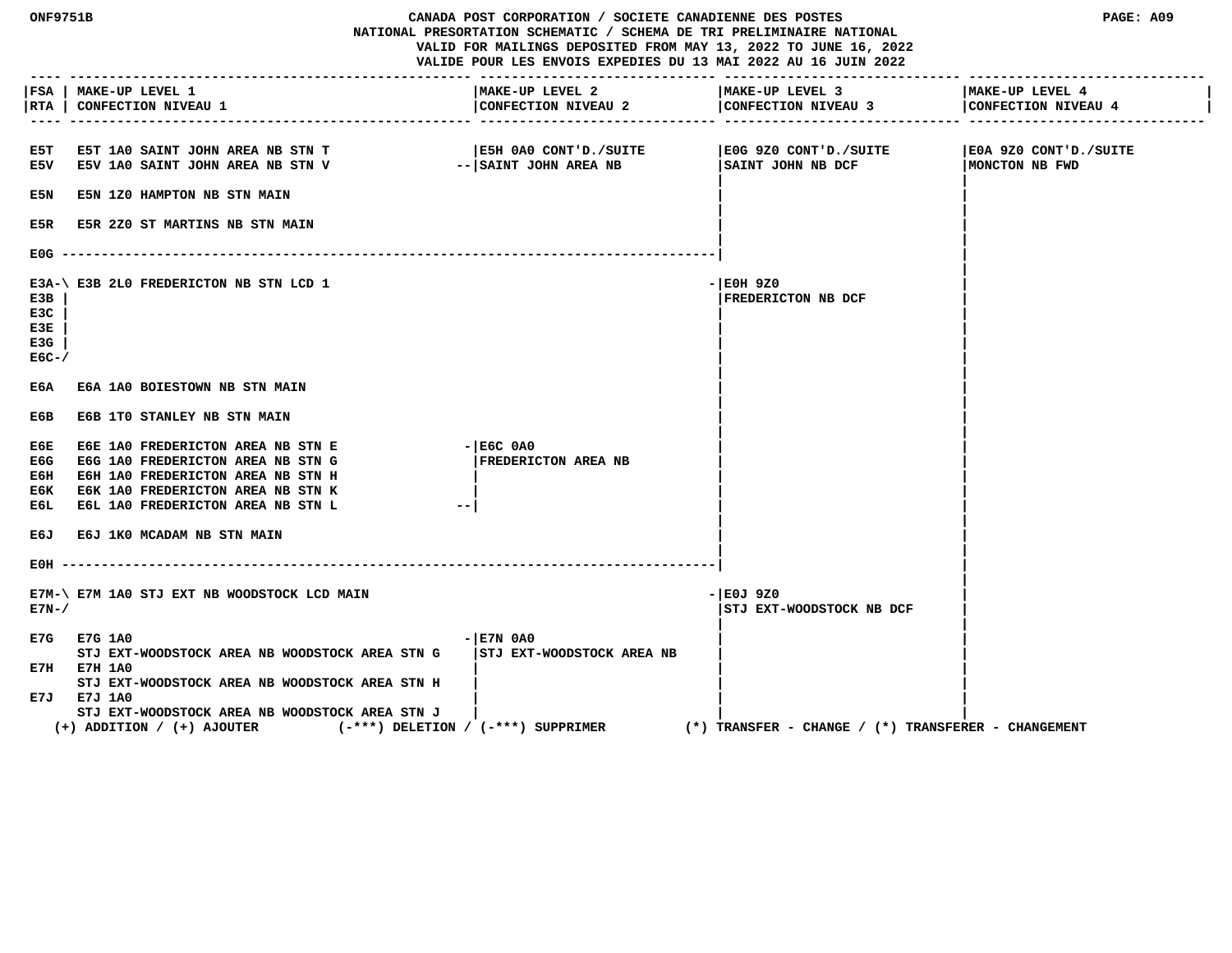| <b>ONF9751B</b>                              |                                                                                                                                                                                                                                        | CANADA POST CORPORATION / SOCIETE CANADIENNE DES POSTES<br>NATIONAL PRESORTATION SCHEMATIC / SCHEMA DE TRI PRELIMINAIRE NATIONAL<br>VALID FOR MAILINGS DEPOSITED FROM MAY 13, 2022 TO JUNE 16, 2022<br>VALIDE POUR LES ENVOIS EXPEDIES DU 13 MAI 2022 AU 16 JUIN 2022 |                                                     | PAGE: A10                               |
|----------------------------------------------|----------------------------------------------------------------------------------------------------------------------------------------------------------------------------------------------------------------------------------------|-----------------------------------------------------------------------------------------------------------------------------------------------------------------------------------------------------------------------------------------------------------------------|-----------------------------------------------------|-----------------------------------------|
| RTA                                          | FSA   MAKE-UP LEVEL 1<br><b>CONFECTION NIVEAU 1</b>                                                                                                                                                                                    | MAKE-UP LEVEL 2<br>CONFECTION NIVEAU 2                                                                                                                                                                                                                                | MAKE-UP LEVEL 3<br>CONFECTION NIVEAU 3              | MAKE-UP LEVEL 4<br>CONFECTION NIVEAU 4  |
|                                              | E7K E7K 1A0<br>STJ EXT-WOODSTOCK AREA NB WOODSTOCK AREA STN K<br>E7L E7L 1A0<br>STJ EXT-WOODSTOCK AREA NB WOODSTOCK AREA STN L --<br>E7P E7P 1A0 STJ EXT NB HARTLAND STN MAIN                                                          | E7N 0A0 CONT'D./SUITE<br>STJ EXT-WOODSTOCK AREA NB                                                                                                                                                                                                                    | EOJ 9Z0 CONT'D./SUITE<br>STJ EXT-WOODSTOCK NB DCF   | E0A 9Z0 CONT'D./SUITE<br>MONCTON NB FWD |
|                                              |                                                                                                                                                                                                                                        |                                                                                                                                                                                                                                                                       |                                                     |                                         |
| E3N                                          | E3N 2G0 CAMPBELLTON NB LCD MAIN                                                                                                                                                                                                        |                                                                                                                                                                                                                                                                       | $-$ EOK 9Z0<br>CAMPBELLTON NB DCF                   |                                         |
| E8A                                          | <b>E8A 1A0 SAINT-QUENTIN NB STN MAIN</b>                                                                                                                                                                                               |                                                                                                                                                                                                                                                                       |                                                     |                                         |
| E8B                                          | <b>E8B 1A0 KEDGWICK NB STN MAIN</b>                                                                                                                                                                                                    |                                                                                                                                                                                                                                                                       |                                                     |                                         |
|                                              |                                                                                                                                                                                                                                        |                                                                                                                                                                                                                                                                       |                                                     |                                         |
| $E7B-$                                       | E3V-\ E3V 1R0 STJ EXT NB EDMUNDSTON LCD 1                                                                                                                                                                                              |                                                                                                                                                                                                                                                                       | - EOL 9Z0<br>STJ EXT-EDMUNDSTON NB DCF              |                                         |
|                                              | E7A E7A 1A0<br>STJ EXT-EDMUNDSTON AREA NB EDMUNDSTON AREA STN A $ $ STJ EXT-EDMUNDSTON AREA NB<br>E7C E7C 1A0<br>STJ EXT-EDMUNDSTON AREA NB EDMUNDSTON AREA STN C<br>E7E E7E 1A0<br>STJ EXT-EDMUNDSTON AREA NB EDMUNDSTON AREA STN E-- | $ E7A$ $0A0$                                                                                                                                                                                                                                                          |                                                     |                                         |
|                                              | EOL ---------------                                                                                                                                                                                                                    |                                                                                                                                                                                                                                                                       |                                                     |                                         |
| E1A<br>E1C.<br>E1E.<br>E1G<br>E1H<br>$E1J-J$ | E1A 1A0 MONCTON NB LCD 2<br>E1B-\ E1C 7G0 MONCTON NB STN LCD 1                                                                                                                                                                         | $ E1A$ 5V0<br>MONCTON NB                                                                                                                                                                                                                                              |                                                     |                                         |
|                                              | $(-***)$ DELETION / $(-***)$ SUPPRIMER<br>$(+)$ ADDITION / $(+)$ AJOUTER                                                                                                                                                               |                                                                                                                                                                                                                                                                       | (*) TRANSFER – CHANGE / (*) TRANSFERER – CHANGEMENT |                                         |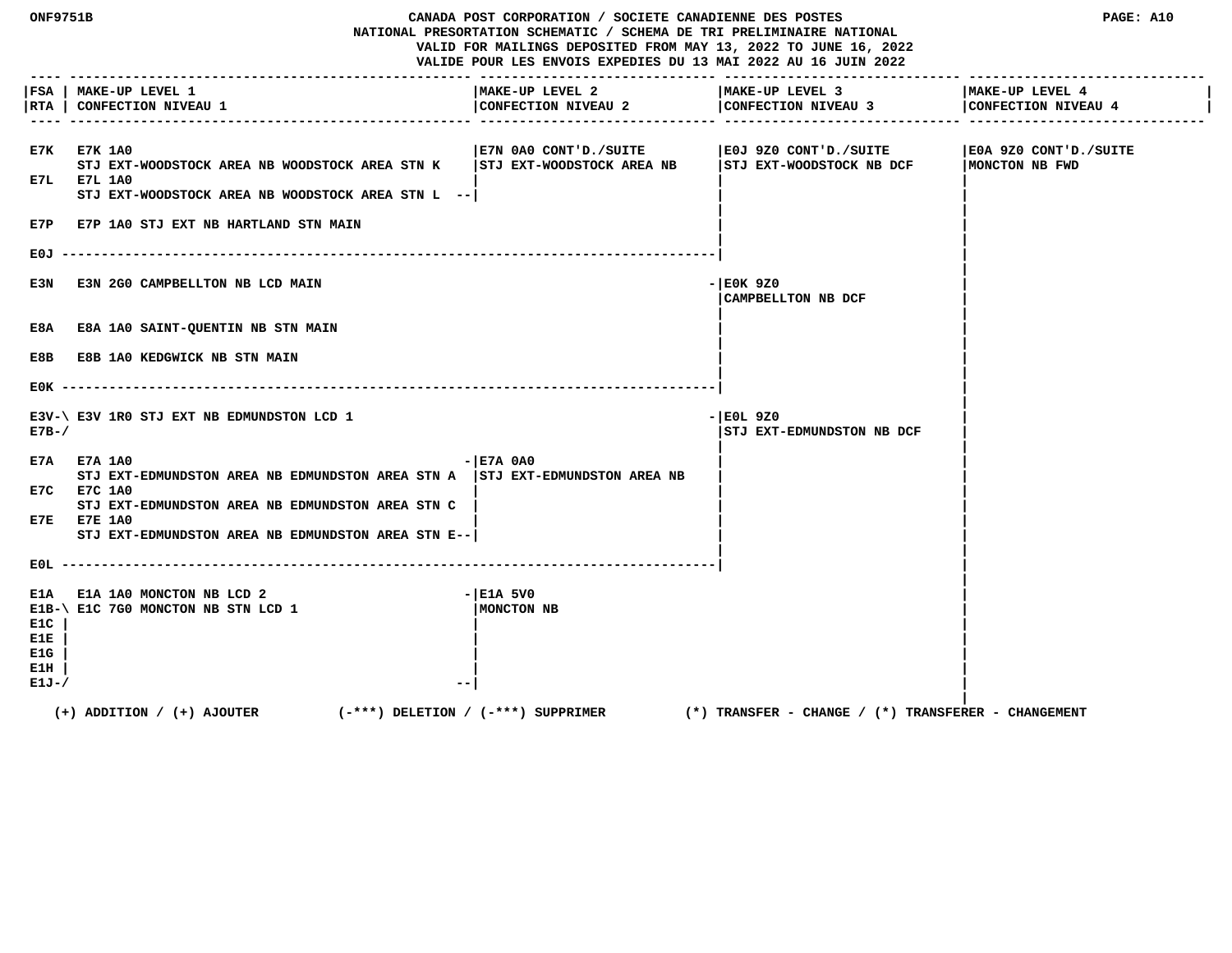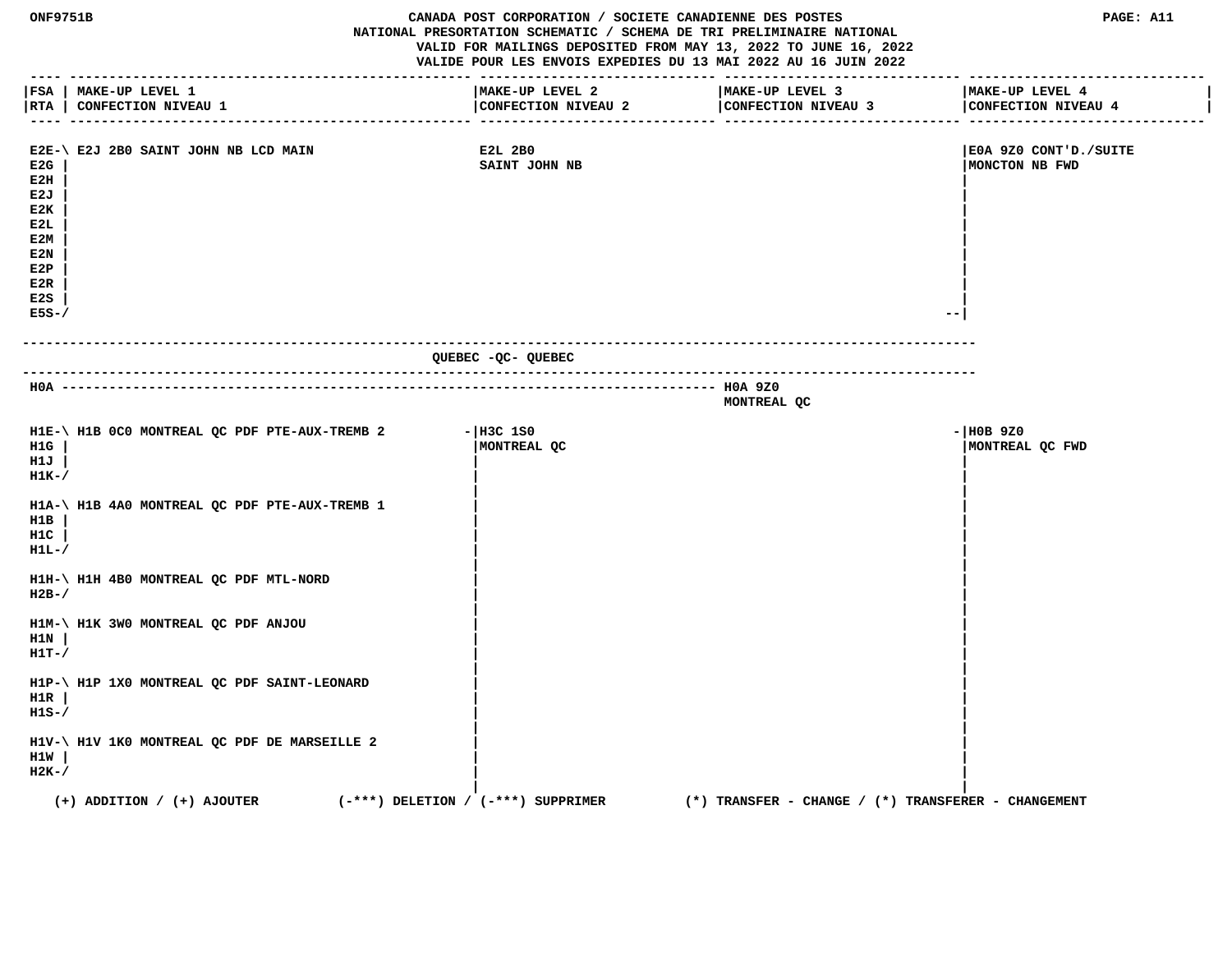#### **ONF9751B CANADA POST CORPORATION / SOCIETE CANADIENNE DES POSTES PAGE: A12 NATIONAL PRESORTATION SCHEMATIC / SCHEMA DE TRI PRELIMINAIRE NATIONAL VALID FOR MAILINGS DEPOSITED FROM MAY 13, 2022 TO JUNE 16, 2022 VALIDE POUR LES ENVOIS EXPEDIES DU 13 MAI 2022 AU 16 JUIN 2022**

|                                                          | FSA   MAKE-UP LEVEL 1<br>RTA   CONFECTION NIVEAU 1                       | MAKE-UP LEVEL 2                      | MAKE-UP LEVEL 3<br>CONFECTION NIVEAU 2 CONFECTION NIVEAU 3 | MAKE-UP LEVEL 4<br>CONFECTION NIVEAU 4   |
|----------------------------------------------------------|--------------------------------------------------------------------------|--------------------------------------|------------------------------------------------------------|------------------------------------------|
| H1Y-/                                                    | $H1X-\$ H1X 1R0 MONTREAL QC PDF DE MARSEILLE 3                           | H3C 1S0 CONT'D./SUITE<br>MONTREAL QC |                                                            | HOB 9Z0 CONT'D./SUITE<br>MONTREAL QC FWD |
| H2A<br>H2C<br>$H2E-$                                     | H1Z-\ H2A 3B0 MONTREAL QC PDF SAINT-MICHEL                               |                                      |                                                            |                                          |
| H2L<br>$H2W-$ /                                          | H2H-\ H2H 1V0 MONTREAL QC PDF BRIDGE 3                                   |                                      |                                                            |                                          |
| $_{\rm H2N}$<br>H2P<br>H2R<br>H2S<br>H3N<br>H3P<br>H4N-/ | H2M-\ H2S 2R0 MONTREAL QC PDF CHABANEL 1                                 |                                      |                                                            |                                          |
| H3A<br>нзв<br>H3G<br>нзн<br>H4C<br>H5A-/                 | H2X-\ H3C 2H0 MONTREAL QC PDF BRIDGE 1                                   |                                      |                                                            |                                          |
| H2Z<br>H3C<br>н 3 Ј<br>нзк-/                             | H2Y-\ H3C 4B0 MONTREAL QC PDF BRIDGE 2                                   |                                      |                                                            |                                          |
| нзм-/                                                    | H3L-\ H3L 2S0 MONTREAL QC PDF AHUNTSIC                                   |                                      |                                                            |                                          |
| H2J<br>н2т<br>H2V<br>H3S<br>$H3T-$                       | H2G-\ H3S 1J0 MONTREAL QC PDF CHABANEL 2                                 |                                      |                                                            |                                          |
|                                                          | $(+)$ ADDITION / $(+)$ AJOUTER<br>$(-***)$ DELETION / $(-***)$ SUPPRIMER |                                      | (*) TRANSFER – CHANGE / (*) TRANSFERER – CHANGEMENT        |                                          |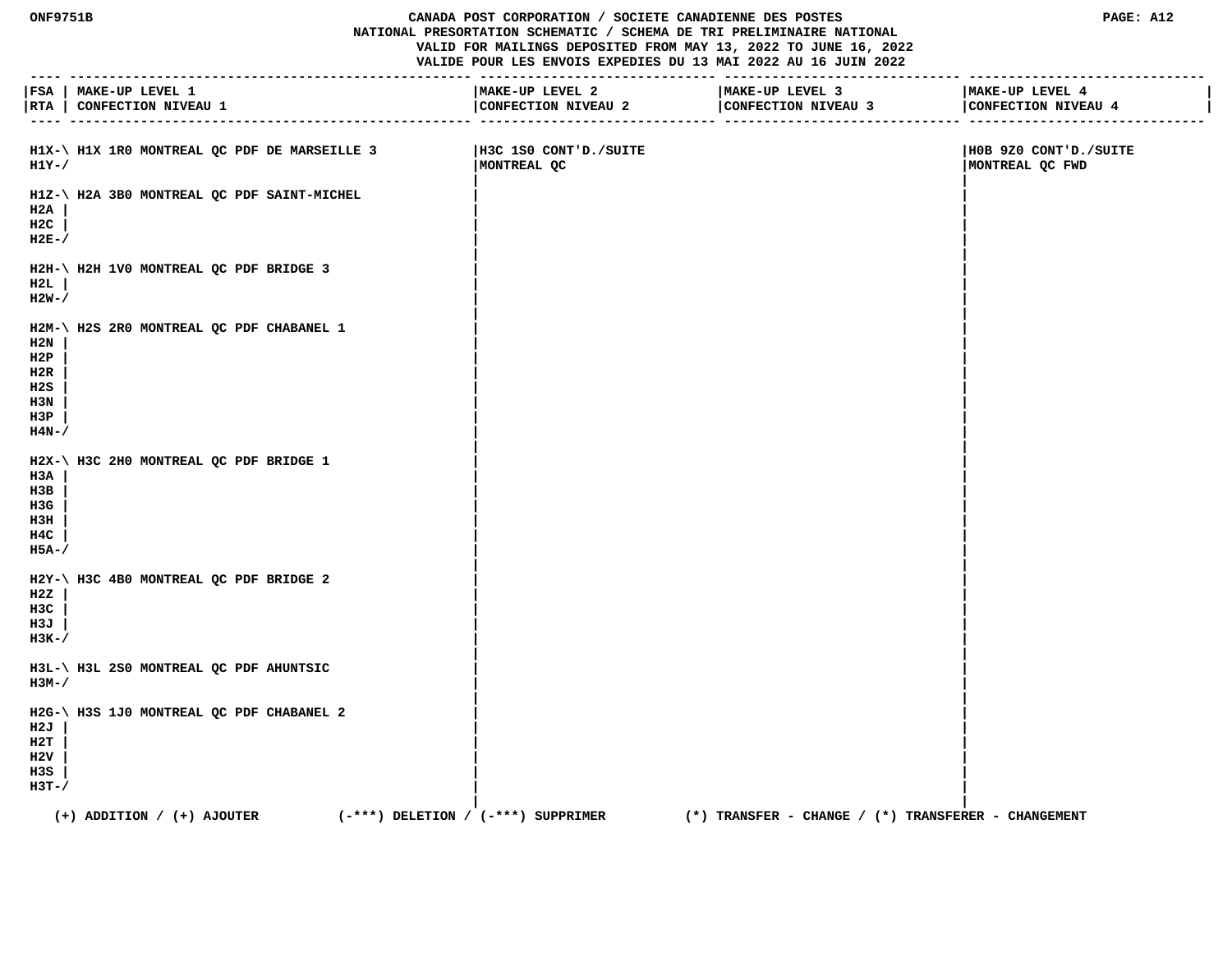## **ONF9751B CANADA POST CORPORATION / SOCIETE CANADIENNE DES POSTES PAGE: A13 NATIONAL PRESORTATION SCHEMATIC / SCHEMA DE TRI PRELIMINAIRE NATIONAL VALID FOR MAILINGS DEPOSITED FROM MAY 13, 2022 TO JUNE 16, 2022 VALIDE POUR LES ENVOIS EXPEDIES DU 13 MAI 2022 AU 16 JUIN 2022**

|            |                                                                          | -------------------   | ----------------------                                     |                       |
|------------|--------------------------------------------------------------------------|-----------------------|------------------------------------------------------------|-----------------------|
|            | FSA   MAKE-UP LEVEL 1                                                    | MAKE-UP LEVEL 2       | MAKE-UP LEVEL 3                                            | MAKE-UP LEVEL 4       |
|            | RTA   CONFECTION NIVEAU 1                                                | CONFECTION NIVEAU 2   | CONFECTION NIVEAU 3<br>. _ _ _ _ _ _ _ _ _ _ _ _ _ _ _ _ _ | CONFECTION NIVEAU 4   |
|            |                                                                          |                       | ---------------- -----------                               |                       |
|            | H3V-\ H3X 2H0 MONTREAL QC PDF SNOWDON                                    | H3C 1S0 CONT'D./SUITE |                                                            | H0B 9Z0 CONT'D./SUITE |
| H3W        |                                                                          | MONTREAL QC           |                                                            | MONTREAL QC FWD       |
| $H3X-$     |                                                                          |                       |                                                            |                       |
|            | H3E-\ H3Y 1A0 MONTREAL QC PDF BRIDGE 4                                   |                       |                                                            |                       |
| H3Y        |                                                                          |                       |                                                            |                       |
| $H3Z-$     |                                                                          |                       |                                                            |                       |
|            |                                                                          |                       |                                                            |                       |
|            | H4A-\ H4A 1X0 MONTREAL QC PDF N.D.-D-GRACE                               |                       |                                                            |                       |
| $H4B-$ /   |                                                                          |                       |                                                            |                       |
|            | H4E H4E 3H0 MONTREAL QC PDF CHAMPLAIN 2                                  |                       |                                                            |                       |
|            | H4G-\ H4G 2M0 MONTREAL QC VERDUN SUCC BUREAU-CHEF                        |                       |                                                            |                       |
| $H4H-$     |                                                                          |                       |                                                            |                       |
|            |                                                                          |                       |                                                            |                       |
| H4K        | H3R-\ H4T 1C0 MONTREAL QC PDF DEPOT OUEST 1                              |                       |                                                            |                       |
| H4M        |                                                                          |                       |                                                            |                       |
| H4R        |                                                                          |                       |                                                            |                       |
| $H4T - /$  |                                                                          |                       |                                                            |                       |
|            |                                                                          |                       |                                                            |                       |
| H4L        | H4J-\ H4T 1E0 MONTREAL QC PDF DEPOT OUEST 2                              |                       |                                                            |                       |
| $H4P-$ /   |                                                                          |                       |                                                            |                       |
|            |                                                                          |                       |                                                            |                       |
|            | H4V-\ H4V 1H0 MONTREAL QC PDF COTE-ST-LUC                                |                       |                                                            |                       |
| H4W        |                                                                          |                       |                                                            |                       |
| $H4X-$     |                                                                          |                       |                                                            |                       |
|            | H4Z H4Z 1A0 MONTREAL QC SUCC TOUR D/L BOURSE                             |                       |                                                            |                       |
|            | H5B H5B 1A0 MONTREAL QC SUCC PL-DESJARDINS                               |                       |                                                            |                       |
|            | H7A-\ H7E 3M0 MONTREAL QC LAVAL PDF DUVERNAY                             |                       |                                                            |                       |
| H7B        |                                                                          |                       |                                                            |                       |
| H7C<br>H7E |                                                                          |                       |                                                            |                       |
| $H7J-/$    |                                                                          |                       |                                                            |                       |
|            |                                                                          |                       |                                                            |                       |
|            | H7L-\ H7L 3S0 MONTREAL QC LAVAL PDF MONTEREY 1                           |                       |                                                            |                       |
| H7S        |                                                                          |                       |                                                            |                       |
| $H7T-$     |                                                                          |                       |                                                            |                       |
|            | $(+)$ ADDITION / $(+)$ AJOUTER<br>$(-***)$ DELETION / $(-***)$ SUPPRIMER |                       | $(*)$ TRANSFER - CHANGE / $(*)$ TRANSFERER - CHANGEMENT    |                       |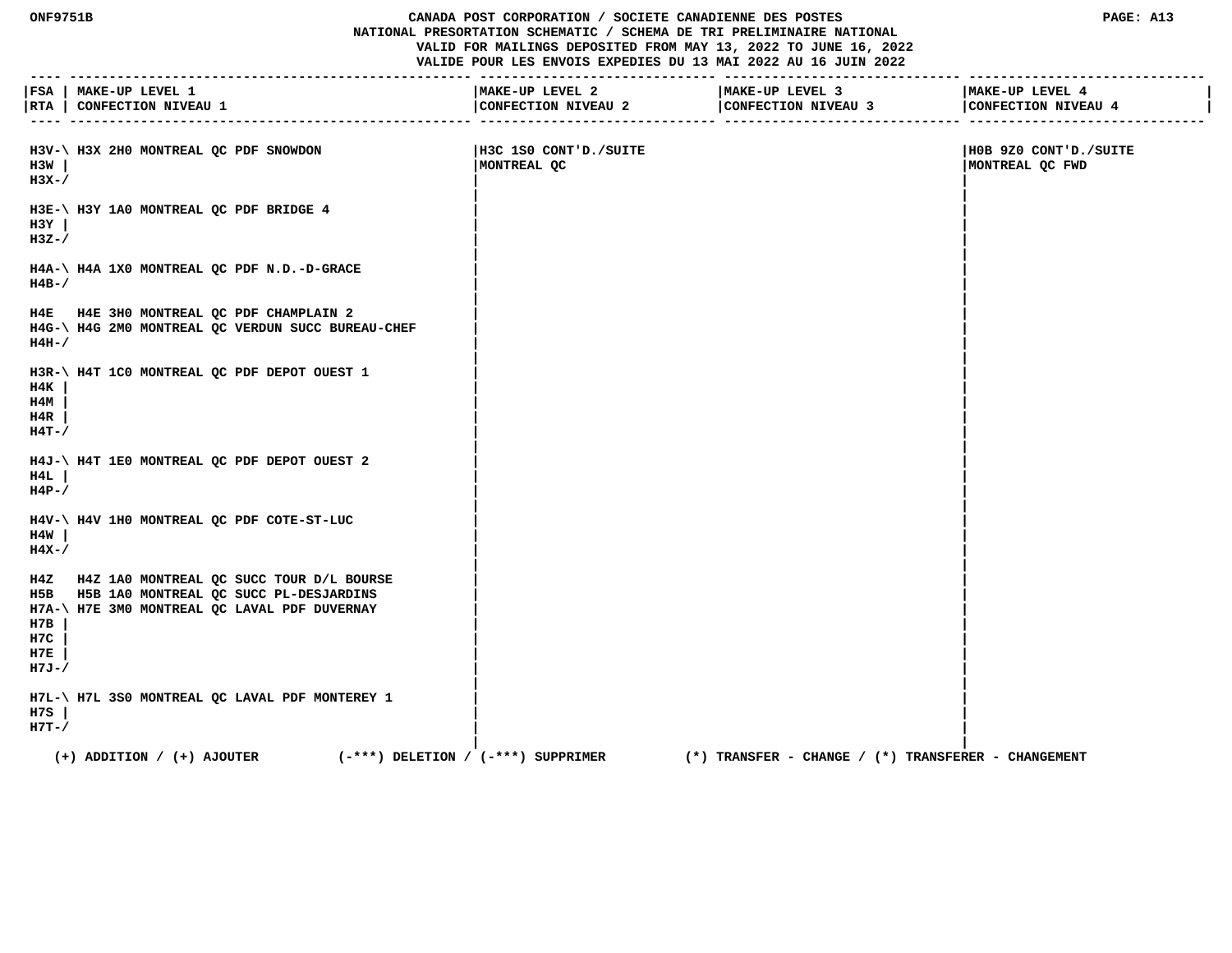## **ONF9751B CANADA POST CORPORATION / SOCIETE CANADIENNE DES POSTES PAGE: A14 NATIONAL PRESORTATION SCHEMATIC / SCHEMA DE TRI PRELIMINAIRE NATIONAL VALID FOR MAILINGS DEPOSITED FROM MAY 13, 2022 TO JUNE 16, 2022 VALIDE POUR LES ENVOIS EXPEDIES DU 13 MAI 2022 AU 16 JUIN 2022**

|                                   | FSA   MAKE-UP LEVEL 1<br> RTA   CONFECTION NIVEAU 1                                                                     | MAKE-UP LEVEL 2<br>CONFECTION NIVEAU 2 | MAKE-UP LEVEL 3<br>CONFECTION NIVEAU 3                  | MAKE-UP LEVEL 4<br>CONFECTION NIVEAU 4   |
|-----------------------------------|-------------------------------------------------------------------------------------------------------------------------|----------------------------------------|---------------------------------------------------------|------------------------------------------|
| H7K<br>$H7M-$                     | H7H-\ H7L 3T0 MONTREAL QC LAVAL PDF MONTEREY 2                                                                          | H3C 1S0 CONT'D./SUITE<br>MONTREAL QC   |                                                         | H0B 9Z0 CONT'D./SUITE<br>MONTREAL QC FWD |
| H7N  <br>$H7V - /$                | H7G-\ H7N 2T0 MONTREAL QC LAVAL PDF L-D-RAPIDES                                                                         |                                        |                                                         |                                          |
| H7R<br>H7W<br>н7х<br>$H7Y-$       | H7P-\ H7P 1A0 MONTREAL QC LAVAL PDF LAVAL OUEST                                                                         |                                        |                                                         |                                          |
| $H8P-$                            | H8N-\ H8N 1A0 MONTREAL QC PDF CHAMPLAIN 1                                                                               |                                        |                                                         |                                          |
| H8S-/                             | H8R-\ H8R 1X0 MONTREAL QC PDF LASALLE                                                                                   |                                        |                                                         |                                          |
| H8Z<br>н9в-/                      | H8Y-\ H8Y 2N0 MONTREAL QC PDF ROXBORO                                                                                   |                                        |                                                         |                                          |
| H9C<br>н9Е<br>н9н<br>H9J<br>н9к-/ | H9A-\ H9H 4K0 MONTREAL QC PDF PIERREFONDS                                                                               |                                        |                                                         |                                          |
| H9G<br>H9P<br>H9R<br>H9S-/        | $H4Y-\$ H9R 2V0<br>H8T   MONTREAL QC POINTE-CLAIRE PDF POINTE-CLAIRE                                                    |                                        |                                                         |                                          |
| н9х-/                             | H4S H9R 3V0<br>MONTREAL QC POINTE-CLAIRE PDF POINTE-CLAIRE 2<br>H9W-\ H9W 2Y0 MONTREAL QC BEACONSFIELD PDF BEACONSFIELD |                                        |                                                         |                                          |
|                                   | J4G-\ J4H 3L0<br>J4H-/ MONTREAL QC SAINT-HUBERT PDF DE L'AEROPORT 2                                                     |                                        |                                                         |                                          |
|                                   | $(-***)$ DELETION / $(-***)$ SUPPRIMER<br>$(+)$ ADDITION / $(+)$ AJOUTER                                                |                                        | $(*)$ TRANSFER - CHANGE / $(*)$ TRANSFERER - CHANGEMENT |                                          |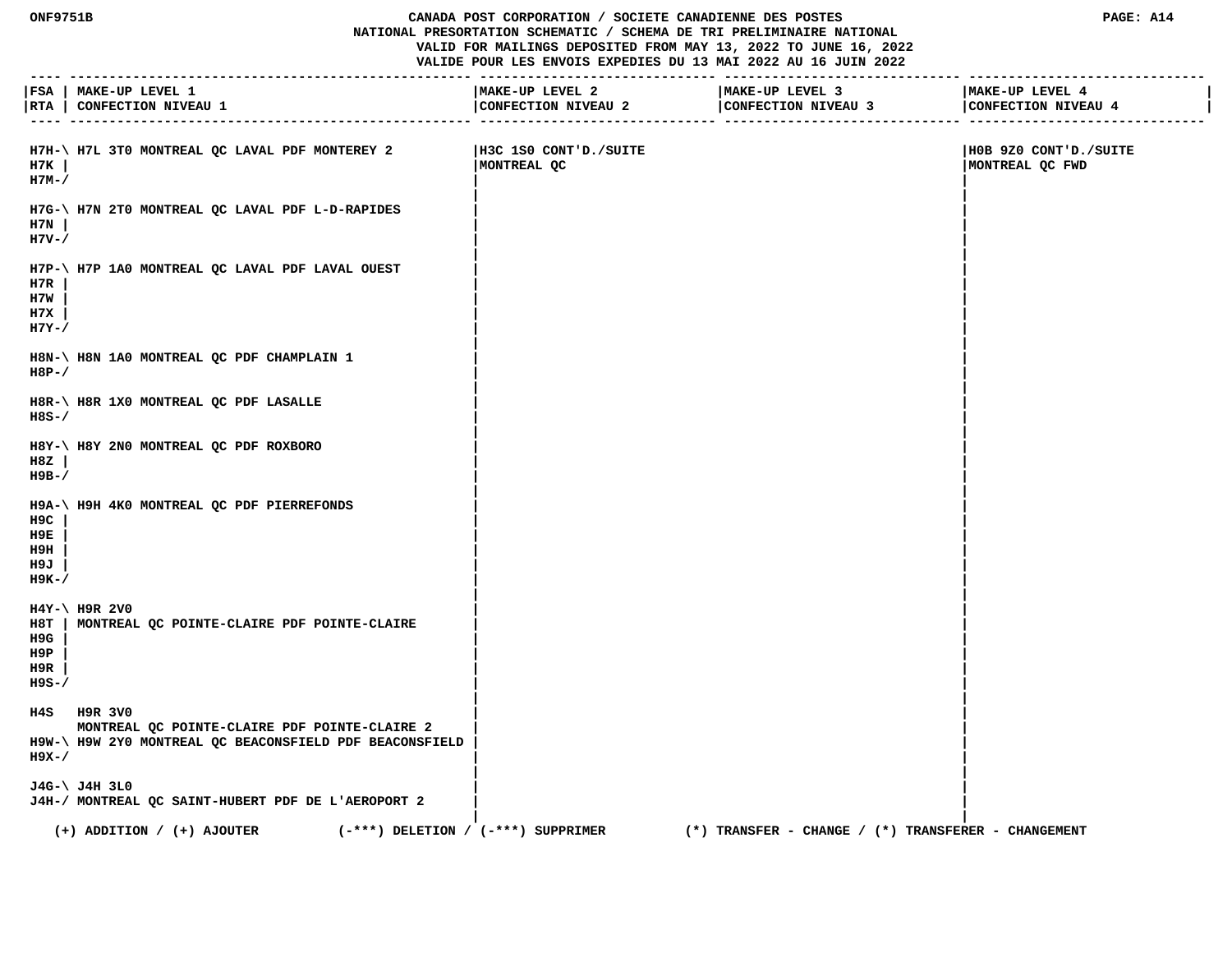## **ONF9751B CANADA POST CORPORATION / SOCIETE CANADIENNE DES POSTES PAGE: A15 NATIONAL PRESORTATION SCHEMATIC / SCHEMA DE TRI PRELIMINAIRE NATIONAL VALID FOR MAILINGS DEPOSITED FROM MAY 13, 2022 TO JUNE 16, 2022 VALIDE POUR LES ENVOIS EXPEDIES DU 13 MAI 2022 AU 16 JUIN 2022**

|                               | FSA   MAKE-UP LEVEL 1<br> RTA   CONFECTION NIVEAU 1                                             | MAKE-UP LEVEL 2<br>CONFECTION NIVEAU 2 | MAKE-UP LEVEL 3<br>CONFECTION NIVEAU 3              | MAKE-UP LEVEL 4<br>CONFECTION NIVEAU 4   |
|-------------------------------|-------------------------------------------------------------------------------------------------|----------------------------------------|-----------------------------------------------------|------------------------------------------|
| J4L<br>J4M<br>$J4N-$ /        | J4J-\ J4K 1V0<br>J4K   MONTREAL OC SAINT-HUBERT PDF DE L'AEROPORT 3                             | H3C 1S0 CONT'D./SUITE<br>MONTREAL QC   |                                                     | H0B 9Z0 CONT'D./SUITE<br>MONTREAL QC FWD |
| J4X<br>J4Y<br>J4Z-/           | J4W-\ J4W 1T0 MONTREAL QC BROSSARD PDF BROSSARD 1                                               |                                        |                                                     |                                          |
| J4R<br>J4S<br>J4V-/           | J4P-\ J4W 3T0 MONTREAL QC BROSSARD PDF BROSSARD 2<br>$ -$                                       |                                        |                                                     |                                          |
| $G1C$  <br>$GLE-$             | G1B-\ G1E 5A0 MONTREAL QC QUEBEC PDF BEAUPORT                                                   | $ H6K$ 3W0<br>MONTREAL OC              |                                                     |                                          |
| G1H<br>G2L<br>G2M<br>$G2N-$   | G1G-\ G1H 1J0 MONTREAL QC QUEBEC PDF CHARLESBOURG                                               |                                        |                                                     |                                          |
| $GLL-$                        | G1A G1K 3W0 MONTREAL QC QUEBEC SUCC TERMINUS<br>G1J-\ G1L 1N0 MONTREAL QC QUEBEC PDF JOLY       |                                        |                                                     |                                          |
| G1M<br>$G2J - /$              | G1K-\ G1N 0B0 MONTREAL QC QUEBEC PDF LEON-HARMEL                                                |                                        |                                                     |                                          |
| G1R<br>G1S<br>G1T<br>$G1V-$ / | G1N-\ G1N 4C0 MONTREAL QC QUEBEC PDF GRAHAM-BELL                                                |                                        |                                                     |                                          |
| $G2B-$                        | G1W G1X 3V0 MONTREAL QC QUEBEC PDF DUPLESSIS<br>G2A-\ G2B 1E0 MONTREAL QC QUEBEC PDF AUVERGNE 2 |                                        |                                                     |                                          |
|                               | $(+)$ ADDITION / $(+)$ AJOUTER<br>$(-***)$ DELETION / $(-***)$ SUPPRIMER                        |                                        | (*) TRANSFER - CHANGE / (*) TRANSFERER - CHANGEMENT |                                          |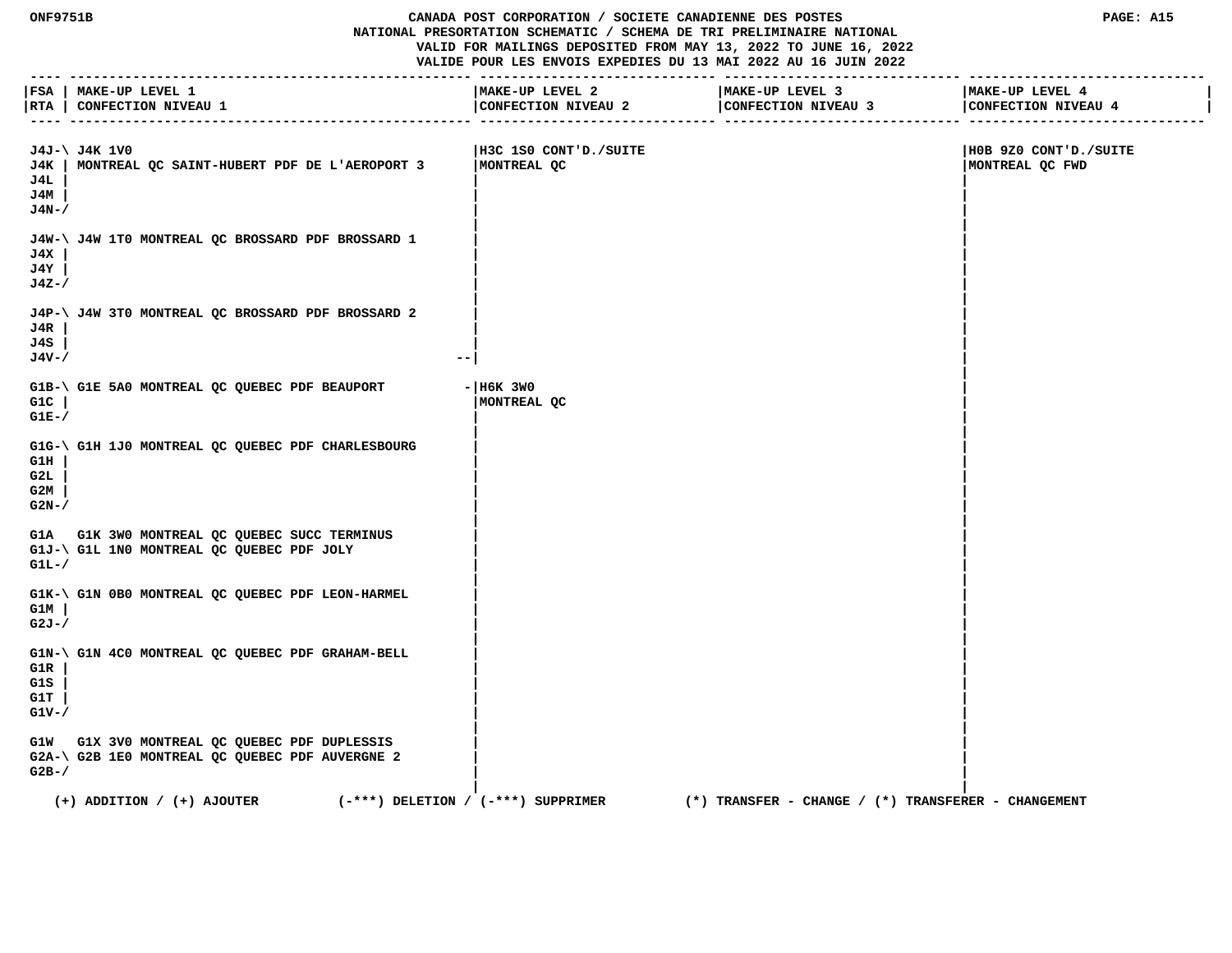**VALID FOR MAILINGS DEPOSITED FROM MAY 13, 2022 TO JUNE 16, 2022 VALIDE POUR LES ENVOIS EXPEDIES DU 13 MAI 2022 AU 16 JUIN 2022 ---- --------------------------------------------------- ------------------------------ ------------------------------ ------------------------------ |FSA | MAKE-UP LEVEL 1 |MAKE-UP LEVEL 2 |MAKE-UP LEVEL 3 |MAKE-UP LEVEL 4 | |RTA | CONFECTION NIVEAU 1 |CONFECTION NIVEAU 2 |CONFECTION NIVEAU 3 |CONFECTION NIVEAU 4 | ---- --------------------------------------------------- ------------------------------ ------------------------------ ------------------------------ G1X G2C 1X0 MONTREAL QC QUEBEC PDF AUVERGNE 3 |H6K 3W0 CONT'D./SUITE |H0B 9Z0 CONT'D./SUITE G1P-\ G2C 2B0 MONTREAL QC QUEBEC PDF JEAN-PERRIN |MONTREAL QC |MONTREAL QC FWD G2C | | | G2K-/ | | | |** G1Y-\ G2E 3J0 MONTREAL QC QUEBEC PDF AUVERGNE 1  **G2E | | | G2G-/ | | | | G3E G3E 1A0 MONTREAL QC QUEBEC SUCC SAINT-EMILE | | G3G G3G 1A0 MONTREAL QC QUEBEC SUCC LAC-ST-CHARLES | | G3J-\ G3J 1A0 MONTREAL QC QUEBEC SUCC VAL-BELAIR | | G3K | | | G3S-/ | | | | G6V-\ G6V 3P0 MONTREAL QC LEVIS PDF LEVIS | | G6W | | | G6X | | | G6Y-/ --| | | J1A J1A 1N0 COATICOOK QC PDF BUREAU-CHEF -|J0B 9Z0 | |SHERBROOKE QC CDP | | | J1C J1C 1A0 SHERBROOKE QC SUCC BROMPTONVILLE | | | | J1E-\ J1H 1R0 SHERBROOKE QC SUCC BUREAU-CHEF | | J1G | | | J1H | | | J1J | | | J1K | | | J1L | | | J1M | | | J1N-/ | | | | J1R J1N 1A0 SHERBROOKE QC SUCC ROCK FOREST | | | | J1S J1S 1J0 WINDSOR QC PDF BUREAU-CHEF | | | | J1T J1T 3A0 VAL-DES-SOURCES QC PDF BUREAU-CHEF | | | | J1X J1X 1Y0 MAGOG QC PDF BUREAU-CHEF | | | | (+) ADDITION / (+) AJOUTER (-\*\*\*) DELETION / (-\*\*\*) SUPPRIMER (\*) TRANSFER - CHANGE / (\*) TRANSFERER - CHANGEMENT**

 **ONF9751B CANADA POST CORPORATION / SOCIETE CANADIENNE DES POSTES PAGE: A16 NATIONAL PRESORTATION SCHEMATIC / SCHEMA DE TRI PRELIMINAIRE NATIONAL**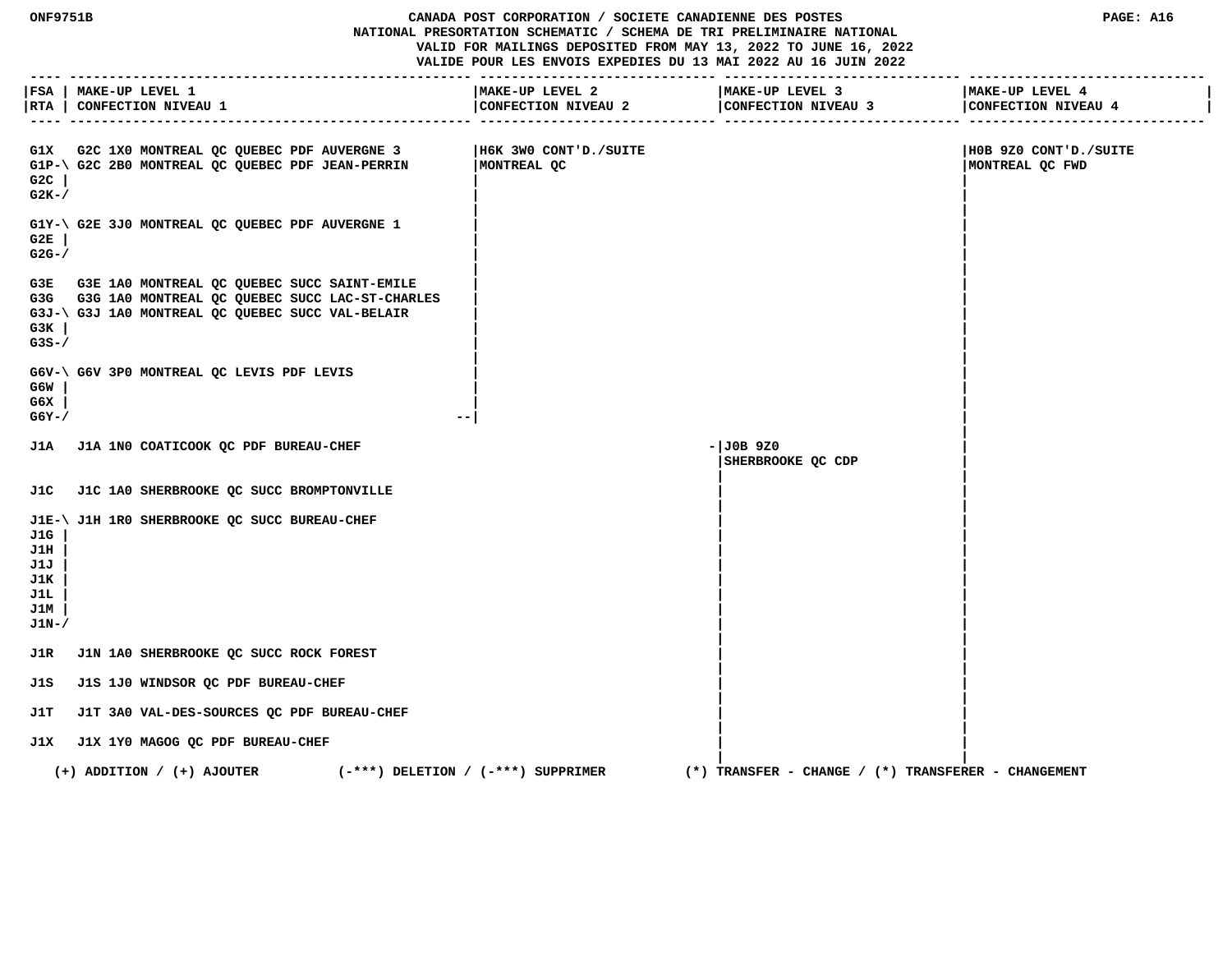**ONF9751B CANADA POST CORPORATION / SOCIETE CANADIENNE DES POSTES PAGE: A17 NATIONAL PRESORTATION SCHEMATIC / SCHEMA DE TRI PRELIMINAIRE NATIONAL VALID FOR MAILINGS DEPOSITED FROM MAY 13, 2022 TO JUNE 16, 2022 VALIDE POUR LES ENVOIS EXPEDIES DU 13 MAI 2022 AU 16 JUIN 2022 ---- --------------------------------------------------- ------------------------------ ------------------------------ ------------------------------ |FSA | MAKE-UP LEVEL 1 |MAKE-UP LEVEL 2 |MAKE-UP LEVEL 3 |MAKE-UP LEVEL 4 | |RTA | CONFECTION NIVEAU 1 |CONFECTION NIVEAU 2 |CONFECTION NIVEAU 3 |CONFECTION NIVEAU 4 | ---- --------------------------------------------------- ------------------------------ ------------------------------ ------------------------------ J0A-\ |J0B 9Z0 CONT'D./SUITE |H0B 9Z0 CONT'D./SUITE J0B-/----------------------------------------------------------------------------------|SHERBROOKE QC CDP |MONTREAL QC FWD | J1Z J1Z 1S0 -|J0C 9Z0 |** SAINT-CYRILLE-DE-WENDOVER OC SUCC BUREAU-CHEF **| DRUMMOND | DRUMMONDVILLE OC CDP | |** J2A-\ J2B 1H0 DRUMMONDVILLE QC PDF BUREAU-CHEF  **J2B | | | J2C | | | J2E-/ | | | | J0C -----------------------------------------------------------------------------------| | | J2G-\ J2G 2W0 GRANBY QC PDF BUREAU-CHEF**  $-$ **|J0E 9Z0 ||J0E 9Z0 ||J0E 9Z0 ||J0E 9Z0 ||J0E 9Z0 ||J0E 9Z0 ||J0E 9Z0 ||J0E 9Z0 ||J0E ||J0E 9Z0 ||J0E ||J0E ||J0E ||J0E ||J0E ||J0E ||J0E ||J0E ||J0E ||J0E ||J0E ||J0E ||J0E ||J0 J2H | |GRANBY QC CDP | J2J-/ | | | | J2K J2K 2X0 COWANSVILLE QC PDF BUREAU-CHEF | | | | J2L J2L 1A0 BROMONT QC SUCC BUREAU-CHEF | | | | J2M J2M 1A0 SHEFFORD QC SUCC BUREAU-CHEF | | | | J0E -----------------------------------------------------------------------------------| | | J3P-\ J3P 1C0 SOREL-TRACY OC PDF BUREAU-CHEF**  $-$  $\frac{1}{00}$  **+**  $\frac{1}{00}$  **+**  $\frac{1}{00}$  **9Z0**  $\frac{9}{20}$  **J3R-/ |SOREL QC CDP | | | J3T J3T 1A0 NICOLET QC SUCC BUREAU-CHEF | | | | J0G -----------------------------------------------------------------------------------| | | J2R-\ J2S 3A0 SAINT-HYACINTHE QC PDF BUREAU-CHEF**  $\overline{ }$  **-**  $\overline{ }$  **-**  $\overline{ }$  **-**  $\overline{ }$  **J0H 9Z0 J2S | |ST-HYACINTHE QC CDP | J2T-/ | | | | J0H -----------------------------------------------------------------------------------| | | J2N J2N 1L0 FARNHAM QC PDF BUREAU-CHEF 600 CONTRACT 100 CONTRACT 100 CONTRACT 100J 9Z0 |ST-JEAN QC CDP | | | J2W J2W 1A0 SAINT-JEAN-SUR-RICHELIEU QC PDF SAINT-LUC | | | | (+) ADDITION / (+) AJOUTER (-\*\*\*) DELETION / (-\*\*\*) SUPPRIMER (\*) TRANSFER - CHANGE / (\*) TRANSFERER - CHANGEMENT**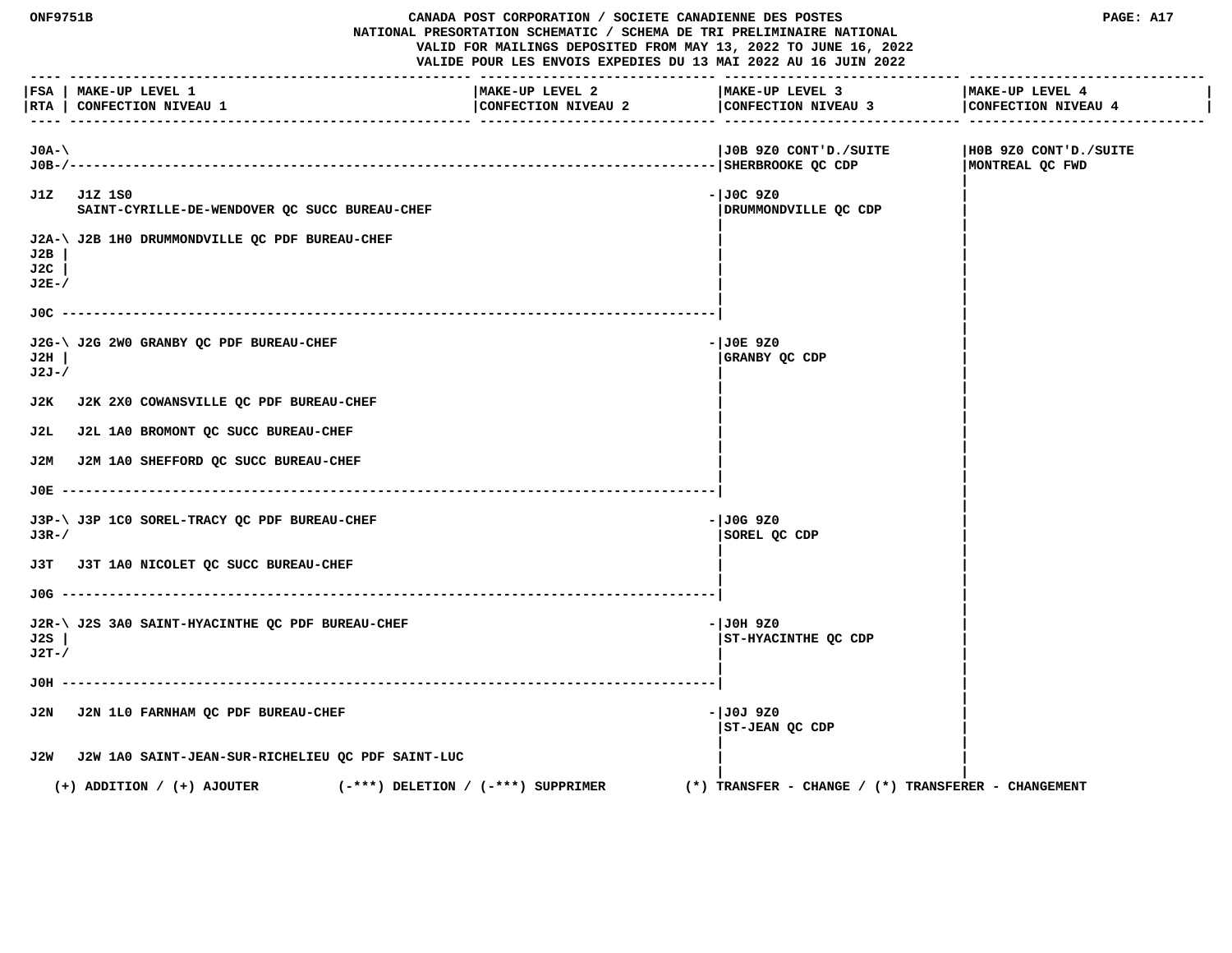|                        | ONF9751B<br>CANADA POST CORPORATION / SOCIETE CANADIENNE DES POSTES<br>NATIONAL PRESORTATION SCHEMATIC / SCHEMA DE TRI PRELIMINAIRE NATIONAL<br>VALID FOR MAILINGS DEPOSITED FROM MAY 13, 2022 TO JUNE 16, 2022<br>VALIDE POUR LES ENVOIS EXPEDIES DU 13 MAI 2022 AU 16 JUIN 2022 |                                        |                                                         | PAGE: A18                                |
|------------------------|-----------------------------------------------------------------------------------------------------------------------------------------------------------------------------------------------------------------------------------------------------------------------------------|----------------------------------------|---------------------------------------------------------|------------------------------------------|
| $- - - -$              | FSA   MAKE-UP LEVEL 1<br> RTA   CONFECTION NIVEAU 1                                                                                                                                                                                                                               | MAKE-UP LEVEL 2<br>CONFECTION NIVEAU 2 | MAKE-UP LEVEL 3<br>CONFECTION NIVEAU 3                  | MAKE-UP LEVEL 4<br>CONFECTION NIVEAU 4   |
| J2Y  <br>J3A<br>$J3B-$ | $J2X-\  J3B$ 6V0<br>SAINT-JEAN-SUR-RICHELIEU QC PDF BUREAU-CHEF                                                                                                                                                                                                                   |                                        | J0J 9Z0 CONT'D./SUITE <br>ST-JEAN QC CDP                | HOB 9Z0 CONT'D./SUITE<br>MONTREAL QC FWD |
|                        |                                                                                                                                                                                                                                                                                   |                                        |                                                         |                                          |
| J5T.                   | J5T 1A0 LAVALTRIE QC SUCC BUREAU-CHEF                                                                                                                                                                                                                                             |                                        | - JOK 9Z0<br>JOLIETTE QC CDP                            |                                          |
| J5V                    | J5V 2A0 LOUISEVILLE QC PDF BUREAU-CHEF                                                                                                                                                                                                                                            |                                        |                                                         |                                          |
| J5W                    | J5W 1A0 L'ASSOMPTION QC SUCC BUREAU-CHEF                                                                                                                                                                                                                                          |                                        |                                                         |                                          |
| J5X                    | J5X 3Y0 L'EPIPHANIE QC SUCC BUREAU-CHEF                                                                                                                                                                                                                                           |                                        |                                                         |                                          |
| J6E.                   | J6E 3H0 JOLIETTE QC PDF BUREAU-CHEF                                                                                                                                                                                                                                               |                                        |                                                         |                                          |
| J0K -                  |                                                                                                                                                                                                                                                                                   |                                        |                                                         |                                          |
| J3E.                   | J3E 1A0 SAINTE-JULIE QC PDF BUREAU-CHEF                                                                                                                                                                                                                                           |                                        | - JOL 9Z0<br>MONTREAL #1 QC CDP                         |                                          |
| J3H-/                  | J3G-\ J3G 2M0 BELOEIL QC PDF BUREAU-CHEF                                                                                                                                                                                                                                          |                                        |                                                         |                                          |
| J3N<br>J3V-/           | J3L-\ J3L 1W0 CHAMBLY QC PDF BUREAU-CHEF                                                                                                                                                                                                                                          |                                        |                                                         |                                          |
|                        | J3M J3M 1A0 MARIEVILLE QC SUCC BUREAU-CHEF                                                                                                                                                                                                                                        |                                        |                                                         |                                          |
|                        | J3X J3X 1A0 VARENNES QC SUCC BUREAU-CHEF                                                                                                                                                                                                                                          |                                        |                                                         |                                          |
| J3Z<br>$J4T - /$       | J3Y-\ J3Y 3R0 SAINT-HUBERT OC PDF DE L'AEROPORT 1                                                                                                                                                                                                                                 |                                        |                                                         |                                          |
| J4B                    | J4B 5B0 BOUCHERVILLE QC PDF BUREAU-CHEF                                                                                                                                                                                                                                           |                                        |                                                         |                                          |
| J5A                    | J5A 1A0 SAINT-CONSTANT OC PDF BUREAU-CHEF                                                                                                                                                                                                                                         |                                        |                                                         |                                          |
| J5B                    | J5B 1A0 DELSON QC SUCC BUREAU-CHEF                                                                                                                                                                                                                                                |                                        |                                                         |                                          |
| J5C.                   | J5C 1A0 SAINTE-CATHERINE QC PDF BUREAU-CHEF<br>$(+)$ ADDITION / $(+)$ AJOUTER                                                                                                                                                                                                     | $(-***)$ DELETION / $(-***)$ SUPPRIMER | $(*)$ TRANSFER - CHANGE / $(*)$ TRANSFERER - CHANGEMENT |                                          |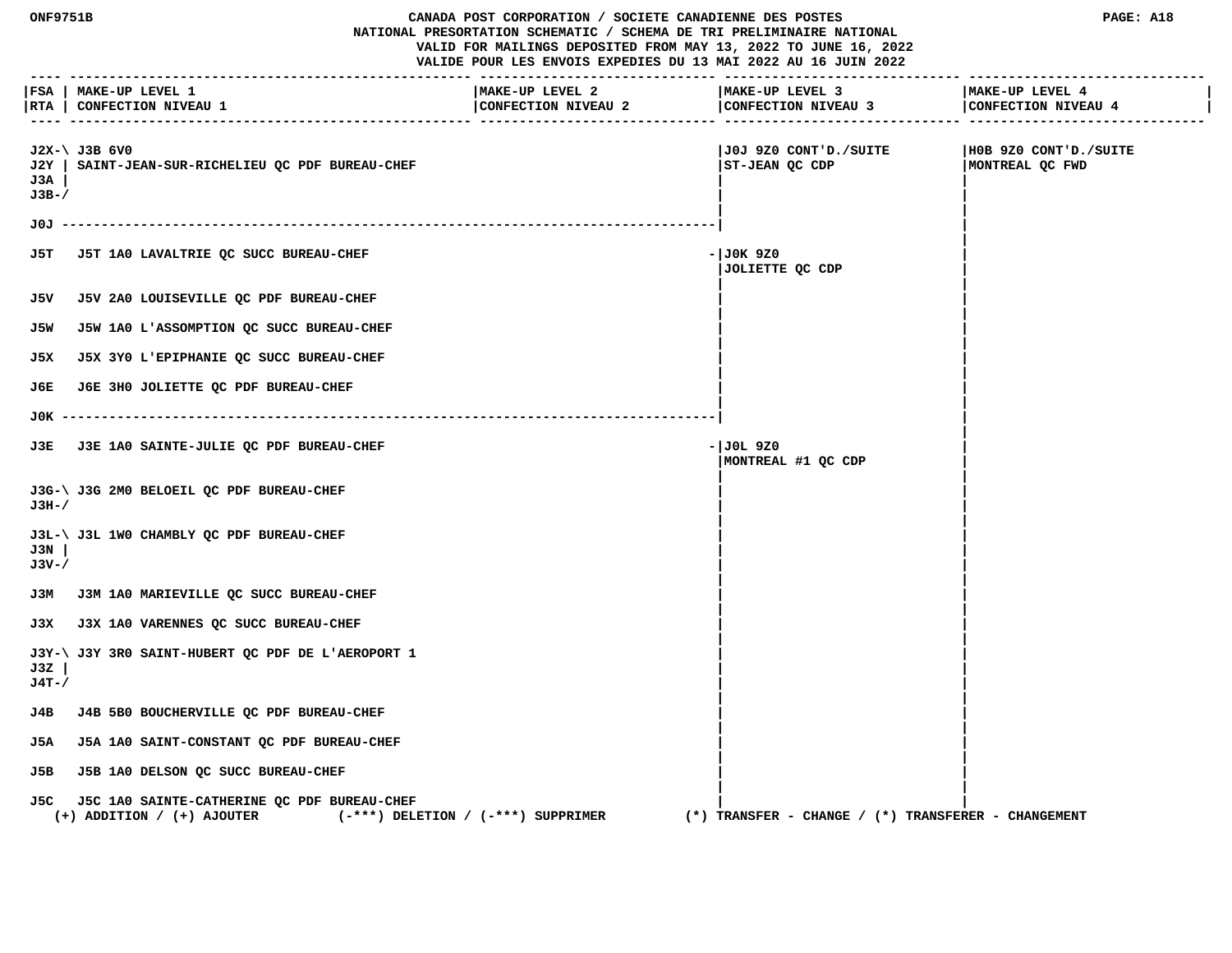#### **ONF9751B CANADA POST CORPORATION / SOCIETE CANADIENNE DES POSTES PAGE: A19 NATIONAL PRESORTATION SCHEMATIC / SCHEMA DE TRI PRELIMINAIRE NATIONAL VALID FOR MAILINGS DEPOSITED FROM MAY 13, 2022 TO JUNE 16, 2022 VALIDE POUR LES ENVOIS EXPEDIES DU 13 MAI 2022 AU 16 JUIN 2022**

 **---- --------------------------------------------------- ------------------------------ ------------------------------ ------------------------------ |FSA | MAKE-UP LEVEL 1 |MAKE-UP LEVEL 2 |MAKE-UP LEVEL 3 |MAKE-UP LEVEL 4 | |RTA | CONFECTION NIVEAU 1 |CONFECTION NIVEAU 2 |CONFECTION NIVEAU 3 |CONFECTION NIVEAU 4 | ---- --------------------------------------------------- ------------------------------ ------------------------------ ------------------------------ J5R J5R 1V0 LA PRAIRIE QC PDF BUREAU-CHEF |J0L 9Z0 CONT'D./SUITE |H0B 9Z0 CONT'D./SUITE |MONTREAL #1 QC CDP |MONTREAL QC FWD | | J6J-\ J6J 3X0 CHATEAUGUAY QC SUCC BUREAU-CHEF | | J6K | | | J6N | | | J6R-/ | | | | J7T J7T 2X0 SAINT-LAZARE QC SUCC BUREAU-CHEF | | | | J7V-\ J7V 2K0 VAUDREUIL-DORION QC PDF BUREAU-CHEF | | J7W-/ | | | | J0L -----------------------------------------------------------------------------------| | | J0M ----------------------------------------------------------------------------------- J0M 9Z0 | MTL (NV-QC) QC CDP | | J6V J5Z 0C0 REPENTIGNY QC PDF 2 -|J0N 9Z0 | |MONTREAL #2 QC CDP | | | J5Y-\ J6A 2C0 REPENTIGNY QC PDF BUREAU-CHEF | | J5Z | | | J6A-/ | | | | J6W-\ J6X 4J0 TERREBONNE QC PDF 1 | | J6X | | | J6Y | | | J7M-/ | | | | J7K-\ J6X 5J0 TERREBONNE QC PDF 2 | | J7L-/ | | | | J6Z-\ J7A 3N0 ROSEMERE QC BOISBRIAND SUCC RIVE-NORD 2 | | J7A-/ | | | | J7B-\ J7E 3K0 BOISBRIAND QC PDF DEPOT RIVE-NORD | | J7C | | | J7E | | | J7G | | | J7H-/ | | | | J7J-\ J7N 1A0 MIRABEL QC SUCC BUREAU-CHEF | | J7N-/ | | | | (+) ADDITION / (+) AJOUTER (-\*\*\*) DELETION / (-\*\*\*) SUPPRIMER (\*) TRANSFER - CHANGE / (\*) TRANSFERER - CHANGEMENT**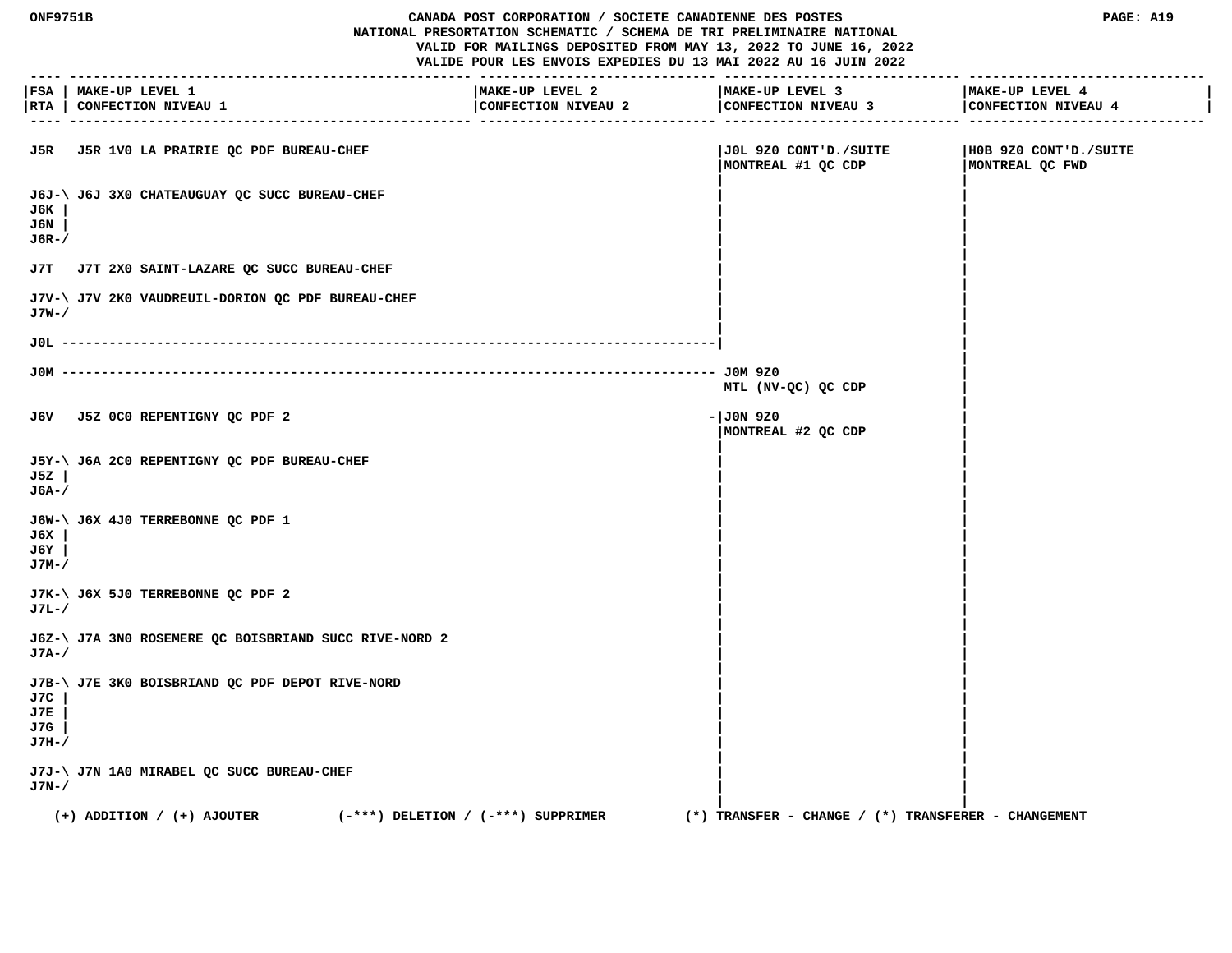|                       | ONF9751B<br>CANADA POST CORPORATION / SOCIETE CANADIENNE DES POSTES<br>NATIONAL PRESORTATION SCHEMATIC / SCHEMA DE TRI PRELIMINAIRE NATIONAL<br>VALID FOR MAILINGS DEPOSITED FROM MAY 13, 2022 TO JUNE 16, 2022<br>VALIDE POUR LES ENVOIS EXPEDIES DU 13 MAI 2022 AU 16 JUIN 2022 |                                        |                                                         | PAGE: A20                                |
|-----------------------|-----------------------------------------------------------------------------------------------------------------------------------------------------------------------------------------------------------------------------------------------------------------------------------|----------------------------------------|---------------------------------------------------------|------------------------------------------|
|                       | FSA   MAKE-UP LEVEL 1<br> RTA   CONFECTION NIVEAU 1                                                                                                                                                                                                                               | MAKE-UP LEVEL 2<br>CONFECTION NIVEAU 2 | MAKE-UP LEVEL 3<br>CONFECTION NIVEAU 3                  | MAKE-UP LEVEL 4<br>CONFECTION NIVEAU 4   |
| $J7R-$                | J7P-\ J7P 2B0 SAINT-EUSTACHE QC PDF BUREAU-CHEF                                                                                                                                                                                                                                   |                                        | JON 9Z0 CONT'D./SUITE <br>MONTREAL #2 QC CDP            | H0B 9Z0 CONT'D./SUITE<br>MONTREAL QC FWD |
|                       |                                                                                                                                                                                                                                                                                   |                                        |                                                         |                                          |
|                       | J5K J5K 1A0 SAINT-COLOMBAN QC SUCC PRINCIPALE                                                                                                                                                                                                                                     |                                        | $-1$ JOR 9Z0<br>SAINT-JEROME QC CDP                     |                                          |
|                       | J5L J5L 1A0 SAINT-JEROME QC SUCC BELLEFEUILLE                                                                                                                                                                                                                                     |                                        |                                                         |                                          |
| J5M<br>$J5N-$         | J5J-\ J5M 1A0 SAINT-LIN-LAURENTIDES QC SUCC BUREAU-CHEF                                                                                                                                                                                                                           |                                        |                                                         |                                          |
| J7Z-/                 | J7Y-\ J7Z 5L0 SAINT-JEROME QC PDF BUREAU-CHEF                                                                                                                                                                                                                                     |                                        |                                                         |                                          |
| J8A                   | J8A 1A0 SAINT-HIPPOLYTE QC SUCC BUREAU-CHEF                                                                                                                                                                                                                                       |                                        |                                                         |                                          |
| J8B                   | J8B 1A0 SAINTE-ADELE QC SUCC BUREAU-CHEF                                                                                                                                                                                                                                          |                                        |                                                         |                                          |
| J8G                   | J8G 1A0 BROWNSBURG-CHATHAM QC SUCC BUREAU-CHEF                                                                                                                                                                                                                                    |                                        |                                                         |                                          |
| J8H                   | J8H 1Y0 LACHUTE QC PDF BUREAU-CHEF                                                                                                                                                                                                                                                |                                        |                                                         |                                          |
| $J0R-\lambda$         |                                                                                                                                                                                                                                                                                   |                                        |                                                         |                                          |
| J7X-/                 | J6S-\ J6S 2M0<br>J6T   SALABERRY-DE-VALLEYFIELD QC PDF BUREAU-CHEF                                                                                                                                                                                                                |                                        | - JOS 9Z0<br>VALLEYFIELD QC CDP                         |                                          |
| $JOP - \$<br>J0S-/--- |                                                                                                                                                                                                                                                                                   |                                        |                                                         |                                          |
|                       | J8C J8C 2A0 SAINTE-AGATHE-DES-MONTS QC PDF BUREAU-CHEF                                                                                                                                                                                                                            |                                        | - JOT 9Z0<br>ST-AGATHE QC CDP                           |                                          |
|                       | J8E J8E 1A0 MONT-TREMBLANT QC SUCC PRINCIPALE                                                                                                                                                                                                                                     |                                        |                                                         |                                          |
| JOT.                  |                                                                                                                                                                                                                                                                                   |                                        |                                                         |                                          |
| J9E.                  | J9E 2J0 MANIWAKI OC PDF BUREAU-CHEF                                                                                                                                                                                                                                               |                                        | - JOW 9Z0<br>MONT-LAURIER QC CDP                        |                                          |
|                       | $(+)$ ADDITION / $(+)$ AJOUTER                                                                                                                                                                                                                                                    | $(-***)$ DELETION / $(-***)$ SUPPRIMER | $(*)$ TRANSFER - CHANGE / $(*)$ TRANSFERER - CHANGEMENT |                                          |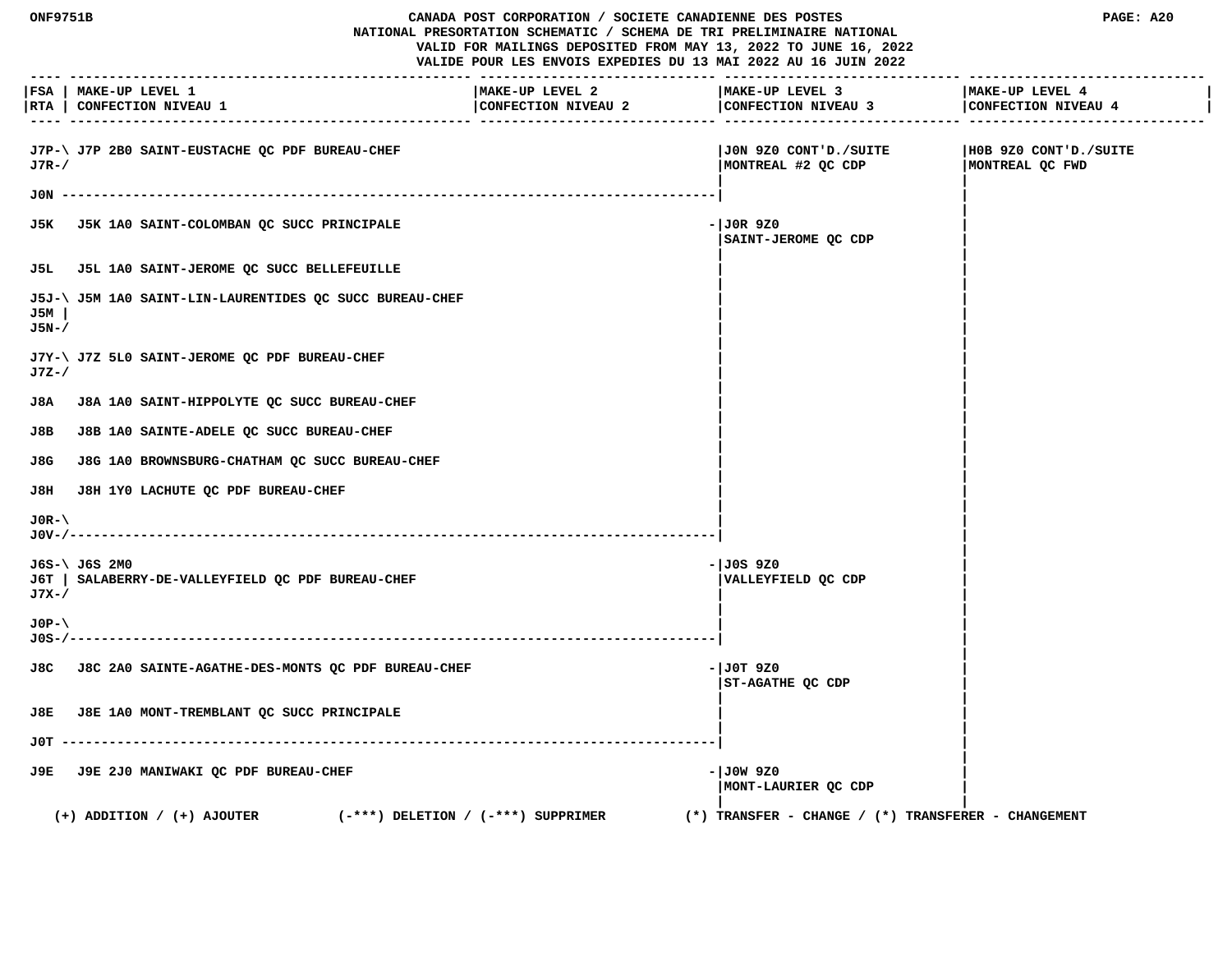**ONF9751B CANADA POST CORPORATION / SOCIETE CANADIENNE DES POSTES PAGE: A21 NATIONAL PRESORTATION SCHEMATIC / SCHEMA DE TRI PRELIMINAIRE NATIONAL VALID FOR MAILINGS DEPOSITED FROM MAY 13, 2022 TO JUNE 16, 2022 VALIDE POUR LES ENVOIS EXPEDIES DU 13 MAI 2022 AU 16 JUIN 2022 ---- --------------------------------------------------- ------------------------------ ------------------------------ ------------------------------ |FSA | MAKE-UP LEVEL 1 |MAKE-UP LEVEL 2 |MAKE-UP LEVEL 3 |MAKE-UP LEVEL 4 |** |RTA | CONFECTION NIVEAU 1 | CONFECTION NIVEAU 2 | CONFECTION NIVEAU 4 | CONFECTION NIVEAU 4 | CONFECTION NIVEAU 4 | CONFECTION NIVEAU 4 | CONFECTION NIVEAU 4  **---- --------------------------------------------------- ------------------------------ ------------------------------ ------------------------------ J9L J9L 1S0 MONT-LAURIER QC PDF BUREAU-CHEF |J0W 9Z0 CONT'D./SUITE |H0B 9Z0 CONT'D./SUITE |MONT-LAURIER QC CDP |MONTREAL QC FWD | | J0W -----------------------------------------------------------------------------------| | | J9P** J9P 1WO VAL-D'OR QC PDF BUREAU-CHEF  $|J0Y9Z0$  **|VAL D'OR QC CDP | | | J9T J9T 1T0 AMOS QC PDF BUREAU-CHEF | | | | J0Y -----------------------------------------------------------------------------------| | | J9V** J9V 1A0 VILLE-MARIE QC SUCC BUREAU-CHEF **And CHEF 1999 -**  $|J0Z|$  9Z0  **|ROUYN-NORANDA QC CDP | | | J9X-\ J9X 3E0 ROUYN-NORANDA QC PDF BUREAU-CHEF | | J9Y-/ | | | | J9Z J9Z 1Y0 LA SARRE QC PDF BUREAU-CHEF | | | | J0Z -----------------------------------------------------------------------------------| --| J8P-\ J8P 5B0 -|H6E 3W0 -|H0E 9Z0 J8R | MTL EXT-OTTAWA QC GATINEAU SUCC BUREAU-CHEF |MTL EXT-OTTAWA QC |MTL EXT-OTTAWA QC FWD J8T | | | J8V-/ | | | | J8X-\ J8Y 6N0 MTL EXT-OTTAWA QC GATINEAU PDF HULL | | J8Y | | | J8Z | | | J9A-/ | | | | J9H-\ J9H 3L0 MTL EXT-OTTAWA QC GATINEAU PDF AYLMER | | J9J-/ --| | | J8L-\ J8L 2G0 GATINEAU QC PDF BUCKINGHAM -|J0X 9Z0 | J8N-/ |HULL QC CDP | | | J8M J8M 1A0 GATINEAU QC SUCC MASSON-ANGERS | | | | J9B J9B 1A0 CHELSEA QC SUCC BUREAU-CHEF | | | | J0X -----------------------------------------------------------------------------------| | | H0M ----------------------------------------------------------------------------------- K0C 9Z0 | OTT EXT-CORNWALL ON DCF --| (+) ADDITION / (+) AJOUTER (-\*\*\*) DELETION / (-\*\*\*) SUPPRIMER (\*) TRANSFER - CHANGE / (\*) TRANSFERER - CHANGEMENT**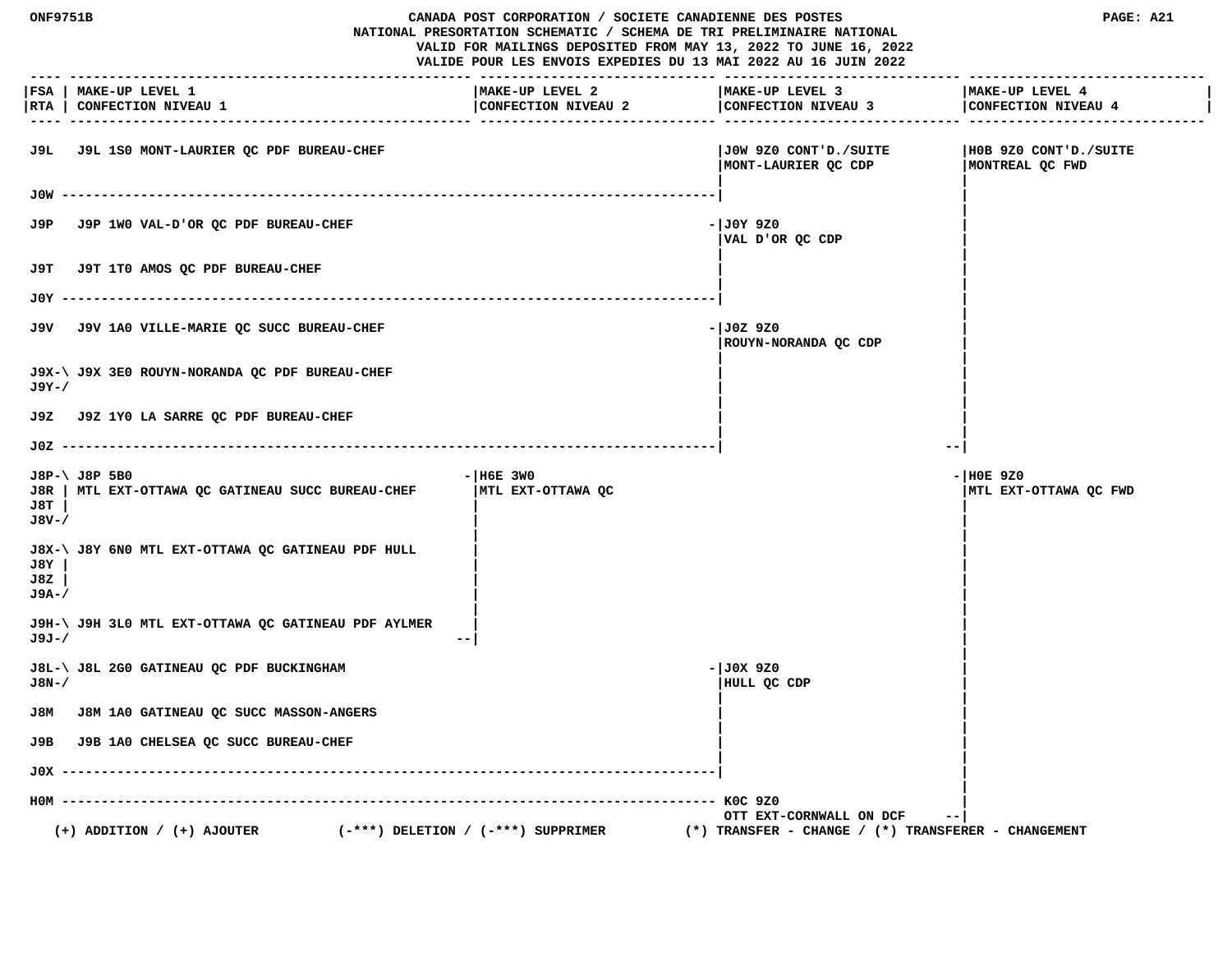# **ONF9751B CANADA POST CORPORATION / SOCIETE CANADIENNE DES POSTES PAGE: A22 NATIONAL PRESORTATION SCHEMATIC / SCHEMA DE TRI PRELIMINAIRE NATIONAL VALID FOR MAILINGS DEPOSITED FROM MAY 13, 2022 TO JUNE 16, 2022**

 **VALIDE POUR LES ENVOIS EXPEDIES DU 13 MAI 2022 AU 16 JUIN 2022**

|               | FSA   MAKE-UP LEVEL 1<br> RTA   CONFECTION NIVEAU 1                      | MAKE-UP LEVEL 2<br>CONFECTION NIVEAU 2 | MAKE-UP LEVEL 3<br>$\vert$ CONFECTION NIVEAU 3 $\vert$ CONFECTION NIVEAU 4 | MAKE-UP LEVEL 4                |
|---------------|--------------------------------------------------------------------------|----------------------------------------|----------------------------------------------------------------------------|--------------------------------|
|               | G4T G4T 1A0 CAP-AUX-MEULES QC SUCC PRINCIPALE                            |                                        | G0B 9Z0<br>CAP-AUX-MEULES QC CDP                                           | $-$ HOK 9Z0<br>MONTREAL QC FWD |
|               | G4V G4V 1A0 SAINTE-ANNE-DES-MONTS QC SUCC BUREAU-CHEF                    |                                        | - GOE 9Z0<br>MONT-JOLI # 1 QC CDP                                          |                                |
|               | G4X G4X 1A0 GASPE QC SUCC BUREAU-CHEF                                    |                                        |                                                                            |                                |
| $GOC-N$       |                                                                          |                                        |                                                                            |                                |
| $G4S - /$     | G4R-\ G4R 2W0 SEPT-ILES QC PDF BUREAU-CHEF                               |                                        | $-$ GOG 9Z0<br>SEPT-ILES QC CDP                                            |                                |
|               | G5B G5B 2G0 PORT-CARTIER QC PDF BUREAU-CHEF                              |                                        |                                                                            |                                |
|               |                                                                          |                                        |                                                                            |                                |
| $G5C-$        | G4Z-\ G5C 2A0 BAIE-COMEAU QC PDF BUREAU-CHEF                             |                                        | - GOH 9Z0<br>BAIE COMEAU QC CDP                                            |                                |
|               |                                                                          |                                        |                                                                            |                                |
|               | G4W G4W 3B0 MATANE QC PDF BUREAU-CHEF                                    |                                        | - GOJ 9Z0<br>MONT-JOLI # 2 QC CDP                                          |                                |
|               | G5H G5H 2V0 MONT-JOLI QC PDF BUREAU-CHEF                                 |                                        |                                                                            |                                |
|               | G5J G5J 1A0 AMQUI QC SUCC BUREAU-CHEF                                    |                                        |                                                                            |                                |
|               |                                                                          |                                        |                                                                            |                                |
| G5M<br>$G5N-$ | G5L-\ G5L 8B0 RIMOUSKI QC PDF RIMOUSKI                                   |                                        | $-$ GOK 9Z0<br>RIMOUSKI # 1 QC CDP                                         |                                |
| $GOB - \$     |                                                                          |                                        |                                                                            |                                |
|               | G5R G5R 3A0 RIVIERE-DU-LOUP QC PDF BUREAU-CHEF                           |                                        | - GOL 9Z0<br>RIVIERE-DU-LOUP QC CDP                                        |                                |
|               | G5T G5T 1A0 DEGELIS QC SUCC BUREAU-CHEF                                  |                                        |                                                                            |                                |
|               | $(-***)$ DELETION / $(-***)$ SUPPRIMER<br>$(+)$ ADDITION / $(+)$ AJOUTER |                                        | (*) TRANSFER - CHANGE / $(*)$ TRANSFERER - CHANGEMENT                      |                                |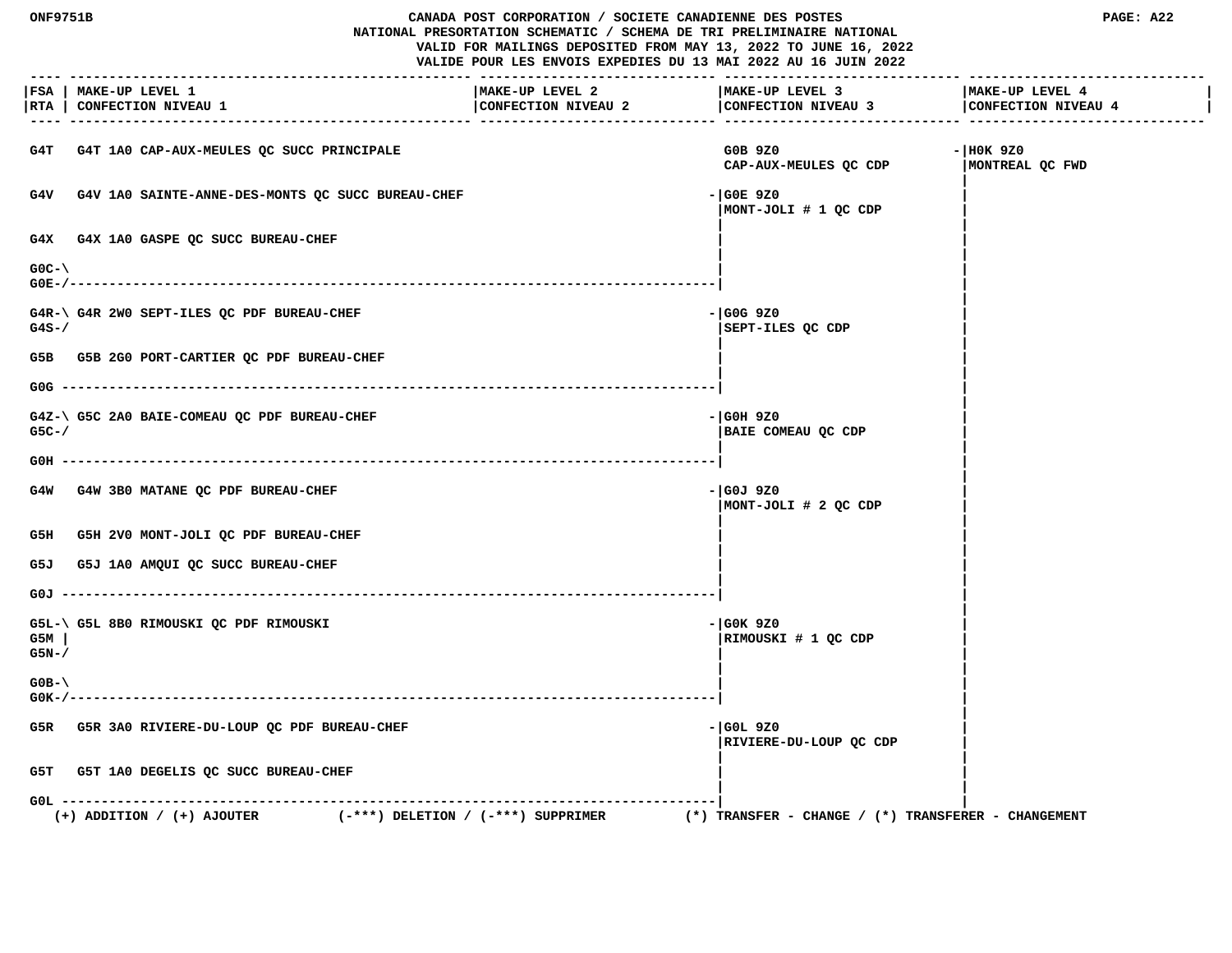#### **ONF9751B CANADA POST CORPORATION / SOCIETE CANADIENNE DES POSTES PAGE: A23 NATIONAL PRESORTATION SCHEMATIC / SCHEMA DE TRI PRELIMINAIRE NATIONAL VALID FOR MAILINGS DEPOSITED FROM MAY 13, 2022 TO JUNE 16, 2022 VALIDE POUR LES ENVOIS EXPEDIES DU 13 MAI 2022 AU 16 JUIN 2022**

 **---- --------------------------------------------------- ------------------------------ ------------------------------ ------------------------------ |FSA | MAKE-UP LEVEL 1 |MAKE-UP LEVEL 2 |MAKE-UP LEVEL 3 |MAKE-UP LEVEL 4 |** |RTA | CONFECTION NIVEAU 1 | CONFECTION NIVEAU 2 | CONFECTION NIVEAU 4 | CONFECTION NIVEAU 4 | CONFECTION NIVEAU 4 | CONFECTION NIVEAU 4 | CONFECTION NIVEAU 4  **---- --------------------------------------------------- ------------------------------ ------------------------------ ------------------------------ G5X G5X 1A0 BEAUCEVILLE QC SUCC BUREAU-CHEF -|G0M 9Z0 |H0K 9Z0 CONT'D./SUITE |ST-GEORGES QC CDP |MONTREAL QC FWD | | G5Y-\ G5Y 1A0 SAINT-GEORGES QC PDF BUREAU-CHEF | | G5Z | | | G6A-/ | | | |** G6B G6B 1G0 LAC-MEGANTIC OC PDF BUREAU-CHEF  **| | G0M-\ | | G0Y-/----------------------------------------------------------------------------------| | |** G6G-\ G6G 2J0 THETFORD MINES OC PDF BUREAU-CHEF **All CHEF AUTOR 1989** - (G0N 9Z0  **G6H-/ |THETFORD MINES QC CDP | | | G0N -----------------------------------------------------------------------------------| | | G6L G6L 1R0 PLESSISVILLE QC PDF BUREAU-CHEF -|G0P 9Z0 | |VICTORIAVILLE QC CDP | | | G6P-\ G6P 3Z0 VICTORIAVILLE QC PDF BUREAU-CHEF | | G6R | | | G6S | | | G6T-/ | | | | G0P-\ | | G0Z-/----------------------------------------------------------------------------------| | | G5V G5V 2T0 MONTMAGNY QC PDF BUREAU-CHEF -|G0R 9Z0 | |QUEBEC # 2-A QC CDP | | |** G6C G6C 1A0 PINTENDRE QC LEVIS SUCC PINTENDRE  **| | G0R -----------------------------------------------------------------------------------| | |** G6E G6E 1A0 SAINTE-MARIE QC SUCC BUREAU-CHEF **-** end and a state of the state of the state of the state of the state of the state of the state of the state of the state of the state of the state of the state of the state o  **|QUEBEC # 2-B QC CDP | | | G6J G6J 1A0 SAINT-ETIENNE-DE-LAUZON QC | |** LEVIS SUCC SAINT-ETIENNE  **| | G6K G6K 1A0 | |** SAINT-REDEMPTEUR OC LEVIS SUCC ST-REDEMPTEUR  **| | G6Z G6Z 1A0 | | SAINT-JEAN-CHRYSOSTOME QC LEVIS SUCC SAINT-JEAN | | (+) ADDITION / (+) AJOUTER (-\*\*\*) DELETION / (-\*\*\*) SUPPRIMER (\*) TRANSFER - CHANGE / (\*) TRANSFERER - CHANGEMENT**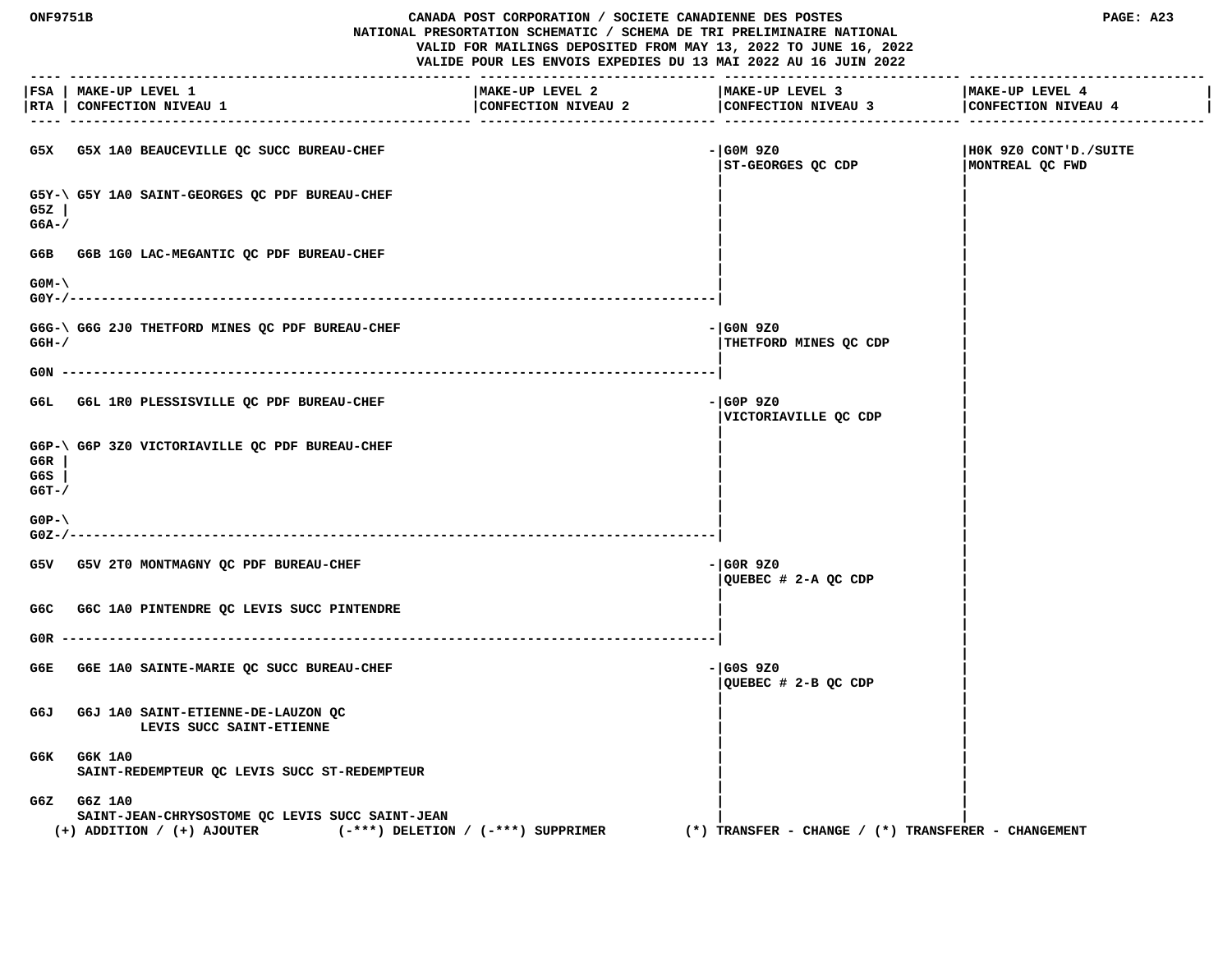**ONF9751B CANADA POST CORPORATION / SOCIETE CANADIENNE DES POSTES PAGE: A24 NATIONAL PRESORTATION SCHEMATIC / SCHEMA DE TRI PRELIMINAIRE NATIONAL VALID FOR MAILINGS DEPOSITED FROM MAY 13, 2022 TO JUNE 16, 2022 VALIDE POUR LES ENVOIS EXPEDIES DU 13 MAI 2022 AU 16 JUIN 2022 ---- --------------------------------------------------- ------------------------------ ------------------------------ ------------------------------ |FSA | MAKE-UP LEVEL 1 |MAKE-UP LEVEL 2 |MAKE-UP LEVEL 3 |MAKE-UP LEVEL 4 | |RTA | CONFECTION NIVEAU 1 |CONFECTION NIVEAU 2 |CONFECTION NIVEAU 3 |CONFECTION NIVEAU 4 | ---- --------------------------------------------------- ------------------------------ ------------------------------ ------------------------------ G7A G7A 1C0 SAINT-NICOLAS QC LEVIS SUCC SAINT-NICOLAS |G0S 9Z0 CONT'D./SUITE |H0K 9Z0 CONT'D./SUITE |QUEBEC # 2-B QC CDP |MONTREAL QC FWD | | G0S -----------------------------------------------------------------------------------| | | G3A G3A 1A0 -|G0T 9Z0 | SAINT-AUGUSTIN-DE-DESMAURES QC SUCC BUREAU-CHEF |QUEBEC # 1 QC CDP | | |** G3B G3B 0A0 LAC-BEAUPORT QC SUCC BUREAU-CHEF  **| |** G3C G3C 1A0 STONEHAM-ET-TEWKESBURY QC SUCC BUREAU-CHEF  **| |** G3H G3H 1A0 PONT-ROUGE QC SUCC BUREAU-CHEF  **| |** G3L G3L 1A0 SAINT-RAYMOND QC SUCC BUREAU-CHEF  **| |** G3M G3M 1A0 DONNACONA QC SUCC BUREAU-CHEF  **| | G3N G3N 1A0 |** |  **STE-CATHERINE-DE-LA-J-CARTIER QC SUCC BUREAU-CHEF | | | | G3Z G3Z 1M0 BAIE-SAINT-PAUL QC SUCC BUREAU CHEF | | | |** G4A G4A 1A0 CLERMONT OC SUCC BUREAU-CHEF  **| |** G5A G5A 1A0 LA MALBAIE QC PDF BUREAU-CHEF  **| | G0A-\ | | G0T-/----------------------------------------------------------------------------------| | |** G7B-\ G7B 2E0 CHICOUTIMI CITE QC PDF LA BAIE - |G7H 0A0 - |G0W 9Z0 G7N-/ **G7N-/ G7N-/ CHICOUTIMI CITE QC**  $\sim$  **| CHICOUTIMI** QC CDP  **| | | G7G-\ G7H 3A0 CHICOUTIMI CITE QC PDF CHICOUTIMI | | | G7H | | | | G7J | | | | G7K-/ --| | | | | G7P G7P 1A0 CHICOUTIMI QC SUCC DESSERTE 1-A | | | | (+) ADDITION / (+) AJOUTER (-\*\*\*) DELETION / (-\*\*\*) SUPPRIMER (\*) TRANSFER - CHANGE / (\*) TRANSFERER - CHANGEMENT**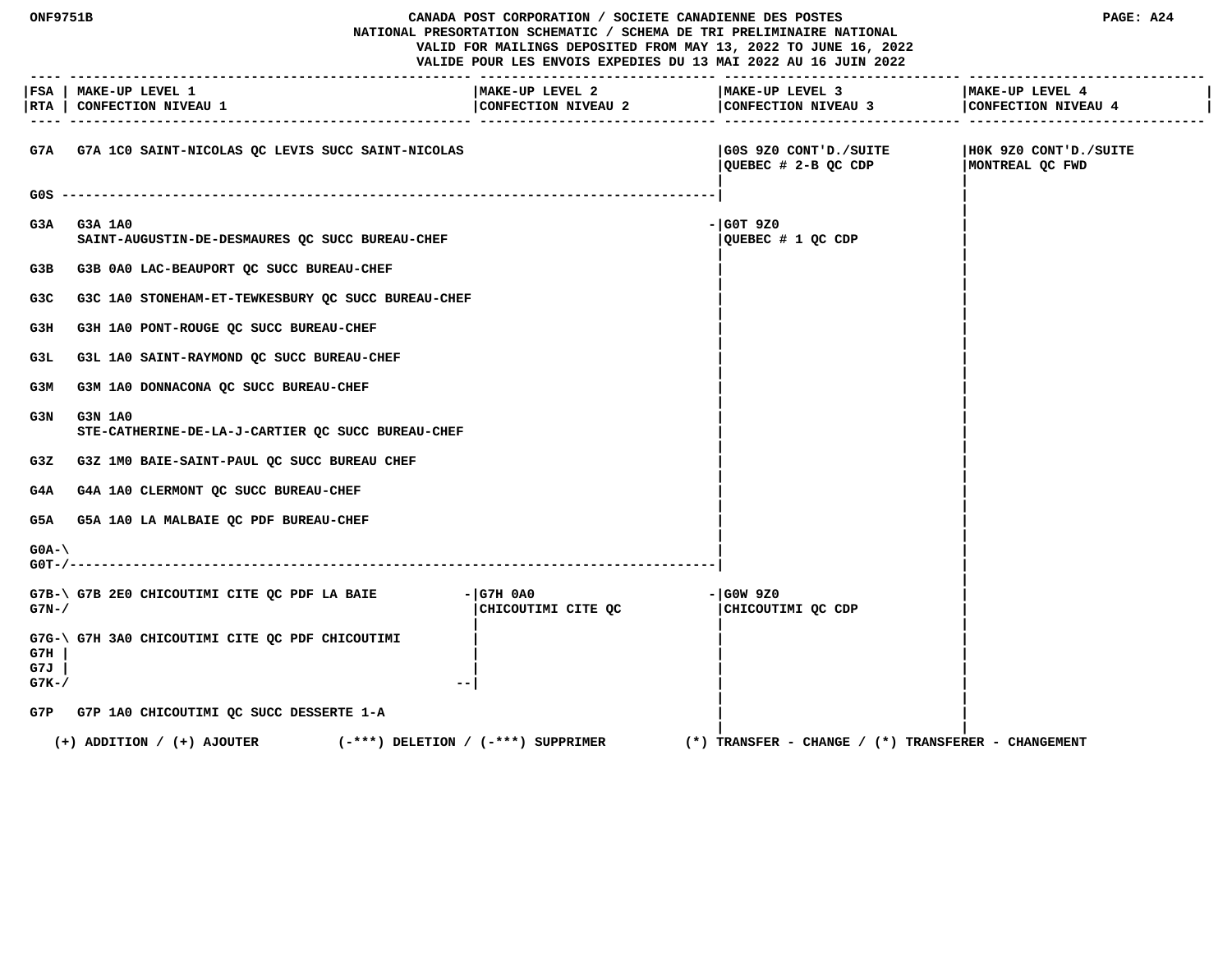**ONF9751B CANADA POST CORPORATION / SOCIETE CANADIENNE DES POSTES PAGE: A25 NATIONAL PRESORTATION SCHEMATIC / SCHEMA DE TRI PRELIMINAIRE NATIONAL VALID FOR MAILINGS DEPOSITED FROM MAY 13, 2022 TO JUNE 16, 2022 VALIDE POUR LES ENVOIS EXPEDIES DU 13 MAI 2022 AU 16 JUIN 2022**

 **---- --------------------------------------------------- ------------------------------ ------------------------------ ------------------------------ |FSA | MAKE-UP LEVEL 1 |MAKE-UP LEVEL 2 |MAKE-UP LEVEL 3 |MAKE-UP LEVEL 4 |** |RTA | CONFECTION NIVEAU 1 | CONFECTION NIVEAU 2 | CONFECTION NIVEAU 4 | CONFECTION NIVEAU 4 | CONFECTION NIVEAU 4 | CONFECTION NIVEAU 4 | CONFECTION NIVEAU 4  **---- --------------------------------------------------- ------------------------------ ------------------------------ ------------------------------** G7S-\ G7T 1B0 JONOUIERE CITE OC PDF JONOUIERE | G0W 9Z0 CONT'D./SUITE | H0K 9Z0 CONT'D./SUITE  **G7T | |CHICOUTIMI QC CDP |MONTREAL QC FWD G7X | | | G7Y | | | G7Z | | | G8A-/ | | | | G8B-\ G8B 3E0 ALMA QC PDF BUREAU-CHEF | | G8C | | | G8E-/ | | | | G8G G8G 1A0 | | METABETCHOUAN-LAC-A-LA-CROIX QC SUCC BUREAU-CHEF | | | |** G8H G8H 2L0 ROBERVAL QC PDF BUREAU-CHEF  **| | G8J G8J 1A0 CHICOUTIMI QC SUCC DESSERTE 2-A | | | |** G8K G8K 1A0 SAINT-FELICIEN QC SUCC BUREAU-CHEF  **| | G8L G8L 1W0 DOLBEAU-MISTASSINI QC PDF BUREAU-CHEF | | | | G8M G8M 1A0 NORMANDIN QC PDF PRINCIPAL | | | |** G8N G8N 1A0 HEBERTVILLE QC SUCC BUREAU-CHEF  **| |** G8P G8P 1P0 CHIBOUGAMAU QC PDF BUREAU-CHEF  **| | G0V-\ | | G0W-/----------------------------------------------------------------------------------| | |** G8T-\G9A 1A0 TROIS-RIVIERES QC PDF 2 - |G9A 4X0<br>G8V | | TROIS-RIVIERES QC | ITROIS-R  **G8V | |TROIS-RIVIERES QC |TROIS-RIVIERES QC CDP | G8W-/ | | | | | | G8Y-\ G9A 4X0 TROIS-RIVIERES QC PDF 1 | | | G8Z | | | | G9A | | | | G9B | | | | G9C-/ --| | | | |** G9H G9H 1A0 BECANCOUR QC SUCC BUREAU-CHEF  **| | G9N-\ G9N 1V0 SHAWINIGAN QC PDF BUREAU-CHEF | | G9P | | | G9R-/ | | (+) ADDITION / (+) AJOUTER (-\*\*\*) DELETION / (-\*\*\*) SUPPRIMER (\*) TRANSFER - CHANGE / (\*) TRANSFERER - CHANGEMENT**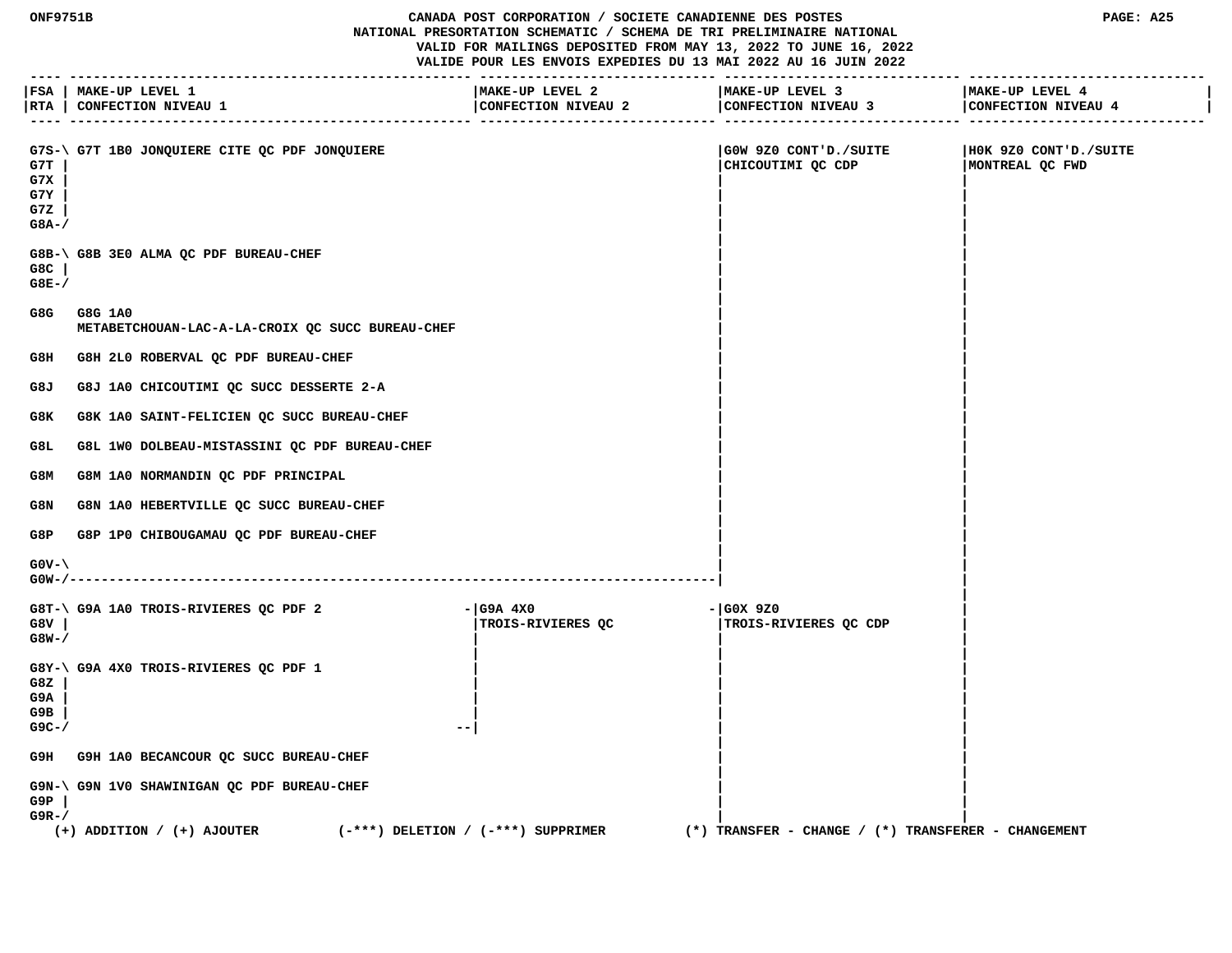|                        | ONF9751B<br>CANADA POST CORPORATION / SOCIETE CANADIENNE DES POSTES<br>NATIONAL PRESORTATION SCHEMATIC / SCHEMA DE TRI PRELIMINAIRE NATIONAL<br>VALID FOR MAILINGS DEPOSITED FROM MAY 13, 2022 TO JUNE 16, 2022<br>VALIDE POUR LES ENVOIS EXPEDIES DU 13 MAI 2022 AU 16 JUIN 2022 |                                        |                                        | PAGE: A26                                               |                                          |
|------------------------|-----------------------------------------------------------------------------------------------------------------------------------------------------------------------------------------------------------------------------------------------------------------------------------|----------------------------------------|----------------------------------------|---------------------------------------------------------|------------------------------------------|
|                        | FSA   MAKE-UP LEVEL 1<br> RTA   CONFECTION NIVEAU 1                                                                                                                                                                                                                               |                                        | MAKE-UP LEVEL 2<br>CONFECTION NIVEAU 2 | MAKE-UP LEVEL 3<br>CONFECTION NIVEAU 3                  | MAKE-UP LEVEL 4<br>CONFECTION NIVEAU 4   |
| G9T                    | G9T 2M0 GRAND-MERE QC SHAWINIGAN PDF GRAND-MERE                                                                                                                                                                                                                                   |                                        |                                        | GOX 9Z0 CONT'D./SUITE<br>TROIS-RIVIERES QC CDP          | HOK 9Z0 CONT'D./SUITE<br>MONTREAL QC FWD |
| G9X.                   | G9X 1L0 LA TUQUE QC PDF BUREAU-CHEF                                                                                                                                                                                                                                               |                                        |                                        |                                                         |                                          |
| $GOX$ ------           |                                                                                                                                                                                                                                                                                   |                                        |                                        | $- -$                                                   |                                          |
|                        |                                                                                                                                                                                                                                                                                   |                                        | ONTARIO -ON- ONTARIO                   |                                                         |                                          |
| $K1K-$                 | K1A K1A 0A0 MTL EXT-OTTAWA QC OTTAWA STN FED-GOVT/GOU- H6E 3W0<br>K1J-\ K1B 1A0 MTL EXT-OTTAWA QC OTTAWA STN TERMINAL 2                                                                                                                                                           |                                        | MTL EXT-OTTAWA QC                      |                                                         | $ H0E$ 9Z0<br>MTL EXT-OTTAWA QC FWD      |
| K1G<br>K1H<br>$K1X-$   | K1B-\ K1B 3E0 MTL EXT-OTTAWA QC OTTAWA LCD LANCASTER                                                                                                                                                                                                                              |                                        |                                        |                                                         |                                          |
| K1E<br>K1W<br>K4A-/    | K1C-\ K1C 1L0 MTL EXT-OTTAWA QC ORLEANS STN ORLEANS                                                                                                                                                                                                                               |                                        |                                        |                                                         |                                          |
| K1R<br>K1S<br>$K2P-$ / | K1P-\ K1G 2C0 MTL EXT-OTTAWA QC OTTAWA LCD S. FLEMING                                                                                                                                                                                                                             |                                        |                                        |                                                         |                                          |
| K1V-/                  | K1T-\ K1G 7S0 MTL EXT-OTTAWA QC OTTAWA LCD S                                                                                                                                                                                                                                      |                                        |                                        |                                                         |                                          |
| KlM<br>$K1N-$ /        | K1L-\ K1L 5A0 MTL EXT-OTTAWA QC OTTAWA STN VANIER                                                                                                                                                                                                                                 |                                        |                                        |                                                         |                                          |
| $K1Z-$ /               | K1Y-\ K1Y 1H0 MTL EXT-OTTAWA QC OTTAWA STN C                                                                                                                                                                                                                                      |                                        |                                        |                                                         |                                          |
| $K2B-$                 | K2A-\ K2A 0A0 MTL EXT-OTTAWA QC OTTAWA STN J                                                                                                                                                                                                                                      |                                        |                                        |                                                         |                                          |
|                        | $(+)$ ADDITION / $(+)$ AJOUTER                                                                                                                                                                                                                                                    | $(-***)$ DELETION / $(-***)$ SUPPRIMER |                                        | $(*)$ TRANSFER - CHANGE / $(*)$ TRANSFERER - CHANGEMENT |                                          |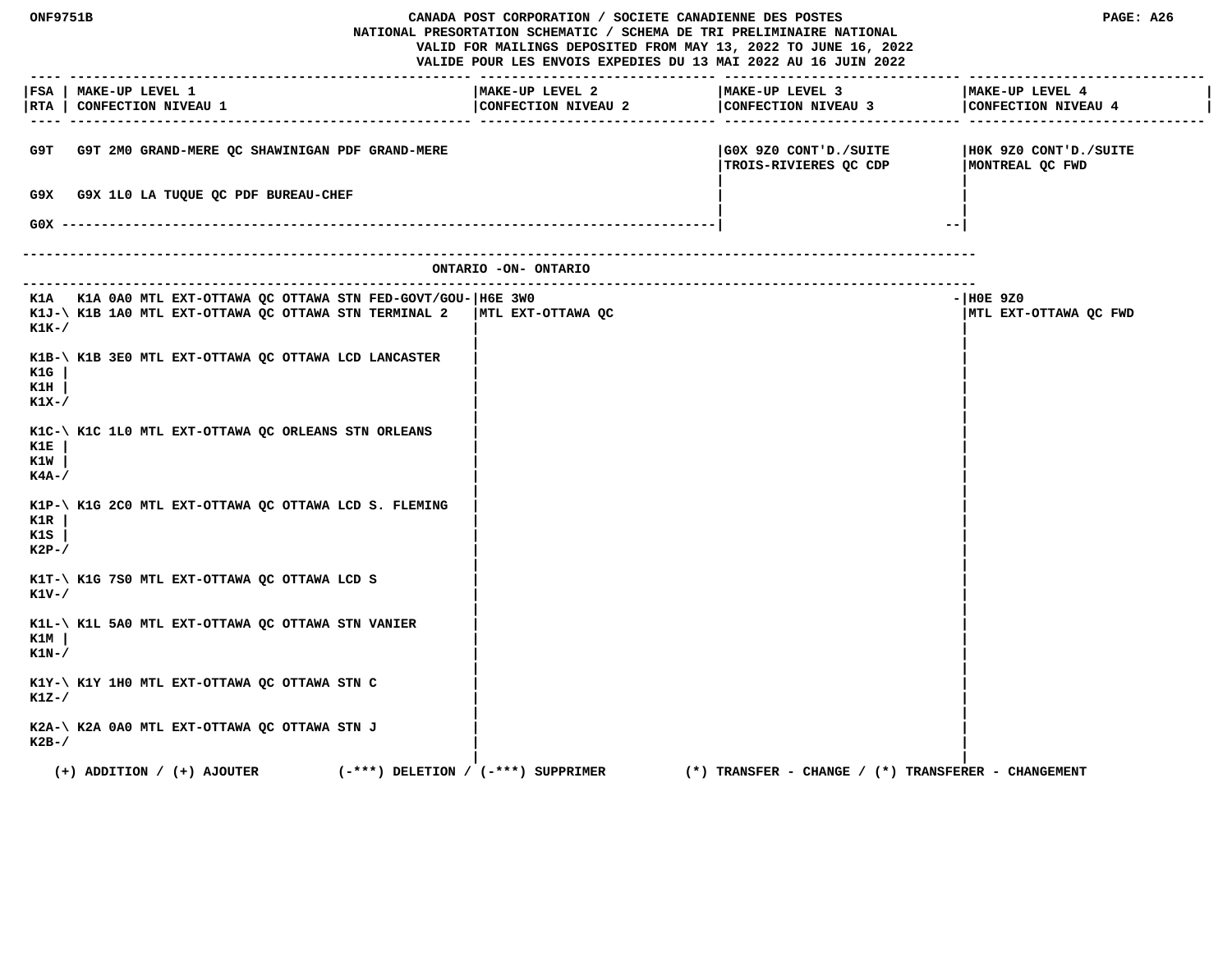#### **ONF9751B CANADA POST CORPORATION / SOCIETE CANADIENNE DES POSTES PAGE: A27 NATIONAL PRESORTATION SCHEMATIC / SCHEMA DE TRI PRELIMINAIRE NATIONAL VALID FOR MAILINGS DEPOSITED FROM MAY 13, 2022 TO JUNE 16, 2022 VALIDE POUR LES ENVOIS EXPEDIES DU 13 MAI 2022 AU 16 JUIN 2022**

 **---- --------------------------------------------------- ------------------------------ ------------------------------ ------------------------------** |FSA | MAKE-UP LEVEL 1 |MAKE-UP LEVEL 2 |MAKE-UP LEVEL 4 |MAKE-UP LEVEL 4 | MAKE-UP LEVEL 4 | CONFECTION NIV **|RTA | CONFECTION NIVEAU 1 |CONFECTION NIVEAU 2 |CONFECTION NIVEAU 3 |CONFECTION NIVEAU 4 | ---- --------------------------------------------------- ------------------------------ ------------------------------ ------------------------------ K2C-\ K2G 4V0 MTL EXT-OTTAWA QC NEPEAN LCD MERIVALE |H6E 3W0 CONT'D./SUITE |H0E 9Z0 CONT'D./SUITE EXT-OTTAWA QC MILL EXT-OTTAWA QC MILL EXT-OTTAWA QC MILL EXT-OTTAWA QC MILL K2G-/ | | | |** K2H K2H 5Z0 MTL EXT-OTTAWA QC NEPEAN STN H  **K2J-\ K2J 1T0 MTL EXT-OTTAWA QC NEPEAN LCD N | | K2R-/ | | | |** K2K-\ K2K 1A0 MTL EXT-OTTAWA QC KANATA STN KANATA  **K2L | | | K2M | | | K2T | | | K2V | | | K2W-/ | | | | K2S K2S 1E0 MTL EXT-OTTAWA QC STITTSVILLE STN B --| | | K4B K4B 1A0 NAVAN ON STN MAIN -|K0A 9Z0 | |OTTAWA ON DCF | | |** K4C K4C 1A0 CUMBERLAND ON STN MAIN  **| |** K4K K4K 1A0 ROCKLAND ON STN MAIN  **| | K4M-\ K4M 1A0 MANOTICK ON STN MAIN | | K4P-/ | | | |** K4R K4R 1A0 RUSSELL ON STN MAIN  **| |** K7C K7C 2V0 CARLETON PLACE ON LCD MAIN  **| | K7S K7S 1S0 ARNPRIOR ON LCD MAIN | | | | K0A-\ | | L0V-/----------------------------------------------------------------------------------| | | K6A K6A 1A0 OTT EXT ON HAWKESBURY LCD MAIN -|K0B 9Z0 | |OTT EXT-HAWKESBURY ON DCF | | | K0B -----------------------------------------------------------------------------------| | |** K6H-\ K6H 1Y0 OTT EXT ON CORNWALL LCD 1 **1** and the state of the state of the state of the state of the state of the state of the state of the state of the state of the state of the state of the state of the state of the s  **K6J | |OTT EXT-CORNWALL ON DCF | K6K-/ | | (+) ADDITION / (+) AJOUTER (-\*\*\*) DELETION / (-\*\*\*) SUPPRIMER (\*) TRANSFER - CHANGE / (\*) TRANSFERER - CHANGEMENT**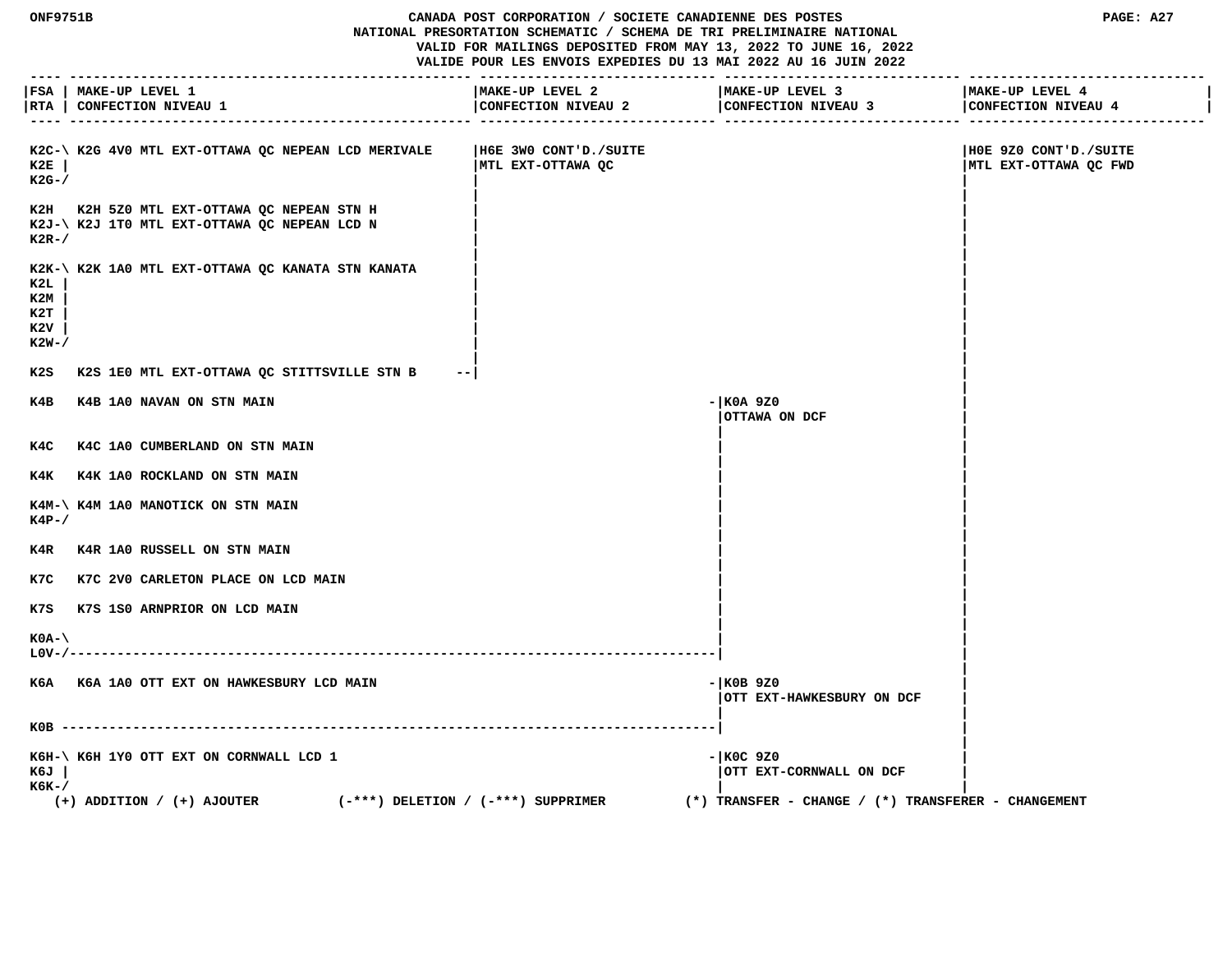**ONF9751B CANADA POST CORPORATION / SOCIETE CANADIENNE DES POSTES PAGE: A28 NATIONAL PRESORTATION SCHEMATIC / SCHEMA DE TRI PRELIMINAIRE NATIONAL VALID FOR MAILINGS DEPOSITED FROM MAY 13, 2022 TO JUNE 16, 2022 VALIDE POUR LES ENVOIS EXPEDIES DU 13 MAI 2022 AU 16 JUIN 2022 ---- --------------------------------------------------- ------------------------------ ------------------------------ ------------------------------ |FSA | MAKE-UP LEVEL 1 |MAKE-UP LEVEL 2 |MAKE-UP LEVEL 3 |MAKE-UP LEVEL 4 |** |RTA | CONFECTION NIVEAU 1 | CONFECTION NIVEAU 2 | CONFECTION NIVEAU 4 | CONFECTION NIVEAU 4 | CONFECTION NIVEAU 4 | CONFECTION NIVEAU 4 | CONFECTION NIVEAU 4  **---- --------------------------------------------------- ------------------------------ ------------------------------ ------------------------------ K0C -----------------------------------------------------------------------------------|K0C 9Z0 CONT'D./SUITE |H0E 9Z0 CONT'D./SUITE** -- | OTT EXT-CORNWALL ON DCF | MTL EXT-OTTAWA QC FWD  **|** K6T-\ K6V 4Y0 OTT EXT ON BROCKVILLE LCD MAIN **FIND ACCOMMENDATION** - |K0E 9Z0 **EXT-BROCKVILLE ON DCF**  $|\text{OTT}|\text{EXT}-\text{BROCKVILLE}$  ON DCF  **| | K0E -----------------------------------------------------------------------------------| | | K7A K7A 1H0 OTT EXT ON SMITHS FALLS LCD MAIN -|K0G 9Z0 | |OTT EXT-SMITHS FALLS ON DCF | | |** K7H K7H 1B0 OTT EXT ON PERTH STN MAIN  **| | K0G -----------------------------------------------------------------------------------| | |** K7V K7V 1R0 OTT EXT ON RENFREW LCD MAIN **FOUL EXECUTE 1899** CONTROL 1970  **|OTT EXT-PEMBROKE ON DCF | | |** K8A-\ K8A 3J0 OTT EXT ON PEMBROKE LCD MAIN  **K8B-/ | | | |** K8H K8H 1X0 OTT EXT ON PETAWAWA LCD MAIN  **| | K0J -----------------------------------------------------------------------------------| --| K7G K7G 1G0 GANANOQUE ON LCD MAIN -|K0H 9Z0 -|L0J 9Z0 TOR EXT-KINGSTON ON DCF | |** K7K-\ K7L 1X0 TOR EXT-KINGSTON ON KINGSTON LCD MAIN - | K7L 1X0 **EXT-FINGSTON ON EXT-KINGSTON ON EXT- | | | K7M-\ K7M 5E0 TOR EXT-KINGSTON ON KINGSTON STN A | | | K7N | | | | K7P-/ 1 | | K0H -----------------------------------------------------------------------------------| | | K7R K7R 1N0 NAPANEE ON LCD MAIN** - **K0K 9Z0 |TOR EXT-BELLEVILLE ON DCF | | | K8N-\ K8P 5J0 BELLEVILLE ON STN MAIN | | K8P | | | K8R-/ | | | |** K8V K8V 4N0 TRENTON ON LCD MAIN  **(+) ADDITION / (+) AJOUTER (-\*\*\*) DELETION / (-\*\*\*) SUPPRIMER (\*) TRANSFER - CHANGE / (\*) TRANSFERER - CHANGEMENT**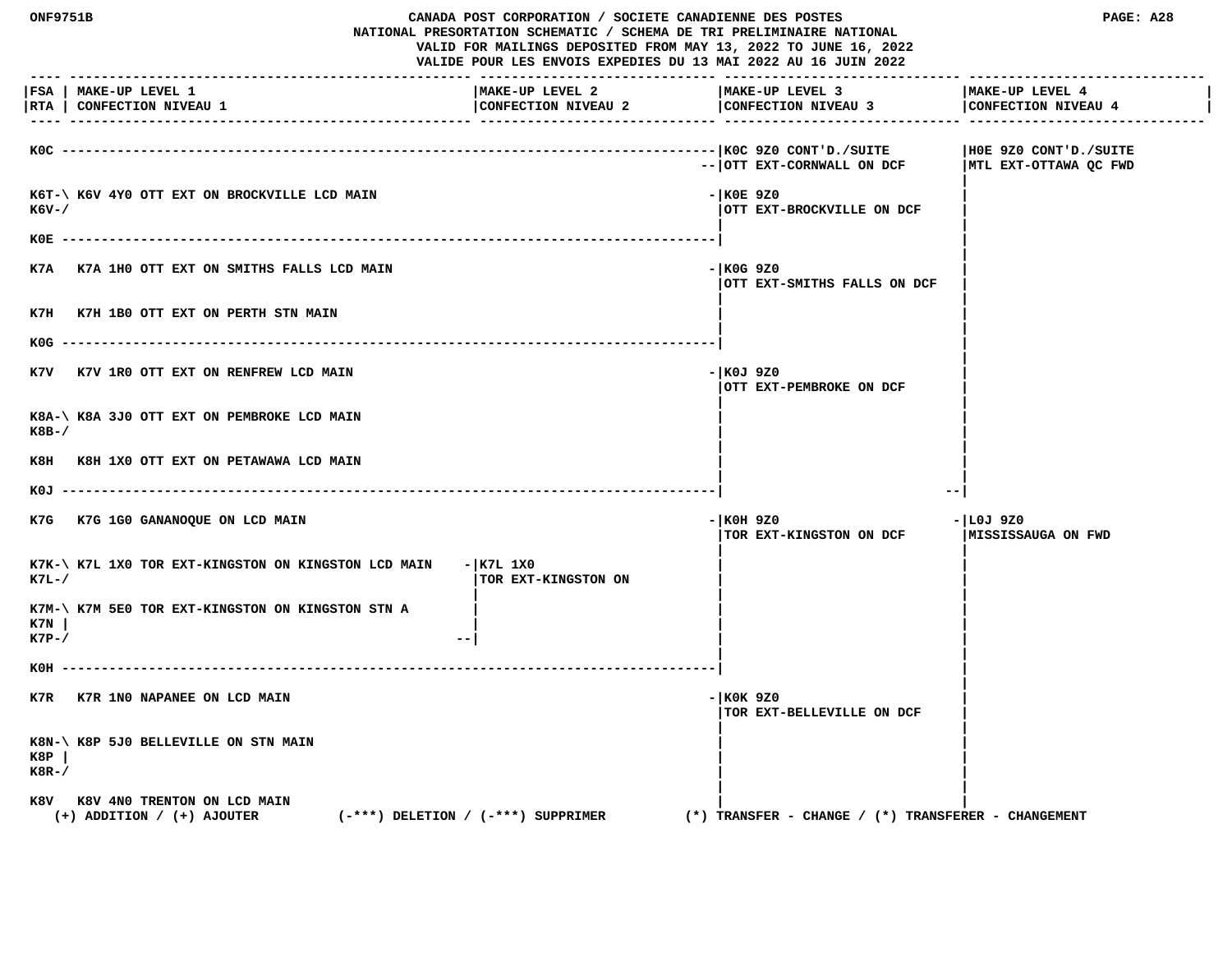| ---- ---                  | <b>ONF9751B</b><br>CANADA POST CORPORATION / SOCIETE CANADIENNE DES POSTES<br>NATIONAL PRESORTATION SCHEMATIC / SCHEMA DE TRI PRELIMINAIRE NATIONAL<br>VALID FOR MAILINGS DEPOSITED FROM MAY 13, 2022 TO JUNE 16, 2022<br>VALIDE POUR LES ENVOIS EXPEDIES DU 13 MAI 2022 AU 16 JUIN 2022 |                                        |  |                                                         | PAGE: A29                              |
|---------------------------|------------------------------------------------------------------------------------------------------------------------------------------------------------------------------------------------------------------------------------------------------------------------------------------|----------------------------------------|--|---------------------------------------------------------|----------------------------------------|
|                           | FSA   MAKE-UP LEVEL 1<br>RTA   CONFECTION NIVEAU 1                                                                                                                                                                                                                                       | MAKE-UP LEVEL 2<br>CONFECTION NIVEAU 2 |  | MAKE-UP LEVEL 3<br>CONFECTION NIVEAU 3                  | MAKE-UP LEVEL 4<br>CONFECTION NIVEAU 4 |
|                           | KOK ------------------                                                                                                                                                                                                                                                                   |                                        |  | --   TOR EXT-BELLEVILLE ON DCF   MISSISSAUGA ON FWD     | LOJ 9Z0 CONT'D./SUITE                  |
|                           | K9A K9A 1M0 COBOURG ON LCD MAIN                                                                                                                                                                                                                                                          |                                        |  | - KOL 9Z0<br>TOR EXT-PETERBOROUGH ON DCF                |                                        |
| к9л<br>к9к<br>к9ь-/       | K9H-\ K9J 2T0 PETERBOROUGH ON STN DELIVERY CENTRE                                                                                                                                                                                                                                        |                                        |  |                                                         |                                        |
|                           | K9V K9V 3B0 LINDSAY ON LCD MAIN                                                                                                                                                                                                                                                          |                                        |  |                                                         |                                        |
| $KOL - \$<br>$KOM-/-$     |                                                                                                                                                                                                                                                                                          |                                        |  |                                                         |                                        |
|                           | L9N L3Y 1E0 EAST GWILLIMBURY ON LCD MAIN                                                                                                                                                                                                                                                 |                                        |  | $-$ LOG 9Z0<br>TOR EXT-NEWMARKET ON DCF                 |                                        |
|                           | L9R L9R 2A0 ALLISTON ON LCD MAIN                                                                                                                                                                                                                                                         |                                        |  |                                                         |                                        |
| $LOC-V$<br>L0E.<br>L0G-/- | ------------------------------                                                                                                                                                                                                                                                           |                                        |  |                                                         |                                        |
|                           | L3V L3V 4Y0 ORILLIA ON LCD MAIN                                                                                                                                                                                                                                                          |                                        |  | $- LM9Z0$<br><b>BARRIE ON DCF</b>                       |                                        |
| L4N<br>L9J<br>L9X-/       | L4M-\ L4N 3V0 BARRIE ON LCD DISTRIBUTION                                                                                                                                                                                                                                                 |                                        |  |                                                         |                                        |
| L4R                       | L4R 1PO MIDLAND ON LCD MAIN                                                                                                                                                                                                                                                              |                                        |  |                                                         |                                        |
| т эм                      | L9M 1A0 PENETANGUISHENE ON STN MAIN                                                                                                                                                                                                                                                      |                                        |  |                                                         |                                        |
| L9S                       | L9S 1L0 INNISFIL ON LCD MAIN                                                                                                                                                                                                                                                             |                                        |  |                                                         |                                        |
| L9Y                       | L9Y 2L0 COLLINGWOOD ON LCD COLLINGWOOD                                                                                                                                                                                                                                                   |                                        |  |                                                         |                                        |
| L9Z.                      | L9Z 1A0 WASAGA BEACH ON LCD MAIN                                                                                                                                                                                                                                                         |                                        |  |                                                         |                                        |
|                           | P1H P1H 1A0 HUNTSVILLE ON STN MAIN                                                                                                                                                                                                                                                       |                                        |  |                                                         |                                        |
|                           | $(-***)$ DELETION / $(-***)$ SUPPRIMER<br>$(+)$ ADDITION / $(+)$ AJOUTER                                                                                                                                                                                                                 |                                        |  | $(*)$ TRANSFER - CHANGE / $(*)$ TRANSFERER - CHANGEMENT |                                        |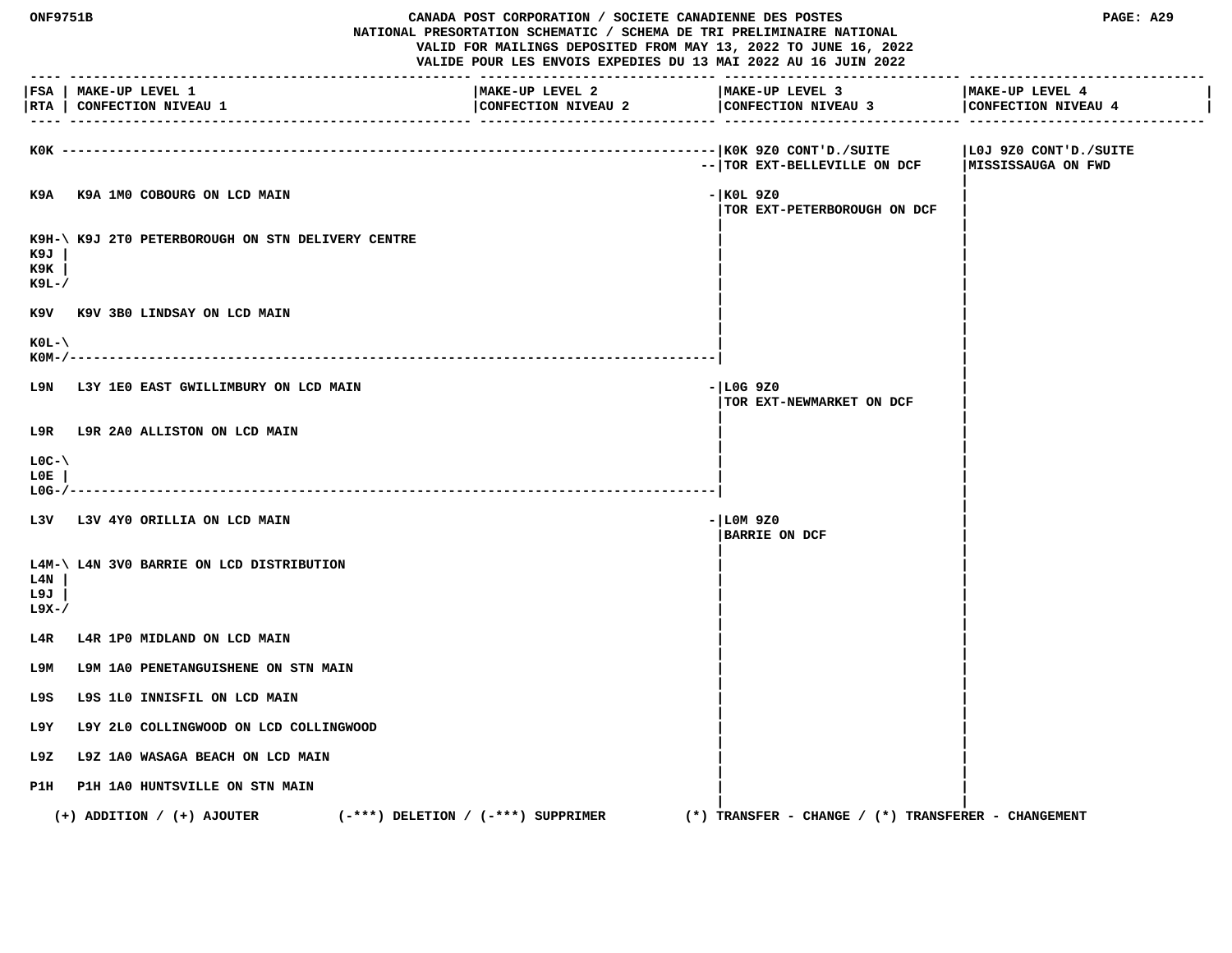#### **CANADA POST CORPORATION / SOCIETE CANADIENNE DES POSTES PAGE: A30 NATIONAL PRESORTATION SCHEMATIC / SCHEMA DE TRI PRELIMINAIRE NATIONAL VALID FOR MAILINGS DEPOSITED FROM MAY 13, 2022 TO JUNE 16, 2022 VALIDE POUR LES ENVOIS EXPEDIES DU 13 MAI 2022 AU 16 JUIN 2022**

 **---- --------------------------------------------------- ------------------------------ ------------------------------ ------------------------------**

**|FSA | MAKE-UP LEVEL 1 |MAKE-UP LEVEL 2 |MAKE-UP LEVEL 3 |MAKE-UP LEVEL 4 | |RTA | CONFECTION NIVEAU 1 |CONFECTION NIVEAU 2 |CONFECTION NIVEAU 3 |CONFECTION NIVEAU 4 | ---- --------------------------------------------------- ------------------------------ ------------------------------ ------------------------------ P1L P1L 1A0 BRACEBRIDGE ON LCD MAIN |L0M 9Z0 CONT'D./SUITE |L0J 9Z0 CONT'D./SUITE** |BARRIE ON DCF | MISSISSAUGA ON FWD  **| |** P1P P1P 1A0 GRAVENHURST ON STN MAIN  **| | P2A P2A 1T0 PARRY SOUND ON LCD MAIN | | | | L0K-\ | | L0L | | | L0M | | | P0A | | | P0B | | | P0C | | | P0E | | | P0G-/----------------------------------------------------------------------------------| | | L1A L1A 2Z0 PORT HOPE ON LCD MAIN -|L0P 9Z0 | |TORONTO WEST # 2 ON DCF | | | L1B-\ L1C 3A0 BOWMANVILLE ON LCD MAIN | | L1C | | | L1E-/ | | | | L1M L1M 1A0 WHITBY ON LCD BROOKLIN | | | |** L4A L4A 1A0 STOUFFVILLE ON LCD MAIN  **| |** L6A L6A 4G0 VAUGHAN ON MAPLE STN DELIVERY CENTRE  **| |** L7G L7G 3Z0 GEORGETOWN ON LCD MAIN  **| |** L7J L7J 1E0 ACTON ON LCD MAIN  **| |** L9L L9L 1A0 PORT PERRY ON LCD MAIN  **| | L9E-\ L9T 1P0 MILTON ON LCD MAIN | | L9T-/ | | | | L9V L9V 1S0 SHELBURNE ON STN MAIN | | | | L7K L9W 1C0 CALEDON ON STN C | | | | L9W L9W 1L0 ORANGEVILLE ON LCD MAIN | | | | L0A-\ | | L0B | | | (+) ADDITION / (+) AJOUTER (-\*\*\*) DELETION / (-\*\*\*) SUPPRIMER (\*) TRANSFER - CHANGE / (\*) TRANSFERER - CHANGEMENT**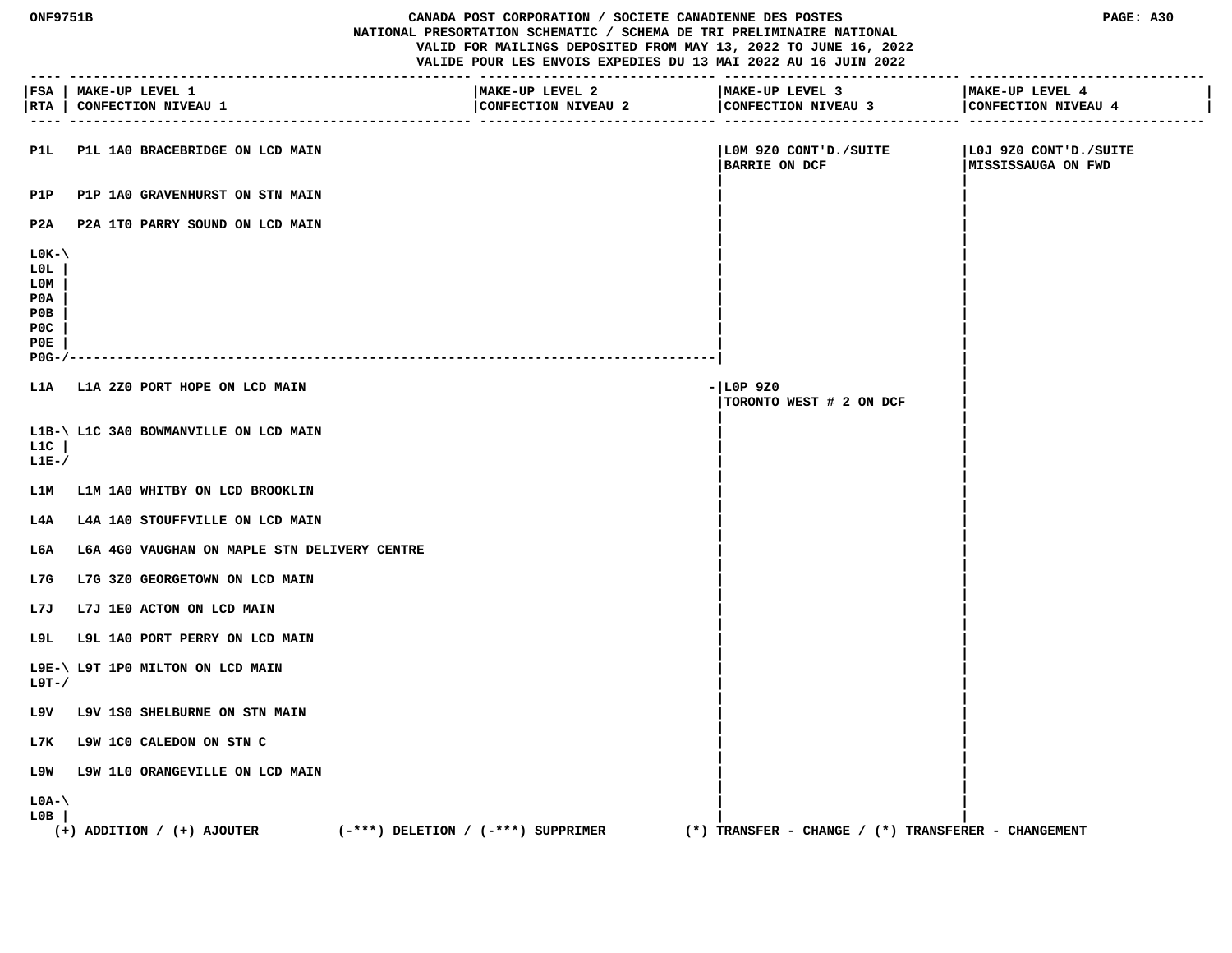| <b>ONF9751B</b><br>CANADA POST CORPORATION / SOCIETE CANADIENNE DES POSTES<br>NATIONAL PRESORTATION SCHEMATIC / SCHEMA DE TRI PRELIMINAIRE NATIONAL<br>VALID FOR MAILINGS DEPOSITED FROM MAY 13, 2022 TO JUNE 16, 2022<br>VALIDE POUR LES ENVOIS EXPEDIES DU 13 MAI 2022 AU 16 JUIN 2022 |                                                                                                                                                                | ___________________________            | PAGE: A31                                               |                                             |
|------------------------------------------------------------------------------------------------------------------------------------------------------------------------------------------------------------------------------------------------------------------------------------------|----------------------------------------------------------------------------------------------------------------------------------------------------------------|----------------------------------------|---------------------------------------------------------|---------------------------------------------|
| ----                                                                                                                                                                                                                                                                                     | FSA   MAKE-UP LEVEL 1<br> RTA   CONFECTION NIVEAU 1                                                                                                            | MAKE-UP LEVEL 2<br>CONFECTION NIVEAU 2 | MAKE-UP LEVEL 3<br>CONFECTION NIVEAU 3                  | MAKE-UP LEVEL 4<br>CONFECTION NIVEAU 4      |
| L0H<br>L0J<br>L0N<br>L0P<br>$MOB -$                                                                                                                                                                                                                                                      |                                                                                                                                                                |                                        | LOP 9Z0 CONT'D./SUITE<br>TORONTO WEST # 2 ON DCF        | LOJ 9Z0 CONT'D./SUITE<br>MISSISSAUGA ON FWD |
| L1P<br>$L1R-$                                                                                                                                                                                                                                                                            | L1N-\ L1H 0A0 MISSISSAUGA ON WHITBY LCD WHITBY                                                                                                                 | $- L4W 1T0$<br> MISSISSAUGA ON         |                                                         |                                             |
| L1H<br>L1J<br>L1K<br>$L1L-$                                                                                                                                                                                                                                                              | L1G-\ L1H 4G0 MISSISSAUGA ON OSHAWA STN A                                                                                                                      |                                        |                                                         |                                             |
| L1W<br>L1X<br>L1Y-/                                                                                                                                                                                                                                                                      | L1V-\ L1V 1C0 MISSISSAUGA ON PICKERING LCD MAIN                                                                                                                |                                        |                                                         |                                             |
| L1T<br>$L1Z-$                                                                                                                                                                                                                                                                            | L1S-\ L1Z 1L0 MISSISSAUGA ON AJAX STN DELIVERY CENTRE                                                                                                          |                                        |                                                         |                                             |
| L6B<br>L6C<br>$L6E-$                                                                                                                                                                                                                                                                     | L3S-\ L3R 2K0 MISSISSAUGA ON UNIONVILLE LCD 2                                                                                                                  |                                        |                                                         |                                             |
| L3R<br>$LG-$ /                                                                                                                                                                                                                                                                           | L3P-\ L3R 3K0 MISSISSAUGA ON UNIONVILLE LCD 1                                                                                                                  |                                        |                                                         |                                             |
| $L3Y-$ /                                                                                                                                                                                                                                                                                 | L4J L3T 2C0 MISSISSAUGA ON THORNHILL LCD MAIN<br>L3X-\ L3Y 3Z0 MISSISSAUGA ON NEWMARKET LCD 1                                                                  |                                        |                                                         |                                             |
| $L4S-$                                                                                                                                                                                                                                                                                   | L4E-\ L4B 0C0 MISSISSAUGA ON RICHMOND HILL LCD 14                                                                                                              |                                        |                                                         |                                             |
| L4B<br>L3T                                                                                                                                                                                                                                                                               | L4B 2C0 MISSISSAUGA ON RICHMOND HILL LCD 20<br>L4B 4W0 MISSISSAUGA ON THORNHILL LCD 20<br>(-***) DELETION / (-***) SUPPRIMER<br>$(+)$ ADDITION / $(+)$ AJOUTER |                                        | $(*)$ TRANSFER - CHANGE / $(*)$ TRANSFERER - CHANGEMENT |                                             |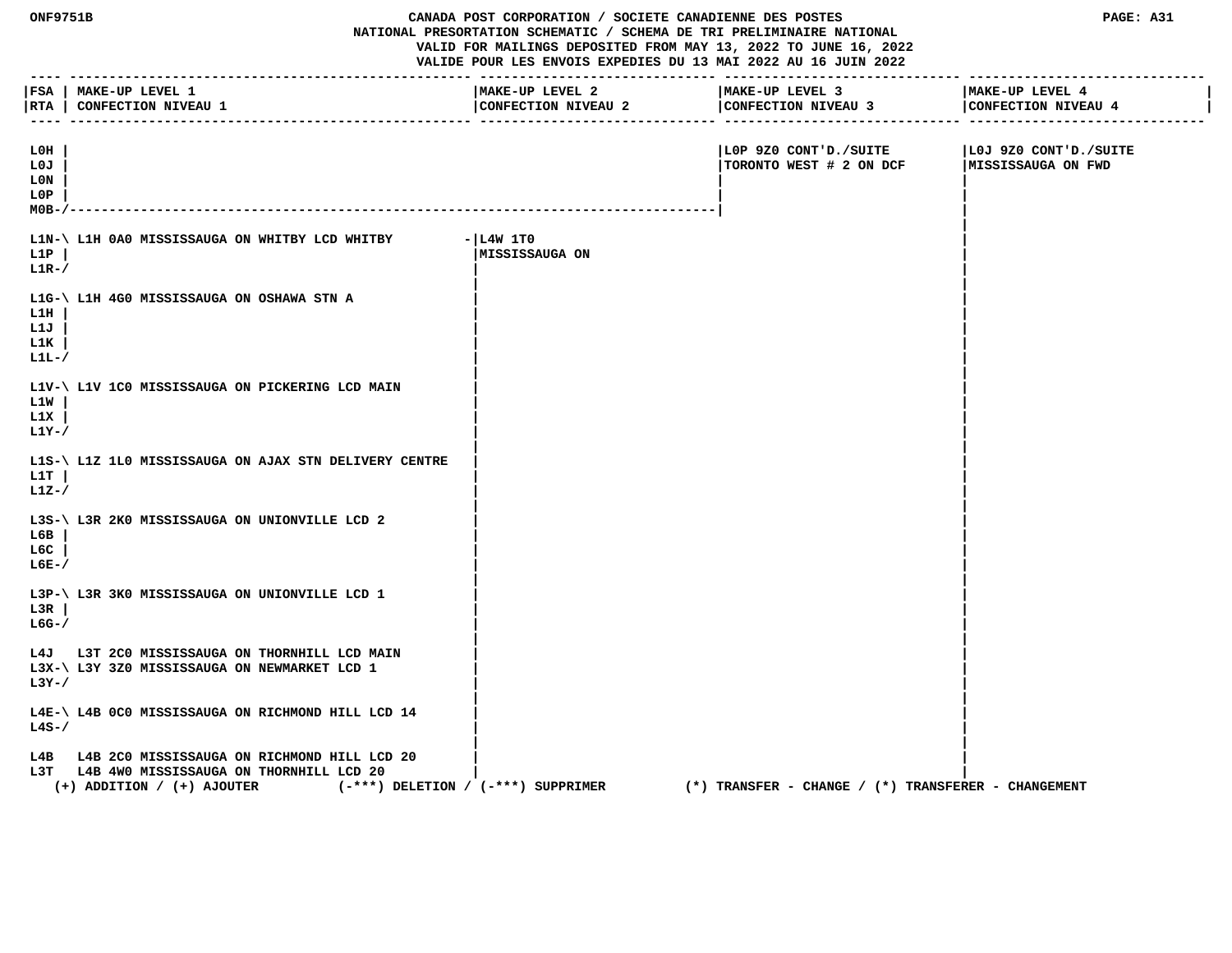## **ONF9751B CANADA POST CORPORATION / SOCIETE CANADIENNE DES POSTES PAGE: A32 NATIONAL PRESORTATION SCHEMATIC / SCHEMA DE TRI PRELIMINAIRE NATIONAL VALID FOR MAILINGS DEPOSITED FROM MAY 13, 2022 TO JUNE 16, 2022 VALIDE POUR LES ENVOIS EXPEDIES DU 13 MAI 2022 AU 16 JUIN 2022**

| $- - - - -$             | FSA   MAKE-UP LEVEL 1<br> RTA   CONFECTION NIVEAU 1                                                                                                                                             | MAKE-UP LEVEL 2<br>CONFECTION NIVEAU 2   | MAKE-UP LEVEL 3<br>CONFECTION NIVEAU 3              | MAKE-UP LEVEL 4<br>CONFECTION NIVEAU 4       |
|-------------------------|-------------------------------------------------------------------------------------------------------------------------------------------------------------------------------------------------|------------------------------------------|-----------------------------------------------------|----------------------------------------------|
| L4H<br>$L4L-$           | L4C L4C 3R0 MISSISSAUGA ON RICHMOND HILL STN A<br>L4G L4G 1H0 MISSISSAUGA ON AURORA LCD MAIN<br>L4K L4K 1A0 MISSISSAUGA ON CONCORD STN MAIN<br>L3L-\ L4L 1A0 MISSISSAUGA ON WOODBRIDGE STN MAIN | L4W 1TO CONT'D./SUITE<br> MISSISSAUGA ON |                                                     | LOJ 9Z0 CONT'D./SUITE<br> MISSISSAUGA ON FWD |
| L4X<br>$L4Y - /$        | L4P L4P 1J0 MISSISSAUGA ON KESWICK LCD MAIN<br>L4W-\ L4Y 2A0 MISSISSAUGA ON LCD 2                                                                                                               |                                          |                                                     |                                              |
| L5A<br>L5B<br>$L5R-$    | L4Z-\ L5A 2G0 MISSISSAUGA ON LCD 5                                                                                                                                                              |                                          |                                                     |                                              |
| L5G<br>L5H<br>L5J-/     | L5E-\ L5E 1G0 MISSISSAUGA ON STN PORT CREDIT                                                                                                                                                    |                                          |                                                     |                                              |
| L5K<br>L5L-/            | L5C-\ L5K 2L0 MISSISSAUGA ON STN LCD 3                                                                                                                                                          |                                          |                                                     |                                              |
| L5N<br>L5V<br>L5W-/     | L5M-\ L5N 5M0 MISSISSAUGA ON LCD 4                                                                                                                                                              |                                          |                                                     |                                              |
| L4V<br>L5S<br>$L5T - /$ | L5P L5P 1A0 MISSISSAUGA ON STN TORONTO AMF<br>L4T-\ L5T 2G0 MISSISSAUGA ON LCD MALTON                                                                                                           |                                          |                                                     |                                              |
| L6J-/                   | L6H-\ L6J 1N0 MISSISSAUGA ON OAKVILLE STN MAIN                                                                                                                                                  |                                          |                                                     |                                              |
|                         | $(+)$ ADDITION / $(+)$ AJOUTER<br>$(-***)$ DELETION / $(-***)$ SUPPRIMER                                                                                                                        |                                          | (*) TRANSFER - CHANGE / (*) TRANSFERER - CHANGEMENT |                                              |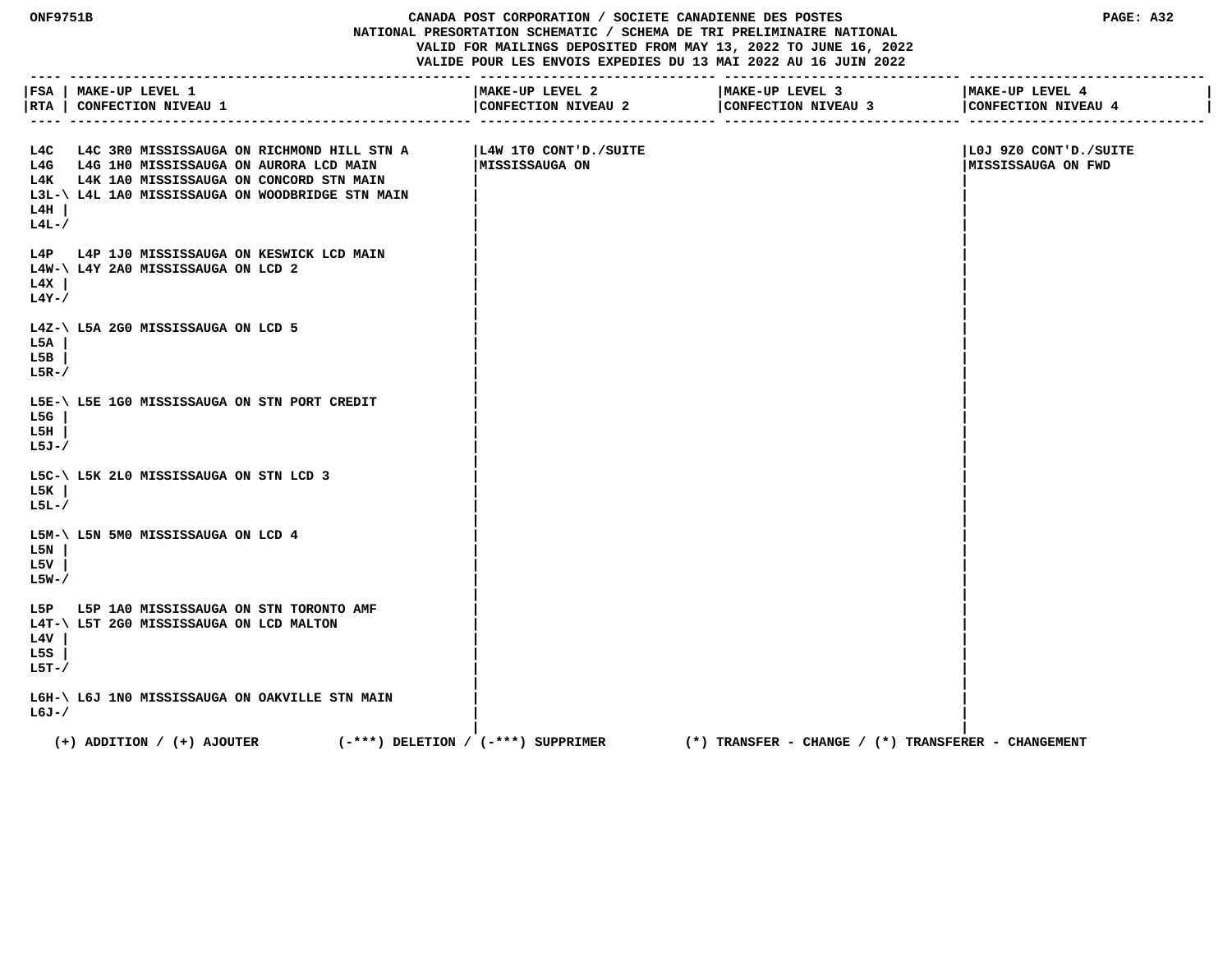## **ONF9751B CANADA POST CORPORATION / SOCIETE CANADIENNE DES POSTES PAGE: A33 NATIONAL PRESORTATION SCHEMATIC / SCHEMA DE TRI PRELIMINAIRE NATIONAL VALID FOR MAILINGS DEPOSITED FROM MAY 13, 2022 TO JUNE 16, 2022 VALIDE POUR LES ENVOIS EXPEDIES DU 13 MAI 2022 AU 16 JUIN 2022**

|                            | FSA   MAKE-UP LEVEL 1                                                                                                                                                                                                                                 | MAKE-UP LEVEL 2                         | MAKE-UP LEVEL 3                                     | MAKE-UP LEVEL 4                              |
|----------------------------|-------------------------------------------------------------------------------------------------------------------------------------------------------------------------------------------------------------------------------------------------------|-----------------------------------------|-----------------------------------------------------|----------------------------------------------|
|                            | RTA   CONFECTION NIVEAU 1                                                                                                                                                                                                                             | CONFECTION NIVEAU 2                     | CONFECTION NIVEAU 3                                 | CONFECTION NIVEAU 4                          |
|                            |                                                                                                                                                                                                                                                       |                                         |                                                     |                                              |
| rer l<br>L6M-/             | L6K-\ L6L 2X0 MISSISSAUGA ON OAKVILLE LCD 1                                                                                                                                                                                                           | L4W 1TO CONT'D./SUITE<br>MISSISSAUGA ON |                                                     | LOJ 9Z0 CONT'D./SUITE<br> MISSISSAUGA ON FWD |
| L6T<br>L6W<br>$L6Y - /$    | L6S-\ L6W 1B0 MISSISSAUGA ON BRAMPTON LCD B                                                                                                                                                                                                           |                                         |                                                     |                                              |
| L6X<br>L6Z<br>L7A-/        | L6V-\ L6W 3M0 MISSISSAUGA ON BRAMPTON LCD 1                                                                                                                                                                                                           |                                         |                                                     |                                              |
| $L7E-$                     | L7C-\ L7A 1A0 MISSISSAUGA ON CALEDON STN MAIN                                                                                                                                                                                                         |                                         |                                                     |                                              |
| $L6R-$                     | L6P-\ L7A 4B0 MISSISSAUGA ON BRAMPTON LCD 4                                                                                                                                                                                                           |                                         |                                                     |                                              |
| $M1E-$                     | L7B L7B 1A0 MISSISSAUGA ON KING CITY STN MAIN<br>L3Z L9N 1G0 MISSISSAUGA ON BRADFORD LCD MAIN<br>L9P L9P 1A0 MISSISSAUGA ON UXBRIDGE STN MAIN<br>M1B M1B 3C0 MISSISSAUGA ON TORONTO LCD MALVERN<br>M1C-\ M1E 2P0 MISSISSAUGA ON TORONTO LCD WEST HILL |                                         |                                                     |                                              |
| $M1H-$                     | M1G-\ M1H 1A0 MISSISSAUGA ON SCARBOROUGH LCD C                                                                                                                                                                                                        |                                         |                                                     |                                              |
| M1K<br>M1L<br>M1M<br>M1N-/ | M1J-\ M1K 2M0 MISSISSAUGA ON SCARBOROUGH LCD 11                                                                                                                                                                                                       |                                         |                                                     |                                              |
| $M1R-$ /                   | M1P-\ M1R 3C0 MISSISSAUGA ON SCARBOROUGH LCD D                                                                                                                                                                                                        |                                         |                                                     |                                              |
| $M1T-$ /                   | M1S-\ M1S 1T0 MISSISSAUGA ON TORONTO LCD AGINCOURT                                                                                                                                                                                                    |                                         |                                                     |                                              |
|                            | $(-***)$ DELETION / $(-***)$ SUPPRIMER<br>$(+)$ ADDITION / $(+)$ AJOUTER                                                                                                                                                                              |                                         | (*) TRANSFER – CHANGE / (*) TRANSFERER – CHANGEMENT |                                              |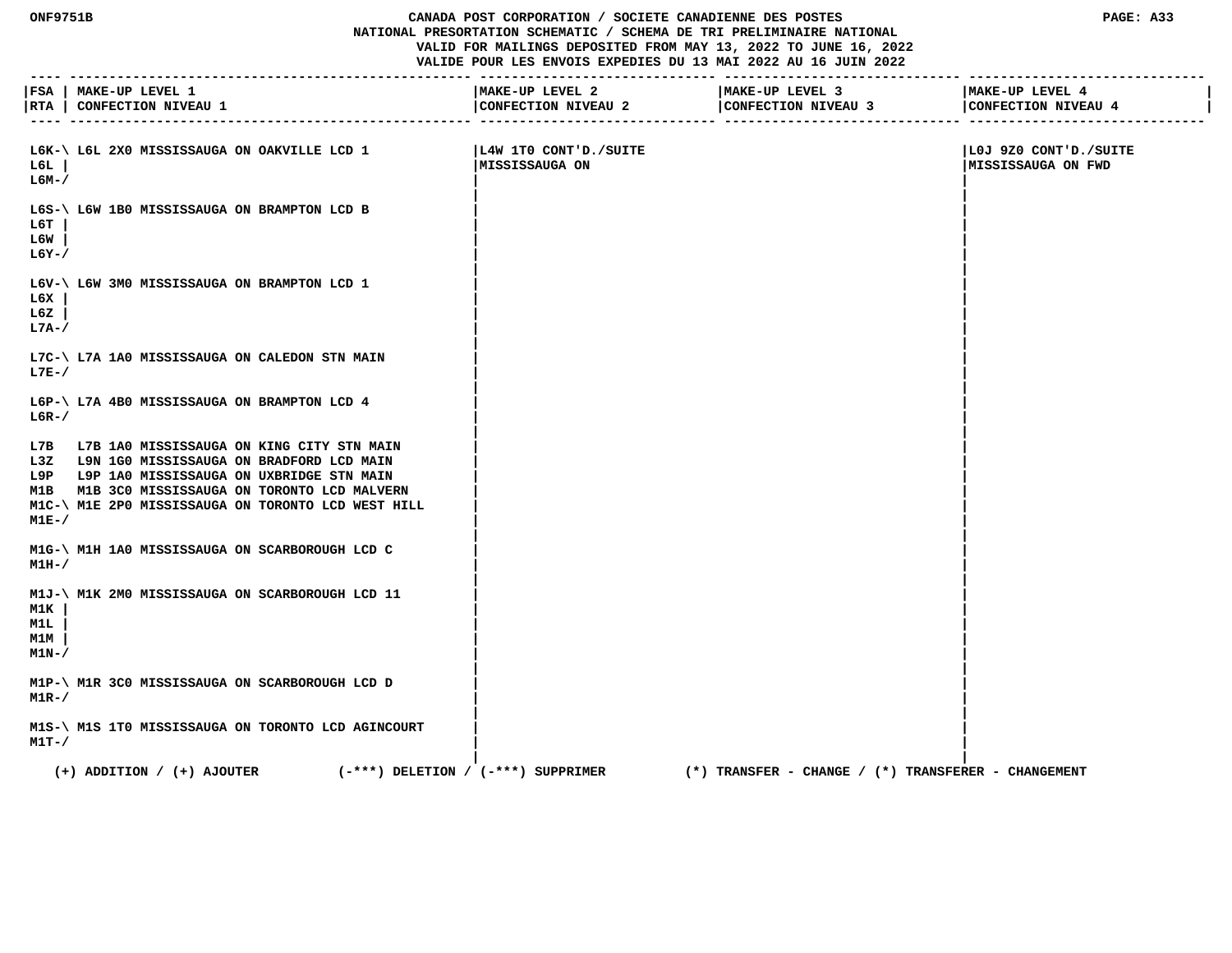## **ONF9751B CANADA POST CORPORATION / SOCIETE CANADIENNE DES POSTES PAGE: A34 NATIONAL PRESORTATION SCHEMATIC / SCHEMA DE TRI PRELIMINAIRE NATIONAL VALID FOR MAILINGS DEPOSITED FROM MAY 13, 2022 TO JUNE 16, 2022 VALIDE POUR LES ENVOIS EXPEDIES DU 13 MAI 2022 AU 16 JUIN 2022**

|                      | FSA   MAKE-UP LEVEL 1<br> RTA   CONFECTION NIVEAU 1                                                                                         | MAKE-UP LEVEL 2<br>CONFECTION NIVEAU 2   | MAKE-UP LEVEL 3<br>CONFECTION NIVEAU 3<br>.--------------- -------- | MAKE-UP LEVEL 4<br>CONFECTION NIVEAU 4       |
|----------------------|---------------------------------------------------------------------------------------------------------------------------------------------|------------------------------------------|---------------------------------------------------------------------|----------------------------------------------|
| $M1X-$               | M1V-\ M1V 2T0 MISSISSAUGA ON TORONTO LCD AGINCOURT 4                                                                                        | L4W 1TO CONT'D./SUITE<br> MISSISSAUGA ON |                                                                     | LOJ 9Z0 CONT'D./SUITE<br> MISSISSAUGA ON FWD |
| $M2J - /$            | M1W-\ M1W 2K0 MISSISSAUGA ON SCARBOROUGH STN F                                                                                              |                                          |                                                                     |                                              |
| $M2M-$ /             | M2H-\ M2H 1A0 MISSISSAUGA ON WILLOWDALE LCD 2                                                                                               |                                          |                                                                     |                                              |
| $M2P-$               | M2K M2K 1E0 MISSISSAUGA ON WILLOWDALE LCD B<br>M2R M2R 3G0 MISSISSAUGA ON WILLOWDALE STN D<br>M2L-\ M3C 1J0 MISSISSAUGA ON WILLOWDALE LCD L |                                          |                                                                     |                                              |
| M3B<br>$M3C-$ /      | M3A-\ M3C 2E0 MISSISSAUGA ON TORONTO LCD DON MILLS                                                                                          |                                          |                                                                     |                                              |
| M3K<br>мзт.<br>м3м-/ | M3H-\ M3M 2G0 MISSISSAUGA ON TORONTO LCD DOWNSVIEW A                                                                                        |                                          |                                                                     |                                              |
| $M3N-$               | M2N M3N 0A0 MISSISSAUGA ON WILLOWDALE LCD N<br>M3J-\ M3N 2S0 MISSISSAUGA ON TORONTO LCD DOWNSVIEW C                                         |                                          |                                                                     |                                              |
| $M4B-$ /             | M4A-\ M4B 2B0 MISSISSAUGA ON NORTH YORK STN O                                                                                               |                                          |                                                                     |                                              |
| $M4E-$               | M4C-\ M4C 1L0 MISSISSAUGA ON TORONTO STN H                                                                                                  |                                          |                                                                     |                                              |
| $M4H-$               | M4G-\ M4G 3T0 MISSISSAUGA ON TORONTO STN R                                                                                                  |                                          |                                                                     |                                              |
| $M4K-$ /             | M4J-\ M4J 1L0 MISSISSAUGA ON TORONTO STN J                                                                                                  |                                          |                                                                     |                                              |
| $M4M-$               | M4L-\ M4M 1H0 MISSISSAUGA ON TORONTO STN G                                                                                                  |                                          |                                                                     |                                              |
|                      | $(+)$ ADDITION / $(+)$ AJOUTER                                                                                                              | $(-***)$ DELETION / $(-***)$ SUPPRIMER   | $(*)$ TRANSFER - CHANGE / $(*)$ TRANSFERER - CHANGEMENT             |                                              |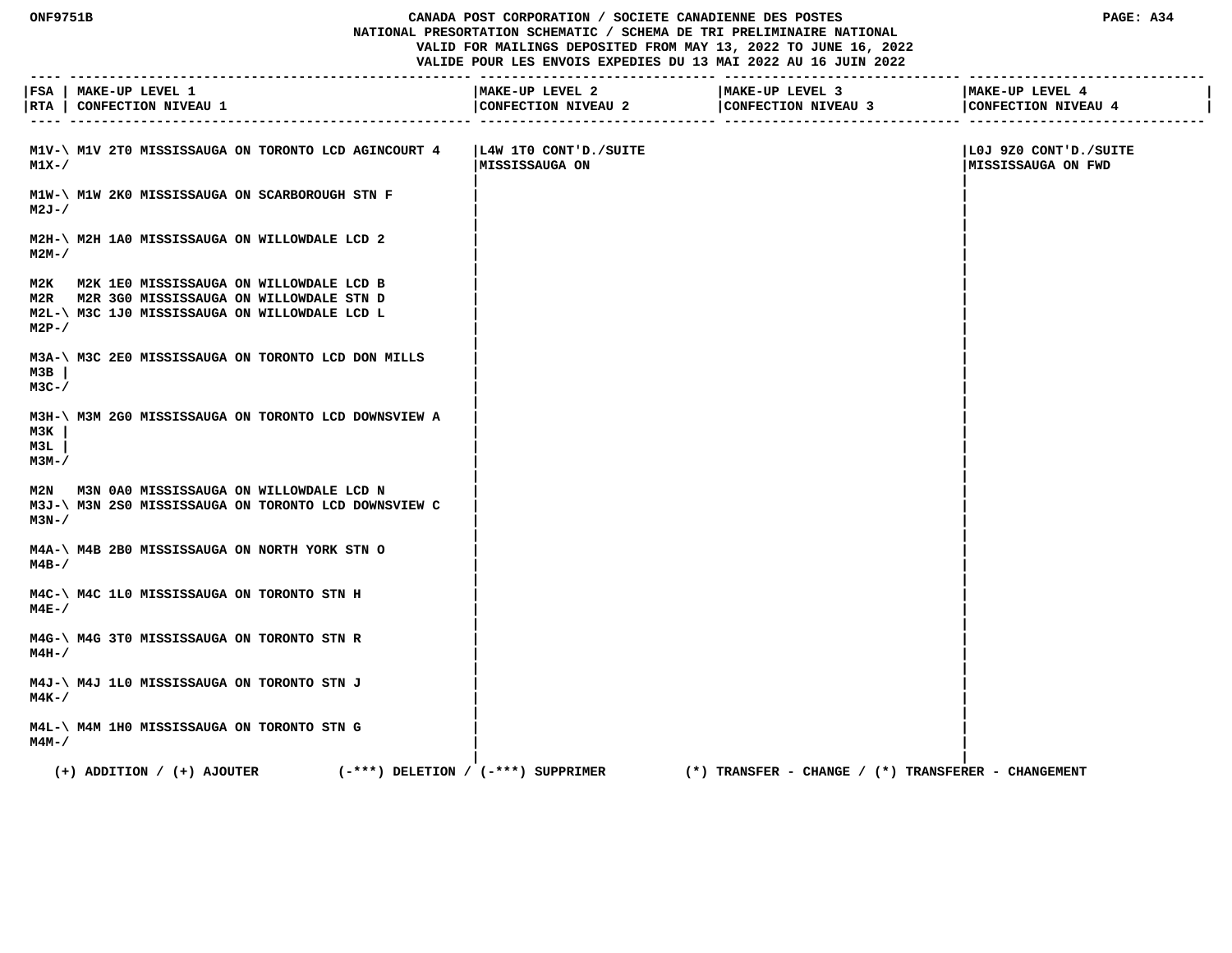## **ONF9751B CANADA POST CORPORATION / SOCIETE CANADIENNE DES POSTES PAGE: A35 NATIONAL PRESORTATION SCHEMATIC / SCHEMA DE TRI PRELIMINAIRE NATIONAL VALID FOR MAILINGS DEPOSITED FROM MAY 13, 2022 TO JUNE 16, 2022 VALIDE POUR LES ENVOIS EXPEDIES DU 13 MAI 2022 AU 16 JUIN 2022**

|                     | FSA   MAKE-UP LEVEL 1<br> RTA   CONFECTION NIVEAU 1                                                                                                       | MAKE-UP LEVEL 2<br>CONFECTION NIVEAU 2  | MAKE-UP LEVEL 3<br>CONFECTION NIVEAU 3              | MAKE-UP LEVEL 4<br>CONFECTION NIVEAU 4             |
|---------------------|-----------------------------------------------------------------------------------------------------------------------------------------------------------|-----------------------------------------|-----------------------------------------------------|----------------------------------------------------|
| M4P<br>$M4R-$ /     | M4N-\ M4P 2E0 MISSISSAUGA ON TORONTO LCD K                                                                                                                | L4W 1TO CONT'D./SUITE<br>MISSISSAUGA ON |                                                     | LOJ 9Z0 CONT'D./SUITE<br><b>MISSISSAUGA ON FWD</b> |
| M4T  <br>M4V-/      | M4S-\ M4T 1L0 MISSISSAUGA ON TORONTO LCD Q                                                                                                                |                                         |                                                     |                                                    |
| M5A-/               | M4W M4W 3N0 MISSISSAUGA ON TORONTO LCD F<br>M4Y M4Y 1T0 MISSISSAUGA ON TORONTO LCD CHARLES ST<br>M4X-\ M5A 1C0 MISSISSAUGA ON TORONTO LCD ADELAIDE        |                                         |                                                     |                                                    |
| M5C<br>M5E<br>M5G-/ | M5B-\ M5C 1A0 MISSISSAUGA ON TORONTO LCD 2                                                                                                                |                                         |                                                     |                                                    |
| M5J-/               | M5H-\ M5J 1E0 MISSISSAUGA ON TORONTO LCD 1                                                                                                                |                                         |                                                     |                                                    |
| M5N  <br>M5P-/      | M5K M5K 1A0 MISSISSAUGA ON TORONTO STN TORONTO DOM<br>M5L M5L 1A0 MISSISSAUGA ON TORONTO STN COMMERCE COURT<br>M5M-\ M5M 3Y0 MISSISSAUGA ON TORONTO STN S |                                         |                                                     |                                                    |
| M5S-/               | M5R-\ M5S 2J0 MISSISSAUGA ON TORONTO LCD P                                                                                                                |                                         |                                                     |                                                    |
| M5V-/               | M5T-\ M5T 2C0 MISSISSAUGA ON TORONTO LCD B                                                                                                                |                                         |                                                     |                                                    |
| м6в-/               | M5W M5W 1A0 MISSISSAUGA ON TORONTO STN A<br>M5X M5X 1A0 MISSISSAUGA ON TORONTO STN 1ST CAN PLACE<br>M6A-\ M6B 3T0 MISSISSAUGA ON TORONTO STN T            |                                         |                                                     |                                                    |
|                     | $(+)$ ADDITION / $(+)$ AJOUTER<br>$(-***)$ DELETION / $(-***)$ SUPPRIMER                                                                                  |                                         | (*) TRANSFER - CHANGE / (*) TRANSFERER - CHANGEMENT |                                                    |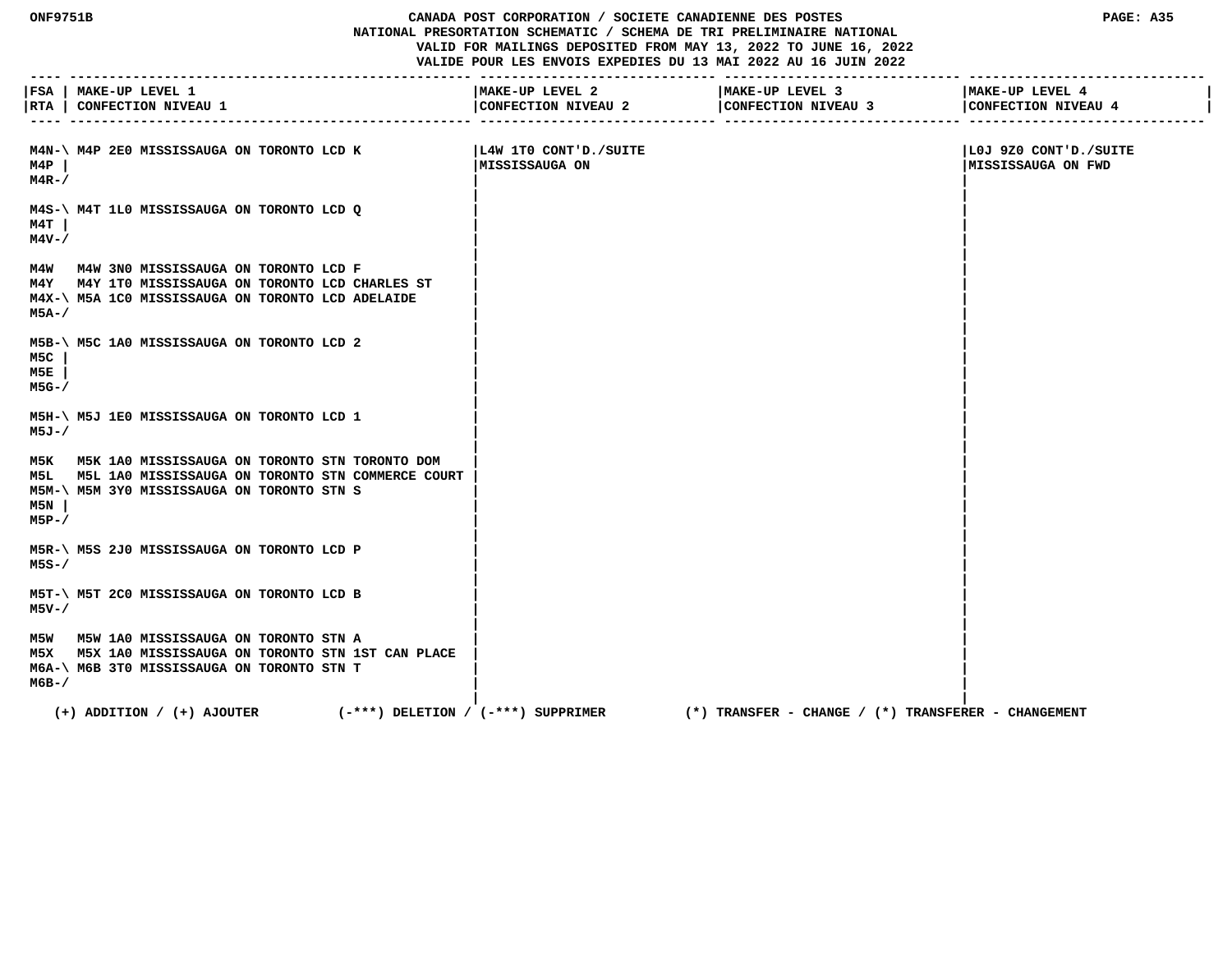## **ONF9751B CANADA POST CORPORATION / SOCIETE CANADIENNE DES POSTES PAGE: A36 NATIONAL PRESORTATION SCHEMATIC / SCHEMA DE TRI PRELIMINAIRE NATIONAL VALID FOR MAILINGS DEPOSITED FROM MAY 13, 2022 TO JUNE 16, 2022 VALIDE POUR LES ENVOIS EXPEDIES DU 13 MAI 2022 AU 16 JUIN 2022**

|                  | FSA   MAKE-UP LEVEL 1<br> RTA   CONFECTION NIVEAU 1                                                                                                                                                 | MAKE-UP LEVEL 2<br>CONFECTION NIVEAU 2   | -------------------------------<br>MAKE-UP LEVEL 3<br>CONFECTION NIVEAU 3 | MAKE-UP LEVEL 4<br>CONFECTION NIVEAU 4             |
|------------------|-----------------------------------------------------------------------------------------------------------------------------------------------------------------------------------------------------|------------------------------------------|---------------------------------------------------------------------------|----------------------------------------------------|
| мбЕ<br>M6N-/     | M6C-\ M6E 2W0 MISSISSAUGA ON TORONTO STN L                                                                                                                                                          | L4W 1TO CONT'D./SUITE<br> MISSISSAUGA ON |                                                                           | LOJ 9Z0 CONT'D./SUITE<br><b>MISSISSAUGA ON FWD</b> |
| м6н-/            | M6G-\ M6H 2X0 MISSISSAUGA ON TORONTO LCD E                                                                                                                                                          |                                          |                                                                           |                                                    |
| м6к<br>$M6R-$    | M6J-\ M6J 1J0 MISSISSAUGA ON TORONTO LCD C                                                                                                                                                          |                                          |                                                                           |                                                    |
| м6м–/            | M6L-\ M6M 2P0 MISSISSAUGA ON NORTH YORK STN W                                                                                                                                                       |                                          |                                                                           |                                                    |
| $M6S - /$        | M6P-\ M6S 1P0 MISSISSAUGA ON TORONTO LCD 3                                                                                                                                                          |                                          |                                                                           |                                                    |
| $M8W-$           | M7A M7A 1A0 MISSISSAUGA ON TORONTO STN PROVINCIAL GOVT<br>M7R M7R 1A0 MISSISSAUGA ON STN GATEWAY CR<br>M7Y M7Y 1A0 MISSISSAUGA ON TORONTO STN BRM B<br>M8V-\ M8V 1J0 MISSISSAUGA ON ETOBICOKE STN N |                                          |                                                                           |                                                    |
| M8Z-/            | M8Y-\ M8Z 1P0 MISSISSAUGA ON ETOBICOKE LCD U                                                                                                                                                        |                                          |                                                                           |                                                    |
| M9A<br>$M9B-$    | M8X-\ M9A 1B0 MISSISSAUGA ON ETOBICOKE LCD D                                                                                                                                                        |                                          |                                                                           |                                                    |
| м9м-7            | M9C M9C 2Y0 MISSISSAUGA ON ETOBICOKE LCD A<br>M9L-\ M9L 1X0 MISSISSAUGA ON TORONTO LCD WESTON B                                                                                                     |                                          |                                                                           |                                                    |
| M9P<br>$M9R - /$ | M9N-\ M9N 1X0 MISSISSAUGA ON YORK STN WESTON A                                                                                                                                                      |                                          |                                                                           |                                                    |
|                  | M9V M9V 1C0 MISSISSAUGA ON ETOBICOKE STN C<br>M9W M9W 4K0 MISSISSAUGA ON ETOBICOKE LCD B<br>(-***) DELETION / (-***) SUPPRIMER<br>$(+)$ ADDITION / $(+)$ AJOUTER                                    |                                          | $(*)$ TRANSFER - CHANGE / $(*)$ TRANSFERER - CHANGEMENT                   | --                                                 |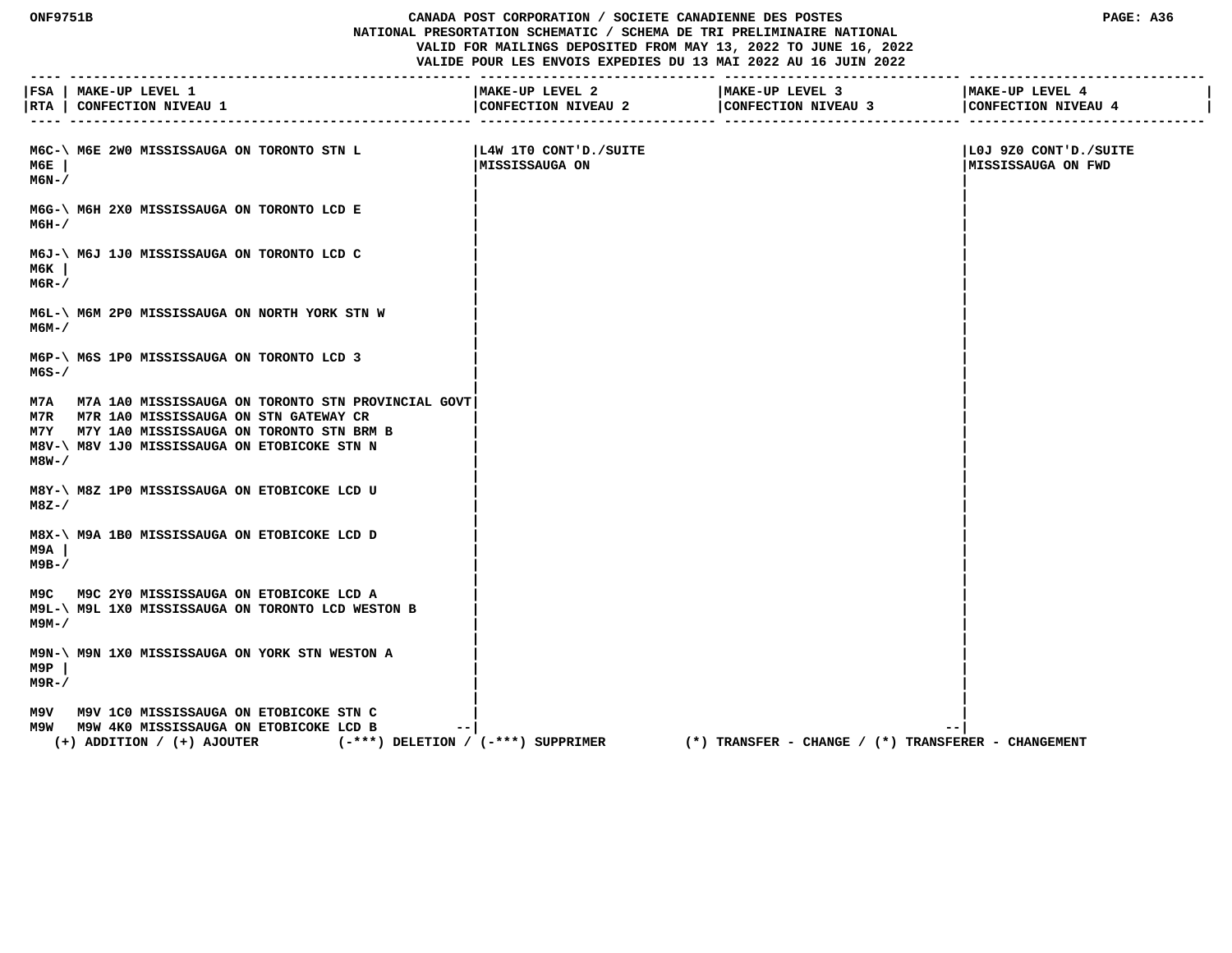| <b>ONF9751B</b>                                               |                                                                                                                                                                             | CANADA POST CORPORATION / SOCIETE CANADIENNE DES POSTES<br>NATIONAL PRESORTATION SCHEMATIC / SCHEMA DE TRI PRELIMINAIRE NATIONAL<br>VALID FOR MAILINGS DEPOSITED FROM MAY 13, 2022 TO JUNE 16, 2022<br>VALIDE POUR LES ENVOIS EXPEDIES DU 13 MAI 2022 AU 16 JUIN 2022 |                                                         | PAGE: A37                              |  |
|---------------------------------------------------------------|-----------------------------------------------------------------------------------------------------------------------------------------------------------------------------|-----------------------------------------------------------------------------------------------------------------------------------------------------------------------------------------------------------------------------------------------------------------------|---------------------------------------------------------|----------------------------------------|--|
|                                                               | FSA   MAKE-UP LEVEL 1<br> RTA   CONFECTION NIVEAU 1                                                                                                                         | MAKE-UP LEVEL 2<br>CONFECTION NIVEAU 2                                                                                                                                                                                                                                | MAKE-UP LEVEL 3<br>CONFECTION NIVEAU 3                  | MAKE-UP LEVEL 4<br>CONFECTION NIVEAU 4 |  |
| $LOR-\Lambda$<br>L0S<br>N0A<br>$NOE-$                         |                                                                                                                                                                             |                                                                                                                                                                                                                                                                       | LOR 9Z0<br>HAMILTON ON DCF                              | $- LOR9Z0$<br>HAMILTON ON FWD          |  |
| L2A<br>L2G<br>L2H<br>$L2J-$                                   | L2A 2S0 HAMILTON ON FORT ERIE LCD MAIN<br>L2E-\ L2E 2L0 HAMILTON ON NIAGARA FALLS LCD MAIN                                                                                  | $-$ L $8E$ 2R0<br>HAMILTON ON                                                                                                                                                                                                                                         |                                                         |                                        |  |
| L2R<br>L2S<br>L2T<br>$L2V-$                                   | L2P-\ L2M 3YO HAMILTON ON ST CATHARINES LCD 2                                                                                                                               |                                                                                                                                                                                                                                                                       |                                                         |                                        |  |
| L2N<br>$L2W-$                                                 | L2M-\ L2N 4H0 HAMILTON ON ST CATHARINES STN LCD 1                                                                                                                           |                                                                                                                                                                                                                                                                       |                                                         |                                        |  |
| $L3C-$ /                                                      | L3B-\ L3B 3Z0 HAMILTON ON WELLAND LCD MAIN                                                                                                                                  |                                                                                                                                                                                                                                                                       |                                                         |                                        |  |
| L3J<br>L3K<br>L3M<br>L7M<br>L7N<br>L7P<br>L7R<br>L7S<br>L7T-/ | L3J 1A0 HAMILTON ON BEAMSVILLE LCD MAIN<br>L3K 4N0 HAMILTON ON PORT COLBORNE LCD MAIN<br>L3M 1MO HAMILTON ON GRIMSBY LCD MAIN<br>L7L-\ L7R 2H0 HAMILTON ON BURLINGTON LCD 1 |                                                                                                                                                                                                                                                                       |                                                         |                                        |  |
| L8B<br>L8G<br>L8H<br>$L8K-$                                   | L8B 1A0 HAMILTON ON WATERDOWN STN WATERDOWN<br>L8E-\ L8E 2K0 HAMILTON ON STONEY CREEK STN LCD 3                                                                             |                                                                                                                                                                                                                                                                       |                                                         |                                        |  |
|                                                               | $(+)$ ADDITION / $(+)$ AJOUTER                                                                                                                                              | $(-***)$ DELETION / $(-***)$ SUPPRIMER                                                                                                                                                                                                                                | $(*)$ TRANSFER - CHANGE / $(*)$ TRANSFERER - CHANGEMENT |                                        |  |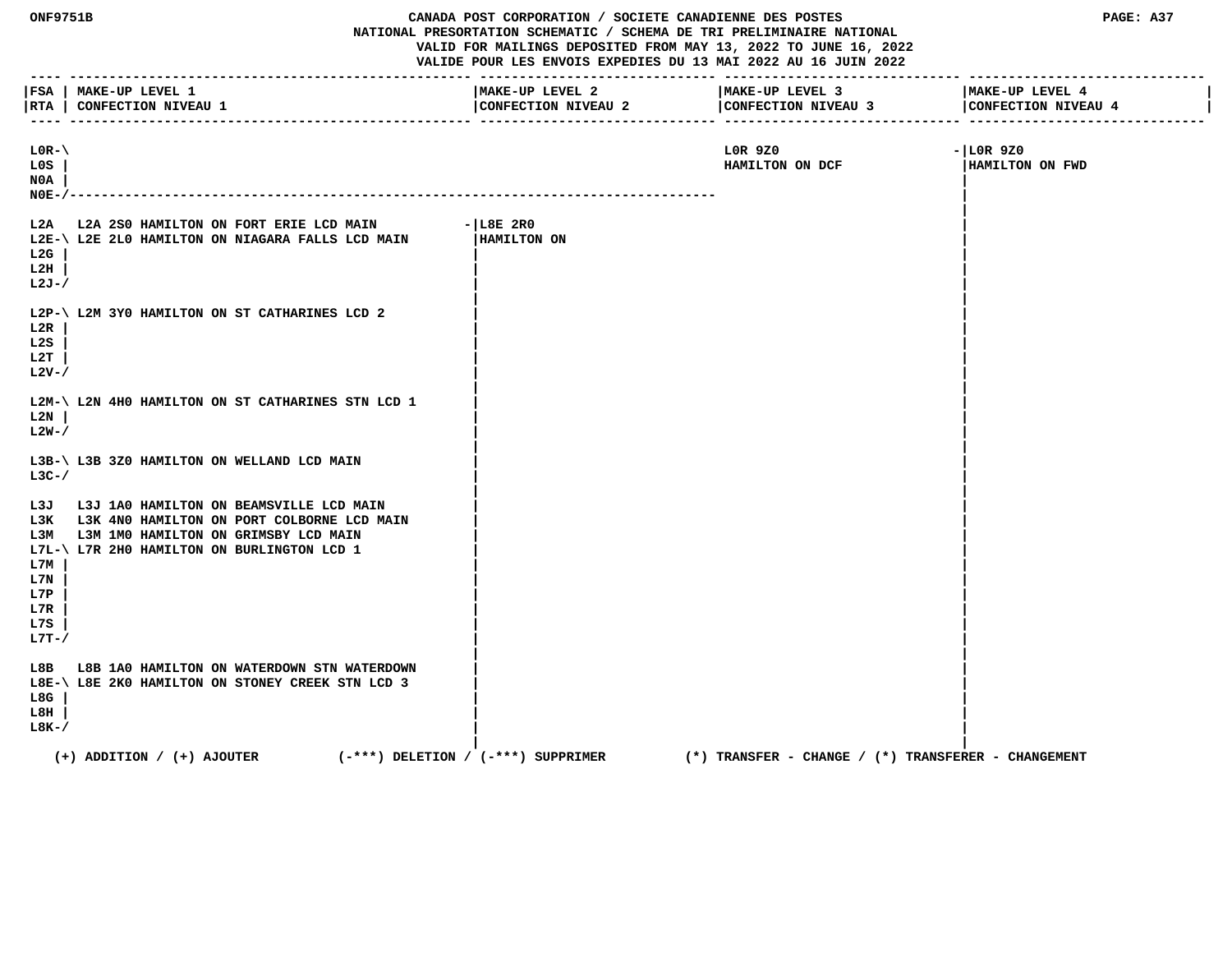## **ONF9751B CANADA POST CORPORATION / SOCIETE CANADIENNE DES POSTES PAGE: A38 NATIONAL PRESORTATION SCHEMATIC / SCHEMA DE TRI PRELIMINAIRE NATIONAL VALID FOR MAILINGS DEPOSITED FROM MAY 13, 2022 TO JUNE 16, 2022 VALIDE POUR LES ENVOIS EXPEDIES DU 13 MAI 2022 AU 16 JUIN 2022**

|                                       | FSA   MAKE-UP LEVEL 1<br> RTA   CONFECTION NIVEAU 1                                                                             | MAKE-UP LEVEL 2<br>CONFECTION NIVEAU 2 | MAKE-UP LEVEL 3<br>CONFECTION NIVEAU 3                  | MAKE-UP LEVEL 4<br>CONFECTION NIVEAU 4   |
|---------------------------------------|---------------------------------------------------------------------------------------------------------------------------------|----------------------------------------|---------------------------------------------------------|------------------------------------------|
| L8M<br>L8N<br>L8P<br>L8R<br>$L8S-$ /  | L8L-\ L8L 2Z0 HAMILTON ON STN LCD 1                                                                                             | L8E 2R0 CONT'D./SUITE<br>HAMILTON ON   |                                                         | LOR 9Z0 CONT'D./SUITE<br>HAMILTON ON FWD |
| L8T<br>L8V<br>L8W<br>L9A<br>$L9C-$ /  | L8J-\ L8V 4L0 HAMILTON ON STN LCD 5                                                                                             |                                        |                                                         |                                          |
| L9G<br>L9H<br>$L9K-$ /                | L9B-\ L9G 4V0 HAMILTON ON LCD WEST                                                                                              |                                        |                                                         |                                          |
| N3P<br>N3R<br>N3S<br>N3T<br>$N3V - /$ | N1A N1A 1G0 HAMILTON ON DUNNVILLE LCD MAIN<br>N3L-\ N3T 2J0 HAMILTON ON BRANTFORD LCD MAIN                                      |                                        |                                                         |                                          |
|                                       | N3W N3W 1A0 HAMILTON ON CALEDONIA STN MAIN<br>N3Y N3Y 3NO HAMILTON ON SIMCOE LCD MAIN<br>N4B N4B 1V0 HAMILTON ON DELHI LCD MAIN |                                        | $- -$                                                   |                                          |
| $NOB - \setminus$<br>NOG<br>$N0K-/--$ | $ -$                                                                                                                            |                                        | <b>NOB 9Z0</b><br>KITCHENER ON DCF                      | $ NOB$ 920<br>KITCHENER ON FWD           |
|                                       | N4K N4K 2K0 OWEN SOUND ON LCD MAIN                                                                                              |                                        | $- NOH 9Z0$<br>OWEN SOUND ON DCF                        |                                          |
|                                       | N4L N4L 1A0 MEAFORD ON STN MAIN                                                                                                 |                                        |                                                         |                                          |
| $NOC - \$                             | $(-***)$ DELETION / $(-***)$ SUPPRIMER<br>$(+)$ ADDITION / $(+)$ AJOUTER                                                        |                                        | $(*)$ TRANSFER - CHANGE / $(*)$ TRANSFERER - CHANGEMENT |                                          |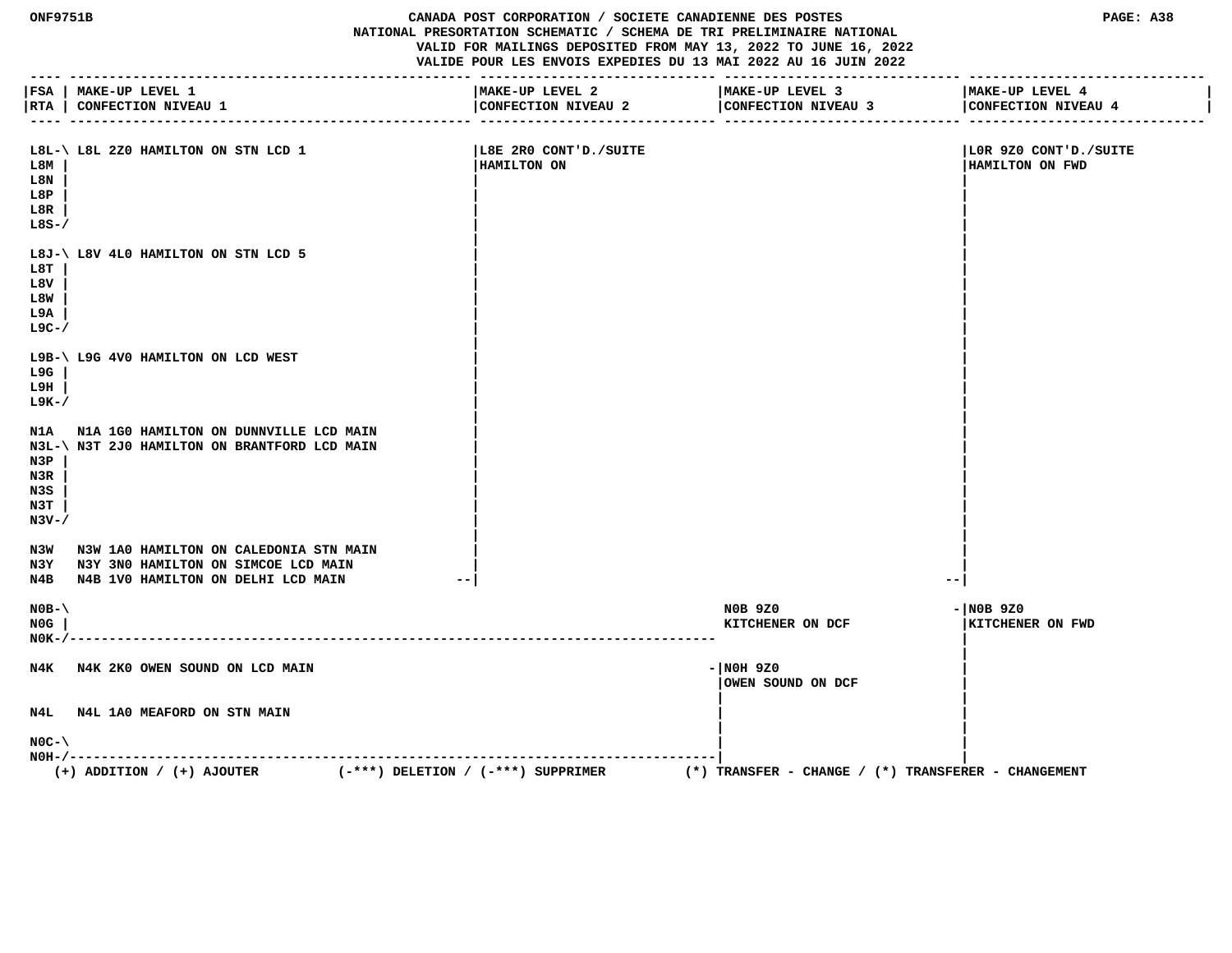#### **ONF9751B CANADA POST CORPORATION / SOCIETE CANADIENNE DES POSTES PAGE: A39 NATIONAL PRESORTATION SCHEMATIC / SCHEMA DE TRI PRELIMINAIRE NATIONAL VALID FOR MAILINGS DEPOSITED FROM MAY 13, 2022 TO JUNE 16, 2022 VALIDE POUR LES ENVOIS EXPEDIES DU 13 MAI 2022 AU 16 JUIN 2022**

 **---- --------------------------------------------------- ------------------------------ ------------------------------ ------------------------------ |FSA | MAKE-UP LEVEL 1 |MAKE-UP LEVEL 2 |MAKE-UP LEVEL 3 |MAKE-UP LEVEL 4 |** |RTA | CONFECTION NIVEAU 1 | CONFECTION NIVEAU 2 | CONFECTION NIVEAU 3 | CONFECTION NIVEAU 4  **---- --------------------------------------------------- ------------------------------ ------------------------------ ------------------------------** N1C-\ N1H 1B0 KITCHENER ON GUELPH LCD ROYAL CITY MAIL -|N2E 2C0 | NOB 9Z0 CONT'D./SUITE  **N1E | |KITCHENER ON |KITCHENER ON FWD N1G | | | N1H | | | N1K | | | N1L-/**  $\sqrt{2}$  **| |** N1M N1M 1N0 KITCHENER ON FERGUS LCD MAIN  **N1P-\ N1R 3B0 KITCHENER ON LCD GALT | | N1R | | | N1S | | | N1T-/**  $\sqrt{2}$  **| | N2A-\ N2C 1A0 KITCHENER ON LCD 1**<br>N2C-/ **N2C-/**  $\sqrt{2\pi r}$  **| | N2E-\ N2E 1A0 KITCHENER ON LCD 3 | | N2M | | | N2N | | | N2P | | | N2R-/**  $\sqrt{ }$  **| | N2B-\ N2H 1Y0 KITCHENER ON LCD 2** N2G |  **N2G | | | N2H-/**  $\qquad$  |  **| | N2J-\ N2J 2X0 KITCHENER ON LCD WATERLOO | | N2K | | | N2L | | | N2T | | | N2V-/**  $\qquad \qquad$  **| |** N2Z N2Z 1A0 KITCHENER ON KINCARDINE STN MAIN N3A N3A 1A0 KITCHENER ON NEW HAMBURG STN MAIN  **N3B N3B 2N0 KITCHENER ON ELMIRA LCD MAIN | | N3C-\ N3H 3P0 KITCHENER ON LCD PRESTON | | N3E | | | N3H-/**  $\qquad$  |  **| |**

N4N N4N 2M0 KITCHENER ON HANOVER LCD MAIN  **(+) ADDITION / (+) AJOUTER (-\*\*\*) DELETION / (-\*\*\*) SUPPRIMER (\*) TRANSFER - CHANGE / (\*) TRANSFERER - CHANGEMENT**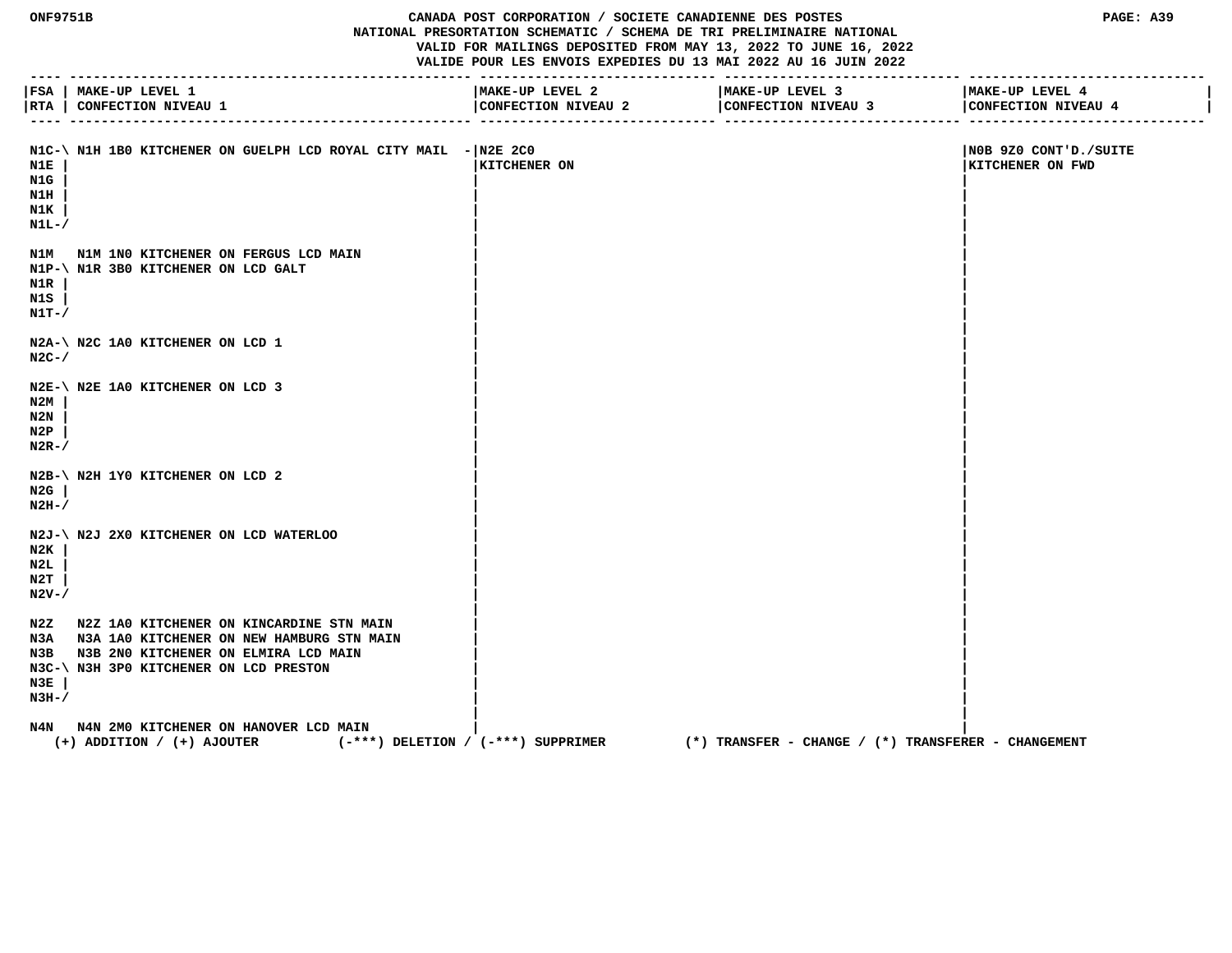**ONF9751B CANADA POST CORPORATION / SOCIETE CANADIENNE DES POSTES PAGE: A40 NATIONAL PRESORTATION SCHEMATIC / SCHEMA DE TRI PRELIMINAIRE NATIONAL VALID FOR MAILINGS DEPOSITED FROM MAY 13, 2022 TO JUNE 16, 2022 VALIDE POUR LES ENVOIS EXPEDIES DU 13 MAI 2022 AU 16 JUIN 2022 ---- --------------------------------------------------- ------------------------------ ------------------------------ ------------------------------ |FSA | MAKE-UP LEVEL 1 |MAKE-UP LEVEL 2 |MAKE-UP LEVEL 3 |MAKE-UP LEVEL 4 |** |RTA | CONFECTION NIVEAU 1 | CONFECTION NIVEAU 2 | CONFECTION NIVEAU 4 | CONFECTION NIVEAU 4 | CONFECTION NIVEAU 4 | CONFECTION NIVEAU 4 | CONFECTION NIVEAU 4  **---- --------------------------------------------------- ------------------------------ ------------------------------ ------------------------------ N4W N4W 1A0 KITCHENER ON LISTOWEL LCD MAIN |N2E 2C0 CONT'D./SUITE |N0B 9Z0 CONT'D./SUITE** N4Z-\ N5A 4A0 KITCHENER ON STRATFORD LCD MAIN |KITCHENER ON **|KITCHENER ON** |KITCHENER ON FWD  **N5A-/ --| --| N0J-\ N0L 9Z0 -|N0L 9Z0 N0L | LONDON ON DCF |LONDON ON FWD N0M | | N0N | | N0P-/---------------------------------------------------------------------------------- | |** N4G N4G 3R0 LONDON ON TILLSONBURG LCD MAIN - N5Y 1B0<br>N4S-\N4S 1K0 LONDON ON WOODSTOCK LCD MAIN | LONDON ON  **N4S-\ N4S 1K0 LONDON ON WOODSTOCK LCD MAIN |LONDON ON | N4T | | | N4V-/ | | | |** N4X N4X 1A0 LONDON ON ST MARYS STN MAIN  **N5C N5C 2L0 LONDON ON INGERSOLL LCD MAIN | | N5H N5H 1J0 LONDON ON AYLMER LCD MAIN | |** N5L N5L 1A0 LONDON ON PORT STANLEY STN MAIN  **N5P-\ N5P 1B0 LONDON ON ST THOMAS LCD MAIN | | N5R-/ | | | | N5V-\ N5Y 2A0 LONDON ON LCD 1 | | N5W | | | N5X | | | N5Y | | | N6M-/ | | | | N5Z-\ N6B 2L0 LONDON ON LCD 6 | | N6A | | | N6B-/ | | | | N6C-\ N6C 5T0 LONDON ON LCD 5 | | N6E | | | N6L | | | N6N-/ | | | | N6G-\ N6H 4S0 LONDON ON LCD 4**<br>N6H-/  **N6H-/ | | | | (+) ADDITION / (+) AJOUTER (-\*\*\*) DELETION / (-\*\*\*) SUPPRIMER (\*) TRANSFER - CHANGE / (\*) TRANSFERER - CHANGEMENT**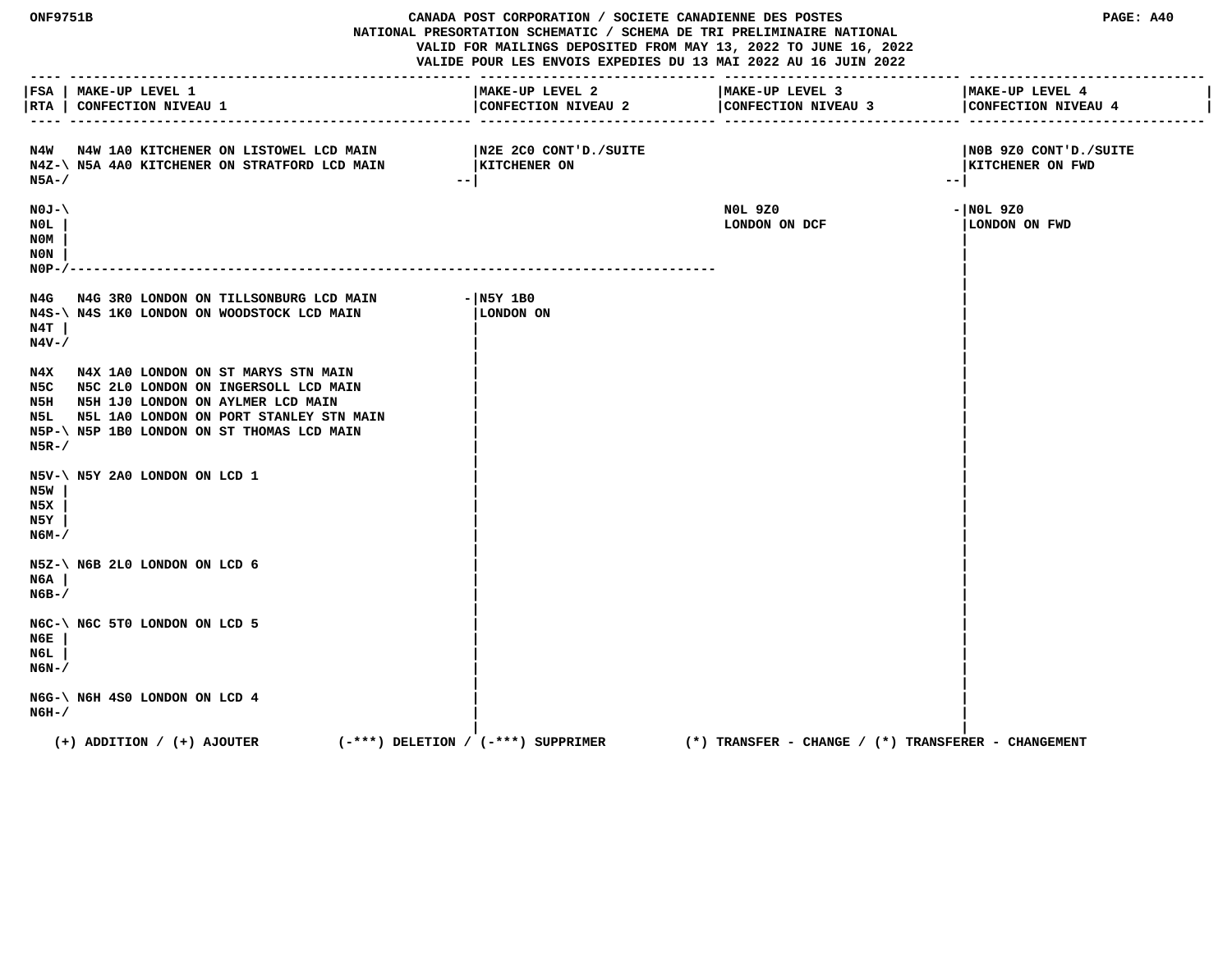**ONF9751B CANADA POST CORPORATION / SOCIETE CANADIENNE DES POSTES PAGE: A41 NATIONAL PRESORTATION SCHEMATIC / SCHEMA DE TRI PRELIMINAIRE NATIONAL VALID FOR MAILINGS DEPOSITED FROM MAY 13, 2022 TO JUNE 16, 2022 VALIDE POUR LES ENVOIS EXPEDIES DU 13 MAI 2022 AU 16 JUIN 2022 ---- --------------------------------------------------- ------------------------------ ------------------------------ ------------------------------ |FSA | MAKE-UP LEVEL 1 |MAKE-UP LEVEL 2 |MAKE-UP LEVEL 3 |MAKE-UP LEVEL 4 |** |RTA | CONFECTION NIVEAU 1 | CONFECTION NIVEAU 2 | CONFECTION NIVEAU 4 | CONFECTION NIVEAU 4 | CONFECTION NIVEAU 4 | CONFECTION NIVEAU 4 | CONFECTION NIVEAU 4  **---- --------------------------------------------------- ------------------------------ ------------------------------ ------------------------------ N6J-\ N6J 2L0 LONDON ON LCD 3 |N5Y 1B0 CONT'D./SUITE |N0L 9Z0 CONT'D./SUITE N6K-/ |LONDON ON |LONDON ON FWD | | N6P N6P 2A0 LONDON ON STN LAMBETH | | N7A N7A 1N0 LONDON ON GODERICH LCD MAIN | | N7G N7G 2R0 LONDON ON STRATHROY LCD MAIN | | N7L-\ N7M 4V0 LONDON ON CHATHAM LCD MAIN | | N7M-/ | | | | N7S-\ N7T 2M0 LONDON ON SARNIA LCD MAIN | | N7T | | | N7V | | | N7W | | | N7X-/ | | | | N8A N8A 2Y0 LONDON ON WALLACEBURG LCD MAIN --| --| N0R ----------------------------------------------------------------------------------- N0R 9Z0 -|N0R 9Z0 WINDSOR ON DCF |WINDSOR ON FWD | N8H N8H 1H0 WINDSOR ON LEAMINGTON LCD MAIN - N8W 4W0 N8M N8M 2M0 WINDSOR ON ESSEX LCD MAIN |WINDSOR ON | N8N-\ N8N 1M0 WINDSOR ON LCD TECUMSEH | | N8P | | | N9K-/ | | | | N8S-\ N8T 1B0 WINDSOR ON LCD 1 | | N8T-/ | | | | N8R-\ N8W 3T0 WINDSOR ON LCD 4 | | N8V | | | N8W | | | N8Y | | | N9G | | | N9H-/ | | | | N8X-\ N9A 4H0 WINDSOR ON LCD 3 | | N9A | | | N9B | | | N9C-/ | | | | (+) ADDITION / (+) AJOUTER (-\*\*\*) DELETION / (-\*\*\*) SUPPRIMER (\*) TRANSFER - CHANGE / (\*) TRANSFERER - CHANGEMENT**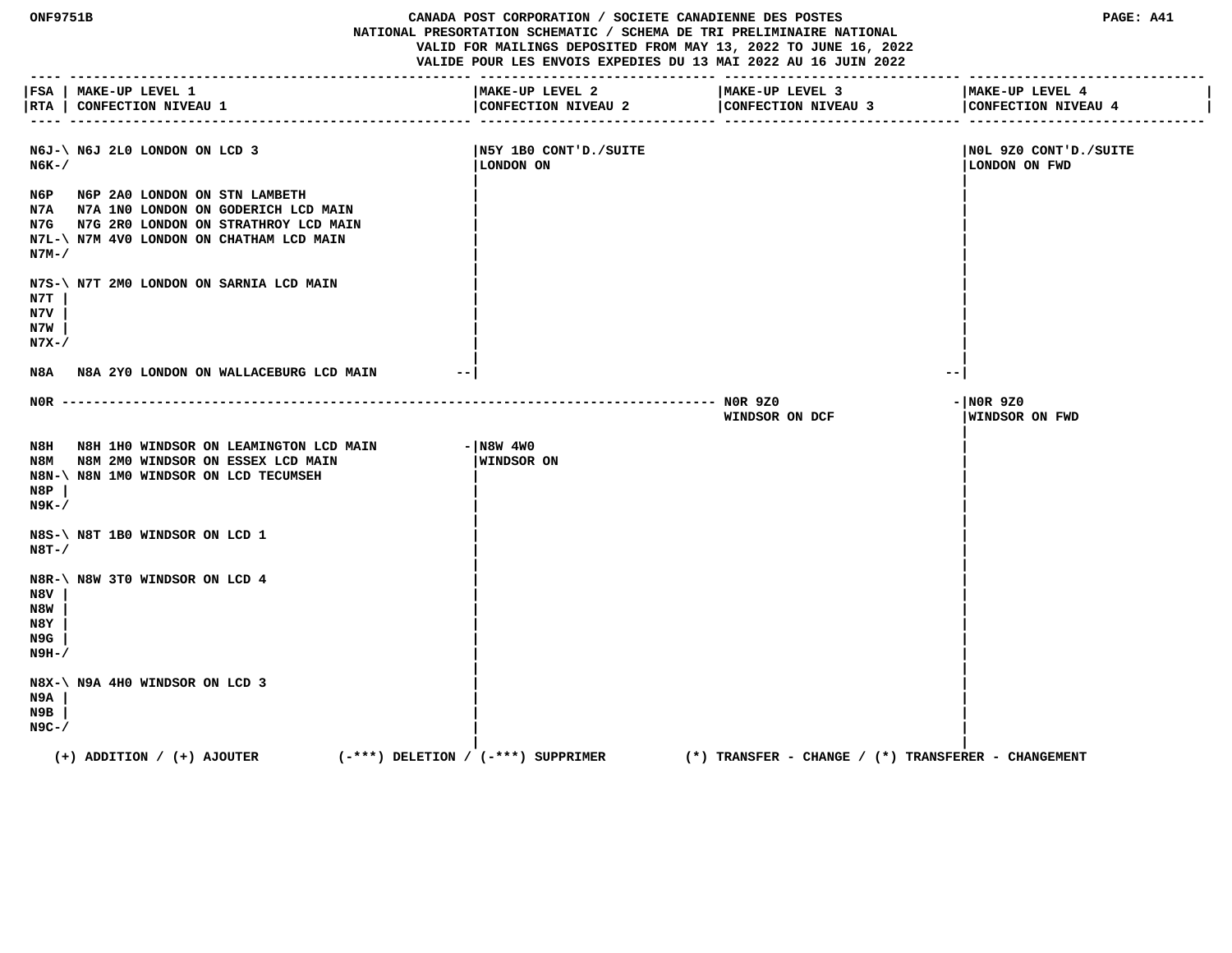**ONF9751B CANADA POST CORPORATION / SOCIETE CANADIENNE DES POSTES PAGE: A42 NATIONAL PRESORTATION SCHEMATIC / SCHEMA DE TRI PRELIMINAIRE NATIONAL VALID FOR MAILINGS DEPOSITED FROM MAY 13, 2022 TO JUNE 16, 2022 VALIDE POUR LES ENVOIS EXPEDIES DU 13 MAI 2022 AU 16 JUIN 2022 ---- --------------------------------------------------- ------------------------------ ------------------------------ ------------------------------ |FSA | MAKE-UP LEVEL 1 |MAKE-UP LEVEL 2 |MAKE-UP LEVEL 3 |MAKE-UP LEVEL 4 | |RTA | CONFECTION NIVEAU 1 |CONFECTION NIVEAU 2 |CONFECTION NIVEAU 3 |CONFECTION NIVEAU 4 | ---- --------------------------------------------------- ------------------------------ ------------------------------ ------------------------------ N9E-\ N9E 1G0 WINDSOR ON LCD 2 |N8W 4W0 CONT'D./SUITE |N0R 9Z0 CONT'D./SUITE N9J-/ |WINDSOR ON |WINDSOR ON FWD | | N9V N9V 1E0 WINDSOR ON AMHERSTBURG LCD MAIN | | N9Y N9Y 1C0 WINDSOR ON KINGSVILLE LCD MAIN --| --| P1A-\ P1B 1H0 NORTH BAY ON LCD MAIN**  $-$  | P0H 9Z0  $-$  | P0H 9Z0  $-$  | P0M 9Z0  **P1B | |NORTH BAY ON DCF |SUDBURY ON FWD P1C-/ | | | |** P2B P2B 1A0 STURGEON FALLS ON STN MAIN  **| | P0H -----------------------------------------------------------------------------------| | |** P2N P2N 2G0 KIRKLAND LAKE ON LCD MAIN **Fig. 100 CD 200 P20**  $-$  P0M 9Z0  **|SUDBURY ON DCF | | | P3A-\ P3C 1A0 SUDBURY ON LCD MAIN | | P3B | | | P3C | | | P3E | | | P3G-/ | | | | P3L P3L 1A0 GARSON ON STN MAIN | |** P3N P3N 1A0 VAL CARON ON STN MAIN  **| | P3P P3P 1A0 HANMER ON STN MAIN | | P3Y P3Y 1A0 LIVELY ON STN MAIN | | P5A P5A 1Y0 ELLIOT LAKE ON LCD MAIN | | | |** P5E P5E 1A0 ESPANOLA ON STN MAIN  **| | P0J-\ | | P0K | | | P0M | | | P0P | | | P0R-/----------------------------------------------------------------------------------| | | P4N-\ P4N 2G0 TIMMINS ON LCD MAIN**  $-$  |P0N 9Z0  **P4P | |TIMMINS ON DCF | P4R-/ | | (+) ADDITION / (+) AJOUTER (-\*\*\*) DELETION / (-\*\*\*) SUPPRIMER (\*) TRANSFER - CHANGE / (\*) TRANSFERER - CHANGEMENT**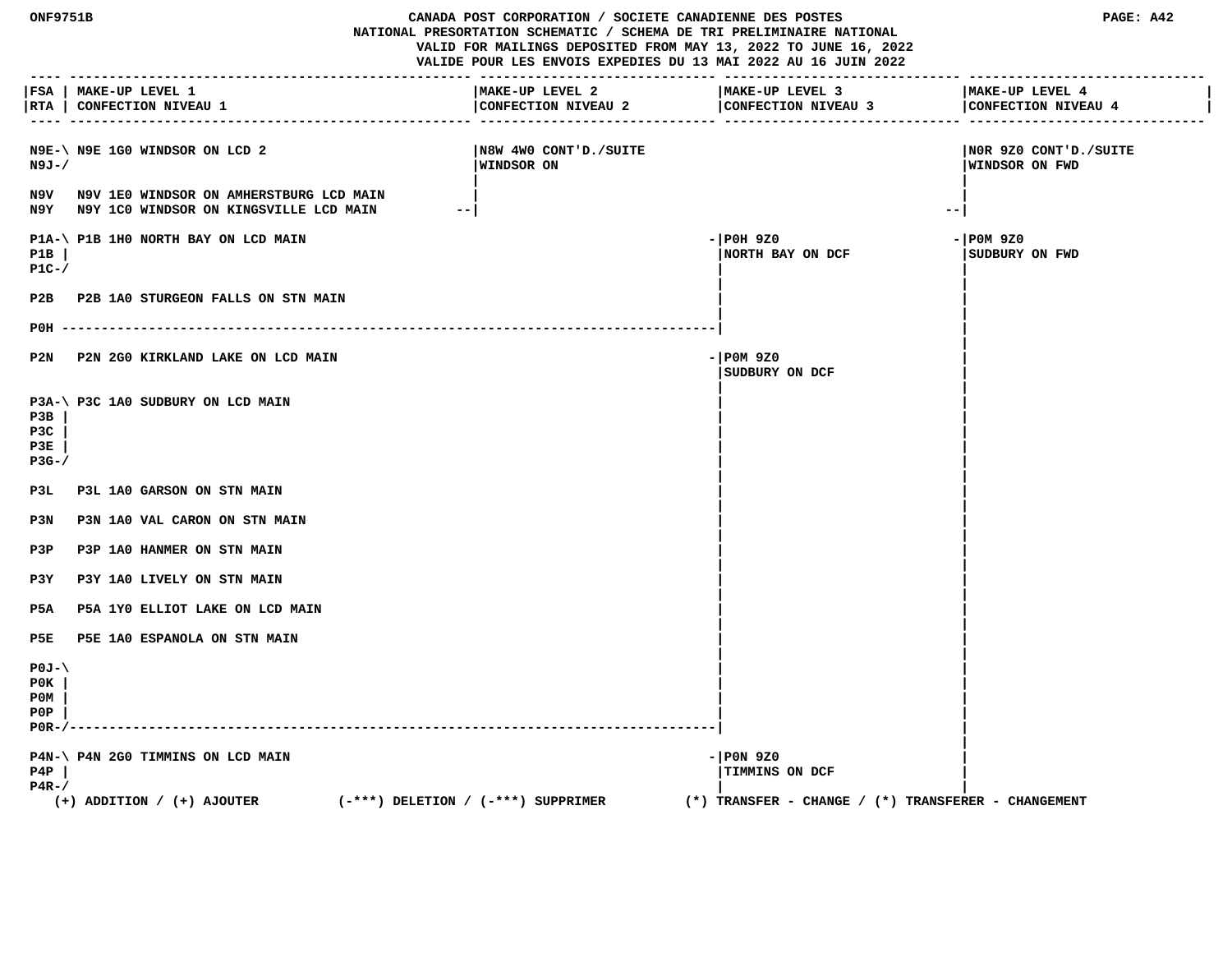| ONF9751B<br>CANADA POST CORPORATION / SOCIETE CANADIENNE DES POSTES<br>NATIONAL PRESORTATION SCHEMATIC / SCHEMA DE TRI PRELIMINAIRE NATIONAL<br>VALID FOR MAILINGS DEPOSITED FROM MAY 13, 2022 TO JUNE 16, 2022<br>VALIDE POUR LES ENVOIS EXPEDIES DU 13 MAI 2022 AU 16 JUIN 2022 |                                                                          |                                        | PAGE: A43                                               |                                          |
|-----------------------------------------------------------------------------------------------------------------------------------------------------------------------------------------------------------------------------------------------------------------------------------|--------------------------------------------------------------------------|----------------------------------------|---------------------------------------------------------|------------------------------------------|
| RTA                                                                                                                                                                                                                                                                               | FSA   MAKE-UP LEVEL 1<br>CONFECTION NIVEAU 1                             | MAKE-UP LEVEL 2<br>CONFECTION NIVEAU 2 | MAKE-UP LEVEL 3<br>CONFECTION NIVEAU 3                  | MAKE-UP LEVEL 4<br>CONFECTION NIVEAU 4   |
|                                                                                                                                                                                                                                                                                   | P5N P5N 1T0 KAPUSKASING ON LCD MAIN                                      |                                        | PON 9Z0 CONT'D./SUITE <br><b>TIMMINS ON DCF</b>         | POM 9Z0 CONT'D./SUITE<br>SUDBURY ON FWD  |
| $P0L-\$                                                                                                                                                                                                                                                                           |                                                                          |                                        |                                                         |                                          |
| P6B<br>$PGC-$                                                                                                                                                                                                                                                                     | P6A-\ P6A 1Z0 SAULT STE. MARIE ON LCD MAIN                               |                                        | $-1P0S$ 9Z0<br>SAULT STE. MARIE ON DCF                  |                                          |
|                                                                                                                                                                                                                                                                                   |                                                                          |                                        | $- -$                                                   |                                          |
| P7B<br>$P7G-$                                                                                                                                                                                                                                                                     | P7A-\ P7B 2W0 THUNDER BAY ON STN P                                       | $-$ P7B 5W0<br>THUNDER BAY ON          | $-$ POT 9Z0<br>THUNDER BAY ON DCF                       | $-$ POT 9Z0<br><b>THUNDER BAY ON FWD</b> |
| P7E<br>P7J<br>P7K<br>$P7L-J$                                                                                                                                                                                                                                                      | P7C-\ P7C 3Y0 THUNDER BAY ON STN F                                       | $ -$                                   |                                                         |                                          |
| P0T                                                                                                                                                                                                                                                                               |                                                                          |                                        |                                                         |                                          |
| P8N                                                                                                                                                                                                                                                                               | P8N 1C0 DRYDEN ON LCD MAIN                                               |                                        | $-$ POV 9Z0<br>DRYDEN ON DCF                            |                                          |
| P8T                                                                                                                                                                                                                                                                               | P8T 1A0 SIOUX LOOKOUT ON STN MAIN                                        |                                        |                                                         |                                          |
| P9A                                                                                                                                                                                                                                                                               | P9A 1H0 FORT FRANCES ON LCD MAIN                                         |                                        |                                                         |                                          |
| P9N                                                                                                                                                                                                                                                                               | P9N 1Y0 KENORA ON LCD MAIN                                               |                                        |                                                         |                                          |
| $POV - \$<br>P0W<br>$P0X-/-$                                                                                                                                                                                                                                                      |                                                                          |                                        |                                                         |                                          |
|                                                                                                                                                                                                                                                                                   |                                                                          |                                        | WINNIPEG # 2 MB DCF                                     | $-$ ROC 9Z0<br>WINNIPEG MB FWD           |
|                                                                                                                                                                                                                                                                                   |                                                                          | MANITOBA -MB- MANITOBA                 |                                                         |                                          |
|                                                                                                                                                                                                                                                                                   | $(+)$ ADDITION / $(+)$ AJOUTER<br>$(-***)$ DELETION / $(-***)$ SUPPRIMER |                                        | $(*)$ TRANSFER - CHANGE / $(*)$ TRANSFERER - CHANGEMENT |                                          |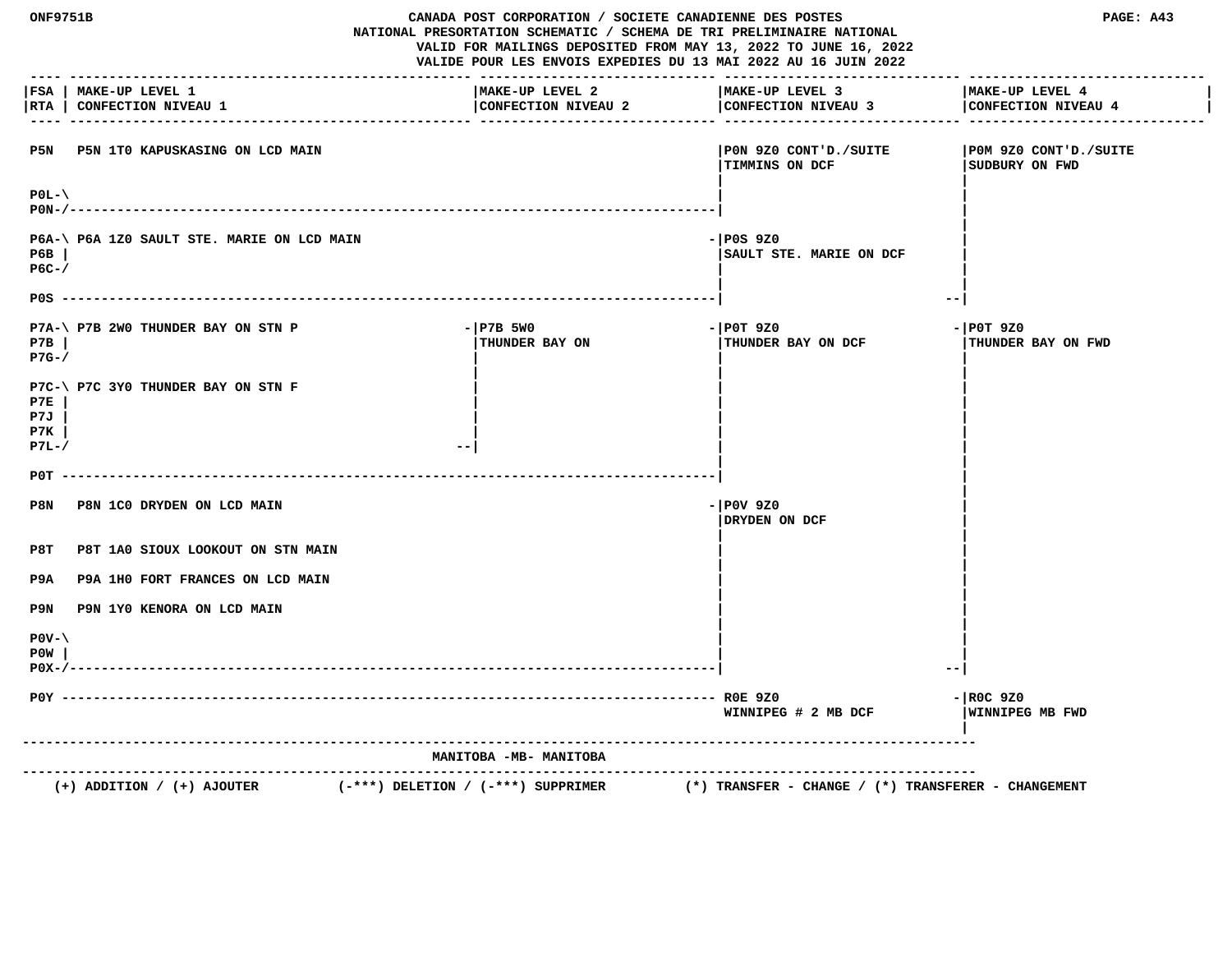|                             | ONF9751B<br>CANADA POST CORPORATION / SOCIETE CANADIENNE DES POSTES<br>NATIONAL PRESORTATION SCHEMATIC / SCHEMA DE TRI PRELIMINAIRE NATIONAL<br>VALID FOR MAILINGS DEPOSITED FROM MAY 13, 2022 TO JUNE 16, 2022<br>VALIDE POUR LES ENVOIS EXPEDIES DU 13 MAI 2022 AU 16 JUIN 2022 |                                        |                                                         | PAGE: A44                                       |
|-----------------------------|-----------------------------------------------------------------------------------------------------------------------------------------------------------------------------------------------------------------------------------------------------------------------------------|----------------------------------------|---------------------------------------------------------|-------------------------------------------------|
|                             | FSA   MAKE-UP LEVEL 1<br> RTA   CONFECTION NIVEAU 1                                                                                                                                                                                                                               | MAKE-UP LEVEL 2<br>CONFECTION NIVEAU 2 | MAKE-UP LEVEL 3<br>CONFECTION NIVEAU 3                  | MAKE-UP LEVEL 4<br>CONFECTION NIVEAU 4          |
| R5G                         | R5G 1A0 STEINBACH MB STN MAIN                                                                                                                                                                                                                                                     |                                        | - ROA 9Z0<br>WINNIPEG # 5 MB DCF                        | ROC 9Z0 CONT'D./SUITE<br><b>WINNIPEG MB FWD</b> |
| R5H                         | R5H 1A0 STE ANNE MB STN MAIN                                                                                                                                                                                                                                                      |                                        |                                                         |                                                 |
| R5J                         | R5J 1A0 STEINBACH MB STN DELIVERY CTR                                                                                                                                                                                                                                             |                                        |                                                         |                                                 |
|                             | R0A ---------                                                                                                                                                                                                                                                                     |                                        |                                                         |                                                 |
| R8A                         | R8A 1J0 FLIN FLON MB LCD MAIN                                                                                                                                                                                                                                                     |                                        | $ R0B$ 920<br>WINNIPEG # 4 MB DCF                       |                                                 |
| R8N                         | R8N 0L0 THOMPSON MB LCD MAIN                                                                                                                                                                                                                                                      |                                        |                                                         |                                                 |
| R9A                         | R9A OKO THE PAS MB STN MAIN                                                                                                                                                                                                                                                       |                                        |                                                         |                                                 |
| $ROB$ ------                |                                                                                                                                                                                                                                                                                   |                                        |                                                         |                                                 |
|                             |                                                                                                                                                                                                                                                                                   |                                        | WINNIPEG # 1 MB DCF                                     |                                                 |
| R5L<br>R5M<br>R5N<br>$R5P-$ | R5K-\ R5K 0A0 DUGALD MB STN MAIN                                                                                                                                                                                                                                                  |                                        | $ R0E$ 920<br>WINNIPEG # 2 MB DCF                       |                                                 |
| ROE                         |                                                                                                                                                                                                                                                                                   |                                        |                                                         |                                                 |
| $R6T - /$                   | R6M-\ R6M 1A0 MORDEN MB STN MAIN                                                                                                                                                                                                                                                  |                                        | $-$ ROG 9Z0<br>WINNIPEG # 3 MB DCF                      |                                                 |
| R6W-/                       | R6P-\ R6W 1A0 WINKLER MB STN MAIN                                                                                                                                                                                                                                                 |                                        |                                                         |                                                 |
| $ROG$ ---                   |                                                                                                                                                                                                                                                                                   |                                        |                                                         |                                                 |
|                             | R1N R1N OPO PORTAGE LA PRAIRIE MB LCD MAIN                                                                                                                                                                                                                                        |                                        | $-$ ROH 9Z0<br> WINNIPEG # 6 MB DCF                     |                                                 |
| R0H -                       |                                                                                                                                                                                                                                                                                   |                                        |                                                         |                                                 |
| ROJ --                      |                                                                                                                                                                                                                                                                                   |                                        | ROJ 9Z0<br>WINNIPEG # 8 MB DCF                          |                                                 |
|                             | $(+)$ ADDITION / $(+)$ AJOUTER<br>$(-***)$ DELETION / $(-***)$ SUPPRIMER                                                                                                                                                                                                          |                                        | $(*)$ TRANSFER - CHANGE / $(*)$ TRANSFERER - CHANGEMENT |                                                 |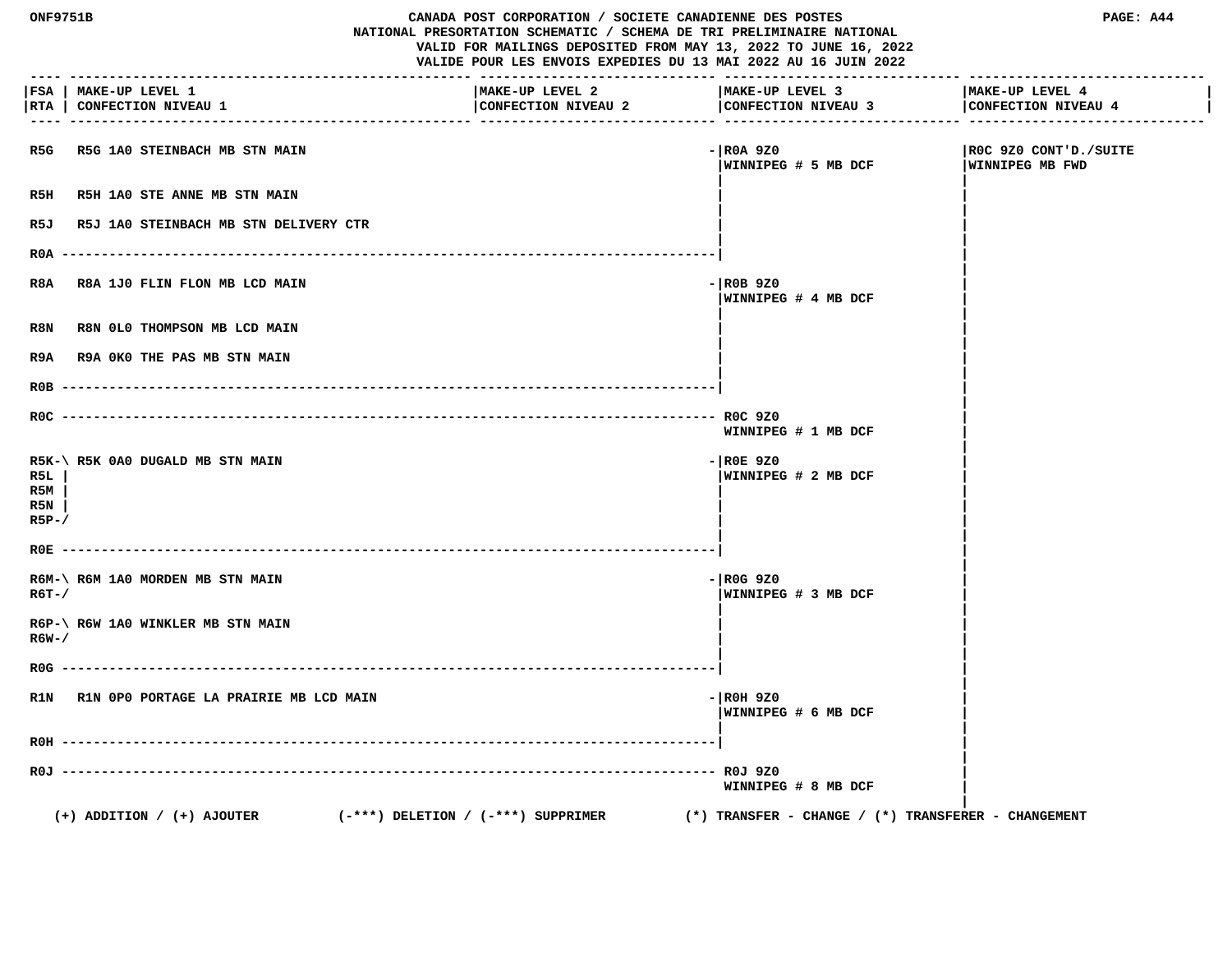| ONF9751B<br>CANADA POST CORPORATION / SOCIETE CANADIENNE DES POSTES<br>NATIONAL PRESORTATION SCHEMATIC / SCHEMA DE TRI PRELIMINAIRE NATIONAL<br>VALID FOR MAILINGS DEPOSITED FROM MAY 13, 2022 TO JUNE 16, 2022<br>VALIDE POUR LES ENVOIS EXPEDIES DU 13 MAI 2022 AU 16 JUIN 2022 |                                                                          |                                        |                                                         | PAGE: A45                                |
|-----------------------------------------------------------------------------------------------------------------------------------------------------------------------------------------------------------------------------------------------------------------------------------|--------------------------------------------------------------------------|----------------------------------------|---------------------------------------------------------|------------------------------------------|
|                                                                                                                                                                                                                                                                                   | FSA   MAKE-UP LEVEL 1<br> RTA   CONFECTION NIVEAU 1                      | MAKE-UP LEVEL 2<br>CONFECTION NIVEAU 2 | MAKE-UP LEVEL 3<br>CONFECTION NIVEAU 3                  | MAKE-UP LEVEL 4<br>CONFECTION NIVEAU 4   |
| R7B<br>$R7C-$ /                                                                                                                                                                                                                                                                   | R7A-\ R7A 0P0 BRANDON MB STN MAIN                                        |                                        | $-$ ROK 9Z0<br>WINNIPEG # 7 MB DCF                      | ROC 9Z0 CONT'D./SUITE<br>WINNIPEG MB FWD |
|                                                                                                                                                                                                                                                                                   | $ROK$ --------                                                           |                                        |                                                         |                                          |
| R7N                                                                                                                                                                                                                                                                               | R7N 1A0 DAUPHIN MB LCD MAIN                                              |                                        | - ROL 9Z0<br>WINNIPEG # 9 MB DCF                        |                                          |
|                                                                                                                                                                                                                                                                                   |                                                                          |                                        |                                                         |                                          |
|                                                                                                                                                                                                                                                                                   | $ROM$ ---------                                                          |                                        | WINNIPEG # 10 MB DCF                                    |                                          |
| $R1B-$                                                                                                                                                                                                                                                                            | R1A-\ R1A 1T0 WINNIPEG MB SELKIRK LCD MAIN                               | $ R3H$ 3HO<br><b>WINNIPEG MB</b>       |                                                         |                                          |
| R2J<br>R3W<br>R5R<br>$R5T - /$                                                                                                                                                                                                                                                    | R2C-\ R2C 1R0 WINNIPEG MB LCD NORTHEAST 5                                |                                        |                                                         |                                          |
| R2E<br>R2G<br>R2K<br>$R2L-$                                                                                                                                                                                                                                                       | R1C-\ R2K 0X0 WINNIPEG MB LCD NORTHEAST 4                                |                                        |                                                         |                                          |
| R3X<br>R2V<br>$R4A-$                                                                                                                                                                                                                                                              | R2K 1S0 WINNIPEG MB LCD NORTHEAST 7<br>R2P-\ R2V 2B0 WINNIPEG MB LCD G   |                                        |                                                         |                                          |
| $R2X-$                                                                                                                                                                                                                                                                            | R2W R2W 3R0 WINNIPEG MB STN B<br>R2R-\ R2X 2K0 WINNIPEG MB LCD R         |                                        |                                                         |                                          |
| R3A<br>R3B<br>$R3C-$ /                                                                                                                                                                                                                                                            | R2H-\ R3C 0K0 WINNIPEG MB LCD 1                                          |                                        |                                                         |                                          |
|                                                                                                                                                                                                                                                                                   | $(+)$ ADDITION / $(+)$ AJOUTER<br>$(-***)$ DELETION / $(-***)$ SUPPRIMER |                                        | $(*)$ TRANSFER - CHANGE / $(*)$ TRANSFERER - CHANGEMENT |                                          |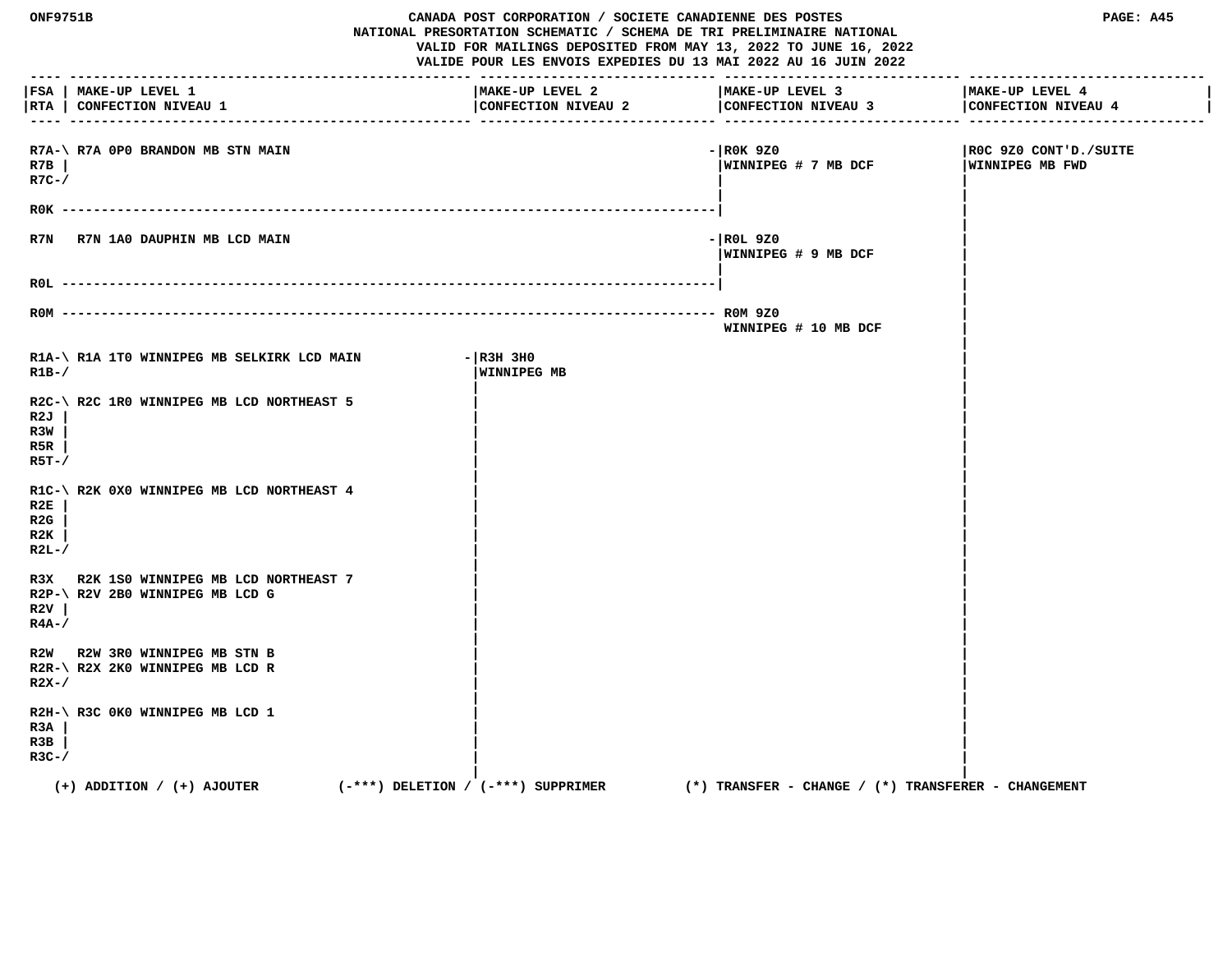**ONF9751B CANADA POST CORPORATION / SOCIETE CANADIENNE DES POSTES PAGE: A46 NATIONAL PRESORTATION SCHEMATIC / SCHEMA DE TRI PRELIMINAIRE NATIONAL VALID FOR MAILINGS DEPOSITED FROM MAY 13, 2022 TO JUNE 16, 2022 VALIDE POUR LES ENVOIS EXPEDIES DU 13 MAI 2022 AU 16 JUIN 2022 ---- --------------------------------------------------- ------------------------------ ------------------------------ ------------------------------ |FSA | MAKE-UP LEVEL 1 |MAKE-UP LEVEL 2 |MAKE-UP LEVEL 3 |MAKE-UP LEVEL 4 | |RTA | CONFECTION NIVEAU 1 |CONFECTION NIVEAU 2 |CONFECTION NIVEAU 3 |CONFECTION NIVEAU 4 | ---- --------------------------------------------------- ------------------------------ ------------------------------ ------------------------------ R2M R3C 1A0 WINNIPEG MB LCD ST VITAL |R3H 3H0 CONT'D./SUITE |R0C 9Z0 CONT'D./SUITE** R3E-\ R3E 1A0 WINNIPEG MB LCD W **WINNIPEG MB WINNIPEG MB WINNIPEG MB WINNIPEG MB WINNIPEG MB FWD**  $R3H-$ /  **| |** R3G R3G 1A0 WINNIPEG MB LCD D  **R3S-\ R3H 0K0 WINNIPEG MB LCD ST JAMES | | R3Y-/**  $\qquad$  |  **| | R2Y-\ R3K 1A0 WINNIPEG MB LCD MORAY | | R3J | | | R3K | | | R4H | | | R4J | | | R4K | | | R4L-/**  $\sqrt{2}$  **| |** R3L-\ R3N 0G0 WINNIPEG MB LCD SOUTH WEST 2 **R3M** | *CONTROLLER*  **R3N | | | R3P-/**  $\qquad \qquad$  **| |** R2N R3N 1A0 WINNIPEG MB LCD SOUTH WEST 6 R3R R3R 0G0 WINNIPEG MB LCD SOUTH WEST 1 R3T-\ R3T 1C0 WINNIPEG MB LCD SOUTH WEST 3  **R3V | | | R4G-/ | | | | R5A R5A 0A0 WINNIPEG MB NIVERVILLE STN ST ADOLPHE --| | | ------------------------------------------------------------------------------------------------------------------------- SASKATCHEWAN -SK- SASKATCHEWAN ------------------------------------------------------------------------------------------------------------------------- S0P ----------------------------------------------------------------------------------- R0B 9Z0 |R0C 9Z0 CONT'D./SUITE** WINNIPEG # 4 MB DCF -- WINNIPEG MB FWD  **S3N S3N 1C0 YORKTON SK STN MAIN -|S0A 9Z0 -|S0G 9Z0 |REGINA # 4 SK DCF |REGINA SK FWD | | S0A -----------------------------------------------------------------------------------| | (+) ADDITION / (+) AJOUTER (-\*\*\*) DELETION / (-\*\*\*) SUPPRIMER (\*) TRANSFER - CHANGE / (\*) TRANSFERER - CHANGEMENT**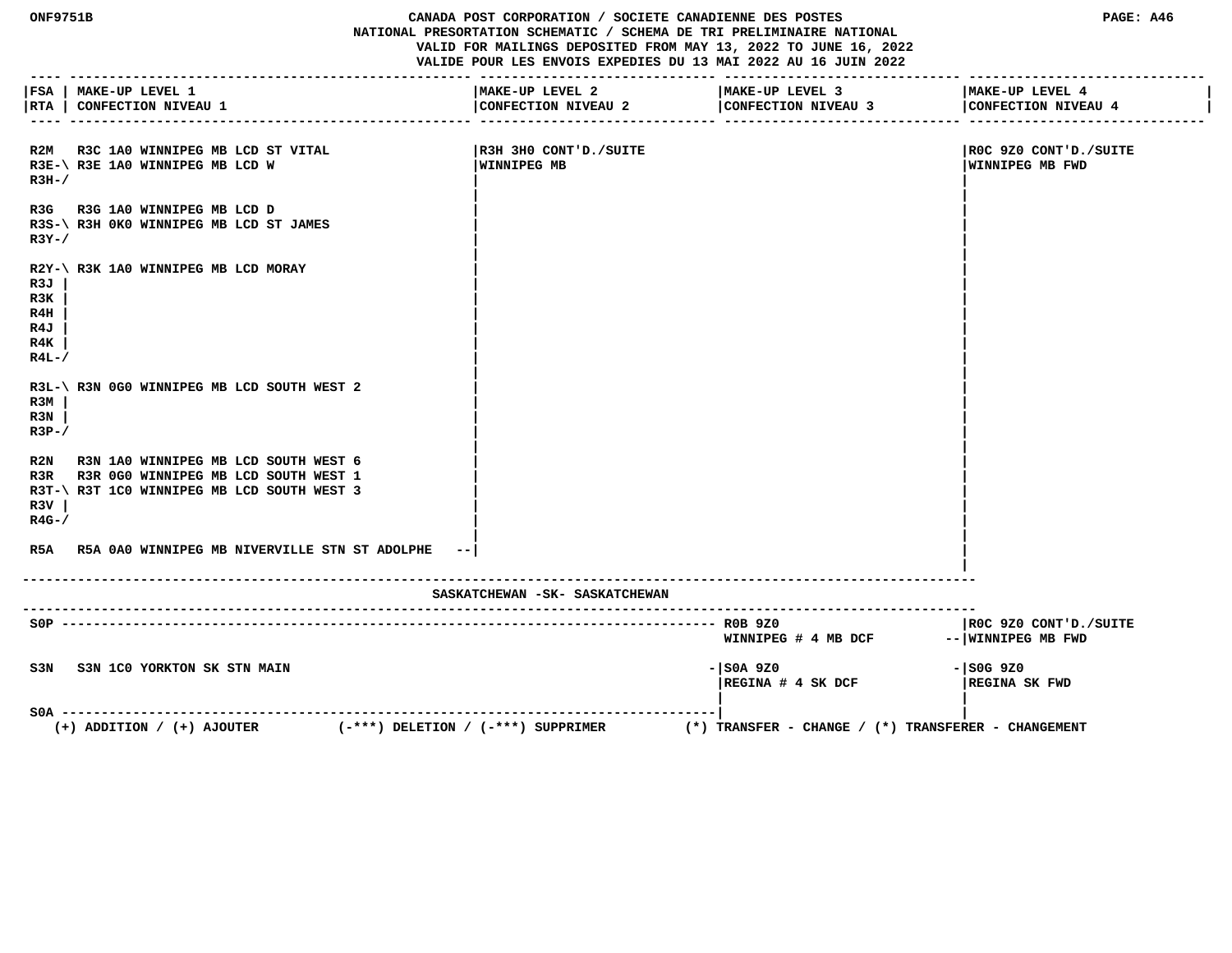**ONF9751B CANADA POST CORPORATION / SOCIETE CANADIENNE DES POSTES PAGE: A47 NATIONAL PRESORTATION SCHEMATIC / SCHEMA DE TRI PRELIMINAIRE NATIONAL VALID FOR MAILINGS DEPOSITED FROM MAY 13, 2022 TO JUNE 16, 2022 VALIDE POUR LES ENVOIS EXPEDIES DU 13 MAI 2022 AU 16 JUIN 2022 ---- --------------------------------------------------- ------------------------------ ------------------------------ ------------------------------ |FSA | MAKE-UP LEVEL 1 |MAKE-UP LEVEL 2 |MAKE-UP LEVEL 3 |MAKE-UP LEVEL 4 |** |RTA | CONFECTION NIVEAU 1 | CONFECTION NIVEAU 2 | CONFECTION NIVEAU 4 | CONFECTION NIVEAU 4 | CONFECTION NIVEAU 4 | CONFECTION NIVEAU 4 | CONFECTION NIVEAU 4  **---- --------------------------------------------------- ------------------------------ ------------------------------ ------------------------------ S4A S4A 0S0 ESTEVAN SK LCD MAIN -|S0C 9Z0 |S0G 9Z0 CONT'D./SUITE |REGINA # 3 SK DCF |REGINA SK FWD | |** S4H S4H 0W0 WEYBURN SK LCD MAIN  **| | S0C -----------------------------------------------------------------------------------| | | S2V** S2V 1A0 BUENA VISTA SK STN MAIN  **|REGINA # 1 SK DCF | | | S0G -----------------------------------------------------------------------------------| | | S6H-\ S6H 2M0 MOOSE JAW SK LCD MAIN -|S0H 9Z0 | S6J | |REGINA # 2 SK DCF |**  ${\bf S}$ 6K-/  $\overline{\phantom{a}}$  **| | S0H -----------------------------------------------------------------------------------| | | S9H S9H 0L0 REG EXT SK SWIFT CURRENT LCD MAIN -|S0N 9Z0 | |REG EXT-SWIFT CURRENT SK DCF | | | S0N -----------------------------------------------------------------------------------| | |** S4K-\ S4P 0B0 REGINA SK LCD MAIN **FOUR SAMPLE 1989** - 1S4P 0A0  **S4L | |REGINA SK | S4M | | |**  $\mathbf{S4P-}$ /  **| | S4N-\ S4W 0V0 REGINA SK LCD 1 | | S4S | | | S4V | | | S4W | | | S4Y | | | S4Z-/ | | | | S4R-\ S4W 1V0 REGINA SK LCD 2 | | S4T | | | S4X-/ --| --| S0E ----------------------------------------------------------------------------------- S0E 9Z0 -|S0K 9Z0 SASKATOON # 5 SK DCF |SASKATOON SK FWD | S6V-\ S6V 1C0 PRINCE ALBERT SK STN MPP -|S0J 9Z0 | S6W | |SASKATOON # 4 SK DCF |**  ${\bf S}$ 6X-/  $\overline{\phantom{a}}$  **(+) ADDITION / (+) AJOUTER (-\*\*\*) DELETION / (-\*\*\*) SUPPRIMER (\*) TRANSFER - CHANGE / (\*) TRANSFERER - CHANGEMENT**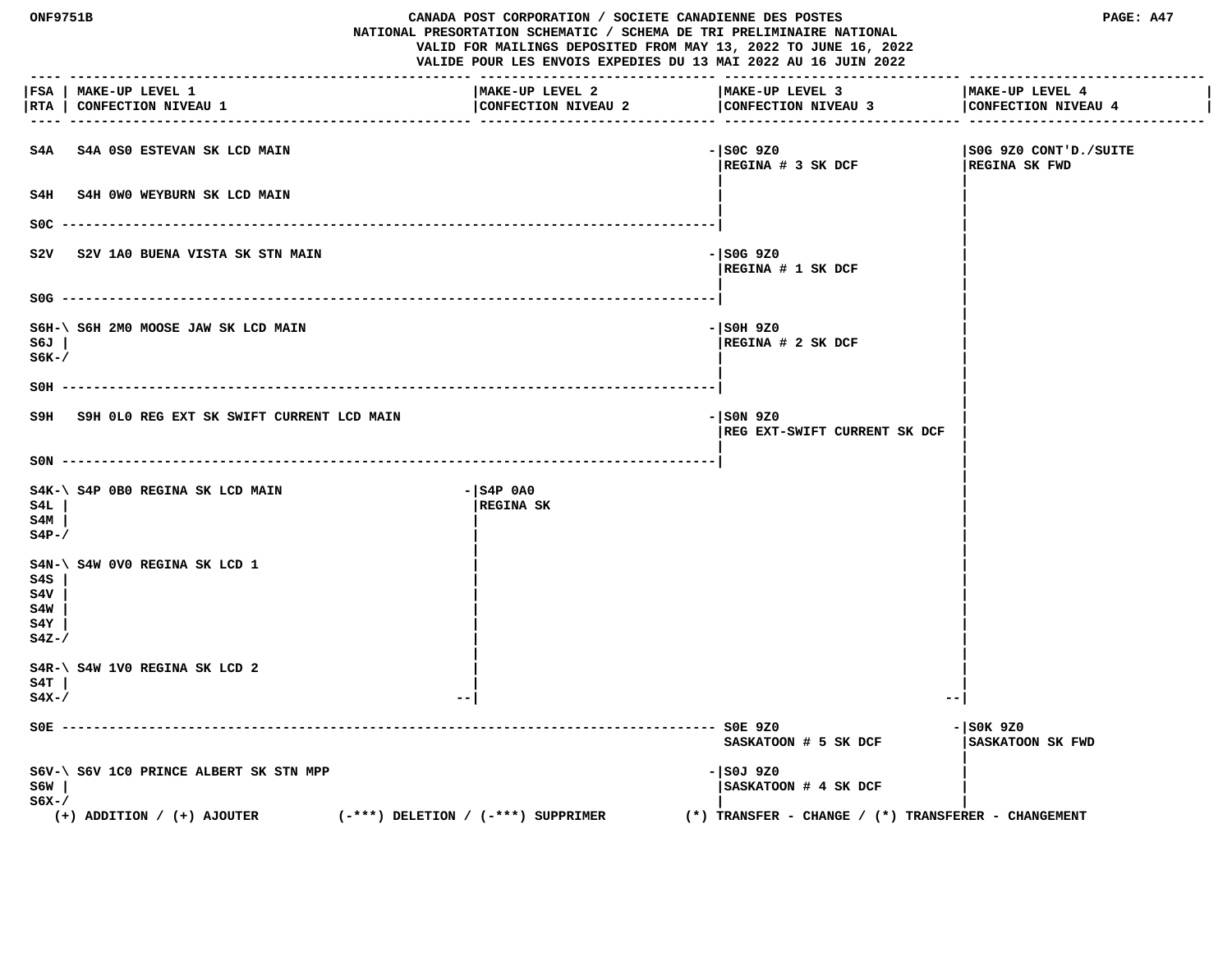| <b>ONF9751B</b>             |                                                     | CANADA POST CORPORATION / SOCIETE CANADIENNE DES POSTES<br>NATIONAL PRESORTATION SCHEMATIC / SCHEMA DE TRI PRELIMINAIRE NATIONAL<br>VALID FOR MAILINGS DEPOSITED FROM MAY 13, 2022 TO JUNE 16, 2022<br>VALIDE POUR LES ENVOIS EXPEDIES DU 13 MAI 2022 AU 16 JUIN 2022 |                                                         |                                              |
|-----------------------------|-----------------------------------------------------|-----------------------------------------------------------------------------------------------------------------------------------------------------------------------------------------------------------------------------------------------------------------------|---------------------------------------------------------|----------------------------------------------|
|                             | FSA   MAKE-UP LEVEL 1<br> RTA   CONFECTION NIVEAU 1 | MAKE-UP LEVEL 2<br>CONFECTION NIVEAU 2                                                                                                                                                                                                                                | MAKE-UP LEVEL 3<br>CONFECTION NIVEAU 3                  | MAKE-UP LEVEL 4<br>CONFECTION NIVEAU 4       |
|                             |                                                     |                                                                                                                                                                                                                                                                       | $-- $ SASKATOON # 4 SK DCF                              | SOK 9Z0 CONT'D./SUITE<br>SASKATOON SK FWD    |
|                             |                                                     |                                                                                                                                                                                                                                                                       | SASKATOON # 1 SK DCF                                    |                                              |
|                             |                                                     |                                                                                                                                                                                                                                                                       | SASKATOON # 2 SK DCF                                    |                                              |
| S9A                         | S9A 0V0 NORTH BATTLEFORD SK LCD MAIN                |                                                                                                                                                                                                                                                                       | $-$ SOM 9Z0<br>SASKATOON # 3 SK DCF                     |                                              |
| S9V                         | S9V OPO LLOYDMINSTER SK LCD MAIN                    |                                                                                                                                                                                                                                                                       |                                                         |                                              |
| S9X.                        | S9X 1A0 MEADOW LAKE SK STN MAIN                     |                                                                                                                                                                                                                                                                       |                                                         |                                              |
|                             | $SOM$ ---------                                     |                                                                                                                                                                                                                                                                       |                                                         |                                              |
| S7B<br>$S7K-$               | S7A-\ S7K 0G0 SASKATOON SK LCD MAIN                 | $-$ S7K 2K0<br>SASKATOON SK                                                                                                                                                                                                                                           |                                                         |                                              |
| S7S<br>S7T<br>s7v<br>$S7W-$ | S7P-\ S7K 8E0 SASKATOON SK LCD 4                    |                                                                                                                                                                                                                                                                       |                                                         |                                              |
| S7M<br>$S7R-$               | $S7L-\$ $S7M$ 1WO SASKATOON SK LCD 2                |                                                                                                                                                                                                                                                                       |                                                         |                                              |
| $S7N-$                      | S7C-\ S7N 1Y0 SASKATOON SK LCD 3                    |                                                                                                                                                                                                                                                                       |                                                         |                                              |
| $S7J-/$                     | S7H-\ S7N 2S0 SASKATOON SK LCD 1                    |                                                                                                                                                                                                                                                                       |                                                         |                                              |
|                             |                                                     | ALBERTA - AB- ALBERTA                                                                                                                                                                                                                                                 | ---------------------------------                       |                                              |
|                             | T9V S9V OPO LLOYDMINSTER SK LCD MAIN                | $(-***)$ DELETION / $(-***)$ SUPPRIMER                                                                                                                                                                                                                                | SOM 9Z0<br>SASKATOON # 3 SK DCF                         | SOK 9Z0 CONT'D./SUITE<br>-- SASKATOON SK FWD |
|                             | $(+)$ ADDITION / $(+)$ AJOUTER                      |                                                                                                                                                                                                                                                                       | $(*)$ TRANSFER - CHANGE / $(*)$ TRANSFERER - CHANGEMENT |                                              |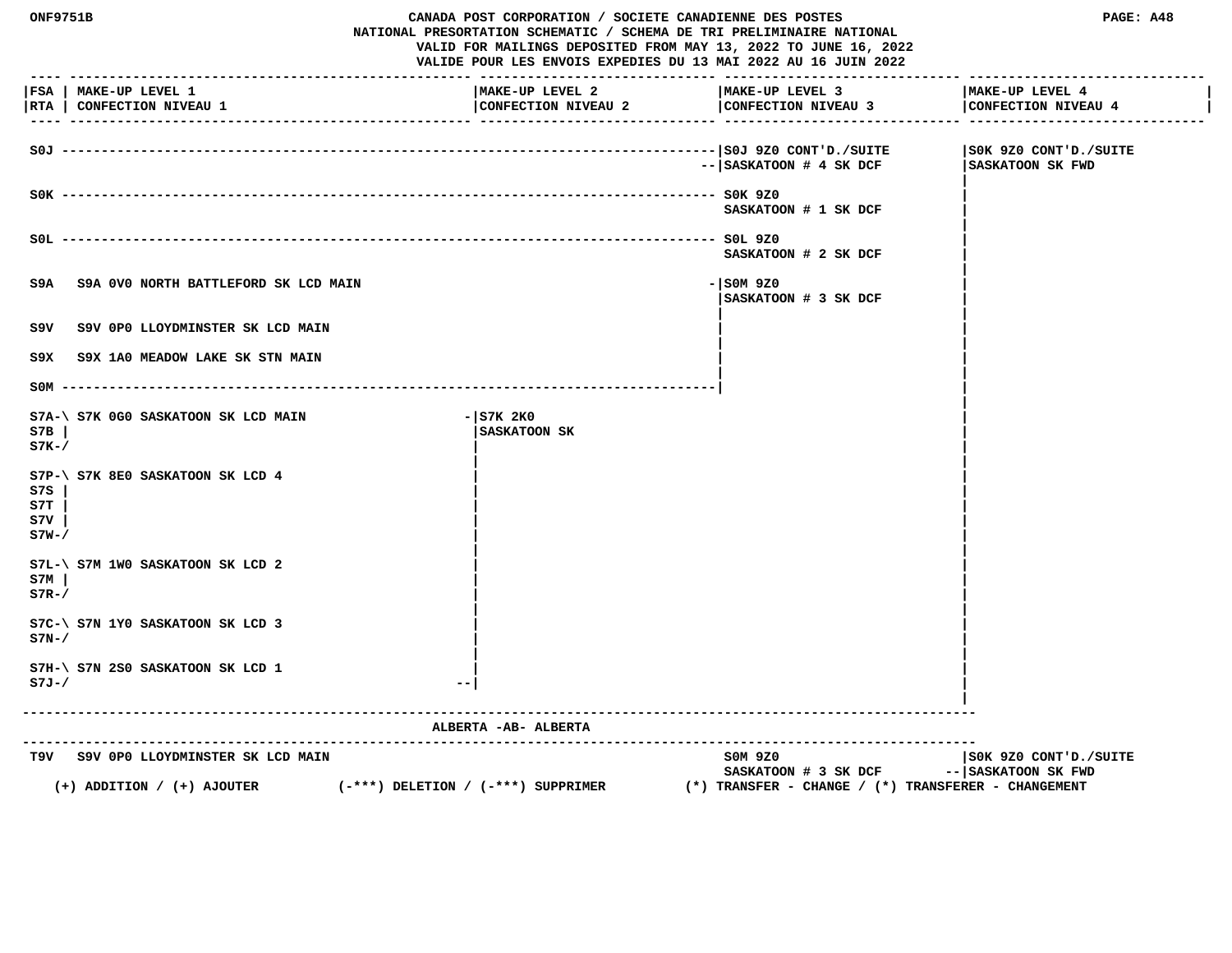| <b>ONF9751B</b> |                                                     | CANADA POST CORPORATION / SOCIETE CANADIENNE DES POSTES<br>NATIONAL PRESORTATION SCHEMATIC / SCHEMA DE TRI PRELIMINAIRE NATIONAL<br>VALID FOR MAILINGS DEPOSITED FROM MAY 13, 2022 TO JUNE 16, 2022<br>VALIDE POUR LES ENVOIS EXPEDIES DU 13 MAI 2022 AU 16 JUIN 2022 |                                                         | PAGE: A49                              |
|-----------------|-----------------------------------------------------|-----------------------------------------------------------------------------------------------------------------------------------------------------------------------------------------------------------------------------------------------------------------------|---------------------------------------------------------|----------------------------------------|
|                 | FSA   MAKE-UP LEVEL 1<br> RTA   CONFECTION NIVEAU 1 | MAKE-UP LEVEL 2<br>CONFECTION NIVEAU 2                                                                                                                                                                                                                                | MAKE-UP LEVEL 3<br>CONFECTION NIVEAU 3                  | MAKE-UP LEVEL 4<br>CONFECTION NIVEAU 4 |
| т9м             | T9M 1A0 COLD LAKE AB STN MAIN                       |                                                                                                                                                                                                                                                                       | - TOA 9Z0<br>EDMONTON # 1 AB DCF                        | $-1$ TON 9Z0<br><b>EDMONTON AB FWD</b> |
| T9N             | T9N 1A0 BONNYVILLE AB STN MAIN                      |                                                                                                                                                                                                                                                                       |                                                         |                                        |
| T0A             |                                                     |                                                                                                                                                                                                                                                                       |                                                         |                                        |
| T4V             | T4V 0S0 CAMROSE AB LCD MAIN                         |                                                                                                                                                                                                                                                                       | $-$ TOB 9Z0<br>EDMONTON # 2 AB DCF                      |                                        |
| T9C             | T9C 1A0 VEGREVILLE AB STN MAIN                      |                                                                                                                                                                                                                                                                       |                                                         |                                        |
| T9W             | T9W 1A0 WAINWRIGHT AB STN MAIN                      |                                                                                                                                                                                                                                                                       |                                                         |                                        |
| T9X.            | T9X 1A0 VERMILION AB STN MAIN                       |                                                                                                                                                                                                                                                                       |                                                         |                                        |
| T0B             |                                                     |                                                                                                                                                                                                                                                                       |                                                         |                                        |
| T4J             | T4J 1A0 PONOKA AB STN MAIN                          |                                                                                                                                                                                                                                                                       | $-$ TOC 9Z0<br>EDMONTON # 6 AB DCF                      |                                        |
| T4L             | T4L 1A0 LACOMBE AB STN MAIN                         |                                                                                                                                                                                                                                                                       |                                                         |                                        |
| T9G             | T9G 1A0 DEVON AB STN MAIN                           |                                                                                                                                                                                                                                                                       |                                                         |                                        |
| TOC.            |                                                     |                                                                                                                                                                                                                                                                       |                                                         |                                        |
| T7A             | T7A 1A0 DRAYTON VALLEY AB STN MAIN                  |                                                                                                                                                                                                                                                                       | $-$ TOE 9Z0<br>EDMONTON # 3 AB DCF                      |                                        |
| T7E             | T7E 1A0 EDSON AB STN MAIN                           |                                                                                                                                                                                                                                                                       |                                                         |                                        |
| T7S             | T7S 1A0 WHITECOURT AB STN MAIN                      |                                                                                                                                                                                                                                                                       |                                                         |                                        |
| T7V             | T7V 1A0 HINTON AB STN MAIN                          |                                                                                                                                                                                                                                                                       |                                                         |                                        |
| T7X             | T7X 1A0 SPRUCE GROVE AB LCD MAIN                    |                                                                                                                                                                                                                                                                       |                                                         |                                        |
| $T7Z-$ /        | T7Y-\ T7Z 1A0 STONY PLAIN AB LCD MAIN               |                                                                                                                                                                                                                                                                       |                                                         |                                        |
| TOE -           |                                                     |                                                                                                                                                                                                                                                                       |                                                         |                                        |
| T7N             | T7N 1A0 BARRHEAD AB STN MAIN                        |                                                                                                                                                                                                                                                                       | - TOG 9Z0<br>EDMONTON # 4 AB DCF                        |                                        |
|                 | $(+)$ ADDITION / $(+)$ AJOUTER                      | $(-***)$ DELETION / $(-***)$ SUPPRIMER                                                                                                                                                                                                                                | $(*)$ TRANSFER - CHANGE / $(*)$ TRANSFERER - CHANGEMENT |                                        |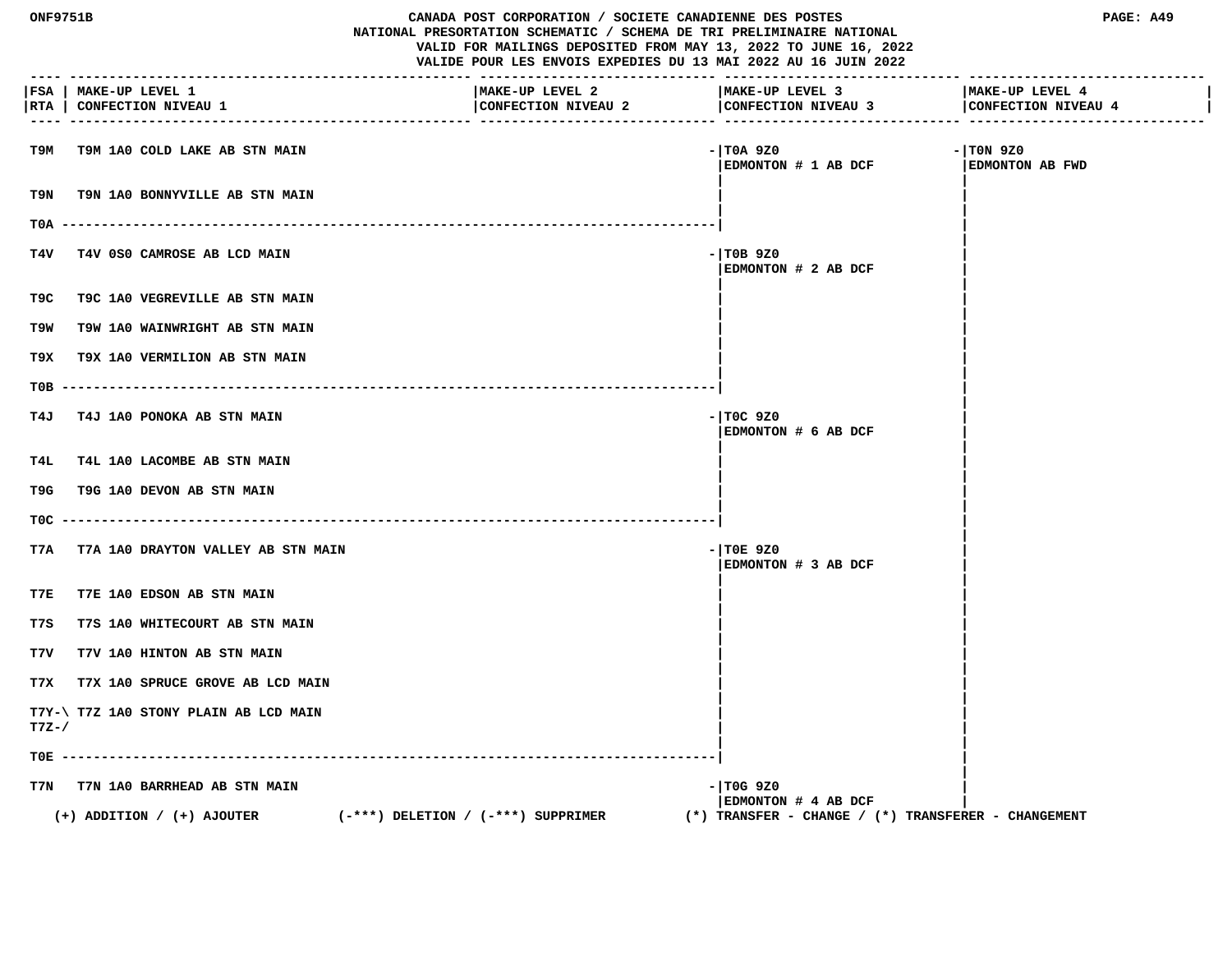| <b>ONF9751B</b><br>CANADA POST CORPORATION / SOCIETE CANADIENNE DES POSTES<br>NATIONAL PRESORTATION SCHEMATIC / SCHEMA DE TRI PRELIMINAIRE NATIONAL<br>VALID FOR MAILINGS DEPOSITED FROM MAY 13, 2022 TO JUNE 16, 2022<br>VALIDE POUR LES ENVOIS EXPEDIES DU 13 MAI 2022 AU 16 JUIN 2022<br>------------------- |                                                     | PAGE: A50<br>------------------- --------- |                                                         |                                          |
|-----------------------------------------------------------------------------------------------------------------------------------------------------------------------------------------------------------------------------------------------------------------------------------------------------------------|-----------------------------------------------------|--------------------------------------------|---------------------------------------------------------|------------------------------------------|
| RTA                                                                                                                                                                                                                                                                                                             | FSA   MAKE-UP LEVEL 1<br><b>CONFECTION NIVEAU 1</b> | MAKE-UP LEVEL 2<br>CONFECTION NIVEAU 2     | MAKE-UP LEVEL 3<br>CONFECTION NIVEAU 3                  | MAKE-UP LEVEL 4<br>CONFECTION NIVEAU 4   |
| T7P                                                                                                                                                                                                                                                                                                             | <b>T7P 1A0 WESTLOCK AB STN MAIN</b>                 |                                            | TOG 9Z0 CONT'D./SUITE<br>EDMONTON # 4 AB DCF            | TON 9Z0 CONT'D./SUITE<br>EDMONTON AB FWD |
| T8R                                                                                                                                                                                                                                                                                                             | T8R 1A0 MORINVILLE AB STN MAIN                      |                                            |                                                         |                                          |
| T9S                                                                                                                                                                                                                                                                                                             | T9S 1A0 ATHABASCA AB STN MAIN                       |                                            |                                                         |                                          |
| T0G                                                                                                                                                                                                                                                                                                             |                                                     |                                            |                                                         |                                          |
| T8S                                                                                                                                                                                                                                                                                                             | T8S 1A0 PEACE RIVER AB STN MAIN                     |                                            | - TOH 9Z0<br><b>GRANDE PRAIRIE AB DCF</b>               |                                          |
| T8W<br>$T8X-$                                                                                                                                                                                                                                                                                                   | T8V-\ T8V 0X0 GRANDE PRAIRIE AB LCD MAIN            |                                            |                                                         |                                          |
| тон –                                                                                                                                                                                                                                                                                                           |                                                     |                                            |                                                         |                                          |
| T8L.                                                                                                                                                                                                                                                                                                            | T8L 2E0 FORT SASKATCHEWAN AB LCD MAIN               |                                            | - TON 9Z0<br>EDMONTON AB DCF                            |                                          |
|                                                                                                                                                                                                                                                                                                                 | T9A T9A 1L0 WETASKIWIN AB LCD MAIN                  |                                            |                                                         |                                          |
| T9E-/                                                                                                                                                                                                                                                                                                           | T4X-\ T9E 7M0 NISKU AB LCD MAIN                     |                                            |                                                         |                                          |
| $TON-\setminus$<br>тот<br>$TOV - / -$                                                                                                                                                                                                                                                                           |                                                     |                                            |                                                         |                                          |
| T9J<br>т9к-/                                                                                                                                                                                                                                                                                                    | T9H-\ T9H 1T0 FORT MCMURRAY AB LCD MAIN             |                                            | $-$ TOP 9Z0<br>EDMONTON # 7 AB DCF                      |                                          |
|                                                                                                                                                                                                                                                                                                                 |                                                     |                                            |                                                         |                                          |
| T5G<br>$T5W-$ /                                                                                                                                                                                                                                                                                                 | T5B-\ T5B 2N0 EDMONTON AB LCD 1                     | $-$  T5L 2J0<br>EDMONTON AB                |                                                         |                                          |
| T5C<br>T5E<br>T5X<br>T5Y<br>$T5Z-$                                                                                                                                                                                                                                                                              | T5A-\ T5E 2W0 EDMONTON AB LCD DELTON                |                                            |                                                         |                                          |
|                                                                                                                                                                                                                                                                                                                 | $(+)$ ADDITION / $(+)$ AJOUTER                      | $(-***)$ DELETION / $(-***)$ SUPPRIMER     | $(*)$ TRANSFER - CHANGE / $(*)$ TRANSFERER - CHANGEMENT |                                          |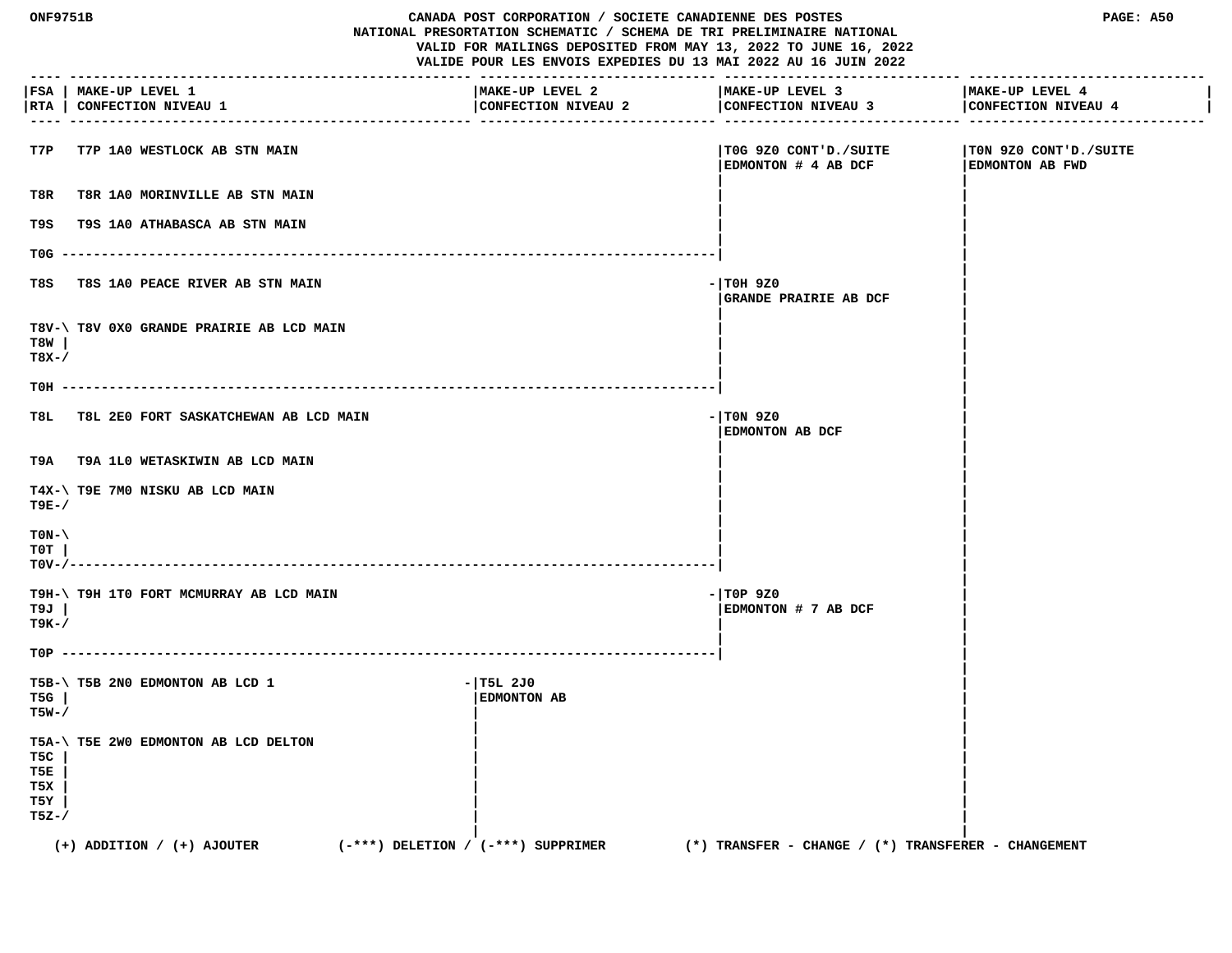**ONF9751B CANADA POST CORPORATION / SOCIETE CANADIENNE DES POSTES PAGE: A51 NATIONAL PRESORTATION SCHEMATIC / SCHEMA DE TRI PRELIMINAIRE NATIONAL VALID FOR MAILINGS DEPOSITED FROM MAY 13, 2022 TO JUNE 16, 2022 VALIDE POUR LES ENVOIS EXPEDIES DU 13 MAI 2022 AU 16 JUIN 2022 ---- --------------------------------------------------- ------------------------------ ------------------------------ ------------------------------ |FSA | MAKE-UP LEVEL 1 |MAKE-UP LEVEL 2 |MAKE-UP LEVEL 3 |MAKE-UP LEVEL 4 | |RTA | CONFECTION NIVEAU 1 |CONFECTION NIVEAU 2 |CONFECTION NIVEAU 3 |CONFECTION NIVEAU 4 | ---- --------------------------------------------------- ------------------------------ ------------------------------ ------------------------------ T5H-\ T5J 0K0 EDMONTON AB LCD 11 |T5L 2J0 CONT'D./SUITE |T0N 9Z0 CONT'D./SUITE T5J | |EDMONTON AB |EDMONTON AB FWD T5K-/ | | | | T5L-\ T5L 3L0 EDMONTON AB LCD 2 | | T5M | | | T5N | | | T5P | | | T5S | | | T5V | | | T6V-/ | | | | T5R-\ T5T 1V0 EDMONTON AB LCD 6 | | T5T | | | T6M | | | T6Y-/ | | | | T6A-\ T6C 1A0 EDMONTON AB LCD 3 | | T6B | | | T6C | | | T6P | | | T6S-/ | | | | T6E-\ T6E 2B0 EDMONTON AB LCD 9 | | T6G | | | T6H | | | T6R-/ | | | | T6J-\ T6J 4R0 EDMONTON AB LCD 8**<br>**T6W-/ T6W-/ | | | | T6K-\ T6K 3S0 EDMONTON AB LCD 4 | | T6L | | | T6N | | | T6T | | | T6X-/ | | | |** T8A-\ T8H 1A0 EDMONTON AB SHERWOOD PARK LCD MAIN T8B |  **T8B | | | T8C | | | T8E | | | T8G | | | T8H-/ | | | | T8N-\ T8N 1E0 EDMONTON AB ST. ALBERT LCD MAIN | |**

 **T8T-/ --| --|**

 **(+) ADDITION / (+) AJOUTER (-\*\*\*) DELETION / (-\*\*\*) SUPPRIMER (\*) TRANSFER - CHANGE / (\*) TRANSFERER - CHANGEMENT**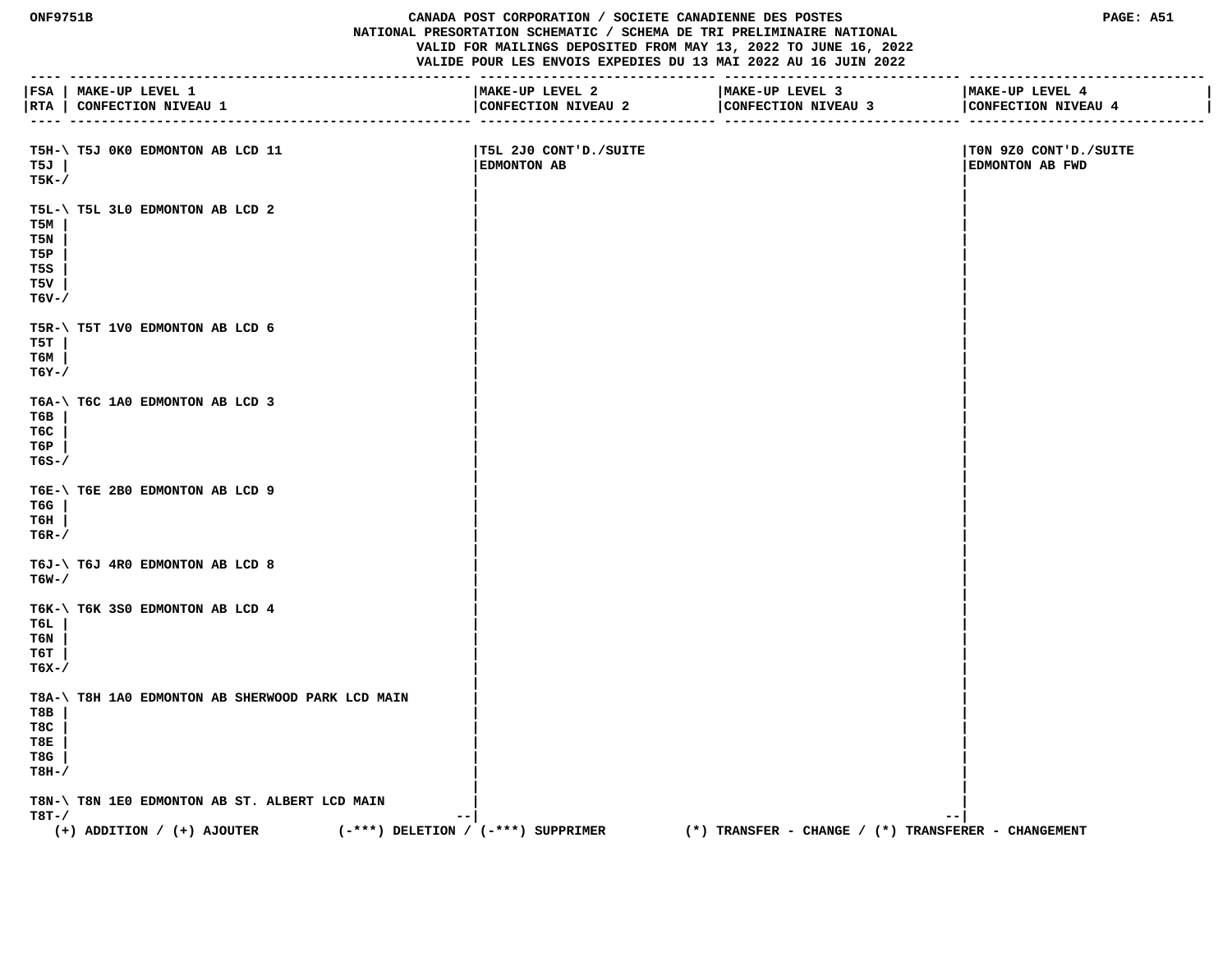| <b>ONF9751B</b> |                                                                             | CANADA POST CORPORATION / SOCIETE CANADIENNE DES POSTES<br>NATIONAL PRESORTATION SCHEMATIC / SCHEMA DE TRI PRELIMINAIRE NATIONAL<br>VALID FOR MAILINGS DEPOSITED FROM MAY 13, 2022 TO JUNE 16, 2022<br>VALIDE POUR LES ENVOIS EXPEDIES DU 13 MAI 2022 AU 16 JUIN 2022 |                                                         | PAGE: A52                              |
|-----------------|-----------------------------------------------------------------------------|-----------------------------------------------------------------------------------------------------------------------------------------------------------------------------------------------------------------------------------------------------------------------|---------------------------------------------------------|----------------------------------------|
|                 | FSA   MAKE-UP LEVEL 1<br> RTA   CONFECTION NIVEAU 1<br>-------------------- | MAKE-UP LEVEL 2<br>CONFECTION NIVEAU 2                                                                                                                                                                                                                                | MAKE-UP LEVEL 3<br>CONFECTION NIVEAU 3                  | MAKE-UP LEVEL 4<br>CONFECTION NIVEAU 4 |
| T1B<br>$T1C-$   | T1A-\ T1A 0C0 MEDICINE HAT AB LCD 1                                         |                                                                                                                                                                                                                                                                       | - TOJ 9Z0<br>CALGARY # 3 AB DCF                         | $-1$ TOS 9Z0<br>CALGARY AB FWD         |
| T1P             | <b>T1P 1A0 STRATHMORE AB STN MAIN</b>                                       |                                                                                                                                                                                                                                                                       |                                                         |                                        |
| T1R             | T1R 1A0 BROOKS AB STN MAIN                                                  |                                                                                                                                                                                                                                                                       |                                                         |                                        |
|                 |                                                                             |                                                                                                                                                                                                                                                                       |                                                         |                                        |
| T1G             | T1G 1A0 TABER AB STN MAIN                                                   |                                                                                                                                                                                                                                                                       | $-1$ TOK 9Z0<br>LETHBRIDGE AB DCF                       |                                        |
| T1J<br>$T1K-$ / | T1H-\ T1J 0N0 LETHBRIDGE AB LCD MAIN                                        |                                                                                                                                                                                                                                                                       |                                                         |                                        |
|                 | T1M T1M 1A0 COALDALE AB STN MAIN                                            |                                                                                                                                                                                                                                                                       |                                                         |                                        |
|                 |                                                                             |                                                                                                                                                                                                                                                                       |                                                         |                                        |
| T1L             | T1L 1A0 BANFF AB STN MAIN                                                   |                                                                                                                                                                                                                                                                       | $-1$ TOL 9Z0<br>CALGARY # 2 AB DCF                      |                                        |
| T1S             | T1S 1A0 OKOTOKS AB STN MAIN                                                 |                                                                                                                                                                                                                                                                       |                                                         |                                        |
| T1V             | T1V 1A0 HIGH RIVER AB STN MAIN                                              |                                                                                                                                                                                                                                                                       |                                                         |                                        |
| T1W             | T1W 1A0 CANMORE AB STN MAIN                                                 |                                                                                                                                                                                                                                                                       |                                                         |                                        |
| T4C             | T4C 1A0 COCHRANE AB LCD MAIN                                                |                                                                                                                                                                                                                                                                       |                                                         |                                        |
|                 |                                                                             |                                                                                                                                                                                                                                                                       |                                                         |                                        |
| $T4B-$          | T4A-\ T4A 0C0 AIRDRIE AB STN MAIN                                           |                                                                                                                                                                                                                                                                       | $-1$ TOM 9Z0<br>CALGARY AB DCF                          |                                        |
| T4G             | T4G 1A0 INNISFAIL AB STN MAIN                                               |                                                                                                                                                                                                                                                                       |                                                         |                                        |
| T4H             | T4H 1A0 OLDS AB STN MAIN                                                    |                                                                                                                                                                                                                                                                       |                                                         |                                        |
|                 | T4M T4M 0J0 BLACKFALDS AB LCD MAIN                                          |                                                                                                                                                                                                                                                                       |                                                         |                                        |
|                 | $(+)$ ADDITION / $(+)$ AJOUTER                                              | $(-***)$ DELETION / $(-***)$ SUPPRIMER                                                                                                                                                                                                                                | $(*)$ TRANSFER - CHANGE / $(*)$ TRANSFERER - CHANGEMENT |                                        |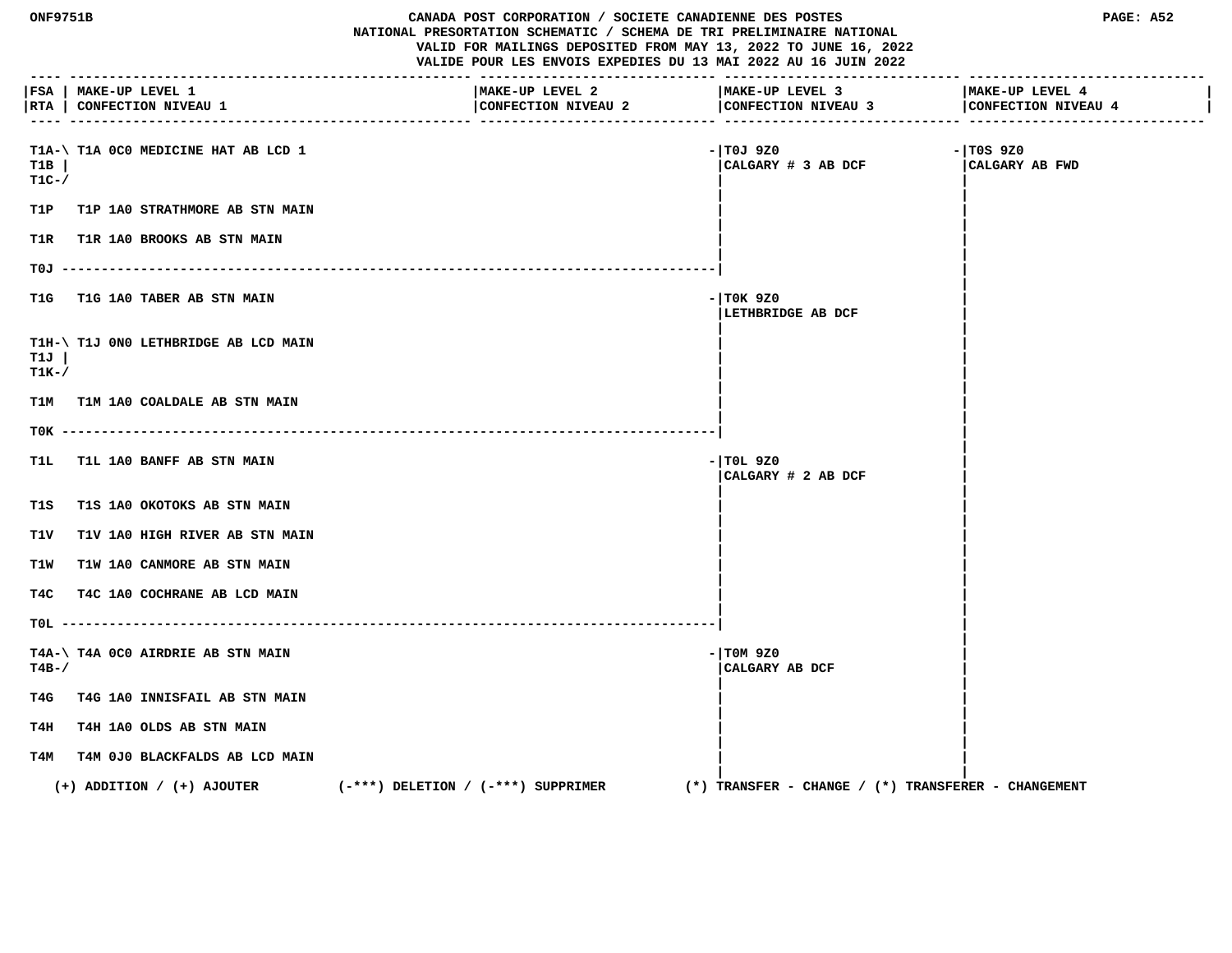| <b>ONF9751B</b>             |                                                                                                                                  |                                        | CANADA POST CORPORATION / SOCIETE CANADIENNE DES POSTES<br>PAGE: A53<br>NATIONAL PRESORTATION SCHEMATIC / SCHEMA DE TRI PRELIMINAIRE NATIONAL<br>VALID FOR MAILINGS DEPOSITED FROM MAY 13, 2022 TO JUNE 16, 2022<br>VALIDE POUR LES ENVOIS EXPEDIES DU 13 MAI 2022 AU 16 JUIN 2022 |                                                         |                                         |
|-----------------------------|----------------------------------------------------------------------------------------------------------------------------------|----------------------------------------|------------------------------------------------------------------------------------------------------------------------------------------------------------------------------------------------------------------------------------------------------------------------------------|---------------------------------------------------------|-----------------------------------------|
|                             | FSA   MAKE-UP LEVEL 1<br> RTA   CONFECTION NIVEAU 1                                                                              |                                        | MAKE-UP LEVEL 2<br>CONFECTION NIVEAU 2                                                                                                                                                                                                                                             | MAKE-UP LEVEL 3<br>CONFECTION NIVEAU 3                  | MAKE-UP LEVEL 4<br>CONFECTION NIVEAU 4  |
| T4N<br>T4P<br>T4R<br>*T4S-/ | *T4E-\T4P 3A0 RED DEER AB LCD 1                                                                                                  |                                        |                                                                                                                                                                                                                                                                                    | TOM 9Z0 CONT'D./SUITE<br>CALGARY AB DCF                 | T0S 9Z0 CONT'D./SUITE<br>CALGARY AB FWD |
| т4т                         | T4T 1A0 ROCKY MOUNTAIN HOUSE AB STN MAIN                                                                                         |                                        |                                                                                                                                                                                                                                                                                    |                                                         |                                         |
|                             |                                                                                                                                  |                                        |                                                                                                                                                                                                                                                                                    |                                                         |                                         |
| T2B<br>$T2G-$               | T2A-\ T1Y 2A0 CALGARY AB LCD 6                                                                                                   | $ T2E$ $0A0$                           | CALGARY AB                                                                                                                                                                                                                                                                         |                                                         |                                         |
| $T2L-$                      | T2K-\ T1Y 2K0 CALGARY AB LCD 10                                                                                                  |                                        |                                                                                                                                                                                                                                                                                    |                                                         |                                         |
| $T2N-$                      | T2M-\ T1Y 2M0 CALGARY AB LCD 9                                                                                                   |                                        |                                                                                                                                                                                                                                                                                    |                                                         |                                         |
| $T2R-$                      | T2P-\ T1Y 2P0 CALGARY AB LCD 1                                                                                                   |                                        |                                                                                                                                                                                                                                                                                    |                                                         |                                         |
| $T2E-$                      | T1Y-\ T1Y 6B0 CALGARY AB LCD 14                                                                                                  |                                        |                                                                                                                                                                                                                                                                                    |                                                         |                                         |
| T1Z<br>T3J<br>$T3N-$        | T1X-\ T2E 9B0 CALGARY AB LCD 7                                                                                                   |                                        |                                                                                                                                                                                                                                                                                    |                                                         |                                         |
| $T2T-$ /                    | T3C T2H 2G0 CALGARY AB LCD 20<br>T2S-\ T2H 2T0 CALGARY AB LCD 2                                                                  |                                        |                                                                                                                                                                                                                                                                                    |                                                         |                                         |
| $T2V-$                      | T2H-\ T2V 1K0 CALGARY AB LCD 3                                                                                                   |                                        |                                                                                                                                                                                                                                                                                    |                                                         |                                         |
|                             | T2C T2Z 2B0 CALGARY AB LCD 17<br>T2J T2Z 2J0 CALGARY AB LCD 8<br>T2W T2Z 2WO CALGARY AB LCD 12<br>$(+)$ ADDITION / $(+)$ AJOUTER | $(-***)$ DELETION / $(-***)$ SUPPRIMER |                                                                                                                                                                                                                                                                                    | $(*)$ TRANSFER - CHANGE / $(*)$ TRANSFERER - CHANGEMENT |                                         |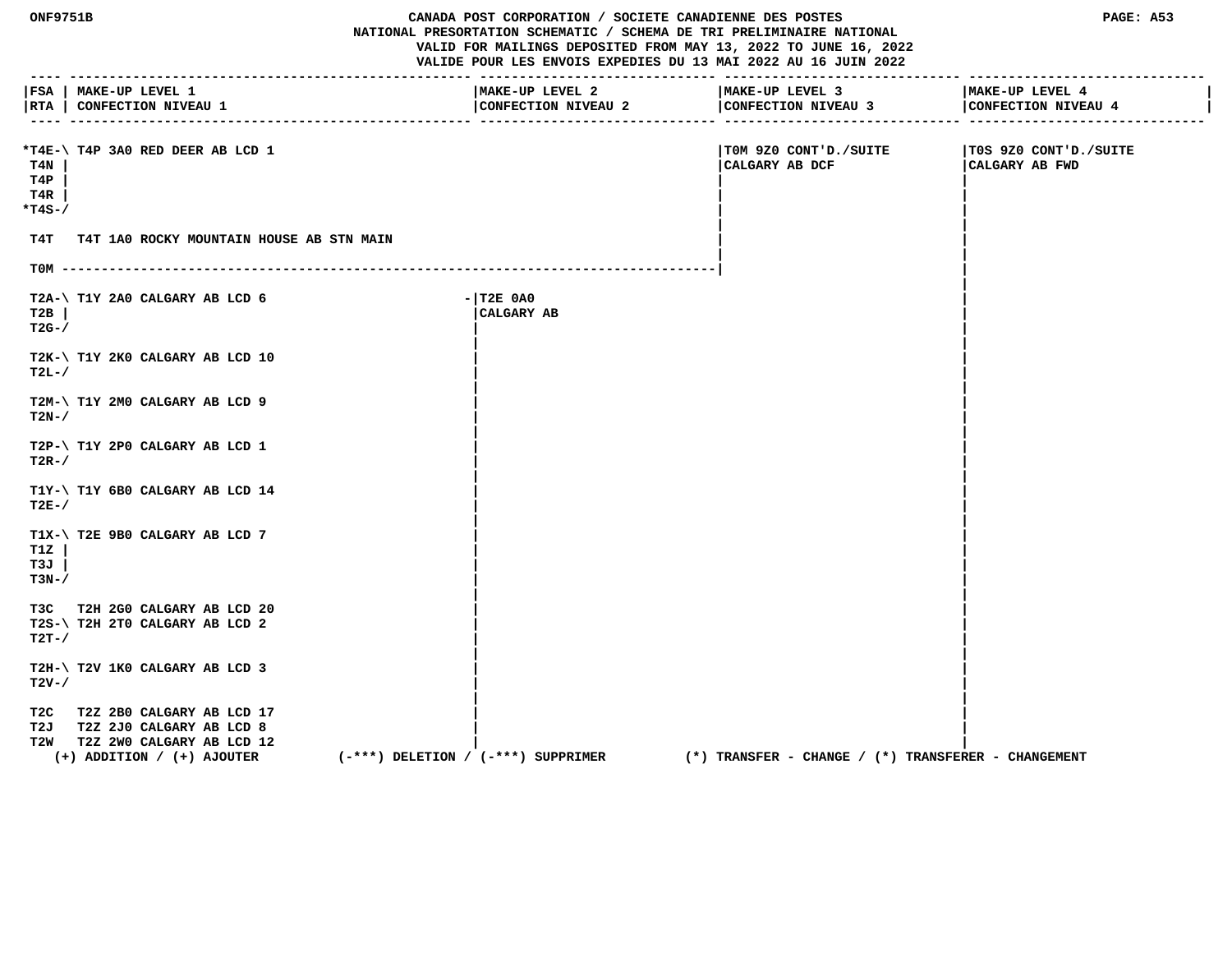**ONF9751B CANADA POST CORPORATION / SOCIETE CANADIENNE DES POSTES PAGE: A54 NATIONAL PRESORTATION SCHEMATIC / SCHEMA DE TRI PRELIMINAIRE NATIONAL VALID FOR MAILINGS DEPOSITED FROM MAY 13, 2022 TO JUNE 16, 2022 VALIDE POUR LES ENVOIS EXPEDIES DU 13 MAI 2022 AU 16 JUIN 2022 ---- --------------------------------------------------- ------------------------------ ------------------------------ ------------------------------ |FSA | MAKE-UP LEVEL 1 |MAKE-UP LEVEL 2 |MAKE-UP LEVEL 3 |MAKE-UP LEVEL 4 |** | RTA | CONFECTION NIVEAU 1 **| 1990 | CONFECTION NIVEAU 2** | CONFECTION NIVEAU 3 | CONFECTION NIVEAU 4  **---- --------------------------------------------------- ------------------------------ ------------------------------ ------------------------------ T2X-\ T2Z 2Y0 CALGARY AB LCD 18 |T2E 0A0 CONT'D./SUITE |T0S 9Z0 CONT'D./SUITE T2Y | |CALGARY AB |CALGARY AB FWD T3T-/ | | | | T2Z-\ T2Z 2Z0 CALGARY AB LCD 19 | | T3M | | | T3S-/ | | | | T3A-\ T3B 0G0 CALGARY AB LCD 11 | | T3G-/ | | | | T3B-\ T3B 4A0 CALGARY AB LCD 4 | | T3L-/ | | | | T3E T3E 1W0 CALGARY AB LCD 5 | | T3K T3K 0A0 CALGARY AB LCD 16 | | T3H T3R 0C0 CALGARY AB LCD 35 | | T3P-\ T3R 0E0 CALGARY AB LCD 22 | |**  $\blacksquare$  T3R-/  $\blacksquare$  **| | T3Z T3R 0K0 CALGARY AB LCD 23 --| --| ------------------------------------------------------------------------------------------------------------------------- BRITISH COLUMBIA -BC- COLOMBIE BRITANNIQUE -------------------------------------------------------------------------------------------------------------------------** V1G V1G 4R0 DAWSON CREEK BC STN LCD **CONSUMING A SUBSET ASSESSED ASSESSED AT A SUBSET OF A SUBSET OF STATE OF ST |DAWSON CREEK BC DCF |EDMONTON AB FWD | | V1J V1J 2B0 FORT ST. JOHN BC LCD MAIN | | | | V0C -----------------------------------------------------------------------------------| | | V2J V2J 2M0 QUESNEL BC LCD MAIN -|V0J 9Z0 | |PRINCE GEORGE BC DCF | | |** V2L V2L 3L0 PRINCE GEORGE BC LCD A  $-|V2N|$  1A0  **V2K-\ V2N 1A0 PRINCE GEORGE BC STN B |PRINCE GEORGE BC | | V2M | | | | V2N-/ --| | | (+) ADDITION / (+) AJOUTER (-\*\*\*) DELETION / (-\*\*\*) SUPPRIMER (\*) TRANSFER - CHANGE / (\*) TRANSFERER - CHANGEMENT**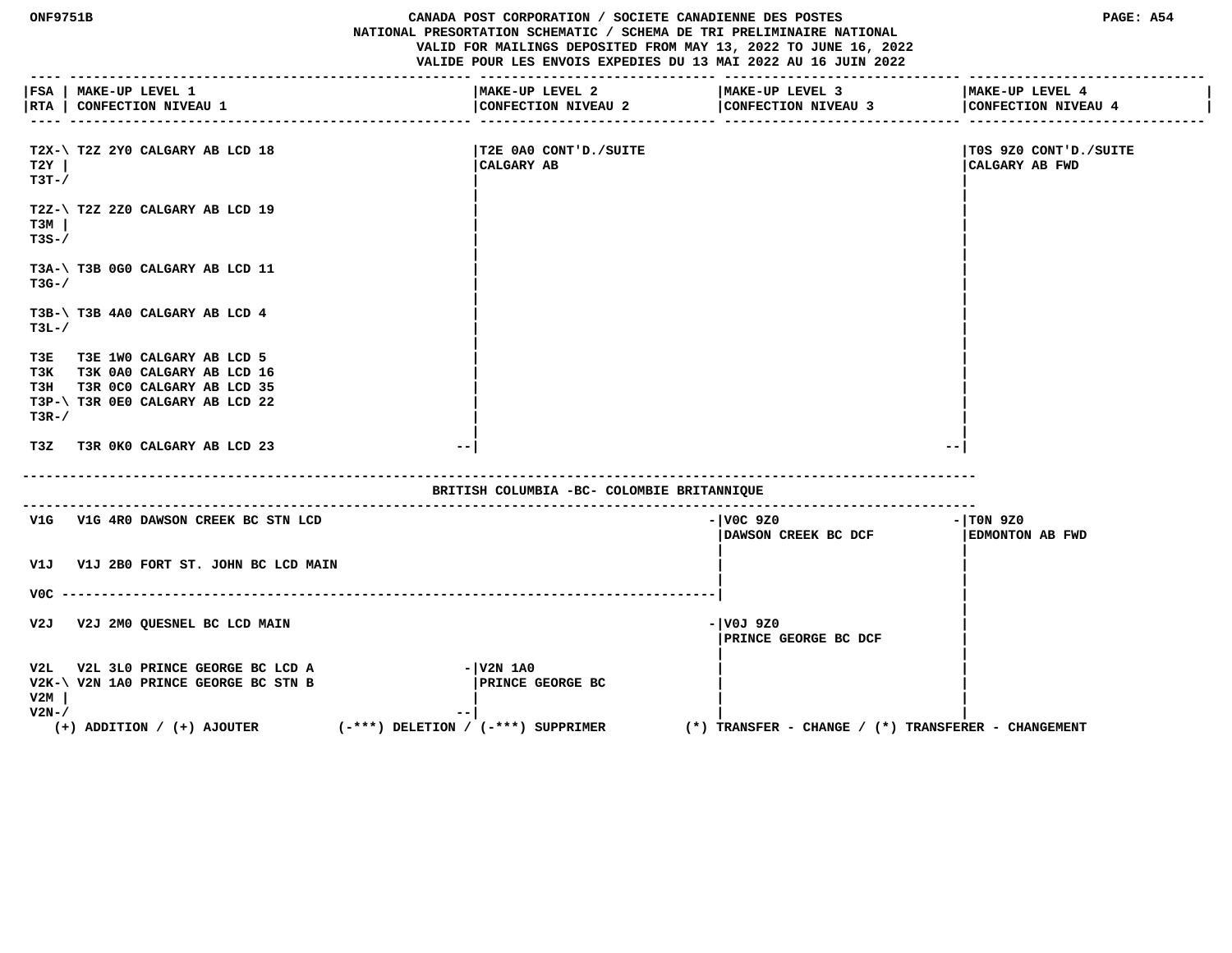| <b>ONF9751B</b>             |                                                     | CANADA POST CORPORATION / SOCIETE CANADIENNE DES POSTES<br>NATIONAL PRESORTATION SCHEMATIC / SCHEMA DE TRI PRELIMINAIRE NATIONAL  |                                                         | PAGE: A55                                       |
|-----------------------------|-----------------------------------------------------|-----------------------------------------------------------------------------------------------------------------------------------|---------------------------------------------------------|-------------------------------------------------|
|                             |                                                     | VALID FOR MAILINGS DEPOSITED FROM MAY 13, 2022 TO JUNE 16, 2022<br>VALIDE POUR LES ENVOIS EXPEDIES DU 13 MAI 2022 AU 16 JUIN 2022 |                                                         |                                                 |
| $- - -$                     | FSA   MAKE-UP LEVEL 1<br> RTA   CONFECTION NIVEAU 1 | MAKE-UP LEVEL 2<br>CONFECTION NIVEAU 2                                                                                            | MAKE-UP LEVEL 3<br>CONFECTION NIVEAU 3                  | MAKE-UP LEVEL 4<br>CONFECTION NIVEAU 4          |
|                             | V8C V8C 1T0 KITIMAT BC LCD MAIN                     |                                                                                                                                   | V0J 9Z0 CONT'D./SUITE<br>PRINCE GEORGE BC DCF           | TON 9Z0 CONT'D./SUITE<br><b>EDMONTON AB FWD</b> |
| V8G                         | V8G 2S0 TERRACE BC LCD MAIN                         |                                                                                                                                   |                                                         |                                                 |
|                             |                                                     |                                                                                                                                   |                                                         |                                                 |
| V8J                         | <b>V8J 1G0 PRINCE RUPERT BC STN MAIN</b>            |                                                                                                                                   | - V0V 9Z0<br><b>  PRINCE RUPERT BC DCF</b>              |                                                 |
|                             |                                                     |                                                                                                                                   |                                                         |                                                 |
|                             |                                                     |                                                                                                                                   | WHITEHORSE YT DCF                                       | --                                              |
| $V9W - /$                   | V9H-\ V9W 5P0 CAMPBELL RIVER BC LCD 1               |                                                                                                                                   | - VOP 9Z0<br>CAMPBELL RIVER BC DCF                      | - V0S 9Z0<br>VICTORIA BC FWD                    |
|                             |                                                     |                                                                                                                                   |                                                         |                                                 |
|                             | V8K V8K 1A0 SALT SPRING ISLAND BC STN GANGES        |                                                                                                                                   | - V0S 9Z0<br>VICTORIA BC DCF                            |                                                 |
| V9G                         | V9G 1A0 LADYSMITH BC STN MAIN                       |                                                                                                                                   |                                                         |                                                 |
|                             | V9K V9K 1A0 QUALICUM BEACH BC STN MAIN              |                                                                                                                                   |                                                         |                                                 |
| v9м<br>V9N-/                | V9J-\ V9N 1G0 COURTENAY BC LCD MAIN                 |                                                                                                                                   |                                                         |                                                 |
|                             | V9P V9P 1A0 PARKSVILLE BC STN MAIN                  |                                                                                                                                   |                                                         |                                                 |
| V9S<br>V9T.<br>V9V<br>V9X-/ | V9R-\ V9S 5L0 NANAIMO BC LCD MAIN                   |                                                                                                                                   |                                                         |                                                 |
|                             | V9Y V9Y 1V0 PORT ALBERNI BC LCD MAIN                |                                                                                                                                   |                                                         |                                                 |
| v9z                         | V9Z 1A0 SOOKE BC STN MAIN                           |                                                                                                                                   |                                                         |                                                 |
| $VOR - \setminus$           |                                                     |                                                                                                                                   |                                                         |                                                 |
|                             | $(+)$ ADDITION / $(+)$ AJOUTER                      | $(-***)$ DELETION / $(-***)$ SUPPRIMER                                                                                            | $(*)$ TRANSFER - CHANGE / $(*)$ TRANSFERER - CHANGEMENT |                                                 |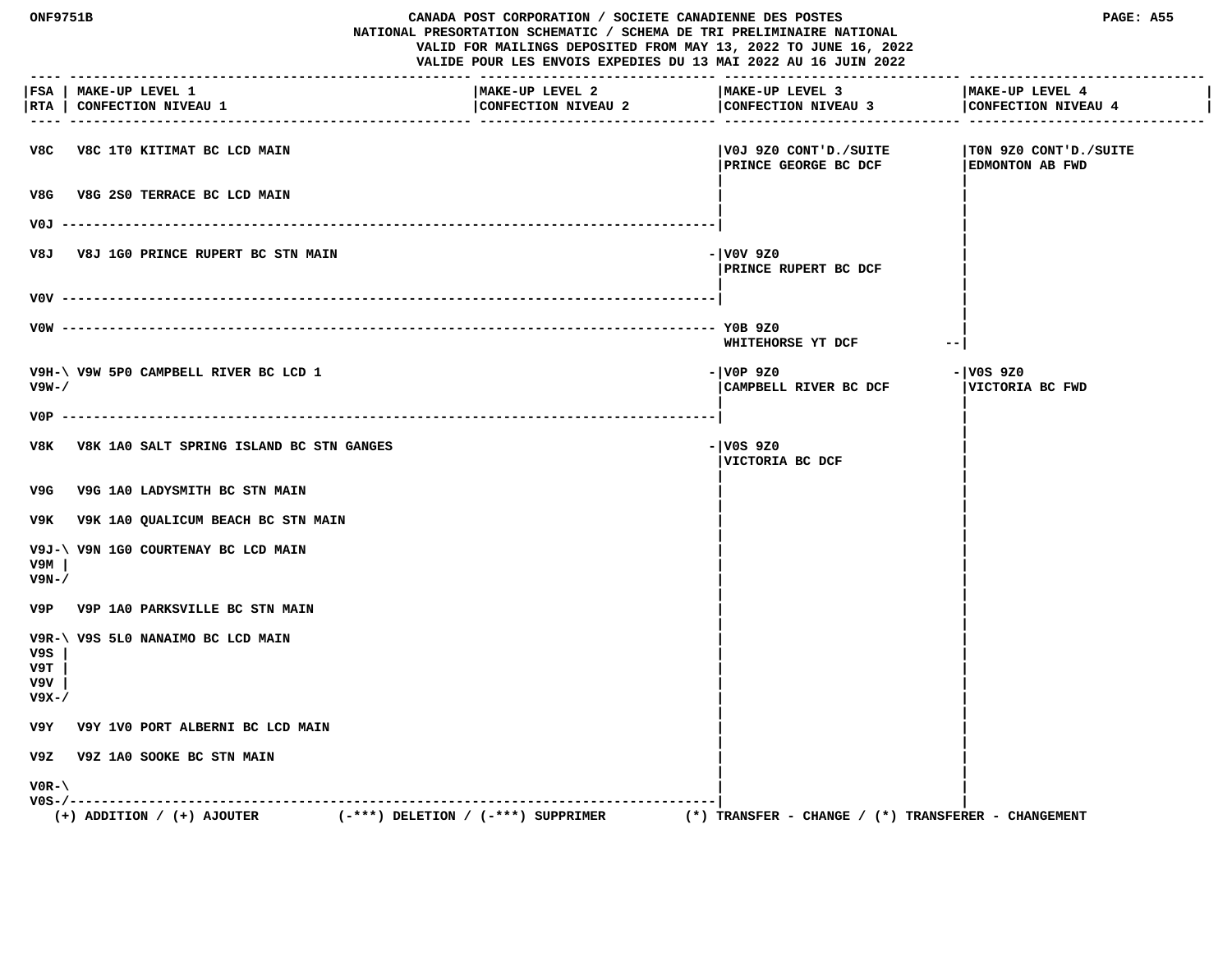**ONF9751B CANADA POST CORPORATION / SOCIETE CANADIENNE DES POSTES PAGE: A56 NATIONAL PRESORTATION SCHEMATIC / SCHEMA DE TRI PRELIMINAIRE NATIONAL VALID FOR MAILINGS DEPOSITED FROM MAY 13, 2022 TO JUNE 16, 2022 VALIDE POUR LES ENVOIS EXPEDIES DU 13 MAI 2022 AU 16 JUIN 2022 ---- --------------------------------------------------- ------------------------------ ------------------------------ ------------------------------ |FSA | MAKE-UP LEVEL 1 |MAKE-UP LEVEL 2 |MAKE-UP LEVEL 3 |MAKE-UP LEVEL 4 | |RTA | CONFECTION NIVEAU 1 |CONFECTION NIVEAU 2 |CONFECTION NIVEAU 3 |CONFECTION NIVEAU 4 | ---- --------------------------------------------------- ------------------------------ ------------------------------ ------------------------------ V8L V8L 5X0 VICTORIA BC SIDNEY LCD DEL CTR -|V8Z 4B0 |V0S 9Z0 CONT'D./SUITE V8M V8M 1C0 VICTORIA BC CENTRAL SAANICH LCD DEL CTR |VICTORIA BC |VICTORIA BC FWD V8N-\ V8P 4G0 VICTORIA BC LCD 1 | | V8P-/ | | | | V8R-\ V8R 1H0 VICTORIA BC LCD GLANFORD 9 | | V8S-/ | | | | V8T-\ V8T 5G0 VICTORIA BC LCD GLANFORD 3 | | V8V | | | V8W-/ | | | | \*V8X-\ V8Y 1A0 VICTORIA BC LCD 2 | | \*V8Y | | | \*V8Z | | | \*V9E-/ | | | | V9A-\ V9B 3T0 VICTORIA BC LCD 4 | | V9B | | | V9C-/ | | | | V9L V9L 1P0 VICTORIA BC DUNCAN LCD MAIN --| --| V1A V1A 1Z0 KIMBERLEY BC LCD MAIN -|V0B 9Z0 -|V0T 9Z0 |CRANBROOK BC DCF |VANCOUVER BC FWD | | V1C V1C 2N0 CRANBROOK BC LCD MAIN | | | |**

 **V0B -----------------------------------------------------------------------------------| | | V1E V1E 1A0 SALMON ARM BC STN MAIN -|V0E 9Z0 | |KAMLOOPS BC DCF | | | V1K V1K 1A0 MERRITT BC STN MAIN | | | |** V1S-\ V2C 6G0 KAMLOOPS BC STN DELIVERY CENTRE  **V2B | | | V2C | | | V2E | | | V2H-/ | | | | V0A-\ | | V0E | | | V0K-/----------------------------------------------------------------------------------| |** (+) ADDITION / (+) AJOUTER  $($  -\*\*\*) DELETION / (-\*\*\*) SUPPRIMER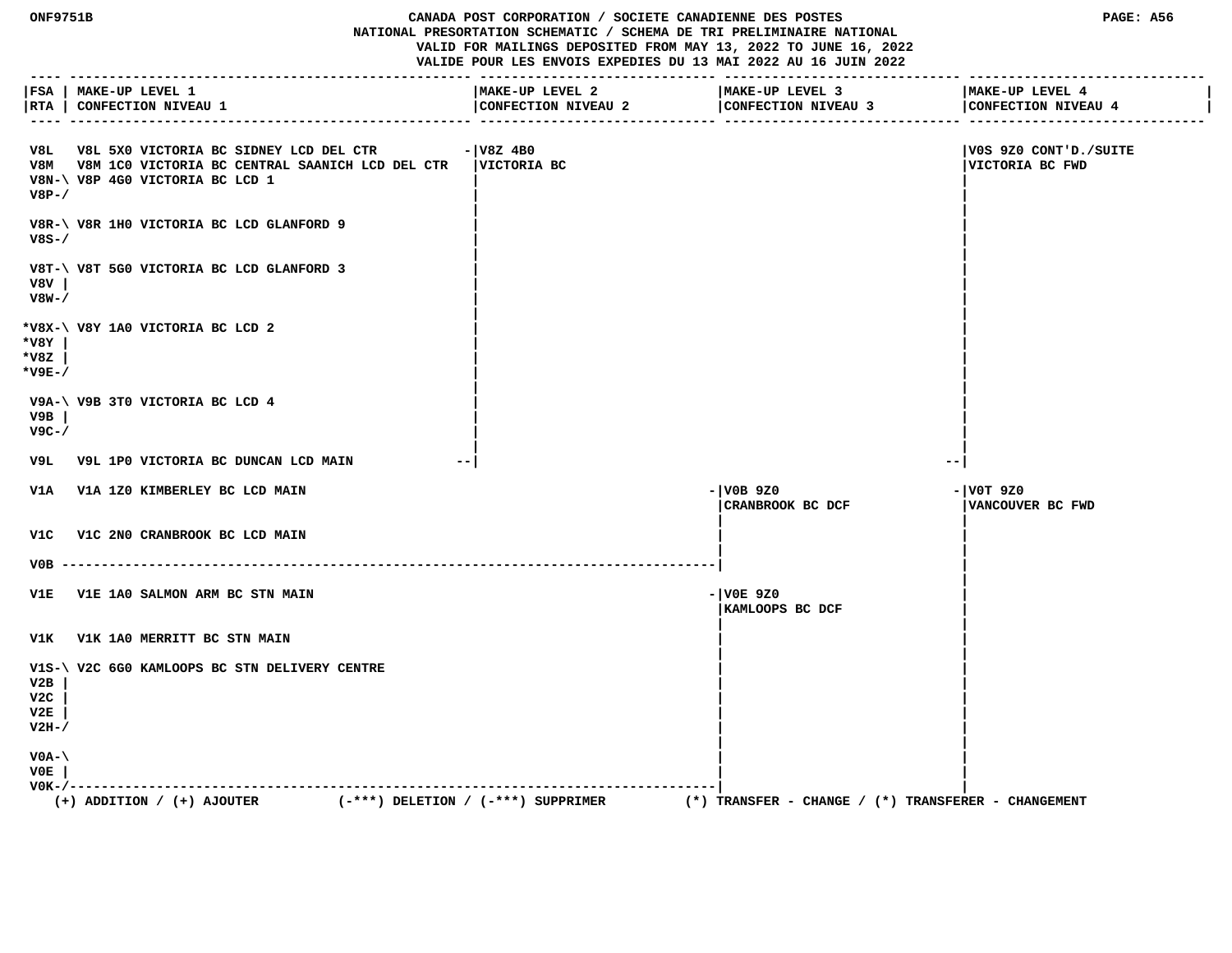| ONF9751B<br>CANADA POST CORPORATION / SOCIETE CANADIENNE DES POSTES<br>NATIONAL PRESORTATION SCHEMATIC / SCHEMA DE TRI PRELIMINAIRE NATIONAL<br>VALID FOR MAILINGS DEPOSITED FROM MAY 13, 2022 TO JUNE 16, 2022<br>VALIDE POUR LES ENVOIS EXPEDIES DU 13 MAI 2022 AU 16 JUIN 2022 |                                                                                                          |                                        | PAGE: A57                                               |                                            |
|-----------------------------------------------------------------------------------------------------------------------------------------------------------------------------------------------------------------------------------------------------------------------------------|----------------------------------------------------------------------------------------------------------|----------------------------------------|---------------------------------------------------------|--------------------------------------------|
|                                                                                                                                                                                                                                                                                   | FSA   MAKE-UP LEVEL 1<br> RTA   CONFECTION NIVEAU 1                                                      | MAKE-UP LEVEL 2<br>CONFECTION NIVEAU 2 | MAKE-UP LEVEL 3<br>CONFECTION NIVEAU 3                  | MAKE-UP LEVEL 4<br>CONFECTION NIVEAU 4     |
| VlL                                                                                                                                                                                                                                                                               | V1L 4E0 NELSON BC LCD MAIN                                                                               |                                        | - V0G 9Z0<br>CASTLEGAR BC DCF                           | VOT 9Z0 CONT'D./SUITE <br>VANCOUVER BC FWD |
| V1N                                                                                                                                                                                                                                                                               | V1N 2B0 CASTLEGAR BC LCD MAIN                                                                            |                                        |                                                         |                                            |
|                                                                                                                                                                                                                                                                                   | V1R V1R 3W0 TRAIL BC LCD MAIN                                                                            |                                        |                                                         |                                            |
|                                                                                                                                                                                                                                                                                   | $VOG$ --------                                                                                           |                                        |                                                         |                                            |
| V1H<br>$V1T-$                                                                                                                                                                                                                                                                     | V1B-\ V1T 2M0 VERNON BC LCD MAIN                                                                         |                                        | - VOH 9Z0<br>KELOWNA BC DCF                             |                                            |
| $V1X-$                                                                                                                                                                                                                                                                            | V1P-\ V1X 3B0 KELOWNA BC STN RUTLAND                                                                     | - V1Y 2K0<br>KELOWNA BC                |                                                         |                                            |
| V1W<br>V1Y<br>$V1Z-$                                                                                                                                                                                                                                                              | V1V-\ V1Y 7E0 KELOWNA BC STN OKANAGAN DC                                                                 |                                        |                                                         |                                            |
| v4T                                                                                                                                                                                                                                                                               | V1Z 3Y0 KELOWNA BC WEST KELOWNA LCD MAIN                                                                 |                                        |                                                         |                                            |
| V2A                                                                                                                                                                                                                                                                               | V2A 5M0 PENTICTON BC LCD MAIN                                                                            |                                        |                                                         |                                            |
|                                                                                                                                                                                                                                                                                   | V4V V4V 1A0 LAKE COUNTRY BC STN MAIN                                                                     |                                        |                                                         |                                            |
| VOH ----                                                                                                                                                                                                                                                                          |                                                                                                          |                                        |                                                         |                                            |
|                                                                                                                                                                                                                                                                                   | V2G V2G 1H0 WILLIAMS LAKE BC LCD MAIN                                                                    |                                        | - VOL 9Z0<br>WILLIAMS LAKE BC DCF                       |                                            |
|                                                                                                                                                                                                                                                                                   |                                                                                                          |                                        |                                                         |                                            |
| $VOM-$<br>$V0X-/---$                                                                                                                                                                                                                                                              |                                                                                                          |                                        | V0M 9Z0                                                 |                                            |
|                                                                                                                                                                                                                                                                                   | V7Z V7Z 1A0 SECHELT BC LCD MAIN                                                                          |                                        | $- V0T 9Z0$<br>VANCOUVER # 1 BC DCF                     |                                            |
| V8A<br>V8A 4R0 POWELL RIVER BC LCD MAIN                                                                                                                                                                                                                                           |                                                                                                          |                                        |                                                         |                                            |
| V8B<br>V8B 1A0 SQUAMISH BC STN MAIN                                                                                                                                                                                                                                               |                                                                                                          |                                        |                                                         |                                            |
| V8E                                                                                                                                                                                                                                                                               | V8E 1A0 WHISTLER BC LCD MAIN<br>$(-***)$ DELETION / $(-***)$ SUPPRIMER<br>$(+)$ ADDITION / $(+)$ AJOUTER |                                        | $(*)$ TRANSFER - CHANGE / $(*)$ TRANSFERER - CHANGEMENT |                                            |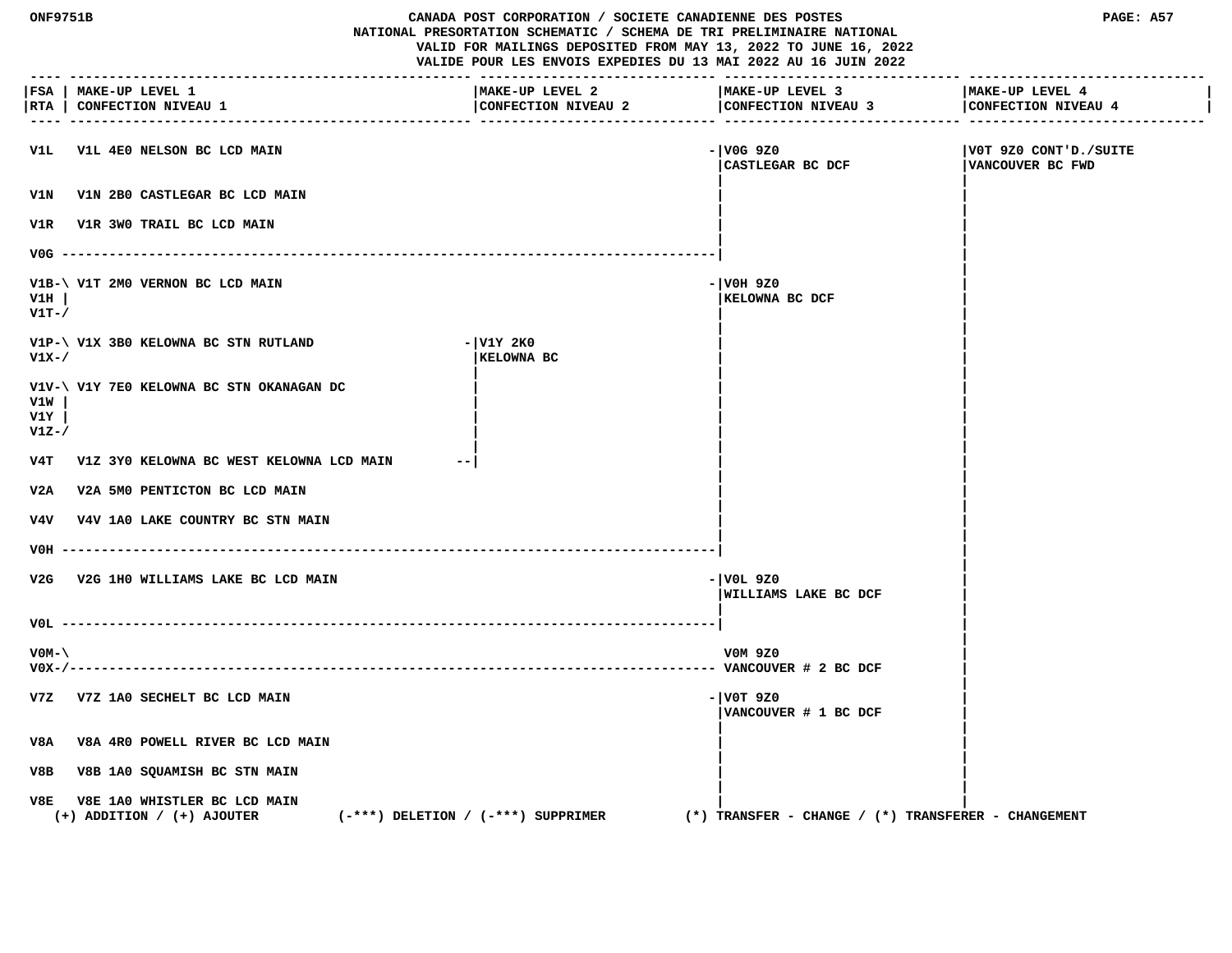**ONF9751B CANADA POST CORPORATION / SOCIETE CANADIENNE DES POSTES PAGE: A58 NATIONAL PRESORTATION SCHEMATIC / SCHEMA DE TRI PRELIMINAIRE NATIONAL VALID FOR MAILINGS DEPOSITED FROM MAY 13, 2022 TO JUNE 16, 2022 VALIDE POUR LES ENVOIS EXPEDIES DU 13 MAI 2022 AU 16 JUIN 2022 ---- --------------------------------------------------- ------------------------------ ------------------------------ ------------------------------ |FSA | MAKE-UP LEVEL 1 |MAKE-UP LEVEL 2 |MAKE-UP LEVEL 3 |MAKE-UP LEVEL 4 |** |RTA | CONFECTION NIVEAU 1 | CONFECTION NIVEAU 2 | CONFECTION NIVEAU 4 | CONFECTION NIVEAU 4 | CONFECTION NIVEAU 4 | CONFECTION NIVEAU 4 | CONFECTION NIVEAU 4  **---- --------------------------------------------------- ------------------------------ ------------------------------ ------------------------------ V0N-\ |V0T 9Z0 CONT'D./SUITE |V0T 9Z0 CONT'D./SUITE V0T-/----------------------------------------------------------------------------------|VANCOUVER # 1 BC DCF |VANCOUVER BC FWD | V2P-\ V2P 2P0 VAN BC CHILLIWACK LCD MAIN -|V7B 0X0 | V4Z-/ |VAN BC | | | V2R V2R 4G0 VAN BC CHILLIWACK STN S | | V2S-\ V2S 3J0 VAN BC ABBOTSFORD STN DEL CTR | | V2T | | | V3G | | | V4X-/ | | | | V2V-\ V2V 1G0 VAN BC MISSION LCD MAIN | | V4S-/ | | | | V2W-\ V2X 2R0 VAN BC MAPLE RIDGE LCD DEL CTR | | V2X | | | V3Y | | | V4R-/ | | | | V2Z-\ V3A 0N0 VAN BC LANGLEY LCD LOGAN | | V4W-/ | | | | V2Y-\ V3A 4B0 VAN BC LANGLEY LCD LCD 1 | | V3A-/ | | | | V3B-\ V3C 2A0 VAN BC PORT COQUITLAM LCD MAIN | | V3C | | | V3E-/ | | | |** V3H V3H 2A0 VAN BC COQUITLAM LCD PORT MOODY  **V3J V3J 1S0 VAN BC COQUITLAM LCD MAIN | | V3K V3K 1P0 VAN BC COQUITLAM LCD 1 | | V3L-\ V3L 1Y0 VAN BC NEW WESTMINSTER LCD NEW WESTMINSTER| | V3M | | | V3N | | | V5E-/ | | | | V1M-\ V3S 7X0 VAN BC SURREY LCD CLOVERDALE | | V3S | | | V3Z | | | V4N-/ | | | | (+) ADDITION / (+) AJOUTER (-\*\*\*) DELETION / (-\*\*\*) SUPPRIMER (\*) TRANSFER - CHANGE / (\*) TRANSFERER - CHANGEMENT**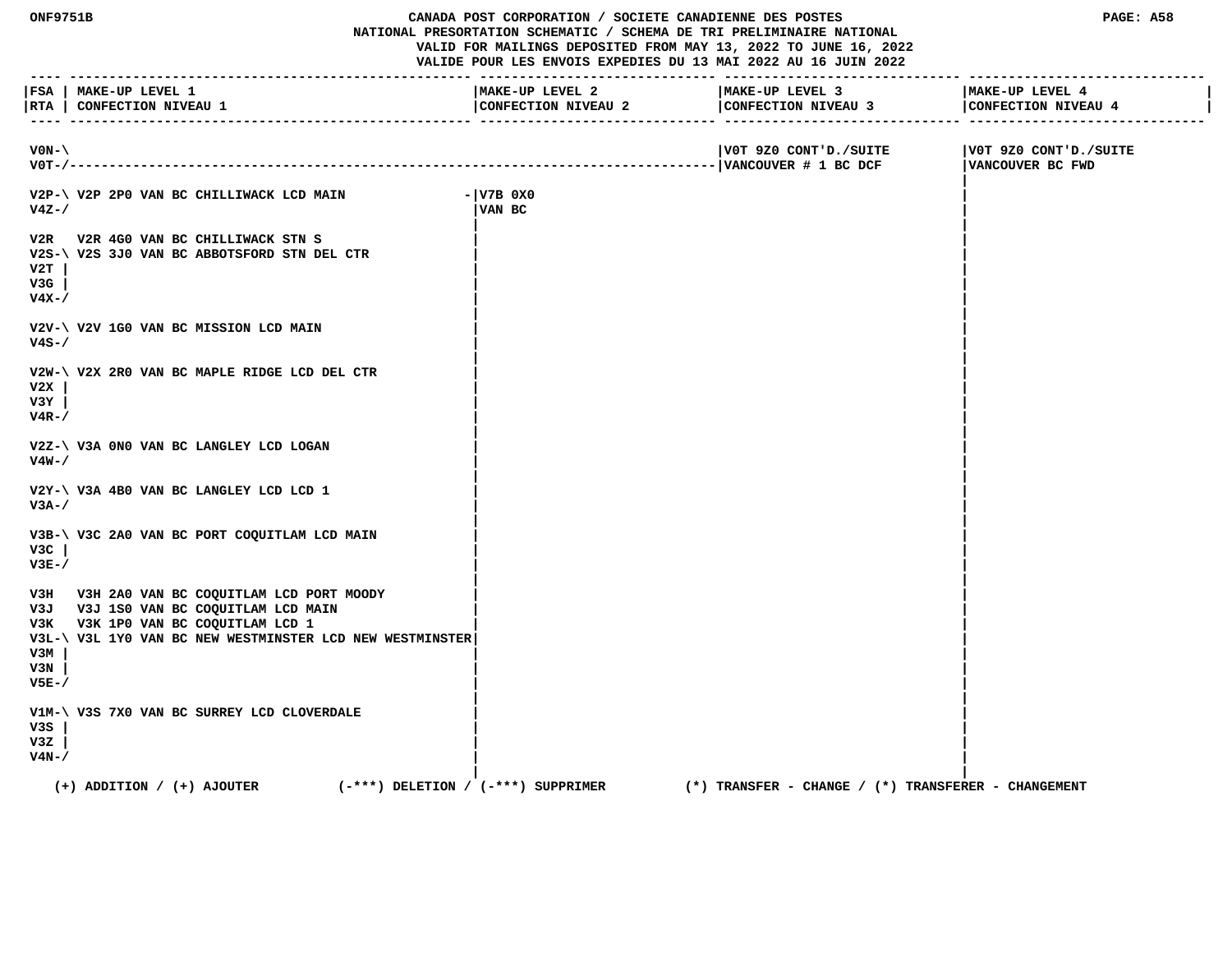#### **ONF9751B CANADA POST CORPORATION / SOCIETE CANADIENNE DES POSTES PAGE: A59 NATIONAL PRESORTATION SCHEMATIC / SCHEMA DE TRI PRELIMINAIRE NATIONAL VALID FOR MAILINGS DEPOSITED FROM MAY 13, 2022 TO JUNE 16, 2022 VALIDE POUR LES ENVOIS EXPEDIES DU 13 MAI 2022 AU 16 JUIN 2022**

 **---- --------------------------------------------------- ------------------------------ ------------------------------ ------------------------------ |FSA | MAKE-UP LEVEL 1 |MAKE-UP LEVEL 2 |MAKE-UP LEVEL 3 |MAKE-UP LEVEL 4 | |RTA | CONFECTION NIVEAU 1 |CONFECTION NIVEAU 2 |CONFECTION NIVEAU 3 |CONFECTION NIVEAU 4 | ---- --------------------------------------------------- ------------------------------ ------------------------------ ------------------------------ V3R-\ V3T 5G0 VAN BC SURREY LCD 3 |V7B 0X0 CONT'D./SUITE |V0T 9Z0 CONT'D./SUITE V3T-/ |VAN BC |VANCOUVER BC FWD | | V3V V3V 4C0 VAN BC SURREY LCD 1 | | V3W-\ V3W 5V0 VAN BC SURREY LCD 2 | | V3X-/ | | | | V4A-\ V4A 2H0 VAN BC WHITE ROCK STN A | | V4B | | | V4P-/ | | | | V4C-\ V4C 3R0 VAN BC DELTA LCD 1 | | V4E-/ | | | | V4G-\ V4K 1V0 VAN BC DELTA LCD MAIN | | V4K-/ | | | | V4L-\ V4M 2B0 VAN BC DELTA STN A | | V4M-/ | | | | V5A-\ V5C 4N0 VAN BC BURNABY STN NORTH | | V5B | | | V5C | | | V5G-/ | | | | V5H-\ V5H 3B0 VAN BC BURNABY LCD NORTH FRASER 3 | | V5J | | | V5S-/ | | | | V5M V5M 5L0 VAN BC BURNABY LCD NORTH BURNABY 2 | | V5N-\ V5N 4B0 VAN BC VANCOUVER STN F | | V6H-/ | | | | V5P V5P 5A0 VAN BC BURNABY LCD NORTH FRASER 2 | | V5R V5R 5L0 VAN BC BURNABY LCD 3 | | V5W-\ V5W 2Z0 VAN BC BURNABY LCD NORTH FRASER 1 | |**

 **V5X-/ | |**

 **| | (+) ADDITION / (+) AJOUTER (-\*\*\*) DELETION / (-\*\*\*) SUPPRIMER (\*) TRANSFER - CHANGE / (\*) TRANSFERER - CHANGEMENT**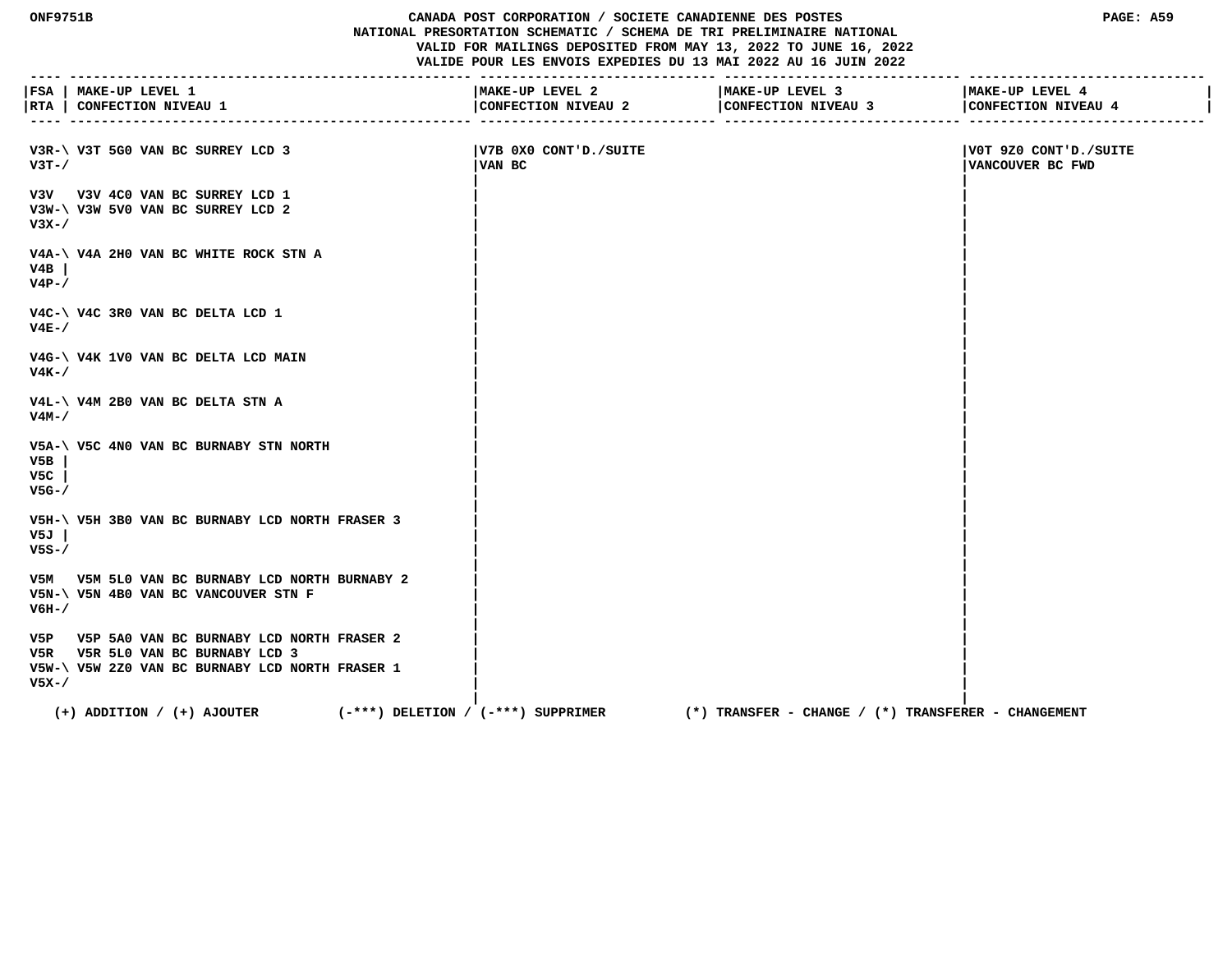## **ONF9751B CANADA POST CORPORATION / SOCIETE CANADIENNE DES POSTES PAGE: A60 NATIONAL PRESORTATION SCHEMATIC / SCHEMA DE TRI PRELIMINAIRE NATIONAL VALID FOR MAILINGS DEPOSITED FROM MAY 13, 2022 TO JUNE 16, 2022 VALIDE POUR LES ENVOIS EXPEDIES DU 13 MAI 2022 AU 16 JUIN 2022**

| FSA                                   | <b>MAKE-UP LEVEL 1</b><br>RTA   CONFECTION NIVEAU 1                                            | MAKE-UP LEVEL 2<br>CONFECTION NIVEAU 2 | MAKE-UP LEVEL 3<br>CONFECTION NIVEAU 3<br>-------------- ----------------- | MAKE-UP LEVEL 4<br>CONFECTION NIVEAU 4    |
|---------------------------------------|------------------------------------------------------------------------------------------------|----------------------------------------|----------------------------------------------------------------------------|-------------------------------------------|
| V5L<br>V5T<br>v5v<br>V5Y<br>$V5Z - /$ | V5K-\ V5Y 1R0 VAN BC VANCOUVER LCD 2                                                           | V7B 0X0 CONT'D./SUITE<br>VAN BC        |                                                                            | V0T 9Z0 CONT'D./SUITE<br>VANCOUVER BC FWD |
| V6B<br>V6C<br>V6E<br>V6G<br>$V6Z - /$ | V6A-\ V6B 2X0 VAN BC VANCOUVER LCD 1                                                           |                                        |                                                                            |                                           |
| $V6L-$                                | V6J V6J 3E0 VAN BC VANCOUVER LCD SOUTH VAN 2<br>V6K-\ V6K 4P0 VAN BC VANCOUVER LCD SOUTH VAN 3 |                                        |                                                                            |                                           |
| V6N<br>$V6P-$                         | V6M-\ V6M 2B0 VAN BC VANCOUVER LCD SOUTH VAN 1                                                 |                                        |                                                                            |                                           |
| V6S<br>$V6T - /$                      | V6R-\ V6R 2G0 VAN BC VANCOUVER STN G                                                           |                                        |                                                                            |                                           |
| V7B<br>$V7C-$                         | V6X-\ V6X 2G0 VAN BC RICHMOND LCD 24                                                           |                                        |                                                                            |                                           |
| V6W<br>V7A<br>$V7E-$                  | V6Y V6Y 3K0 VAN BC RICHMOND LCD 22<br>V6V-\ V7A 4V0 VAN BC RICHMOND LCD 23                     |                                        |                                                                            |                                           |
| V7H<br>V7J<br>$V7K-$                  | V7G-\ V7J 2L0 VAN BC NORTH VANCOUVER LCD 1                                                     |                                        |                                                                            |                                           |
|                                       | $(+)$ ADDITION / $(+)$ AJOUTER<br>(-***) DELETION / (-***) SUPPRIMER                           |                                        | (*) TRANSFER - CHANGE / (*) TRANSFERER - CHANGEMENT                        |                                           |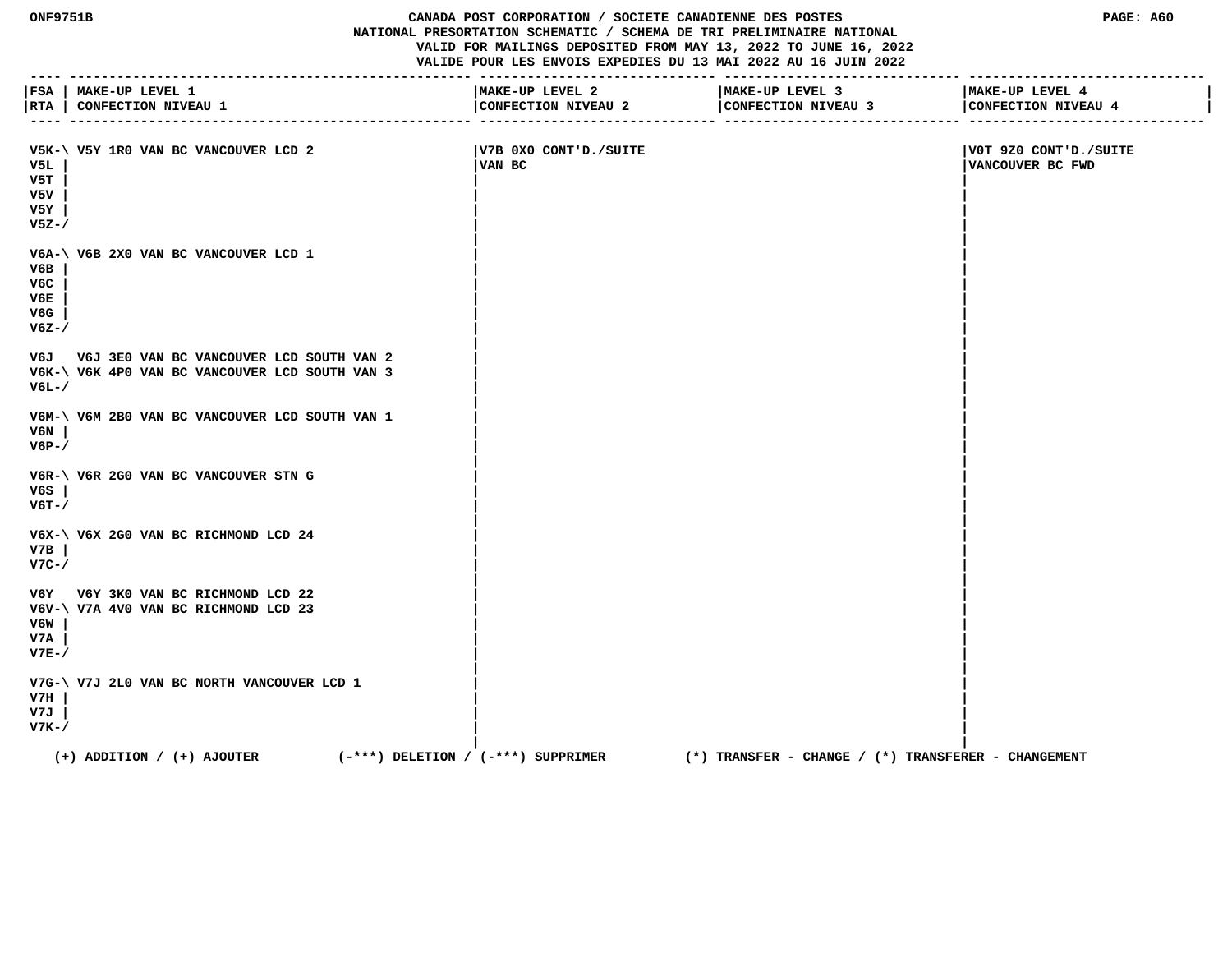| <b>ONF9751B</b>                           | --------------------------------                                                               | CANADA POST CORPORATION / SOCIETE CANADIENNE DES POSTES | NATIONAL PRESORTATION SCHEMATIC / SCHEMA DE TRI PRELIMINAIRE NATIONAL<br>VALID FOR MAILINGS DEPOSITED FROM MAY 13, 2022 TO JUNE 16, 2022<br>VALIDE POUR LES ENVOIS EXPEDIES DU 13 MAI 2022 AU 16 JUIN 2022 | PAGE: A61                                       |
|-------------------------------------------|------------------------------------------------------------------------------------------------|---------------------------------------------------------|------------------------------------------------------------------------------------------------------------------------------------------------------------------------------------------------------------|-------------------------------------------------|
| RTA                                       | FSA   MAKE-UP LEVEL 1<br><b>CONFECTION NIVEAU 1</b>                                            | MAKE-UP LEVEL 2<br>CONFECTION NIVEAU 2                  | MAKE-UP LEVEL 3<br>CONFECTION NIVEAU 3                                                                                                                                                                     | MAKE-UP LEVEL 4<br>CONFECTION NIVEAU 4          |
| V7P<br>V7R<br>v7s<br>V7T<br>v7v<br>$V7W-$ | V7M-\ V7L 2B0 VAN BC NORTH VANCOUVER LCD CAPILANO                                              | V7B 0X0 CONT'D./SUITE<br>VAN BC                         |                                                                                                                                                                                                            | V0T 9Z0 CONT'D./SUITE<br>VANCOUVER BC FWD       |
| $V7N-$                                    | V7L-\ V7P 2L0 VAN BC NORTH VANCOUVER LCD 2                                                     |                                                         |                                                                                                                                                                                                            |                                                 |
| V7X                                       | V7X 1A0 VAN BC VANCOUVER STN BENTALL CENTRE<br>V7Y V7Y 1A0 VAN BC VANCOUVER LCD PACIFIC CENTRE | $- -$                                                   |                                                                                                                                                                                                            |                                                 |
|                                           |                                                                                                | NORTHWEST TERRITORIES -NT- TERRITORIES DU NORD-OUEST    |                                                                                                                                                                                                            |                                                 |
|                                           | X1A X1A OBO YELLOWKNIFE NT LCD MAIN                                                            |                                                         | $-$ XOE 9Z0<br>EDMONTON AB #5 NT DCF                                                                                                                                                                       | - TON 9Z0<br>EDMONTON AB FWD                    |
|                                           |                                                                                                |                                                         |                                                                                                                                                                                                            |                                                 |
|                                           |                                                                                                |                                                         | FT NELSON (BC) NT DCF                                                                                                                                                                                      |                                                 |
|                                           |                                                                                                | YUKON -YT- YUKON                                        | ---------------------------                                                                                                                                                                                |                                                 |
|                                           |                                                                                                |                                                         | DAWSON CREEK BC DCF                                                                                                                                                                                        | TON 9Z0 CONT'D./SUITE<br><b>EDMONTON AB FWD</b> |
| Y1A Y1A 2B0 WHITEHORSE YT STN CENTRAL     |                                                                                                | - YOB 9Z0<br>WHITEHORSE YT DCF                          |                                                                                                                                                                                                            |                                                 |
|                                           |                                                                                                |                                                         |                                                                                                                                                                                                            | $\qquad \qquad -$                               |
|                                           |                                                                                                | NUNAVUT -NU- NUNAVUT                                    |                                                                                                                                                                                                            |                                                 |
|                                           | $(+)$ ADDITION / $(+)$ AJOUTER                                                                 | $(-***)$ DELETION / $(-***)$ SUPPRIMER                  | $(*)$ TRANSFER - CHANGE / $(*)$ TRANSFERER - CHANGEMENT                                                                                                                                                    |                                                 |